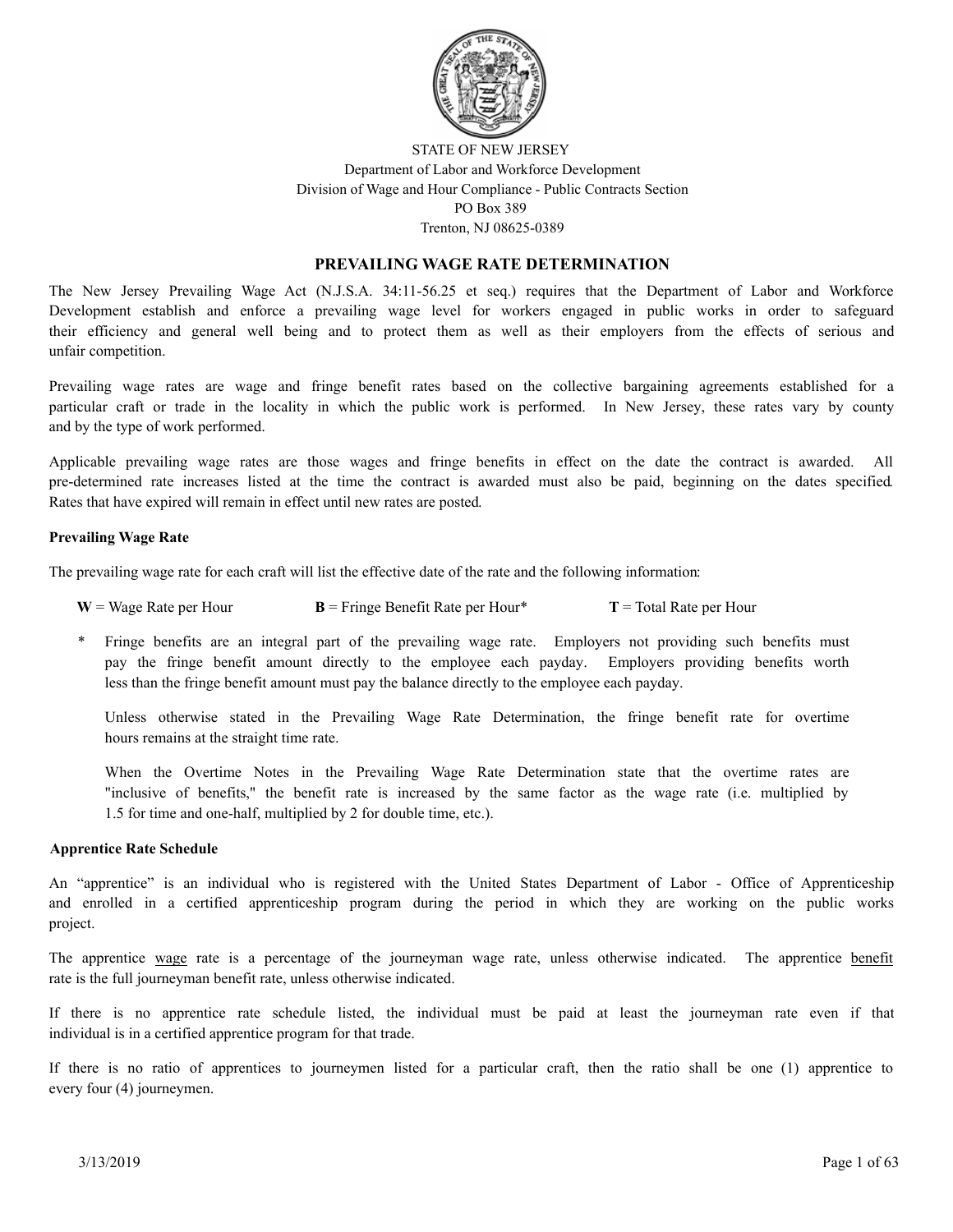# **Comments/Notes**

For each craft listed there will be comments/notes that cover the definition of the regular workday, shift differentials, overtime, recognized holidays, and any other relevant information.

## **Public Works Contractor Registration**

The Public Works Contractor Registration Act (N.J.S.A. 34:11-56.48, et seq.) requires that **all** contractors, subcontractors, or lower tier subcontractors who are working on or who bid on public works projects register with the Department of Labor and Workforce Development. Applications are available at *www.nj.gov/labor* (click on Wage & Hour and then go to Registration & Permits).

Pursuant to N.J.S.A. 34:11-56.51:

*No contractor shall bid on any contract for public work as defined in section 2 of P.L.1963, c. 150 (C.34:11-56.26) unless the contractor is registered pursuant to this act. No contractor shall list a subcontractor in a bid proposal for the contract unless the subcontractor is registered pursuant to P.L.1999, c.238 (C.34:11-56.48 et seq.) at the time the bid is made. No contractor or subcontractor, including a subcontractor not listed in the bid proposal, shall engage in the performance of any public work subject to the contract, unless the contractor or subcontractor is registered pursuant to that act.*

## **Snow Plowing**

Snow plowing contracts are not subject to the New Jersey Prevailing Wage Act or the Public Works Contractor Registration Act.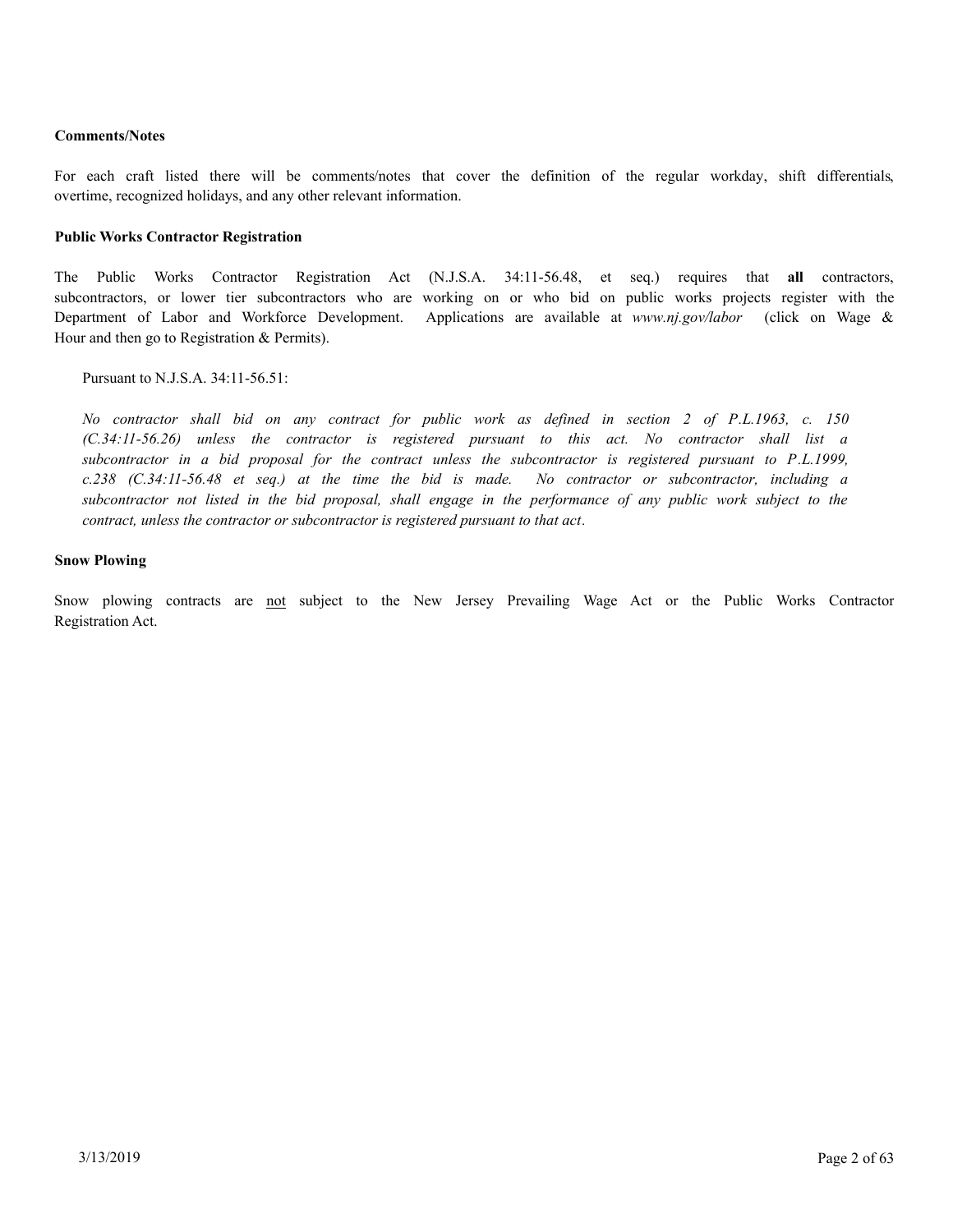# **County - CAMDEN**

### **Craft: Air Conditioning & Refrigeration - Service and Repair PREVAILING WAGE RATE**

|                       | 03/01/18         |
|-----------------------|------------------|
| Journeyman (Mechanic) | W37.98<br>B23.93 |
|                       | T61.91           |

#### **Craft: Air Conditioning & Refrigeration - Service and Repair APPRENTICE RATE SCHEDULE**

| <b>INTERVAL</b> |           | PERIOD AND RATES |          |          |          |          |  |                      |  |      |
|-----------------|-----------|------------------|----------|----------|----------|----------|--|----------------------|--|------|
| As Shown        | Mo. $1-3$ | Mo. 4-12         | 2nd Year | 3rd Year | 4th Year | 5th Year |  | Wage = $\%$ of Jnymn |  | Wage |
| Wage and Bene   | 50%       | 55%              | 60%      | 65%      | 75%      | 85%      |  | Bene = $\%$ of Jnymn |  | Bene |

### **Ratio of Apprentices to Journeymen - 1:4**

## APPRENTICE RATE SCHEDULE FOR THOSE APPRENTICES ENTERING PROGRAM AFTER 3-1-13:

| <b>INTERVAL</b>  |          |          | PERIOD AND RATES |          |          |                        |
|------------------|----------|----------|------------------|----------|----------|------------------------|
| As Shown         | 1st Year | 2nd Year | 3rd Year         | 4th Year | 5th Year | Wage =% of Jnymn Wage  |
| Wage and Benefit | 40%      | 50%      | 60%              | 70%      | 80%      | Bene. =% of Jnymn Bene |

### **Craft: Air Conditioning & Refrigeration - Service and Repair COMMENTS/NOTES**

## THESE RATES MAY BE USED FOR THE FOLLOWING:

- Service/Repair/Maintenance Work to EXISTING facilities.

- Replacement or Installation of air conditioning and refrigeration equipment when the combined tonnage does not exceed 15 tons for refrigeration, or 25 tons for air conditioning.

- Replacement or Installation of "packaged" or "unitary" rooftop-type units when the combined tonnage of the units does not exceed 75 tons.

NOTE: These rates may NOT be used for any work in new construction (including work on new additions).

The regular workday shall consist of 8 hours, starting between 6:00 AM and 10:00 AM, Monday through Friday.

#### SHIFT DIFFERENTIALS:

- The second and third shifts shall be paid an additional 15% of the hourly rate.
- All shifts must run for a minimum of 5 consecutive days.

#### OVERTIME:

Hours worked in excess of 8 per day or before or after the regular workday, that are not shift work, and all hours on Saturday shall be paid at time and one-half the hourly rate, inclusive of benefits. All hours on Sunday and holidays shall be paid at double the hourly rate, inclusive of benefits.

RECOGNIZED HOLIDAYS: New Year's Day, Presidents' Day, Memorial Day, July 4th, Labor Day, Veterans' Day, Thanksgiving Day, Christmas Day.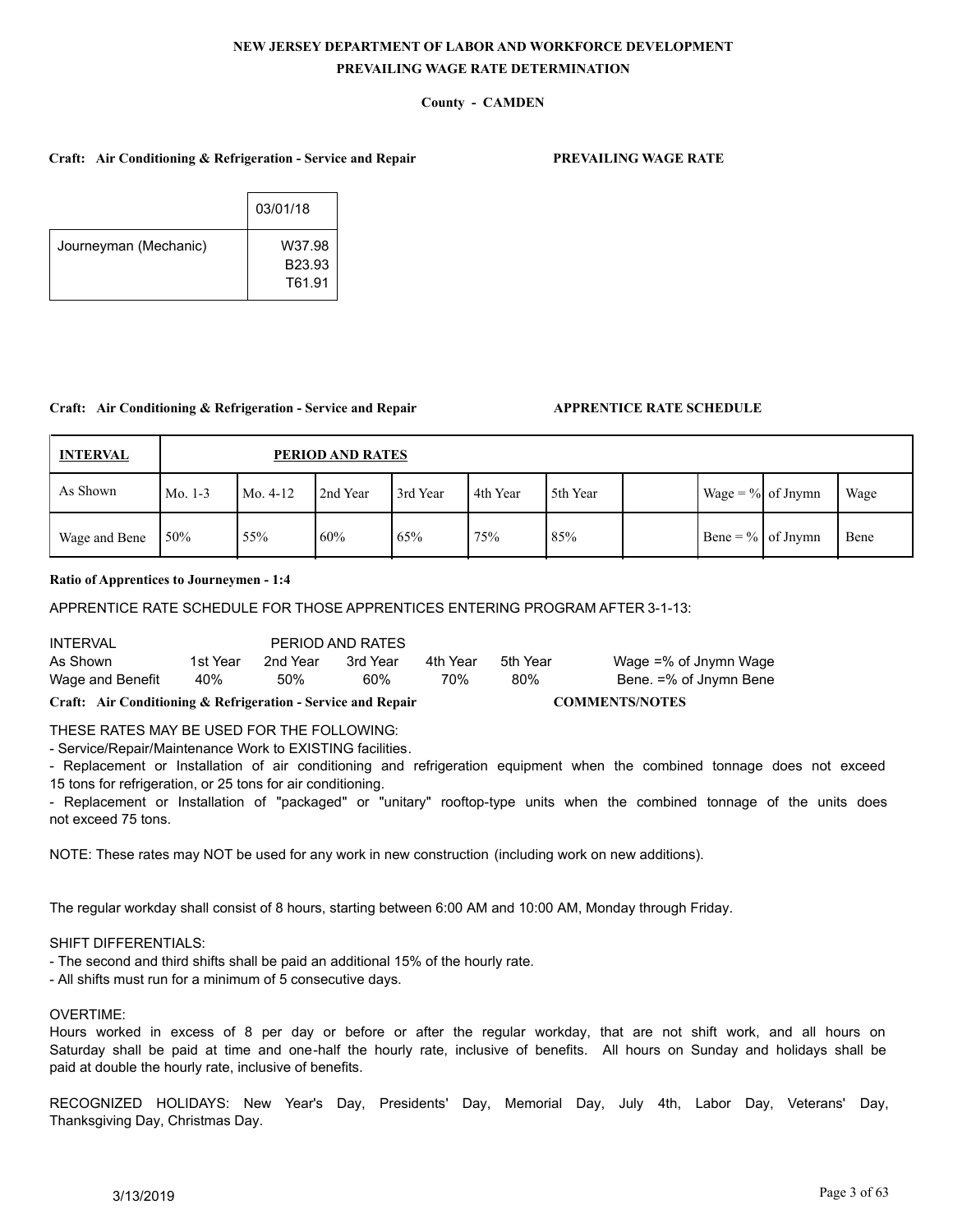# **County - CAMDEN**

**Craft: Boilermaker PREVAILING WAGE RATE**

|                 | 01/01/19 |
|-----------------|----------|
| Foreman         | W49.72   |
|                 | B44.34   |
|                 | T94.06   |
| General Foreman | W51.72   |
|                 | B45.34   |
|                 | T97.06   |
| Journeyman      | W44.72   |
|                 | B42.70   |
|                 | T87.42   |
|                 |          |

### **Craft: Boilermaker APPRENTICE RATE SCHEDULE**

| <b>INTERVAL</b> |       | PERIOD AND RATES |       |       |       |        |       |  |  |  |
|-----------------|-------|------------------|-------|-------|-------|--------|-------|--|--|--|
| 1000 Hours      | 65%   | 70%              | 175%  | 80%   | 85%   | $90\%$ | 95%   |  |  |  |
| $Benefit =$     | 36.36 | 37.26            | 38.18 | 39.07 | 39.39 | 40.89  | 41.79 |  |  |  |

#### **Ratio of Apprentices to Journeymen - \***

\* 1 apprentice will be allowed for the first 5 journeymen, 1 apprentice for the next 10 journeymen and 1 apprentice for each succeeding 20 journeymen up to a maximum of 5 apprentices per contractor on any one job.

## **Craft: Boilermaker COMMENTS/NOTES**

HIGH WORK: All apprentices working on the erection, repair, or dismantling of smoke stacks, standpipes, or water towers shall be paid the Journeyman rate.

The regular workday shall consist of 8 hours, between 8:00 AM and 4:30 PM.

#### SHIFT DIFFERENTIALS:

- The second shift shall work 7½ hours and receive 8 hours pay, at a rate equal to the regular hourly rate plus 10%.

- The third shift shall work 7 hours and receive 8 hours pay, at a rate equal to the regular hourly rate plus 20%.

- For "Municipal Water Works" projects only, the following shall apply: Two, four day, 10 hour shifts may be worked at straight time Monday through Thursday. The day shift shall work four days, at 10 hours, for 10 hours pay. The second shift shall work four days, at nine and a half hours, for 10 hours pay, plus 10% the hourly rate for new work and .25 cents on repair work. Friday may be used as a make-up day at straight time, due to weather conditions, hoilday or any other circumstances beyond the employer's control.

#### OVERTIME:

- Hours in excess of 8 per day, Monday through Friday, and all hours on Saturdays shall be paid at time and one -half the hourly rate. All hours on Sundays and holidays (except Labor Day) shall be paid at double the hourly rate. All hours on Labor Day shall be paid at four times the hourly rate.

- If any other craft employed by the same contractor, or a subcontractor thereof, receives double time in lieu of time and one-half, then the Boilermaker shall receive double time in lieu of time and one-half.

- For "Municipal Water Works" projects only, the following shall apply: Four 10 hour days may be worked Monday through Thursday at straight time. Friday may be used as a make-up day for a day lost to inclement weather, holiday or other conditions beyond the control of the employer. Overtime shall be paid for any hours that exceed 10 hours per day or 40 hours per week.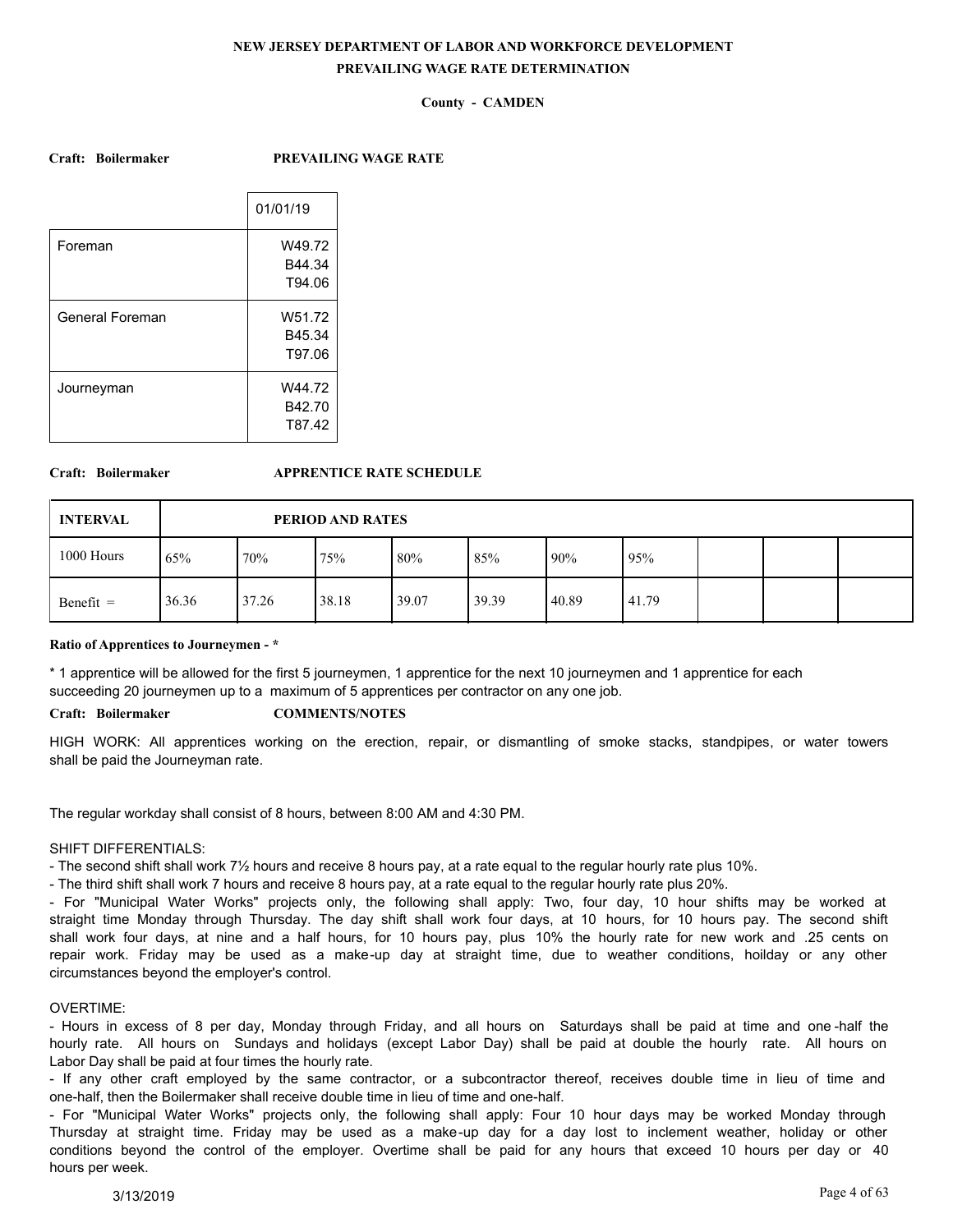# **County - CAMDEN**

RECOGNIZED HOLIDAYS: New Year's Day, Washington's Birthday, Memorial Day, July 4th, Labor Day, Presidential Election Day, Veterans' Day, Thanksgiving Day, Christmas Day. Sunday holidays observed the following Monday.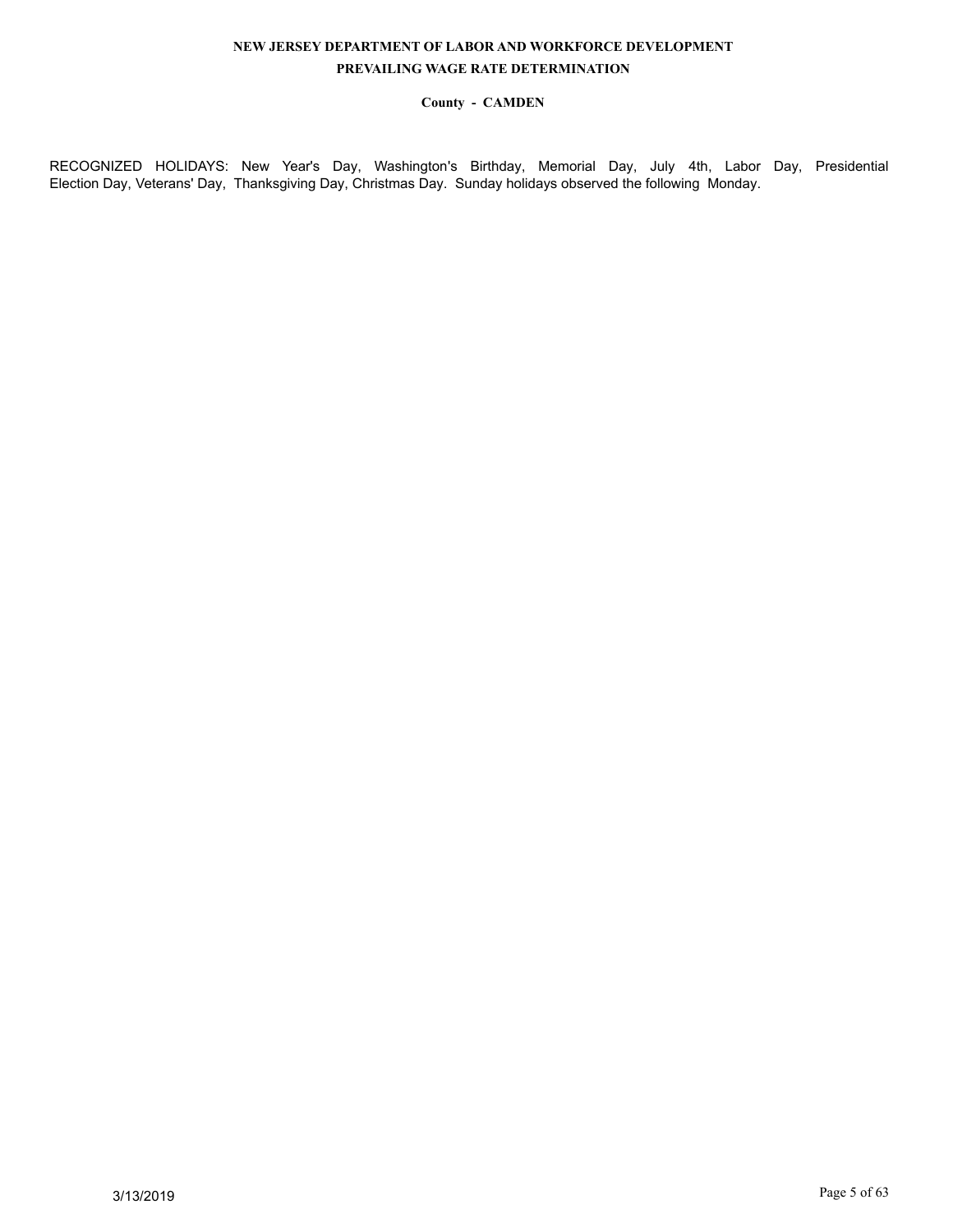# **County - CAMDEN**

**Craft: Boilermaker - Minor Repairs PREVAILING WAGE RATE**

| 01/01/19           |
|--------------------|
| W32.80             |
| B <sub>16.37</sub> |
| T49.17             |
| W33.30             |
| B <sub>16.37</sub> |
| T49.67             |
| W31.30             |
| B <sub>16.37</sub> |
| T47.67             |
|                    |

**Craft: Boilermaker - Minor Repairs COMMENTS/NOTES**

NOTE: These rates apply to MINOR REPAIR WORK ONLY (repair work in the field for which the contract amount does not exceed \$125,000.00).

# OVERTIME:

Hours in excess of 8 per day, Monday through Friday, and all hours on Saturdays shall be paid at time and one -half the hourly rate. All hours on Sundays and holidays (except Labor Day) shall be paid at double the hourly rate. All hours on Labor Day shall be paid at four times the hourly rate.

RECOGNIZED HOLIDAYS: New Year's Day, Washington's Birthday, Good Friday, Memorial Day, July 4th, Labor Day, Presidential Election Day, Thanksgiving Day, day after Thanksgiving, Christmas Day. Saturday holidays observed the preceding Friday, Sunday holidays observed the following Monday.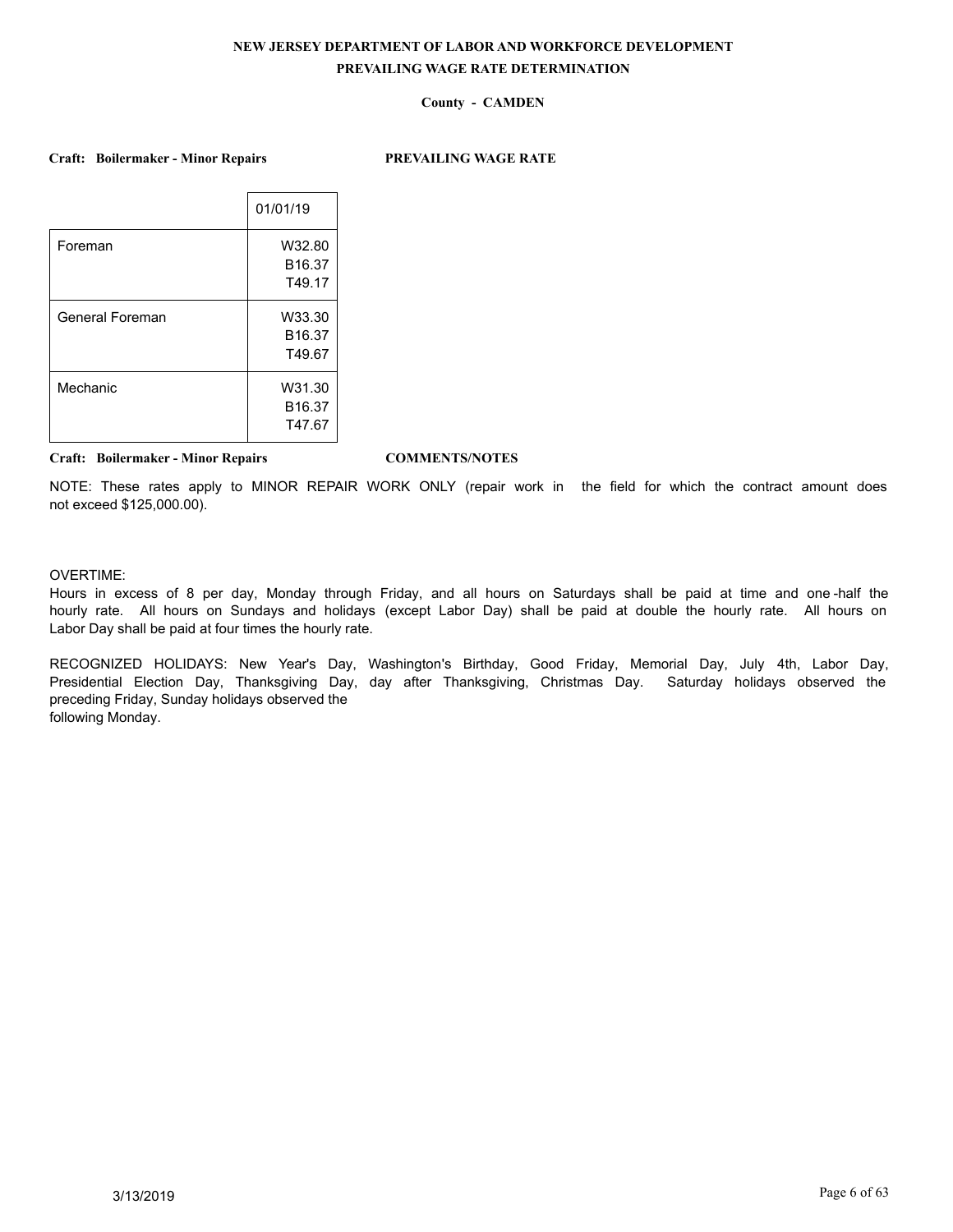## **County - CAMDEN**

**Craft: Bricklayer, Stone Mason PREVAILING WAGE RATE**

|                | 05/01/18 |
|----------------|----------|
| Deputy Foreman | W45.20   |
|                | B33.03   |
|                | T78.23   |
| Foreman        | W48.20   |
|                | B33.03   |
|                | T81.23   |
| Journeyman     | W42.20   |
|                | B33.03   |
|                | T75.23   |
|                |          |

#### **Craft: Bricklayer, Stone Mason APPRENTICE RATE SCHEDULE**

| <b>INTERVAL</b> |      | PERIOD AND RATES |      |      |       |       |       |       |  |  |
|-----------------|------|------------------|------|------|-------|-------|-------|-------|--|--|
| 6 months        | 40%  | 50%              | 55%  | 60%  | 65%   | 170%  | 75%   | 80%   |  |  |
| Benefits        | 3.86 | 4.83             | 5.31 | 5.80 | 21.83 | 23.27 | 24.72 | 26.15 |  |  |

**Ratio of Apprentices to Journeymen - 1:5**

**Craft: Bricklayer, Stone Mason COMMENTS/NOTES**

The regular workday shall consist of 8 hours, between 6:00 AM and 4:30 PM.

## SHIFT DIFFERENTIALS:

- When a 2 shift schedule (including a day shift) is established, the first, or day shift, shall be established on an 8 hour basis. The second shift shall be established on an 8 hour basis, and receive the regular rate plus 10%, inclusive of benefits.

- When a three shift schedule is established, the first shift shall be established on an 8 hour basis, the second shift on a 7.5 hour basis, and the third shift on a 7 hour basis. The first shift shall receive the regular hourly rate, the second shift shall receive the regular rate plus 10%, inclusive of benefits, and the third shift shall receive the regular rate plus 15%, inclusive of benefits.

- When there is no day shift, and a second or third shift is established, it shall be established on an 8 hour basis. The second shift shall receive the regular rate plus 10%, inclusive of benefits, and the third shift shall receive the regular rate plus 15%, inclusive of benefits.

- When an irregular shift must be established, this shift shall receive the regular rate plus 10%, inclusive of benefits.

### OVERTIME:

- The first 2 hours in excess of 8 per day, or before or after the regular workday that are not shift work, Monday through Friday, shall be paid at time and one-half the regular rate, inclusive of benefits. Any additional overtime shall be paid at double the regular rate, inclusive of benefits. The first 10 hours on Saturday shall be paid at time and one -half the regular rate, inclusive of benefits. Any additional overtime shall be paid at double the regular rate, inclusive of benefits . All hours on Sundays and holidays shall be paid at double the regular rate, inclusive of benefits.

- Saturday may be used as a make-up day for hours lost to inclement weather.

- When Bricklayers/Stone Masons work on Saturday with Laborers, and no other crafts are working on the project for the day, benefits may be paid at straight time. If other crafts are present, the applicable overtime rate for benefits shall be paid.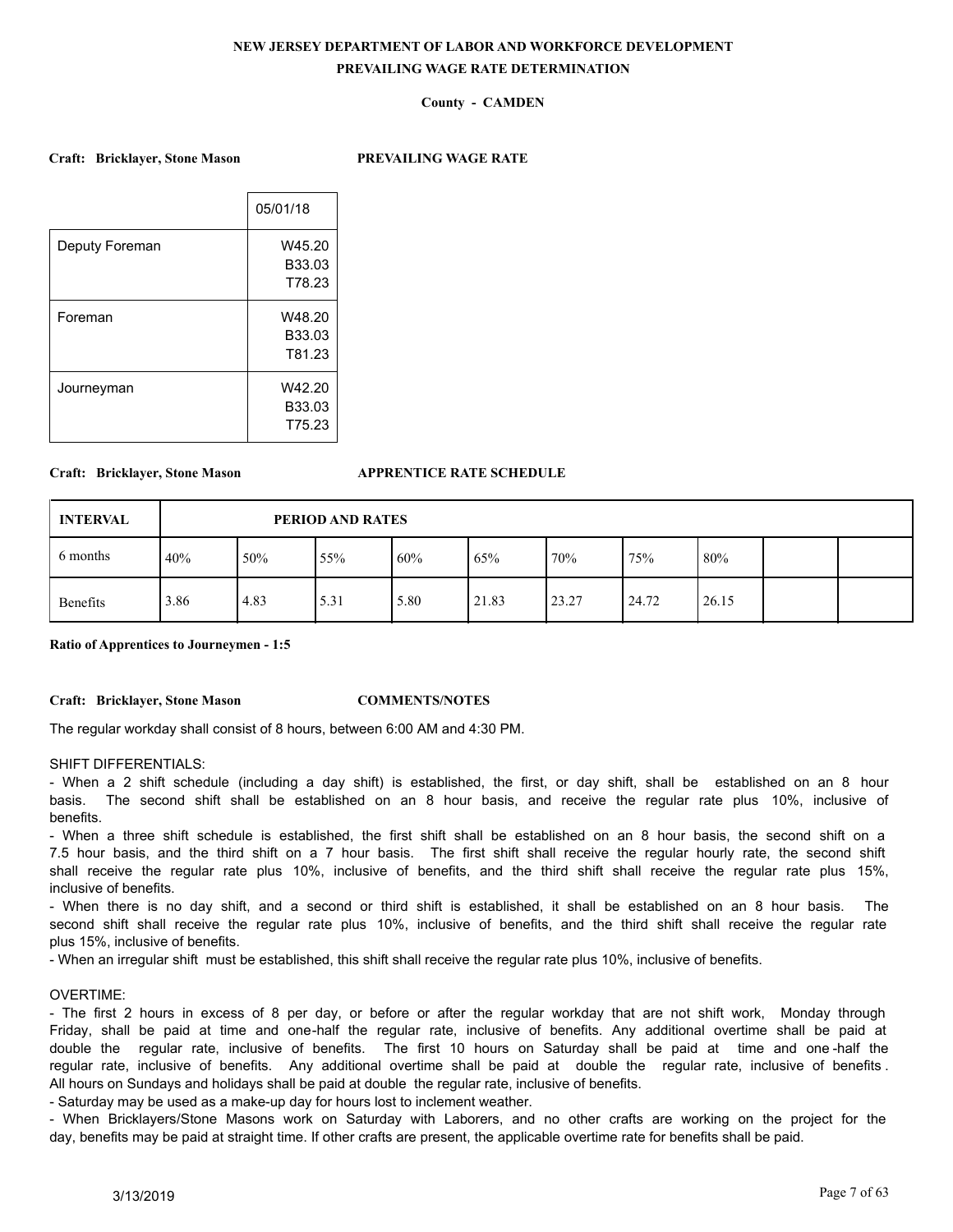# **County - CAMDEN**

RECOGNIZED HOLIDAYS: New Year's Day, Presidents' Day, Memorial Day, July 4th, Labor Day, Presidential Election Day, Veterans' Day, Thanksgiving Day, Christmas Day. Sunday holidays will be observed the following Monday.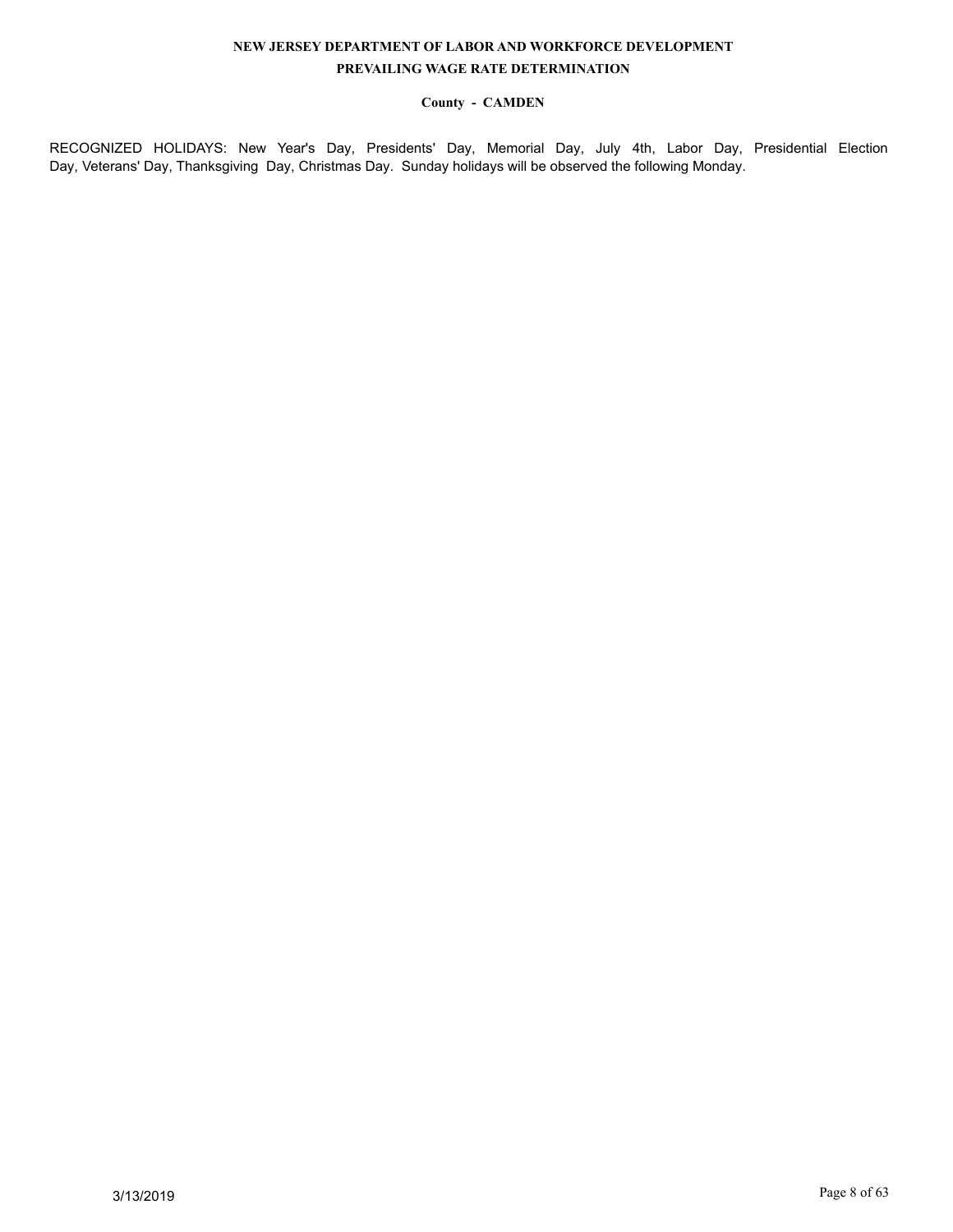# **County - CAMDEN**

**Craft: Carpenter PREVAILING WAGE RATE**

|            | 11/01/18 |
|------------|----------|
| Foreman    | W56.94   |
|            | B32.45   |
|            | T89.39   |
| Journeyman | W49.51   |
|            | B28.22   |
|            | T77.73   |

# **Craft: Carpenter APPRENTICE RATE SCHEDULE**

| <b>INTERVAL</b> |           | PERIOD AND RATES |      |                                            |         |           |  |  |  |  |
|-----------------|-----------|------------------|------|--------------------------------------------|---------|-----------|--|--|--|--|
| Yearly          | 40%       | 55%              | 65%  | 80%                                        | 90%     |           |  |  |  |  |
| Benefit         | $57\%$ of | Appren           | tice | Wage<br>R <sub>at</sub><br><del>rato</del> | for all | intervals |  |  |  |  |

**Ratio of Apprentices to Journeymen - 1:3**

**Craft: Carpenter COMMENTS/NOTES**

FOREMAN REQUIREMENTS:

- When there are 2 or more Carpenters on a job, 1 shall be designated as a Foreman.

- When there are 21 or more Carpenters on a job, 2 shall be designated as Foremen.

The regular workday shall consist of 8 hours, starting between 7:00 AM and 9:00 AM.

# SHIFT DIFFERENTIALS:

- When a 2 shift schedule (including a day shift) is established, the day shift shall be established on an 8 hour basis. The second shift shall be established on an 8 hour basis, and receive the regular rate plus 15%, inclusive of benefits.

- When a three shift schedule is established, the first shift shall be established on an 8 hour basis, the second shift on a 7.5 hour basis, and the third shift on a 7 hour basis. The first shift shall receive the regular hourly rate, the second shift shall receive the regular rate plus 15% and the third shift shall receive the regular rate plus 20%, inclusive of benefits.

- When there is no day shift, and a second or third shift is established, it shall be established on an 8 hour basis. The second shift shall receive the regular rate plus 15% and the third shift shall receive the regular rate plus 20%, inclusive of benefits.

## OVERTIME:

- All hours in excess of 8 per day, or before or after an established shift that are not shift work, and all hours on Saturdays shall be paid at time and one-half the hourly rate, inclusive of benefits. All hours on Sundays and holidays shall be paid at double the hourly rate, inclusive of benefits.

- Four 10-hour days may be worked, Monday to Thursday, at straight time. Friday may be used as a make -up day for a day lost due to inclement weather. If Friday is not a make-up day, all hours on Friday shall be paid at time and one-half the hourly rate, inclusive of benefits.

RECOGNIZED HOLIDAYS: New Year's Day, Presidents' Day, Memorial Day, July 4th, Labor Day, Presidential Election Day, Veterans' Day, Thanksgiving Day, Christmas Day. Sunday holidays observed the following Monday.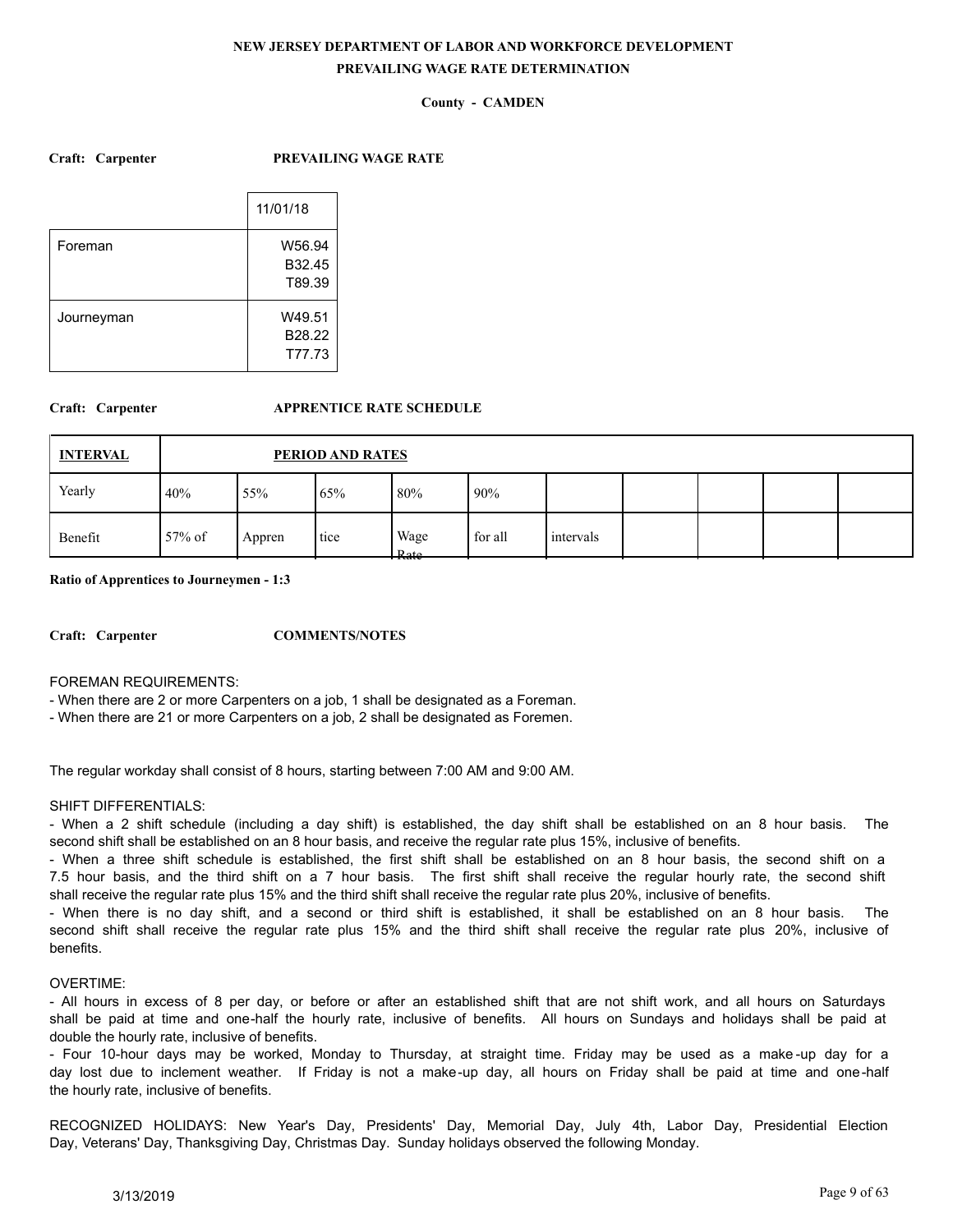# **County - CAMDEN**

### **Craft: Carpenter - Resilient Flooring PREVAILING WAGE RATE**

|            | 11/01/18 |
|------------|----------|
| Foreman    | W56.94   |
|            | B32.45   |
|            | T89.39   |
| Journeyman | W49.51   |
|            | B28.22   |
|            | T77.73   |
|            |          |

## **Craft: Carpenter - Resilient Flooring APPRENTICE RATE SCHEDULE**

| <b>INTERVAL</b> |           |        | PERIOD AND RATES |                                 |         |           |  |  |
|-----------------|-----------|--------|------------------|---------------------------------|---------|-----------|--|--|
| Yearly          | 40%       | 55%    | 65%              | 80%                             | 90%     |           |  |  |
| Benefit         | $57\%$ of | Appren | tice             | Wage<br>Rate<br><del>nato</del> | for all | intervals |  |  |

## **Ratio of Apprentices to Journeymen - \***

\* Ratio is 1 apprentice to 2 journeymen. No more than 3 apprentices may be on any 1 project.

**Craft: Carpenter - Resilient Flooring COMMENTS/NOTES**

#### FOREMAN REQUIREMENTS:

- On any job where there are 4 or more Carpenters of Resilient Flooring, 1 must be designated a Foreman.

#### FOR SYNTHETIC TURF INSTALLATION ONLY:

- The rate shall be 90% of the wage and benefit rate.

The regular workday consists of 8 hours, starting between 6:00 AM and 9:00 AM.

### SHIFT DIFFERENTIALS:

- When a 2 shift schedule (including a day shift) is established, the day shift, shall be established on an 8 hour basis. The second shift shall be established on an 8 hour basis, and receive the regular wage rate plus 15%.

- When a three shift schedule is established, the first shift shall be established on an 8 hour basis, the second shift on a 7.5 hour basis, and the third shift on a 7 hour basis. The first shift shall receive the regular wage rate, the second shift shall receive the regular wage rate plus 15% and the third shift shall receive the regular wage rate plus 20%.

- When there is no day shift, and a second or third shift is established, it shall be established on an 8 hour basis. The second shift shall receive the regular wage rate plus 15% and the third shift shall receive the regular wage rate plus 20%.

## OVERTIME:

- Hours in excess of 8 per day or 40 per week, or before or after the regular workday, Monday through Friday, shall be paid at time and one-half the wage rate. Saturday may be used as a make-up day, at straight time, up to 8 hours, for hours lost to reasons beyond the control of the employer, up to a total of 40 hours per week; hours in excess of 8 on Saturday shall then be paid at time and one-half the wage rate. If Saturday is not a make-up day, all hours on Saturday shall be paid at time and one-half the wage rate. All hours on Sundays and holidays shall be paid at double the wage rate.

- Four 10-hour days may be worked, Monday to Thursday, at straight time. Friday may be used as a make -up day for hours lost to reasons beyond the control of the employer. If Friday is not a make -up day, all hours on Friday shall be paid at time and one-half the wage rate.

RECOGNIZED HOLIDAYS: New Year's Day, Presidents' Day, Memorial Day, July 4th, Labor Day, Presidential Election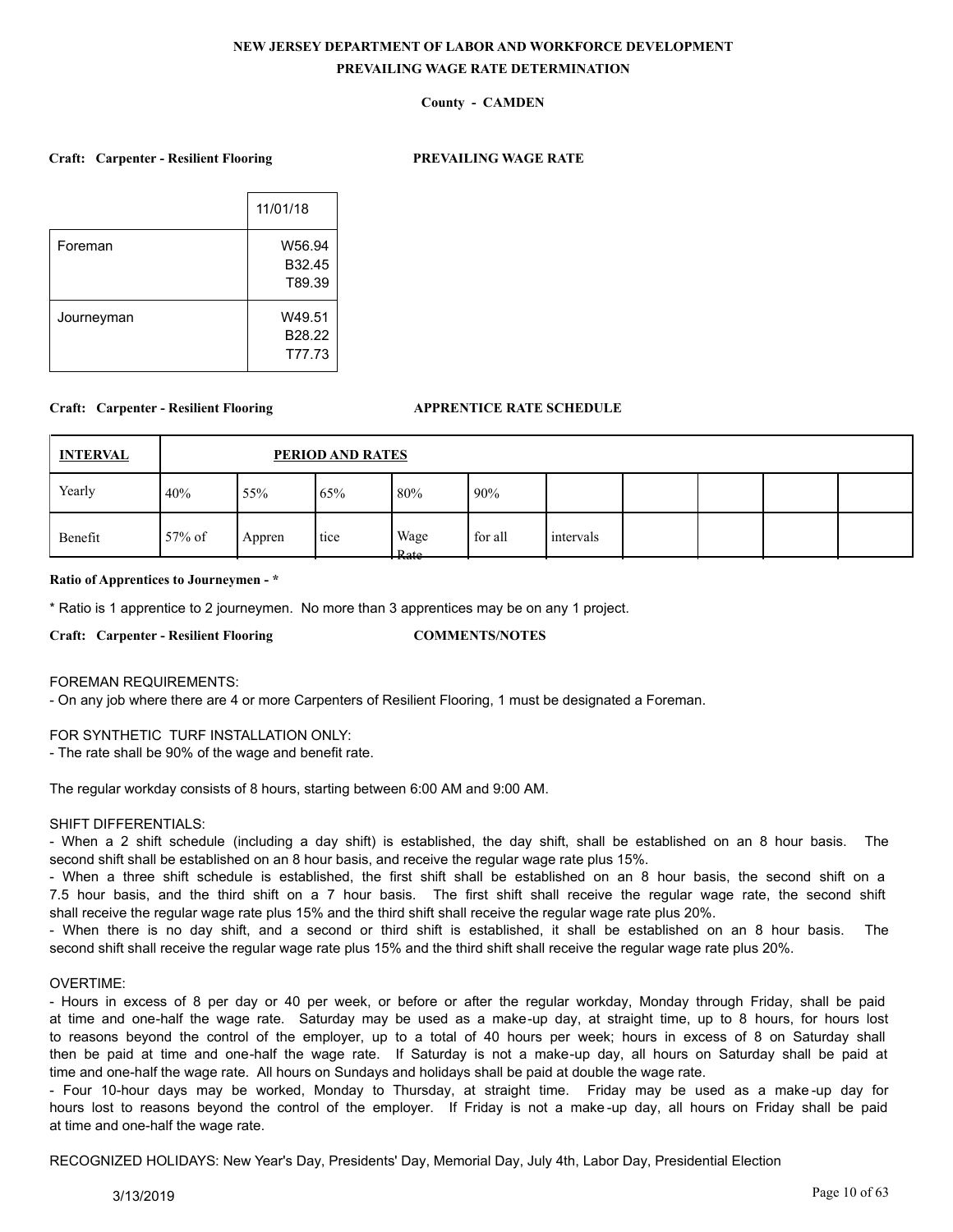# **County - CAMDEN**

Day, Veterans' Day, Thanksgiving Day, Christmas Day. Sunday holidays will be observed the following Monday.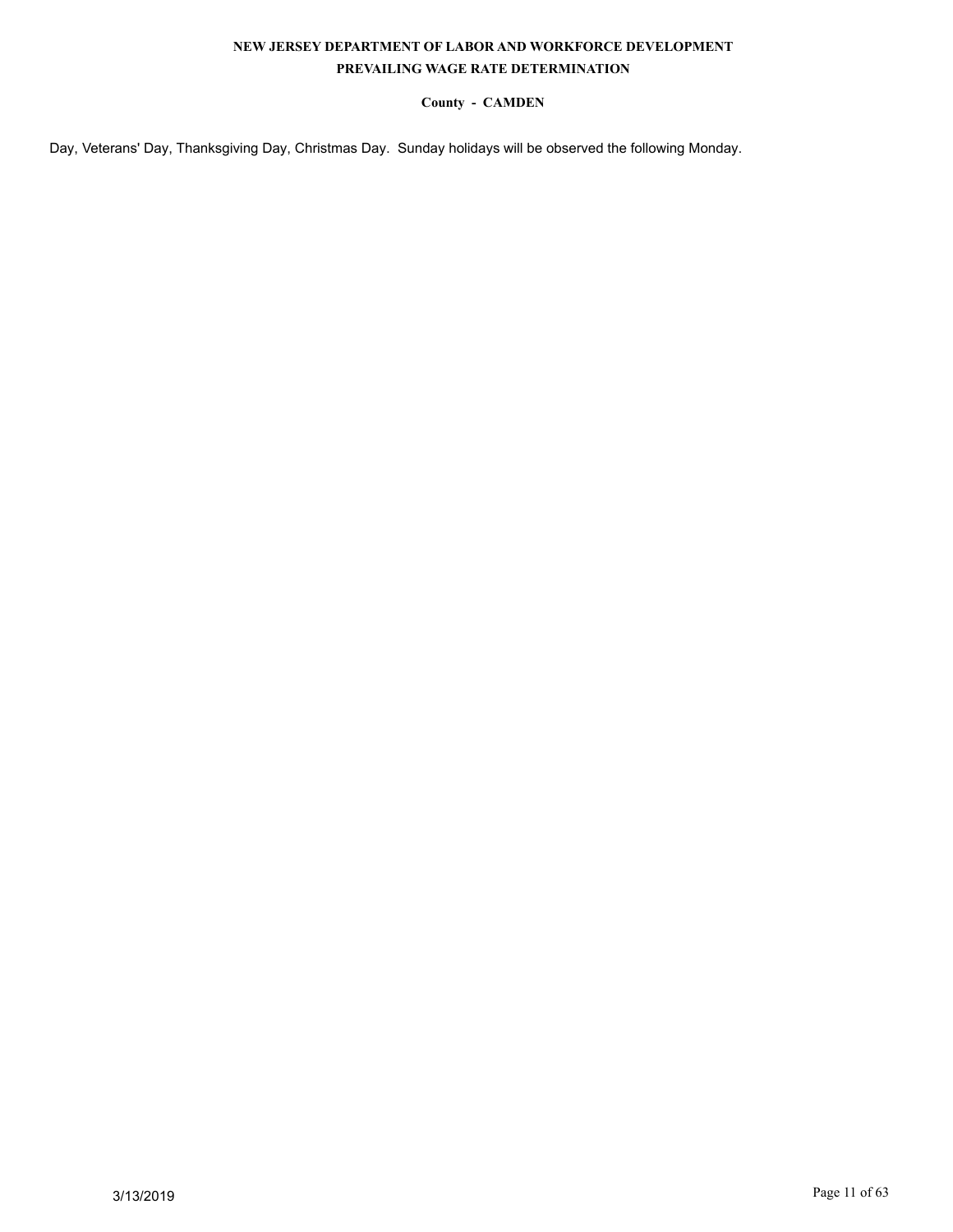# **County - CAMDEN**

**Craft: Cement Mason PREVAILING WAGE RATE**

See " Bricklayer, Stone Mason" Rates

**Craft: Cement Mason COMMENTS/NOTES**

\*\*\*See " Bricklayer, Stone Mason" Rates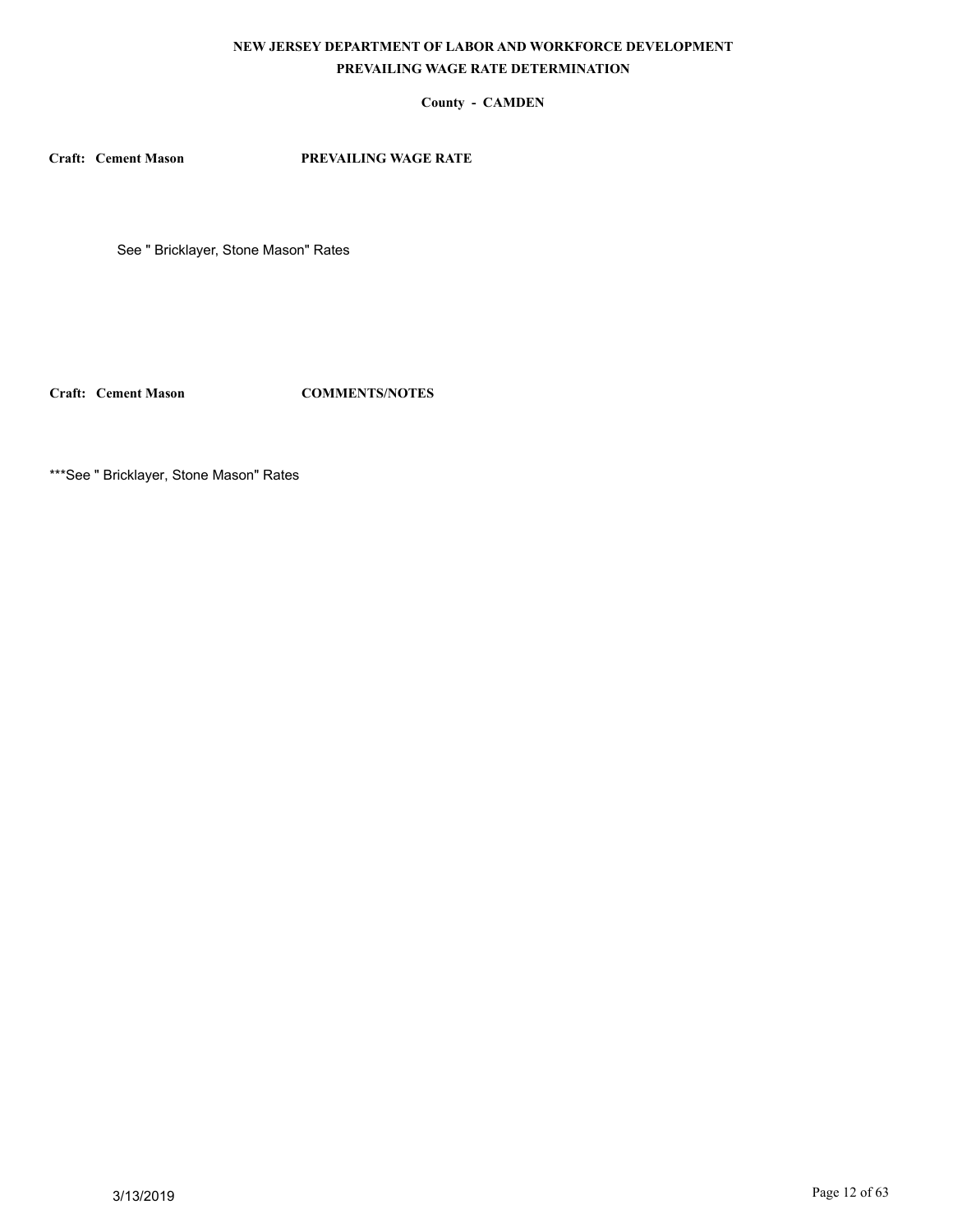# **County - CAMDEN**

## **Craft: Diver PREVAILING WAGE RATE**

|        | 05/01/18 |
|--------|----------|
| Diver  | W52.14   |
|        | B34.57   |
|        | T86.71   |
| Tender | W43.45   |
|        | B34.57   |
|        | T78.02   |
|        |          |

# **Craft: Diver APPRENTICE RATE SCHEDULE**

| <b>INTERVAL</b> |       |       | PERIOD AND RATES |  |  |  |  |
|-----------------|-------|-------|------------------|--|--|--|--|
| 1500 hours      | 40%   | 60%   | 180%             |  |  |  |  |
| Benefits        | 21.05 | 23.78 | 26.50            |  |  |  |  |

### **Ratio of Apprentices to Journeymen - 1:4**

#### **Craft: Diver COMMENTS/NOTES**

#### APPRENTICE RATE SCHEDULE FOR THOSE APPRENTICES ENTERING PROGRAM ON OR AFTER 12-1-16:

| INTFRVAI        |       | PERIOD AND RATES |       |        |
|-----------------|-------|------------------|-------|--------|
| 1500 hours      | 40%   | .50%             | 65%   | 80%    |
| <b>Benefits</b> | 21.05 | 22.42            | 24.47 | -26.50 |

# OVERTIME:

- The first 2 hours in excess of 8 per day (9th and 10th hours), Monday through Friday, and the first 8 hours on Saturdays shall be paid at time and one-half the hourly rate. Hours in excess of 10 per day, Monday through Friday, hours in excess of 8 per day on Saturdays, and all hours on Sundays and holidays shall be paid at double the hourly rate.

- Employees may work four 10-hour days, Monday through Thursday, at straight time, with Friday used as a make -up day for a day lost to inclement weather. If Friday is not a make-up day, the first 10 hours on Friday shall be paid at time and one-half the hourly rate. Hours in excess of 10 per day shall be paid at double the hourly rate.

RECOGNIZED HOLIDAYS: New Year's Day, Washington's Birthday, Memorial Day, July 4th, Labor Day, Thanksgiving Day, Christmas Day. Sunday holidays will be observed the following Monday.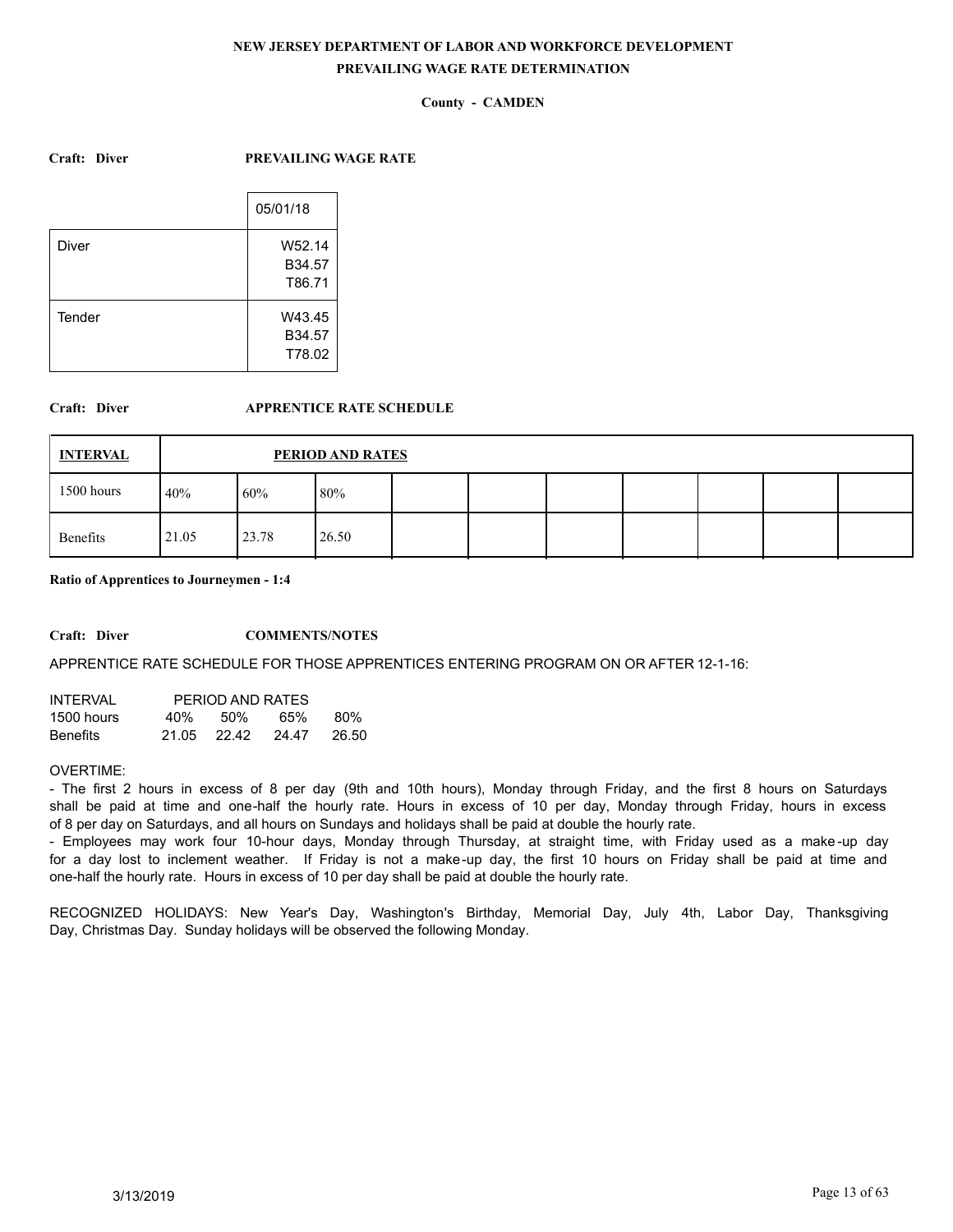# **County - CAMDEN**

**Craft: Dockbuilder PREVAILING WAGE RATE**

|            | 05/01/18                   |
|------------|----------------------------|
| Foreman    | W52.14<br>B34.57<br>T86.71 |
| Journeyman | W43.45<br>B34.57           |
|            | T78.02                     |

## **Craft: Dockbuilder APPRENTICE RATE SCHEDULE**

| <b>INTERVAL</b> |       |       | PERIOD AND RATES |  |  |  |  |
|-----------------|-------|-------|------------------|--|--|--|--|
| 1500 hours      | 40%   | 60%   | 80%              |  |  |  |  |
| Benefits        | 21.05 | 23.78 | 26.50            |  |  |  |  |

### **Ratio of Apprentices to Journeymen - 1:4**

## **Craft: Dockbuilder COMMENTS/NOTES**

APPRENTICE RATE SCHEDULE FOR THOSE APPRENTICES ENTERING PROGRAM ON OR AFTER 12-1-16:

| INTFRVAI        |     | PERIOD AND RATES |       |         |
|-----------------|-----|------------------|-------|---------|
| 1500 hours      | 40% | .50%             | 65%   | 80%     |
| <b>Benefits</b> |     | 21.05 22.42      | 24.47 | - 26.50 |

### Creosote Handling:

 May 1st to Sept. 30th: + \$0.50 above hourly rate Oct. 1st to April 30th: + \$0.25 above hourly rate

#### Harzardous Material Work:

 On hazardous material work on a state or federally designated hazardous work site where the worker is required to wear Level A, B or C personal protection, the worker shall receive an additional 20% of the hourly rate, per hour.

### OVERTIME:

- The first 2 hours in excess of 8 per day (9th and 10th hours), Monday through Friday, and the first 8 hours on Saturdays shall be paid at time and one-half the hourly rate. Hours in excess of 10 per day, Monday through Friday, hours in excess of 8 per day on Saturdays, and all hours on Sundays and holidays shall be paid at double the hourly rate.

- Employees may work four 10-hour days, Monday through Thursday, at straight time, with Friday used as a make -up day for a day lost to inclement weather. If Friday is not a make-up day, the first 10 hours on Friday shall be paid at time and one-half the hourly rate. Hours in excess of 10 per day shall be paid at double the hourly rate.

RECOGNIZED HOLIDAYS: New Year's Day, Washington's Birthday, Memorial Day, July 4th, Labor Day, Thanksgiving Day, Christmas Day. Sunday holidays will be observed the following Monday.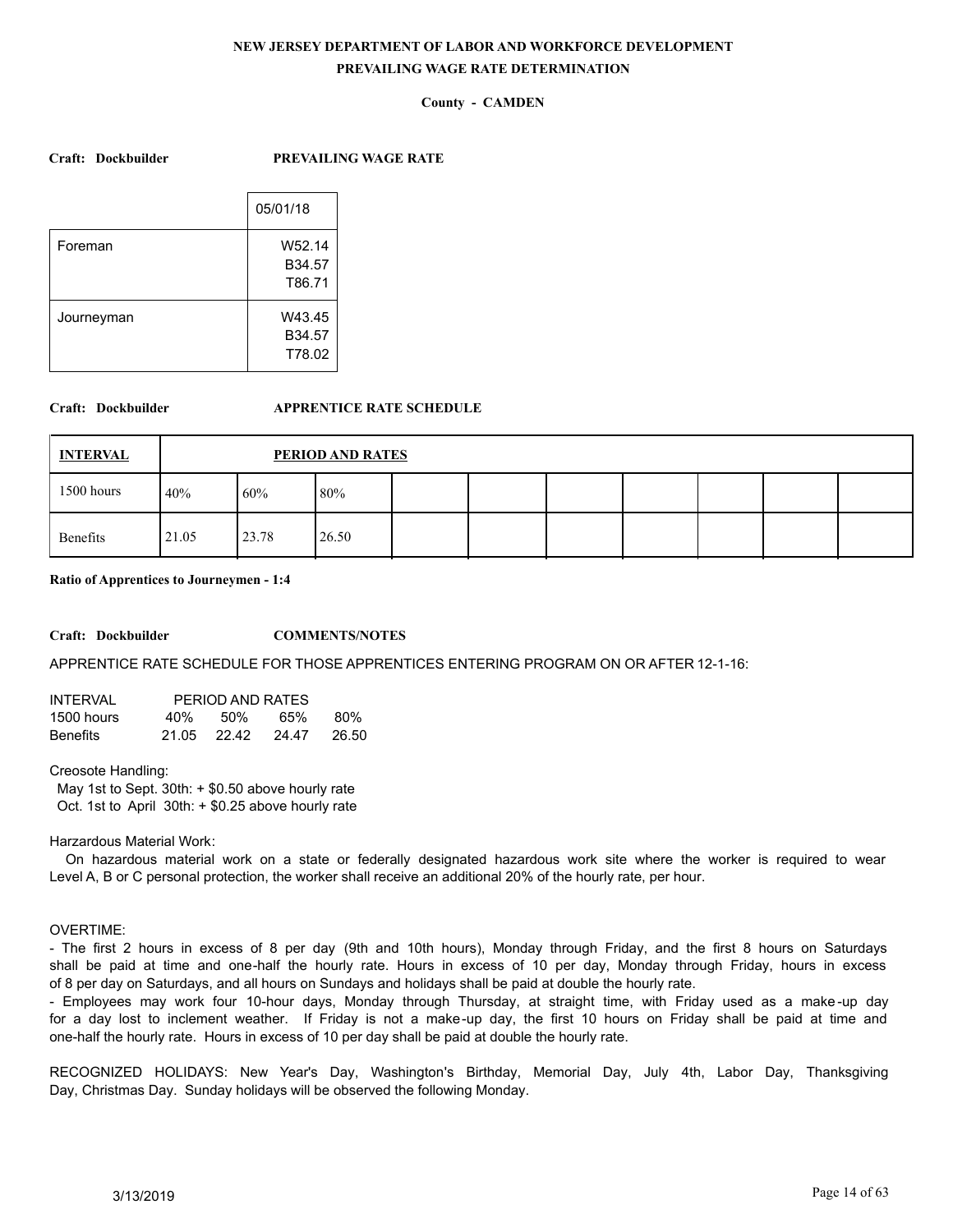# **County - CAMDEN**

**Craft: Drywall Finisher PREVAILING WAGE RATE**

|                 | 11/01/18           |
|-----------------|--------------------|
| Foreman         | W43.95             |
|                 | B <sub>24.40</sub> |
|                 | T68.35             |
| General Foreman | W45.94             |
|                 | B24.40             |
|                 | T70.34             |
| Journeyman      | W39.95             |
|                 | B <sub>24.40</sub> |
|                 | T64.35             |
|                 |                    |

### **Craft: Drywall Finisher APPRENTICE RATE SCHEDULE**

| <b>INTERVAL</b> |           |            | PERIOD AND RATES |           |            |       |           |              |       |  |
|-----------------|-----------|------------|------------------|-----------|------------|-------|-----------|--------------|-------|--|
| 6 Months        | 40%       | 50%        |                  | 60%       | 70%        |       | 80%       | 90%          |       |  |
| Benefits        | Intervals | 1 to $2 =$ | 10.65            | Intervals | $3$ to 4 = | 13.17 | Intervals | $5$ to $6 =$ | 16.25 |  |

**Ratio of Apprentices to Journeymen - 1:4**

**Craft: Drywall Finisher COMMENTS/NOTES**

The regular workday shall consist of 8 hours between 7:00 AM and 5:30 PM.

### SHIFT DIFFERENTIALS:

- The second shift shall receive an additional 10% of the hourly rate, per hour, and the third shift shall receive an additional 15% of the hourly rate, per hour.

- When 3 shifts are worked, the second shift shall receive 8 hours pay for 7.5 hours of work, and the third shift shall receive 8 hours pay for 7 hours of work.

- Shift work must run for a minimum of 5 consecutive workdays.

### OVERTIME:

- Hours in excess of 8 per day, Monday through Friday, and all hours on Saturdays shall be paid at time and one -half the regular rate, inclusive of benefits. All hours on Sundays and holidays shall be paid at double the regular rate, inclusive of benefits.

- Saturday or Sunday may be used to make up a day lost to inclement weather, at straight time.

RECOGNIZED HOLIDAYS: New Year's Day, Memorial Day, July 4th, Labor Day, Presidential Election Day, Veterans' Day, Thanksgiving Day, Christmas Day. Saturday holiday observed the preceding Friday. Sunday holiday observed the following Monday.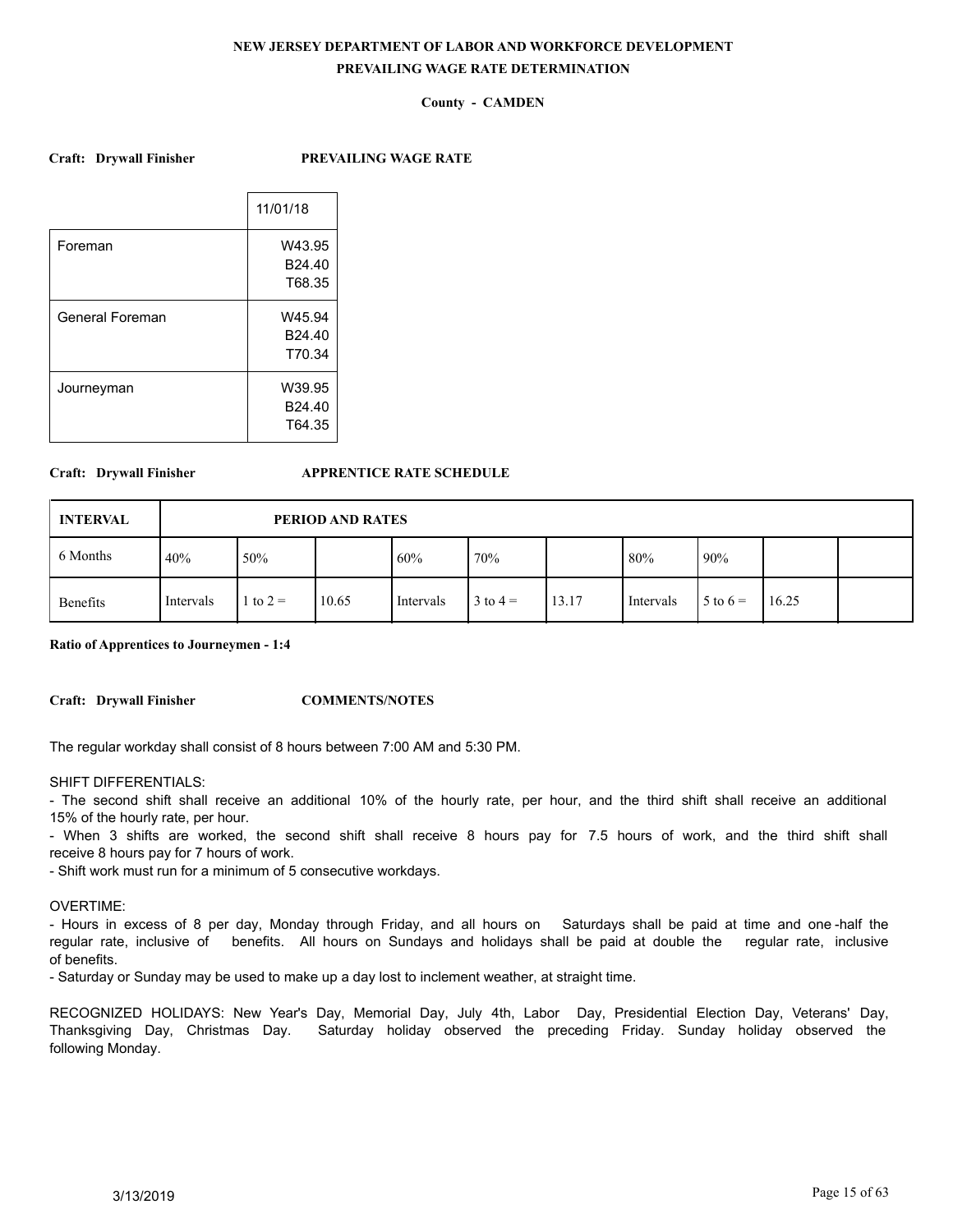# **County - CAMDEN**

**Craft: Electrician PREVAILING WAGE RATE**

|                        | 10/01/18 |
|------------------------|----------|
| Asst. General Foreman  | W56.45   |
|                        | B48.80   |
|                        | T105.25  |
| Foreman                | W52.68   |
|                        | B45.87   |
|                        | T98.55   |
| General Foreman        | W61.15   |
|                        | B52.47   |
|                        | T113.62  |
| Journeyman, Cable      | W47.04   |
| Splicer                | B41.48   |
|                        | T88.52   |
| Lead Foreman           | W54.10   |
|                        | B46.99   |
|                        | T101.09  |
| Working Foreman,       | W49.39   |
| Welder, Crane Operator | B43.31   |
| (all types)            | T92.70   |
|                        |          |

# **Craft: Electrician APPRENTICE RATE SCHEDULE**

| <b>INTERVAL</b> |       |       | <b>PERIOD AND RATES</b> |       |       |  |  |  |
|-----------------|-------|-------|-------------------------|-------|-------|--|--|--|
| Yearly          | 14.93 | 19.16 | 23.40                   | 27.63 | 31.87 |  |  |  |
| Benefits        | '.58  | 8.79  | 10.01                   | 11.23 | 12.38 |  |  |  |

**Ratio of Apprentices to Journeymen - 2:3**

# **Craft: Electrician COMMENTS/NOTES**

# THESE RATES ALSO APPLY TO THE FOLLOWING:

- All fire and burglar alarm work.
- All fiber optic work.
- Teledata work in new construction (including additions).
- Teledata work involving 16 or more instruments or voice/data lines.
- All camera installations.

Height Work: 40 feet above ground/floor: +10% of the wage and benefit amount.

FOREMAN REQUIREMENTS (number of Electricians on site):

(2 to 10) - a Working Foreman; (11 to 22) - a Foreman; (23 to 44) - a Lead

Foreman; (35 to 48) - an Assistant General Foreman; (49 or more) - a General Foreman.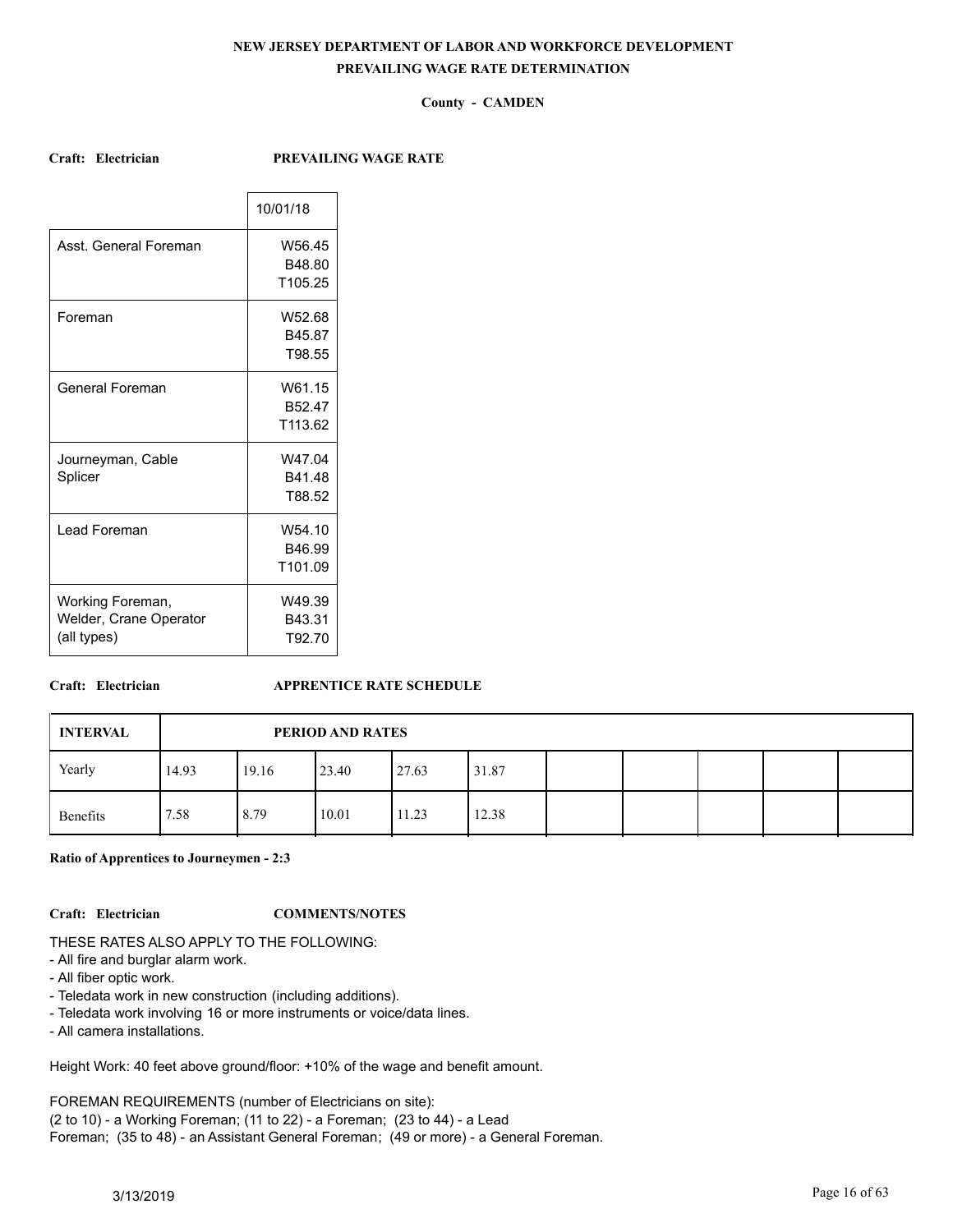# **County - CAMDEN**

The regular workday consists of 8 hours, between 7:00 AM and 4:30 PM.

### SHIFT DIFFERENTIALS:

- Shift work must run for a minimum of 5 consecutive workdays
- 2nd Shift (4:30 PM to 12:30 AM): 8 hrs. pay for 7.5 hrs. work + an additional 10% of the wage rate, inclusive of benefits.
- 3rd Shift (12:30 AM to 8:00 AM): 8 hrs. pay for 7 hrs. work + an additional 15% of the wage rate, inclusive of benefits.

### OVERTIME:

The first 4 hours in excess of 8 per day, or before or after the regular workday, Monday through Friday, and the first 8 hours on Saturdays, shall be paid at time and one-half the regular rate, inclusive of benefits. Hours in excess of 12 per day, Monday through Friday, in excess of 8 on Saturdays, and all hours on Sundays and holidays shall be paid at double the regular rate, inclusive of benefits.

RECOGNIZED HOLIDAYS: New Year's Day, Memorial Day, July 4th, Labor Day, Presidential Election Day, Veterans' Day, Thanksgiving Day, Christmas Day. Sunday holidays will be observed the following Monday.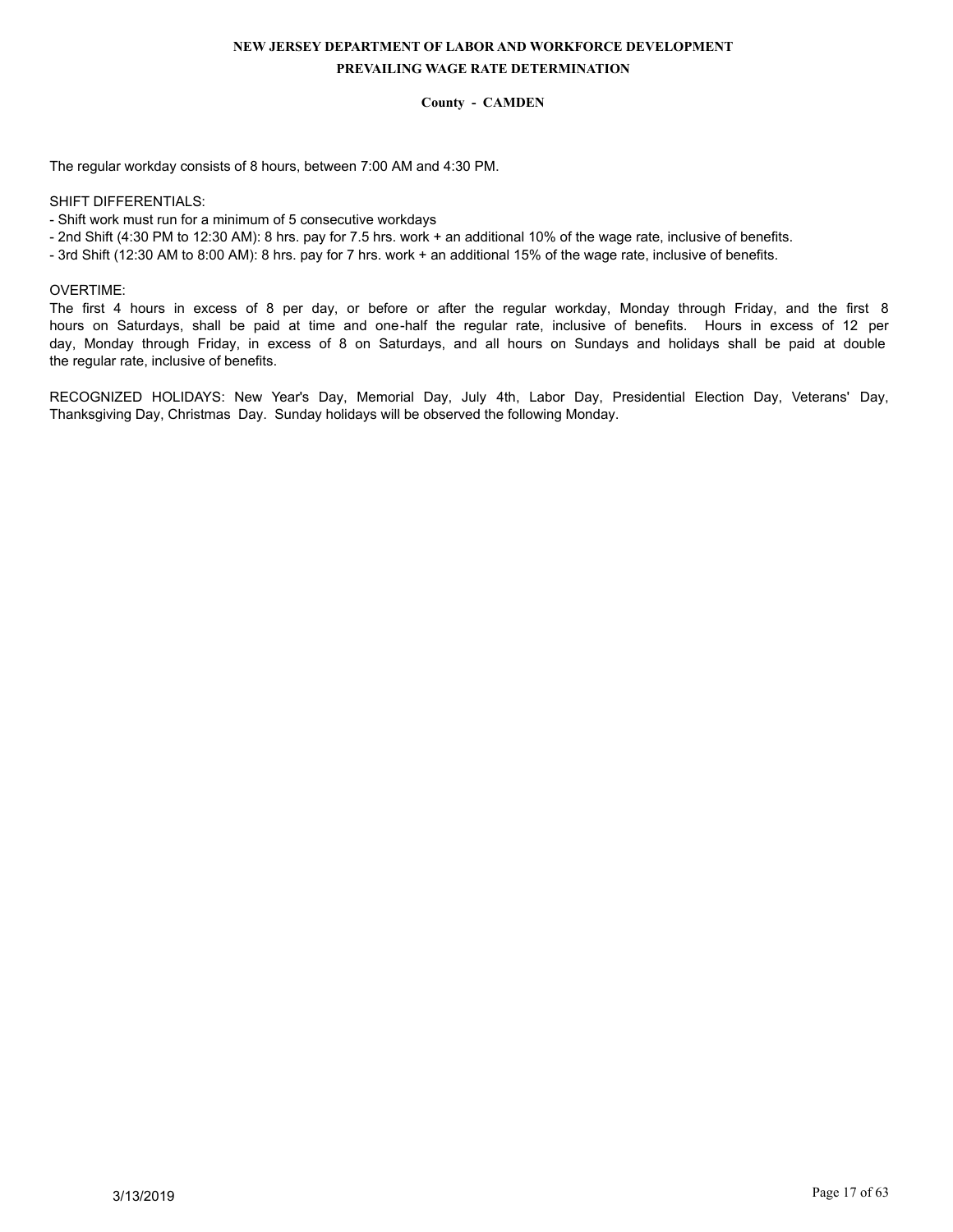# **County - CAMDEN**

### **Craft: Electrician - Teledata (15 Voice/Data Lines & Less) PREVAILING WAGE RATE**

|                                   | 01/01/19           |
|-----------------------------------|--------------------|
| Master Technician/Gen.<br>Foreman | W48.59<br>B34.67   |
| (31+ Workers on Job)              | T83.26             |
| Senior Technician/Lead            | W44.01             |
| Foreman                           | B33.20             |
| (21-30 Workers on Job)            | T77.21             |
| Technician A/Foreman              | W41.89             |
| (11-20 Workers on Job)            | B32.52             |
|                                   | T74.41             |
| Technician B/Working              | W40.64             |
| Foreman                           | B31.11             |
| (4-10 Workers on Job)             | T71.75             |
| Technician C/Journeyman           | W36.73             |
| (1-3 Workers on Job)              | B <sub>28.86</sub> |
|                                   | T65.59             |

## **Craft: Electrician - Teledata (15 Voice/Data Lines & Less) APPRENTICE RATE SCHEDULE**

# 6 Months Benefits 17.26 17.26 20.54 20.54 25.48 25.48 30.02 30.02 9.45 | 9.45 | 10.42 | 10.42 | 12.37 | 12.37 | 14.72 | 14.72 **INTERVAL PERIOD AND RATES**

**Ratio of Apprentices to Journeymen - 2:3**

**Craft: Electrician - Teledata (15 Voice/Data Lines & Less) COMMENTS/NOTES**

NOTES: These rates are for service, maintenance, moves and/or changes affecting 15 voice/data lines or less. These rates may NOT be used for any new construction or fiber optic work.

## FOREMAN REQUIREMENTS:

The number of workers on the jobsite is the determining factor for which Foreman category applies.

HIGH WORK: Any work performed 40 feet above ground or floor: +10% of the wage and benefit amount.

### SHIFT DIFFERENTIAL:

- 2nd Shift (4:30 PM to 12:30 AM) - 8 hrs. pay for 7.5 hrs. work + an additional 10% of the wage rate, inclusive of benefits.

- 3rd Shift (12:30 AM to 8:00 AM) - 8 hrs. pay for 7 hrs. work + an additional 15% of the wage rate, inclusive of benefits.

## OVERTIME:

Hours in excess of 8 per day, Monday through Friday, and all hours on Saturdays shall be paid at time and one -half the regular rate, inclusive of benefits. All hours on Sundays and holidays shall be paid at double the regular rate, inclusive of benefits.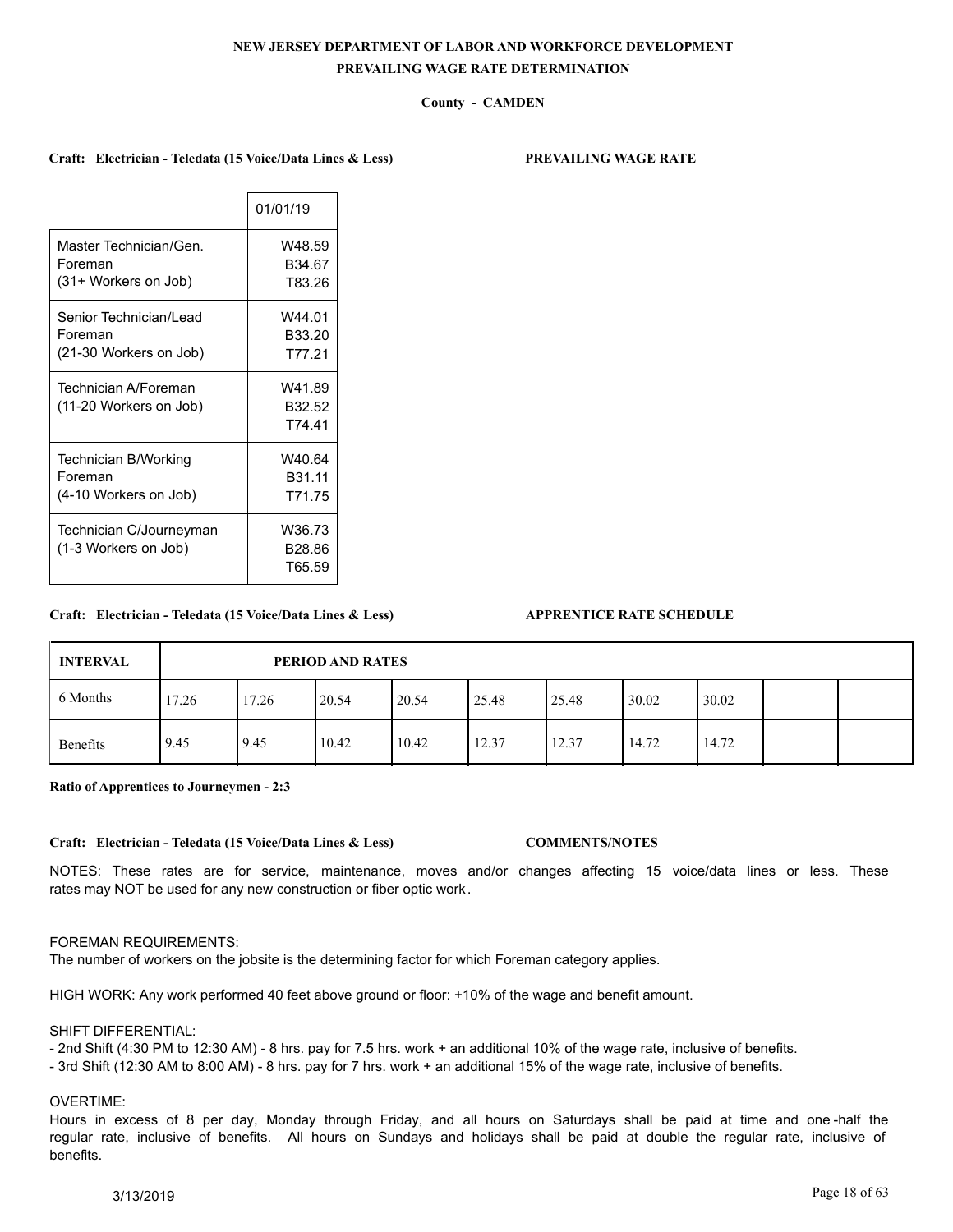# **County - CAMDEN**

RECOGNIZED HOLIDAYS: New Year's Day, Memorial Day, July 4th, Labor Day, Presidential Election Day, Veterans Day, Thanksgiving Day, Christmas Day. Sunday holidays will be observed the following Monday.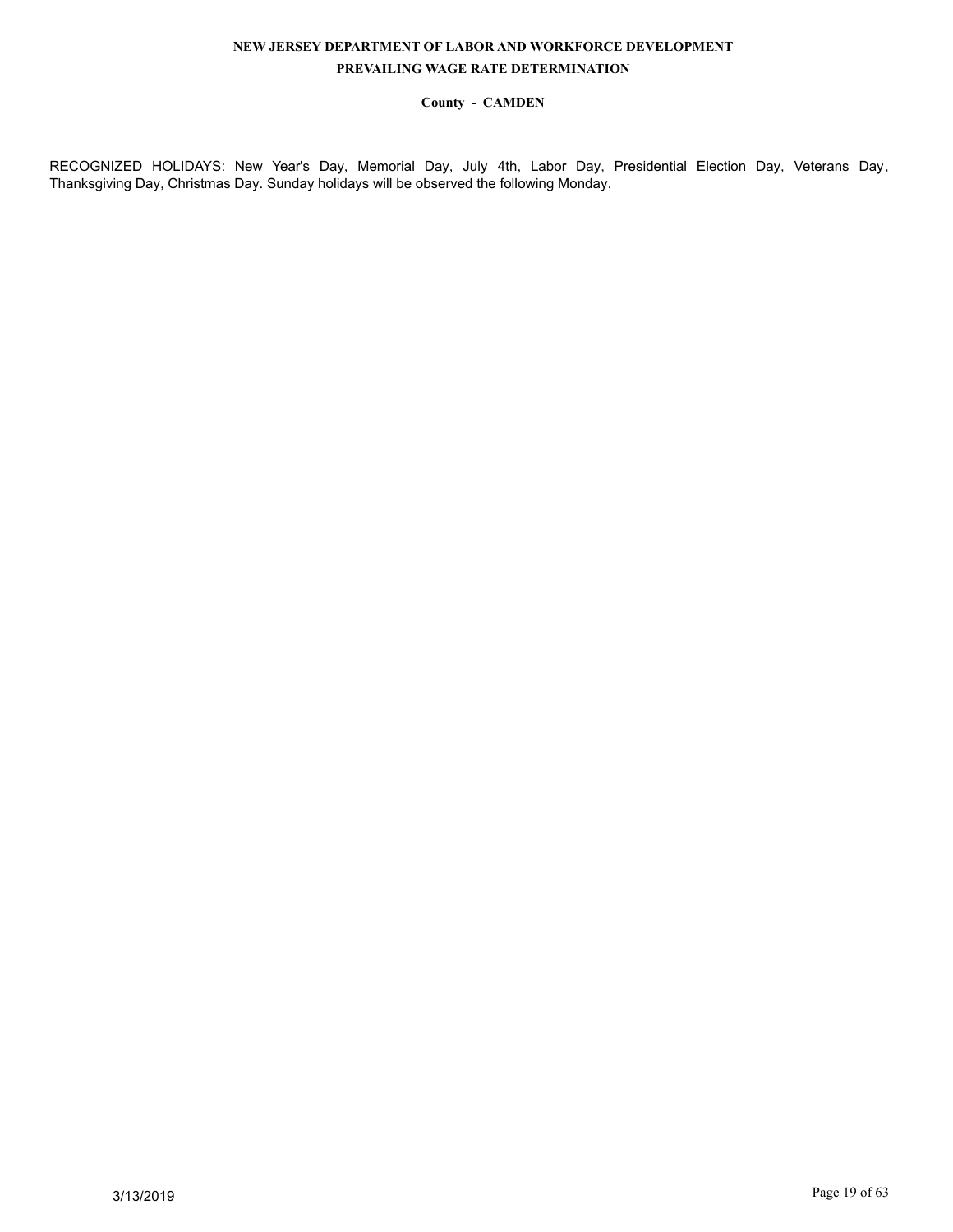# **County - CAMDEN**

**Craft: Electrician - Teledata (16 Instruments & More) PREVAILING WAGE RATE**

See "Electrician" Rates

**Craft: Electrician - Teledata (16 Instruments & More) COMMENTS/NOTES**

\*\*\*See ELECTRICIAN Rates\*\*\*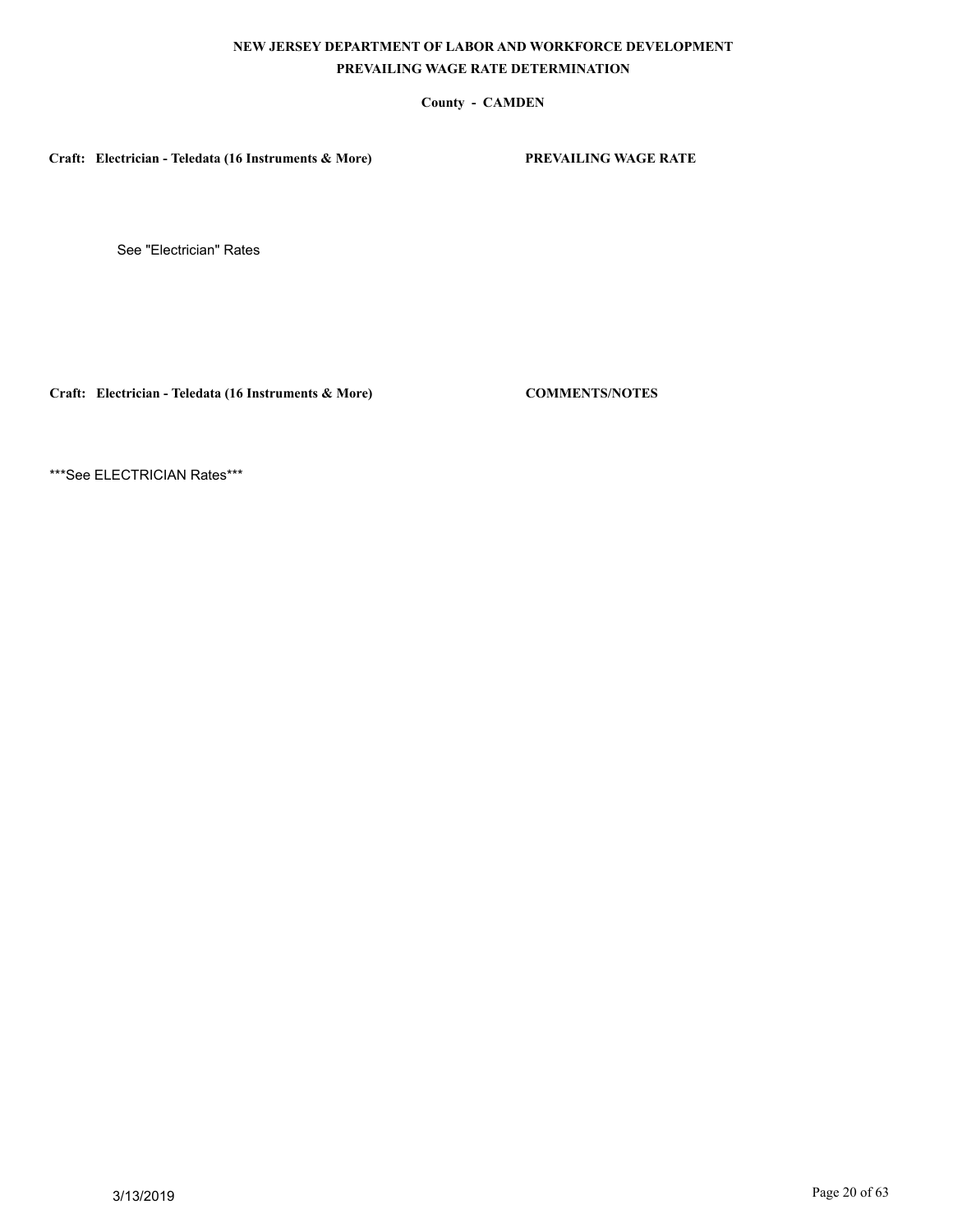## **County - CAMDEN**

# **Craft: Electrician- Outside Commercial PREVAILING WAGE RATE**

 $\overline{\phantom{a}}$ 

|                                                                                | 10/01/18                    |
|--------------------------------------------------------------------------------|-----------------------------|
| Assistant General<br>Foreman                                                   | W56.45<br>B48.57<br>T105.02 |
| Foreman                                                                        | W52.68<br>B45.62<br>T98.30  |
| General Foreman                                                                | W61.15<br>B52.28<br>T113.43 |
| Groundhand, Truck<br>Driver, Conduit Installer (1<br>year or more experience)  | W23.52<br>B22.71<br>T46.23  |
| Groundhand, Truck<br>Driver, Conduit Installer (2<br>years or more experience) | W32.93<br>B30.10<br>T63.03  |
| Groundhand, Truck<br>Driver, Conduit Installer (3<br>years or more experience) | W39.98<br>B35.64<br>T75.62  |
| Groundhand, Truck<br>Driver, Conduit Installer<br>(less than1 year exp.)       | W18.82<br>B1.02<br>T19.84   |
| Journeyman Lineman                                                             | W47.04<br>B41.18<br>T88.22  |
| Lead Foreman                                                                   | W54.10<br>B46.75<br>T100.85 |
| <b>Working Foreman</b>                                                         | W49.39<br>B43.03<br>T92.42  |

### **Craft: Electrician- Outside Commercial APPRENTICE RATE SCHEDULE**

| <b>INTERVAL</b> |       | PERIOD AND RATES |       |       |       |       |       |  |  |  |  |  |
|-----------------|-------|------------------|-------|-------|-------|-------|-------|--|--|--|--|--|
| 6 Months        | 25.77 | 27.88            | 30.00 | 32.12 | 34.24 | 36.36 | 38.47 |  |  |  |  |  |
| Benefits        | 10.31 | 10.94            | 11.57 | 12.18 | 12.82 | 13.43 | 14.06 |  |  |  |  |  |

**Craft: Electrician- Outside Commercial COMMENTS/NOTES**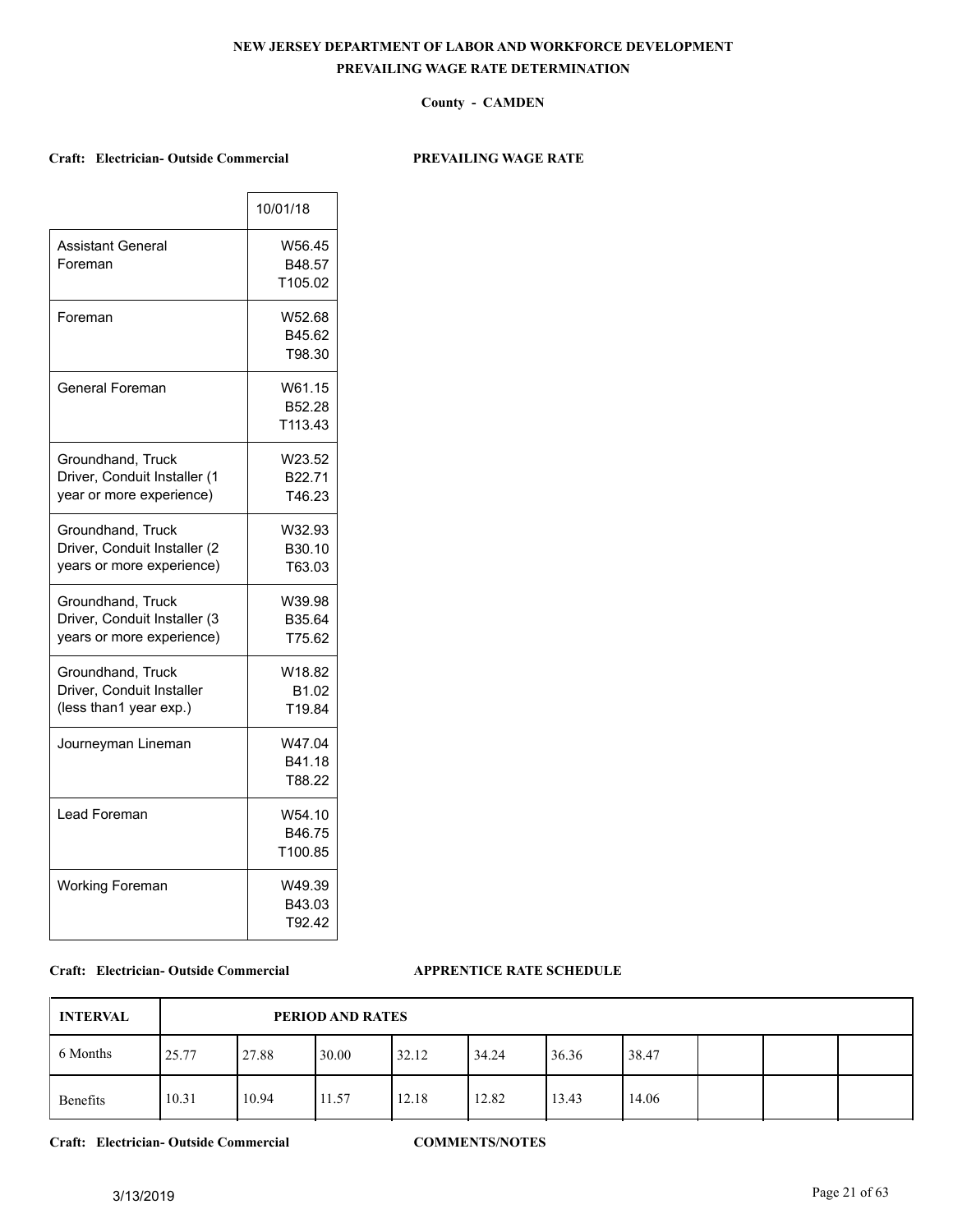# **County - CAMDEN**

# \* FOR UTILITY WORK PLEASE SEE STATEWIDE RATES

FOREMAN REQUIREMENTS (number of Electricians on site):

(1 to10)- one Working Foreman.

(11 to 20)- one Working Foreman and one Foreman.

(21 to 30)- one Working Foreman, one Foreman and one Lead Foreman.

(31 to 40) - one Working Foreman, two (2) Foremen and one Lead Foreman.

(41 to 50)- one Working Foreman, four (4) Foremen, one Assistant General Foreman (runs 5 foremen), and one General Foreman.

(51 to 60)- one Working Foreman, five (5) Foremen, one Assistant General Foreman (runs 5 foremen), and one General Foreman

(runs one foreman).

(61 to 70)- one Working Foreman, six (6) Foremen, one Assistant General Foreman (runs 5 foremen), and one General Foreman

(runs two foremen).

(71 to 80)- one Working Foreman, seven (7) Foremen, two (2) Assistant General Foremen and one General Foreman. (81 to 90)- one Working Foreman, eight (8) Foremen, two (2) Assistant General Foremen, and one General Foreman.

(91 to 100)- one Working Foreman, nine (9) Foremen, two (2) Assistant General Foremen and one General Foreman.

The regular workday consists of 8 hours, between 7:00 AM and 4:30 PM.

SHIFT DIFFERENTIALS:

Shift work must run for a minimum of 5 consecutive workdays.

 2nd Shift (4:30 PM to 12:30 AM): 8 hrs. pay for 7.5 hrs. work + an additional 10% of the wage rate, inclusive of benefits. 3rd Shift (12:30 AM to 8:00 AM): 8 hrs. pay for 7 hrs. work + an additional 15% of the wage rate, inclusive of benefits.

## OVERTIME:

All hours in excess of 8 per day, Monday through Friday, that are not shift work, and all hours on Saturday shall be paid at time and one-half the regular rate, inclusive of benefits. All hours on Sundays and Holidays shall be paid at double the regular rate, inclusive of benefits.

## RECOGNIZED HOLIDAYS:

New Year's Day, Memorial Day, July 4th, Labor Day, Presidential Election Day, Veterans' Day, Thanksgiving Day, Christmas Day. Sunday holidays will be observed the following Monday.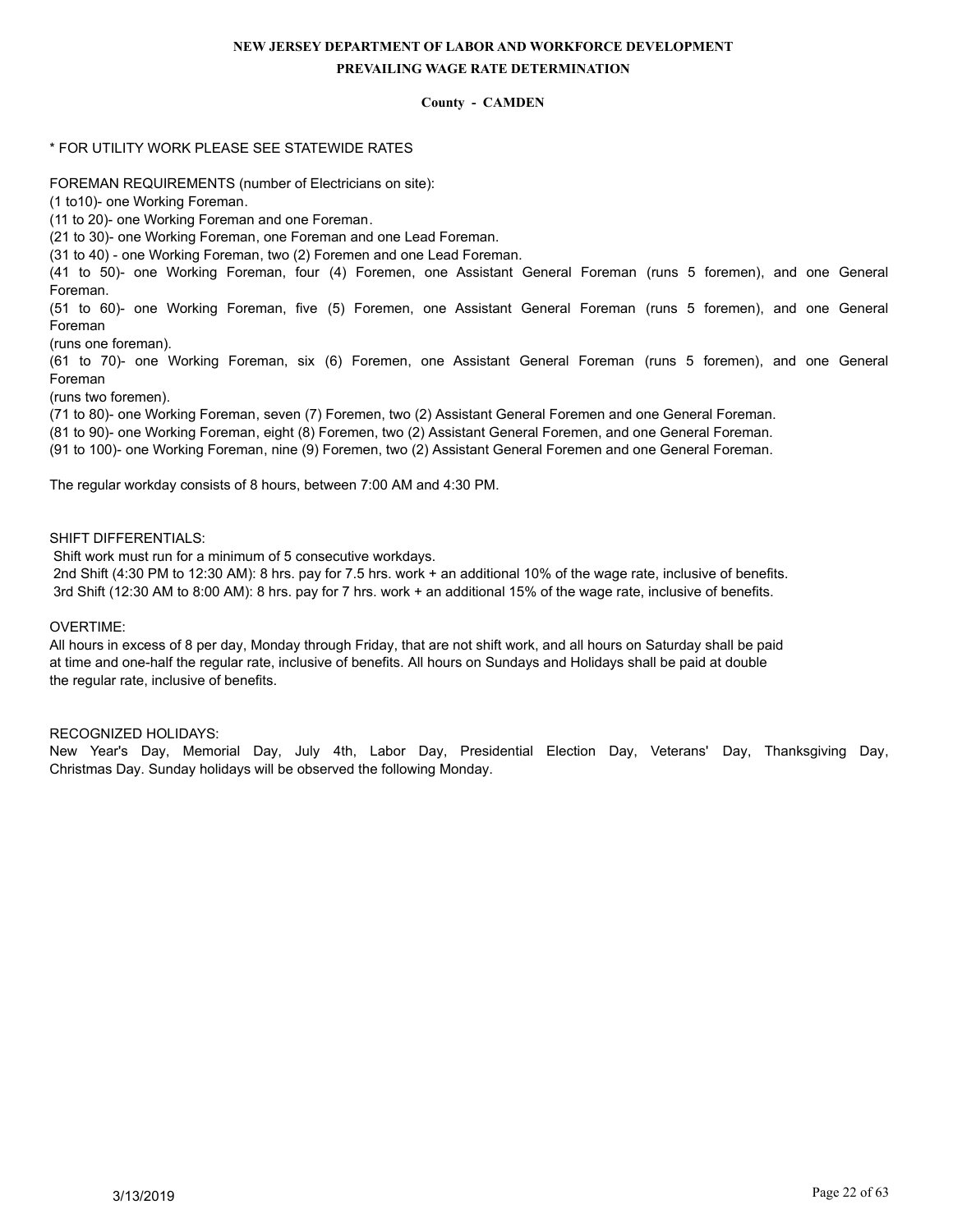# **County - CAMDEN**

**Craft: Electrician-Utility Work (North) PREVAILING WAGE RATE**

Rates are located in the "Statewide" rate package

# **Craft: Electrician-Utility Work (North) APPRENTICE RATE SCHEDULE**

| <b>INTERVAL</b> |           | PERIOD AND RATES |      |      |      |         |           |  |  |  |  |  |  |
|-----------------|-----------|------------------|------|------|------|---------|-----------|--|--|--|--|--|--|
| * 6 Months      | 60%       | 65%              | 170% | 75%  | 80%  | 85%     | 90%       |  |  |  |  |  |  |
| Benefits        | $67\%$ of | Appren           | tice | Wage | Rate | for all | intervals |  |  |  |  |  |  |

**Craft: Electrician-Utility Work (North) COMMENTS/NOTES**

Electrician-Utility Work (North) rates are located in the "Statewide" rate package.

\* The apprentice wage rate is paid at the percentage of the Journeyman Lineman wage rate located in the "Statewide" rate package.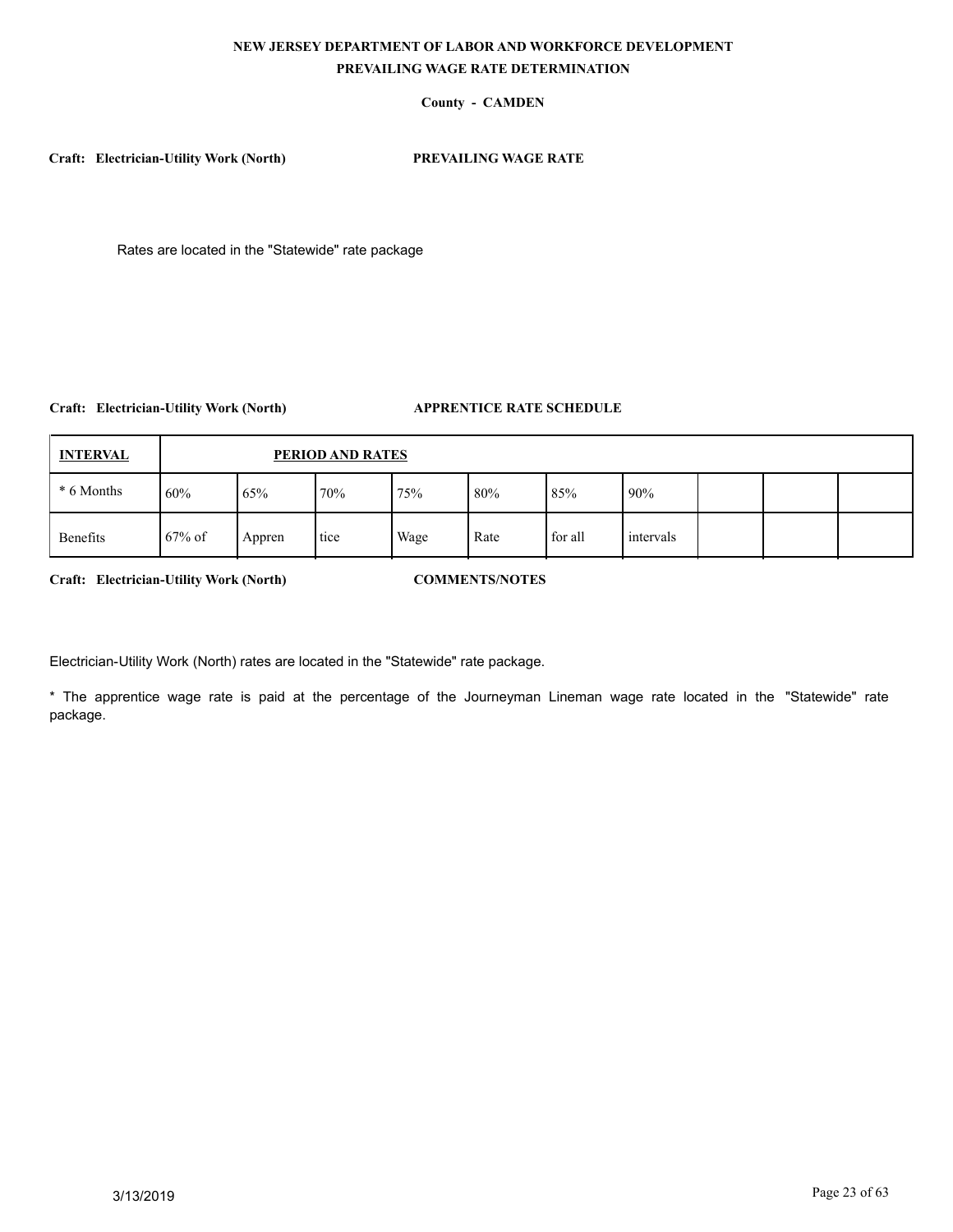# **County - CAMDEN**

**Craft: Electrician-Utility Work (South) PREVAILING WAGE RATE**

Rates are located in the "Statewide" rate package

**Craft: Electrician-Utility Work (South) APPRENTICE RATE SCHEDULE**

| <b>INTERVAL</b> |       | PERIOD AND RATES |       |       |       |       |       |  |  |  |  |  |  |
|-----------------|-------|------------------|-------|-------|-------|-------|-------|--|--|--|--|--|--|
| 6 Months        | 28.53 | 30.91            | 33.29 | 35.66 | 38.04 | 40.42 | 42.80 |  |  |  |  |  |  |
| Benefits21.83   | 25.01 | 26.41            | 27.83 | 29.24 | 30.65 | 32.05 | 33.47 |  |  |  |  |  |  |

**Craft: Electrician-Utility Work (South) COMMENTS/NOTES**

Electrician-Utility Work (South) rates are located in the "Statewide" rate package.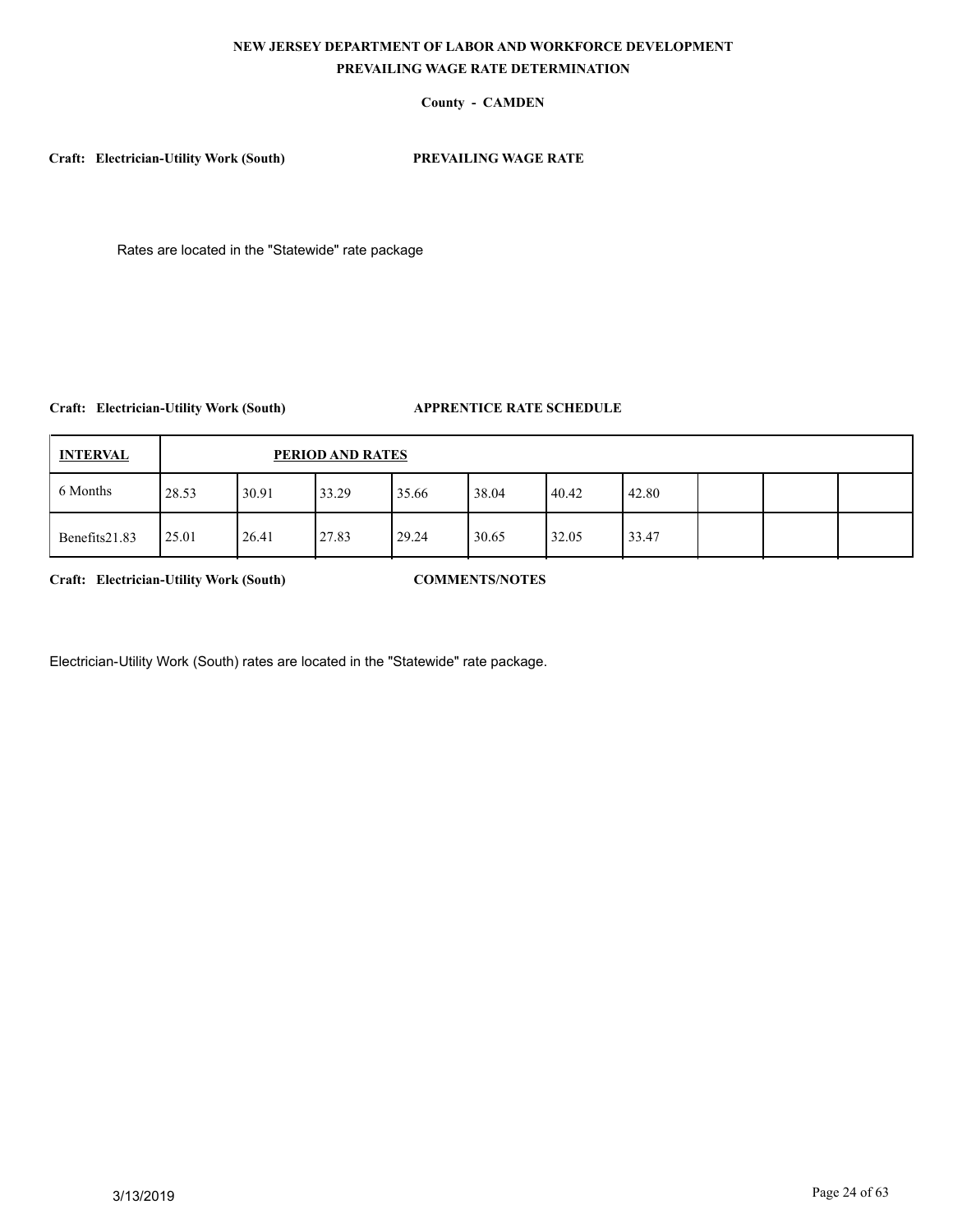# **County - CAMDEN**

### **Craft: Elevator Constructor PREVAILING WAGE RATE**

|                                                  | 01/01/19                                 |
|--------------------------------------------------|------------------------------------------|
| Helper-Over 5 Years                              | W40.28<br>B37.34<br>T77.62               |
| Helper-Under 5 Years                             | W40.28<br>B36.53<br>T76.81               |
| Mechanic (Journeyman)<br>over 5 years            | W57.55<br>B38.72<br>T96.27               |
| Mechanic (Journeyman)<br>under 5 years           | W57.55<br>B37.57<br>T95.12               |
| Mechanic in Charge<br>(Foreman)<br>over 5 years  | W64.74<br>B39.29<br>T <sub>104</sub> .03 |
| Mechanic in Charge<br>(Foreman)<br>under 5 years | W64.74<br>B38.00<br>T102.74              |
| Probationary Helper (1st 6<br>months)            | W28.78<br>B35.84<br>T64.62               |

## **Craft: Elevator Constructor APPRENTICE RATE SCHEDULE**

| <b>INTERVAL</b> |      | PERIOD AND RATES        |         |          |     |           |  |  |  |  |  |  |
|-----------------|------|-------------------------|---------|----------|-----|-----------|--|--|--|--|--|--|
| Yearly          | 55%  | 65%                     | 70%     | $80\%$   |     |           |  |  |  |  |  |  |
| Benefits        | full | journeyma<br>- n<br>. . | benefit | rate for | all | intervals |  |  |  |  |  |  |

#### **Ratio of Apprentices to Journeymen - \***

\* Total number of helpers and apprentices shall not exceed the number of mechanics on the job , except where 2 teams are working, 1 additional helper or apprentice may be employed for first 2 teams and an extra helper or apprentice for each additional 3 teams. Further, the employer may use as many helpers or apprentices as needed, under the direction of a mechanic in wrecking old plants, handling and hoisting material, and on foundation work. When replacing cables on existing elevators, employer may use 2 helpers or apprentices to 1 mechanic.

## **Craft: Elevator Constructor COMMENTS/NOTES**

#### SHIFT DIFFERENTIALS:

- 2nd Shift (4:30 PM to 12:30 AM) shall be established on the basis of 7.5 hours of work for 8 hours of pay, plus an additional 10% per hour.

- 3rd Shift (12:30 AM to 8:00 AM) shall be established on the basis of 7 hours of work for 8 hours of pay, plus an additional 15% per hour.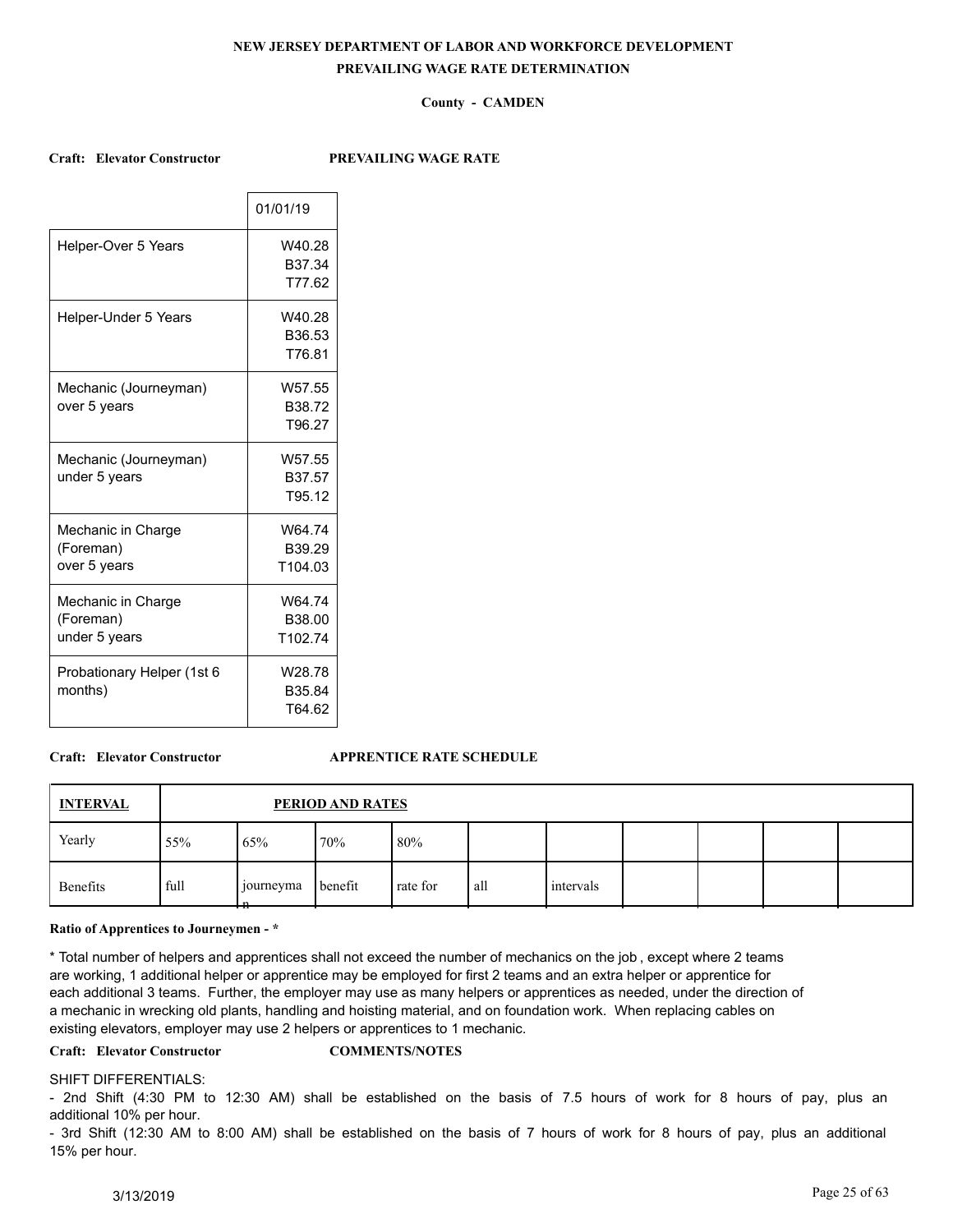## **County - CAMDEN**

# OVERTIME:

- Hours in excess of 8 per day, Monday through Friday, and all hours on Saturdays, Sundays, and holidays shall be paid at double the hourly rate.

- Four 10-hour days may be worked, Monday to Thursday or Tuesday to Friday, at straight time. When working a 4-10 hour day schedule, all hours worked on a day other than the days established for the 4-10 hour schedule shall be paid at double the hourly rate.

RECOGNIZED HOLIDAYS: New Year's Day, Memorial Day, July 4th, Labor Day, Veterans' Day, Thanksgiving Day and day after, Christmas Day. Saturday holidays observed the preceding Friday, Sunday holidays observed the following Monday.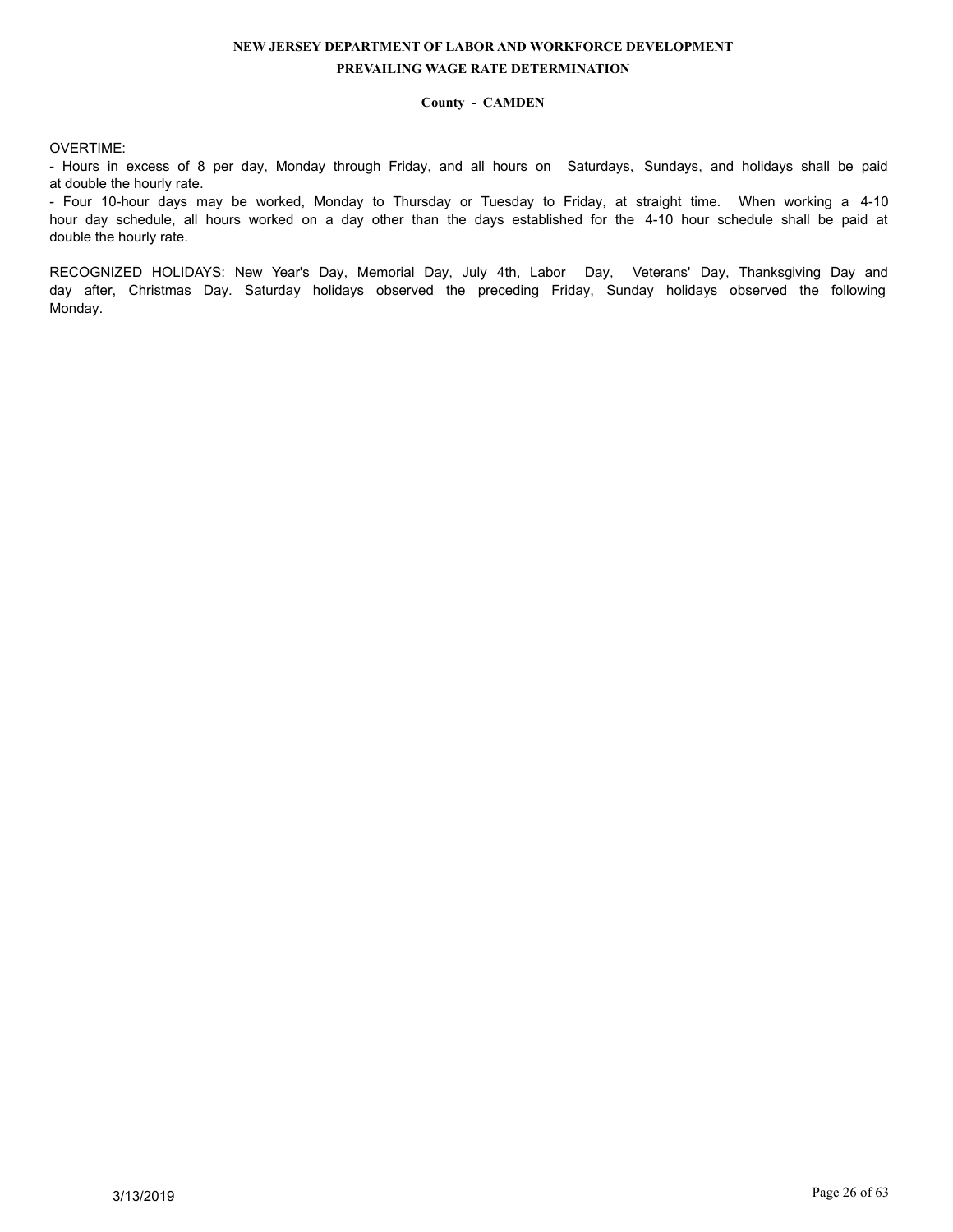# **County - CAMDEN**

### **Craft: Glazier PREVAILING WAGE RATE**

|            | 06/07/18 |
|------------|----------|
|            |          |
| Foreman    | W46.32   |
|            | B32.33   |
|            | T78.65   |
| Journeyman | W43.32   |
|            | B32.33   |
|            | T75.65   |
|            |          |

## **Craft: Glazier APPRENTICE RATE SCHEDULE**

| <b>INTERVAL</b> |       | PERIOD AND RATES |       |       |  |  |  |  |  |  |  |  |  |
|-----------------|-------|------------------|-------|-------|--|--|--|--|--|--|--|--|--|
| Yearly          | 18.50 | 22.75            | 27.75 | 35.00 |  |  |  |  |  |  |  |  |  |
| Benefits        | 17.19 | 18.98            | 20.09 | 21.82 |  |  |  |  |  |  |  |  |  |

**Ratio of Apprentices to Journeymen - 1:3**

**Craft: Glazier COMMENTS/NOTES**

HIGH WORK (30 feet above ground /floor or using a swing stage): +\$1.00/hr

FOREMAN REQUIREMENT:

- When 4 or more Glaziers are working on a job that runs for 10 days or more, 1 shall be designated a Foreman.

The regular workday shall be 8 hours, between 6:00 AM and 4:30 PM.

### SHIFT DIFFERENTIALS:

- Second and Third shift shall receive the regular hourly rate, plus 15% per hour.

#### OVERTIME:

- The first 2 hours in excess of 8 per day (9th and 10th hours), or outside the regular workday, Monday through Friday, that are not shift work, and the first 8 hours on Saturdays shall be paid at time and one -half the regular rate. All other daily overtime, and all hours on Sundays and holidays shall be paid at double the regular rate.

- Four 10-hour days may be worked at straight time, Monday through Friday. The 11th and 12th hours on the 4 days worked, and the first 12 hours on the fifth day shall be paid at time and one -half the regular rate. All other daily overtime, and all hours on Saturdays, Sundays, and holidays shall be paid at double the regular rate.

- Benefits on overtime hours are as follows:

Time and one-half = \$39.65/hr.

Double time = \$46.97/hr.

RECOGNIZED HOLIDAYS: New Year's Day, Memorial Day, July 4th, Thanksgiving Day, Christmas Day.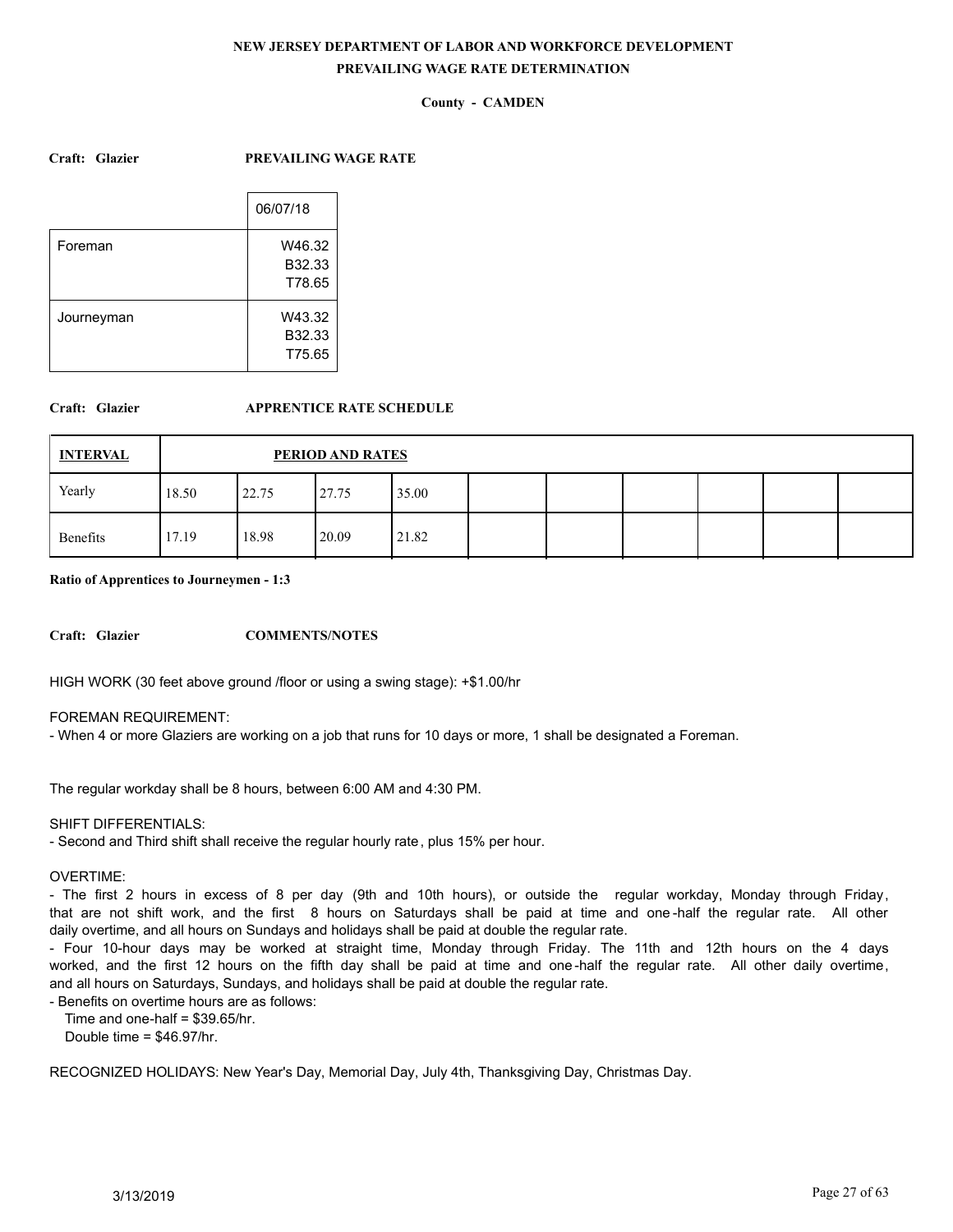# **County - CAMDEN**

### **Craft: Heat & Frost Insulator PREVAILING WAGE RATE**

|                 | 05/17/18           |
|-----------------|--------------------|
| Foreman         | W <sub>54</sub> 23 |
| (11-20 workers) | B <sub>35.85</sub> |
|                 | T90.08             |
| Foreman         | W51.77             |
| (1-5 workers)   | B35.85             |
|                 | T87.62             |
| Foreman         | W56.70             |
| (21-49 workers) | B35.85             |
|                 | T92.55             |
| Foreman         | W59.16             |
| (50+ workers)   | B <sub>35.85</sub> |
|                 | T95.01             |
| Foreman         | W <sub>52.75</sub> |
| (6-10 workers)  | B <sub>35.85</sub> |
|                 | T88.60             |
| Journeyman      | W49.30             |
|                 | B35.85             |
|                 | T85.15             |
|                 |                    |

### **Craft: Heat & Frost Insulator APPRENTICE RATE SCHEDULE**

| <b>INTERVAL</b> |       | PERIOD AND RATES |           |               |       |     |     |     |     |     |  |  |  |
|-----------------|-------|------------------|-----------|---------------|-------|-----|-----|-----|-----|-----|--|--|--|
| 1000 Hours      | 45%   | 45%              | 48%       | 50%           | 55%   | 60% | 65% | 70% | 75% | 80% |  |  |  |
| Benefits        | 26.51 | 26.51            | Intervals | $3$ to $10 =$ | 30.86 |     |     |     |     |     |  |  |  |

**Ratio of Apprentices to Journeymen - 1:4**

**Craft: Heat & Frost Insulator COMMENTS/NOTES**

#### FOREMAN REQUIREMENTS:

- Foremen shall be designated based upon the number of Heat & Frost Insulators on the job, with the rates as shown above.

- If there is only 1 Heat & Frost Insulator on the job, he or she must be designated a Foreman.

The regular workday shall be 8 hours between 7:00 AM and 5:30 PM.

### SHIFT DIFFERENTIALS:

- Shift work must run for a minimum of 3 consecutive workdays, with a minimum of 2 consecutive shifts each day.
- 2nd Shift shall be between the hours of 4:00 PM and 12:00 AM.
- 3rd Shift shall be between the hours of 12:00 AM and 8:00 AM.
- All shift work shall be paid an additional 15% of the regular rate, inclusive of benefits.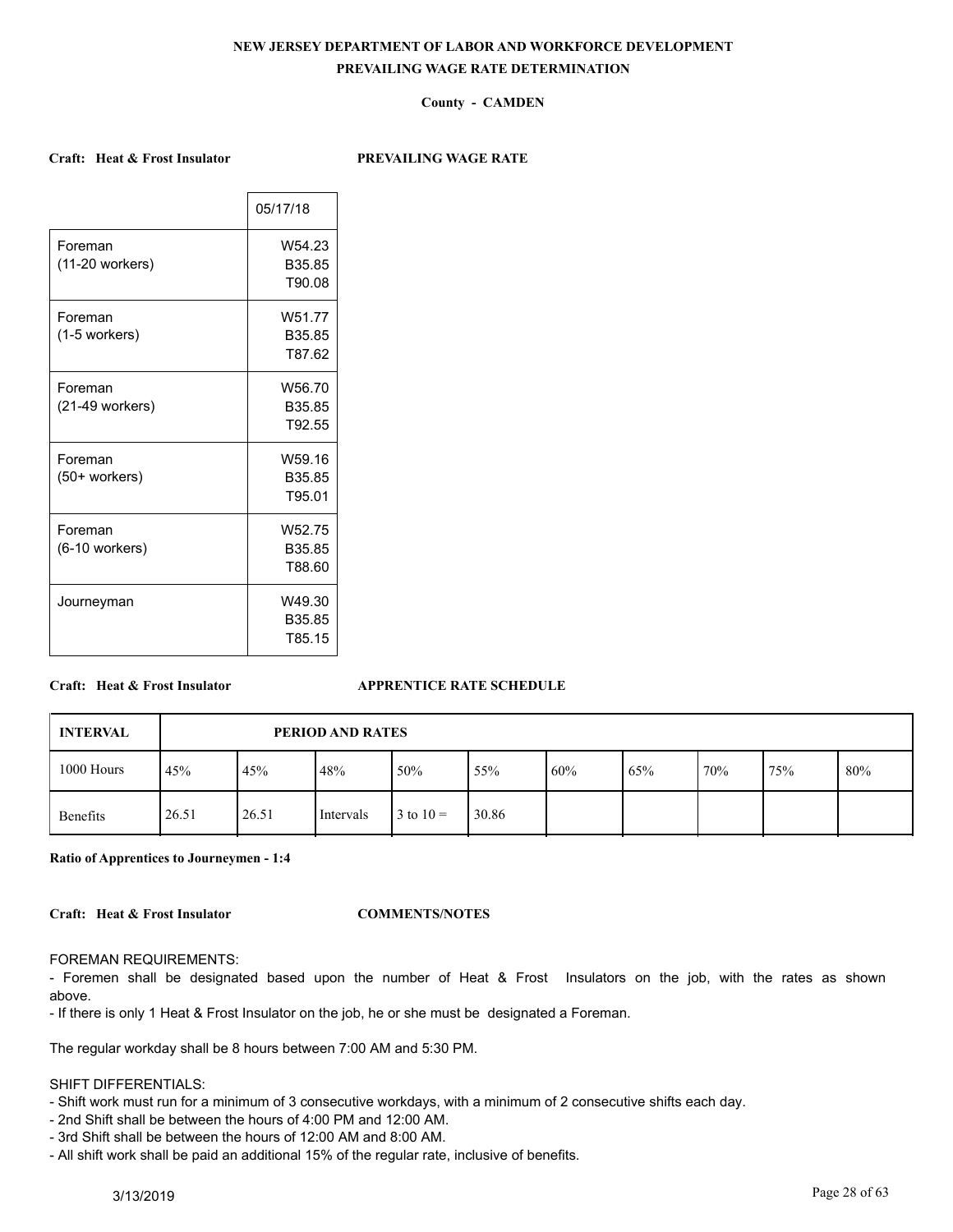## **County - CAMDEN**

## OVERTIME:

- The 2 hours immediately before or after the regular workday, and the first 10 hours on Saturdays shall be paid at time and one-half the regular rate, inclusive of benefits. All hours in excess of 10 per day, Monday through Saturday, and all hours on Sundays and holidays (except Labor Day), shall be paid at double the regular rate, inclusive of benefits. All hours on Labor Day shall be paid at triple the regular rate, inclusive of benefits.

- Four 10-hour days may be worked, Monday through Thursday, at straight time, with Friday used as a make -up day for a day lost to inclement weather. If Friday is not a make-up day, all hours on Friday shall be paid at time and one-half the regular rate, inclusive of benefits.

RECOGNIZED HOLIDAYS: New Year's Day, Memorial Day, July 4th, Labor Day, Thanksgiving Day, Christmas Day. Sunday holidays observed the following Monday.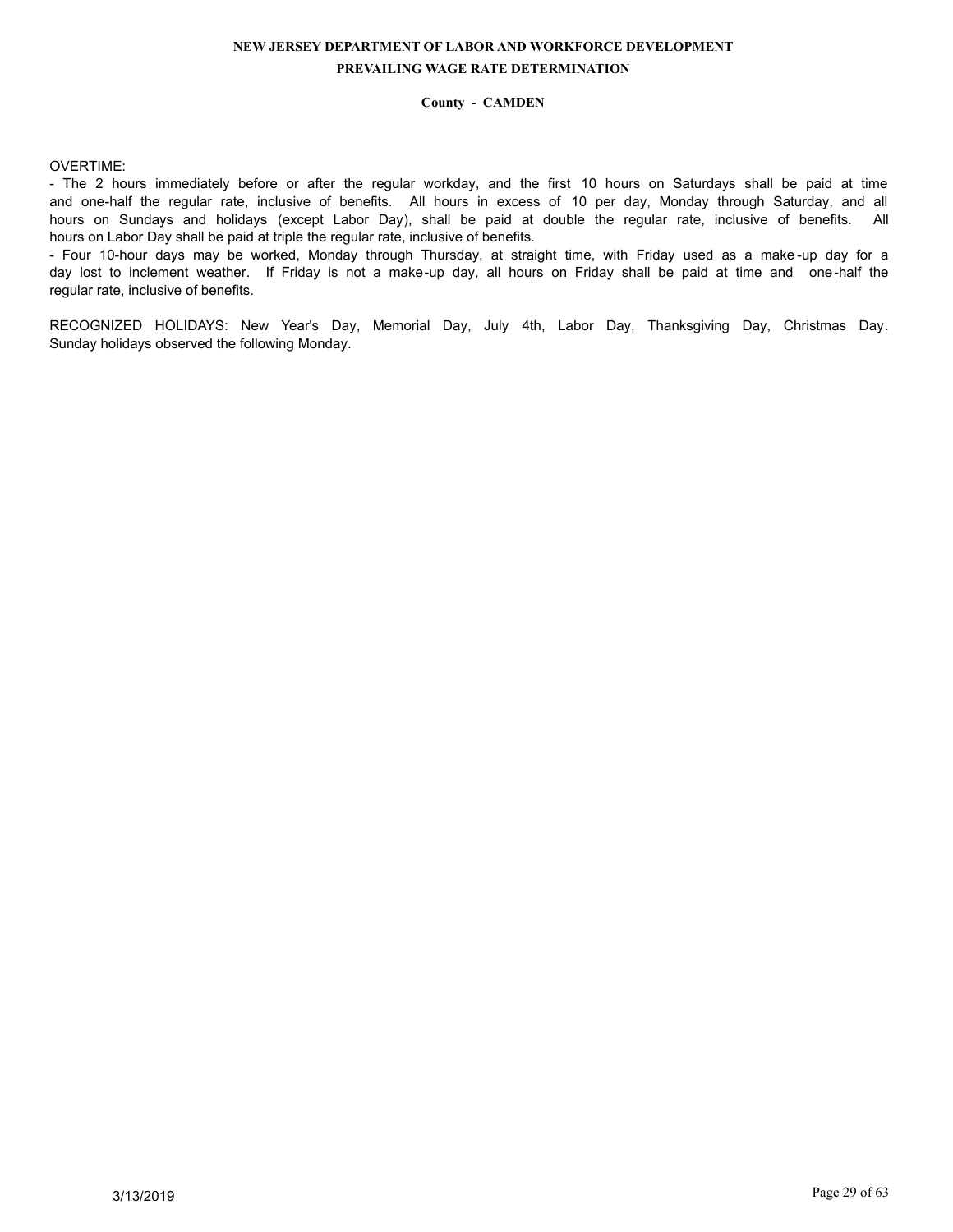# **County - CAMDEN**

### **Craft: Heat & Frost Insulator - Asbestos Worker PREVAILING WAGE RATE**

|                       | 05/17/18           |
|-----------------------|--------------------|
| Material Handler -    | W28.59             |
| 1st Level             | B <sub>22.69</sub> |
|                       | T51.28             |
| Material Handler -    | W40.92             |
| 2nd Level             | B <sub>22.69</sub> |
|                       | T63.61             |
| Mechanic (Journeyman) | W49.30             |
|                       | B35.85             |
|                       | T85.15             |

### **Craft: Heat & Frost Insulator - Asbestos Worker APPRENTICE RATE SCHEDULE**

| <b>INTERVAL</b> |            | PERIOD AND RATES |       |           |  |  |  |  |  |  |  |  |  |
|-----------------|------------|------------------|-------|-----------|--|--|--|--|--|--|--|--|--|
|                 | <b>SEE</b> | Heat $&$         | Frost | Insulator |  |  |  |  |  |  |  |  |  |
|                 |            |                  |       |           |  |  |  |  |  |  |  |  |  |

#### **Craft: Heat & Frost Insulator - Asbestos Worker COMMENTS/NOTES**

NOTE: These rates apply ONLY to the REMOVAL of insulation containing asbestos from mechanical systems, including containment erection and demolition, and the placing of material in appropriate containers.

# JOB TITLES:

- Mechanic: 8,000 hours or more of asbestos removal experience
- Material Handler 2nd Level: 3,000 hours or more (up to 8,000 hours) of asbestos removal experience
- Material Handler 1st Level: up to 3,000 hours of asbestos removal experience

#### RATIOS:

- The first worker on the project must be a Mechanic.

- Ratio of Material Handlers to Mechanics is 5:1 (5 Handlers to 1 Mechanic), with a minimum of two of the Handlers being 2nd Level Handlers.

# SHIFT DIFFERENTIALS:

- 2nd Shift shall work 7.5 hours and receive 8 hours pay, plus \$0.25 per hour.
- 3rd Shift shall work 7 hours and receive 8 hours pay, plus \$0.50 per hour.

#### OVERTIME:

- Hours in excess of 40 per week, and all hours on Saturdays shall be paid at time and one -half the regular rate, inclusive of benefits.

- All hours on Sundays and holidays (except Labor Day) shall be paid at double the regular rate, inclusive of benefits.

- All hours on Labor Day shall be paid at triple the regular rate, inclusive of benefits.

RECOGNIZED HOLIDAYS: New Year's Day, Memorial Day, July 4th, Labor Day, Thanksgiving Day, Christmas Day. Sunday holidays observed the following Monday.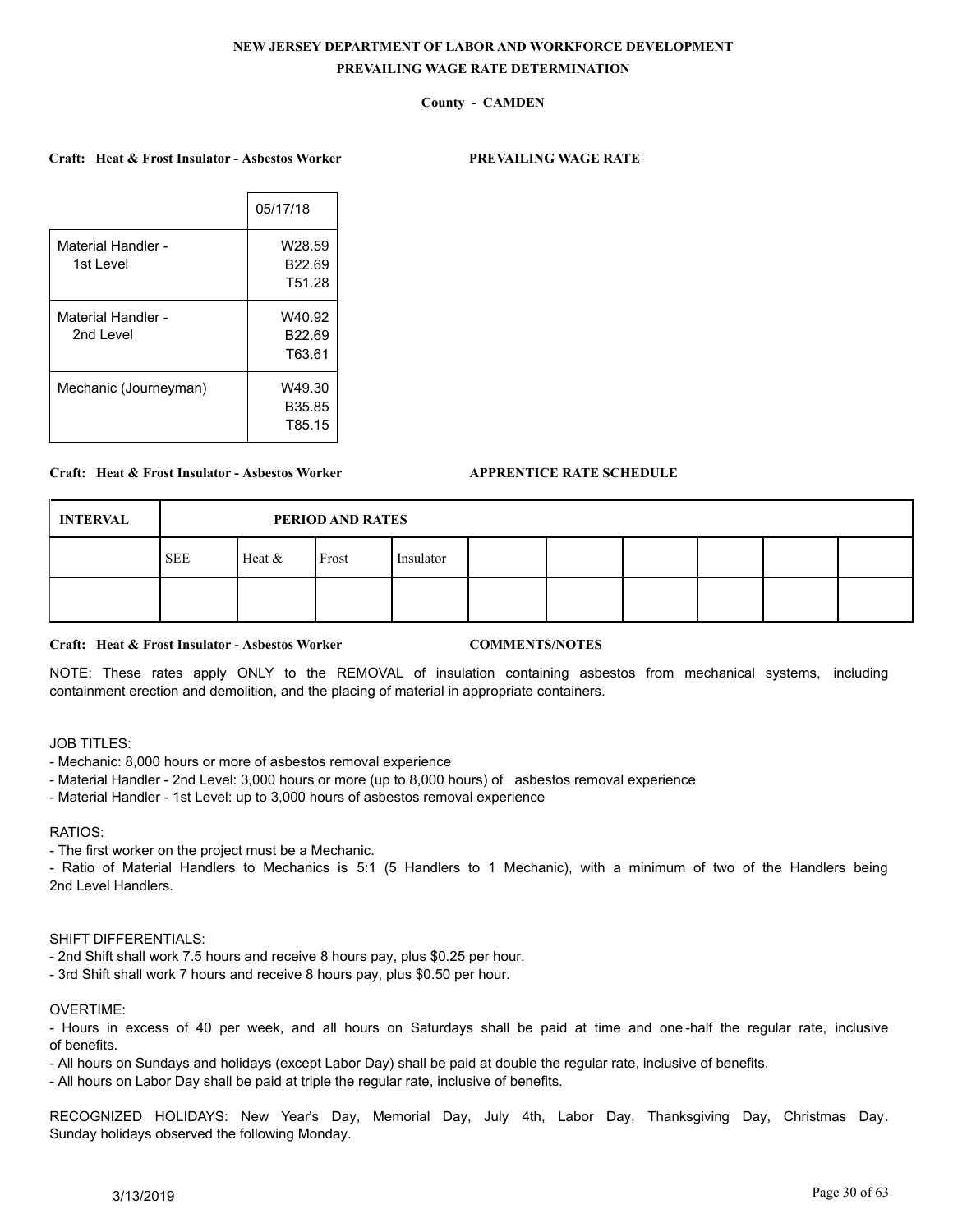## **County - CAMDEN**

**Craft: Ironworker PREVAILING WAGE RATE**

|                          | 07/01/18           |
|--------------------------|--------------------|
| Foreman: Fence and       | W51.22             |
| Guardrail                | B <sub>30.24</sub> |
|                          | T81.46             |
| Foreman: Structural &    | W53.38             |
| Reinforcing              | B <sub>30.24</sub> |
|                          | T83.62             |
| Journeyman: Fence and    | W47.43             |
| Guardrail                | B <sub>30.24</sub> |
|                          | T77.67             |
| Journeyman: Structural & | W49.43             |
| Reinforcing              | B <sub>30.24</sub> |
|                          | T79.67             |
|                          |                    |

### **Craft: Ironworker APPRENTICE RATE SCHEDULE**

| <b>INTERVAL</b> |     | <b>PERIOD AND RATES</b> |     |  |  |  |  |  |  |  |  |  |  |
|-----------------|-----|-------------------------|-----|--|--|--|--|--|--|--|--|--|--|
| Yearly          | 60% | 75%                     | 85% |  |  |  |  |  |  |  |  |  |  |
|                 |     |                         |     |  |  |  |  |  |  |  |  |  |  |

#### **Ratio of Apprentices to Journeymen - \***

\* On all work EXCEPT Ornamental Iron and Bridge Cable Spinning Work 1:4; On Ornamental Iron and Bridge Cable Spinning Work 1:1.

**Craft: Ironworker COMMENTS/NOTES**

Note: For work on hazardous waste sites, workers shall receive an additional \$3.00 per hour.

The regular workday shall consist of 8 hours between 7:00 AM and 5:00 PM.

### SHIFT DIFFERENTIALS:

- Second shift shall receive an additional 10% per hour.

- Third shift shall receive an additional 15% per hour.

#### OVERTIME:

- Time and one-half the wage rate for hours in excess of 8 per day, or before or after the regular workday, Monday through Friday, and for all hours on Saturdays. Double the wage rate for all hours on Sundays and holidays.

- Employees may work four 10-hour days, Monday to Thursday, at straight time. Friday may be used as a make -up day for a day lost to inclement weather. If Friday is not a make-up day, all hours worked on Friday shall be paid at time and one-half the wage rate.

- Benefits on overtime hours shall be paid at the following rates:

When wages are time and one-half, benefits = \$34.36.

When wages are double, benefits = \$38.48.

RECOGNIZED HOLIDAYS: New Year's Eve, New Year's Day, Memorial Day, July 4th, Labor Day, General and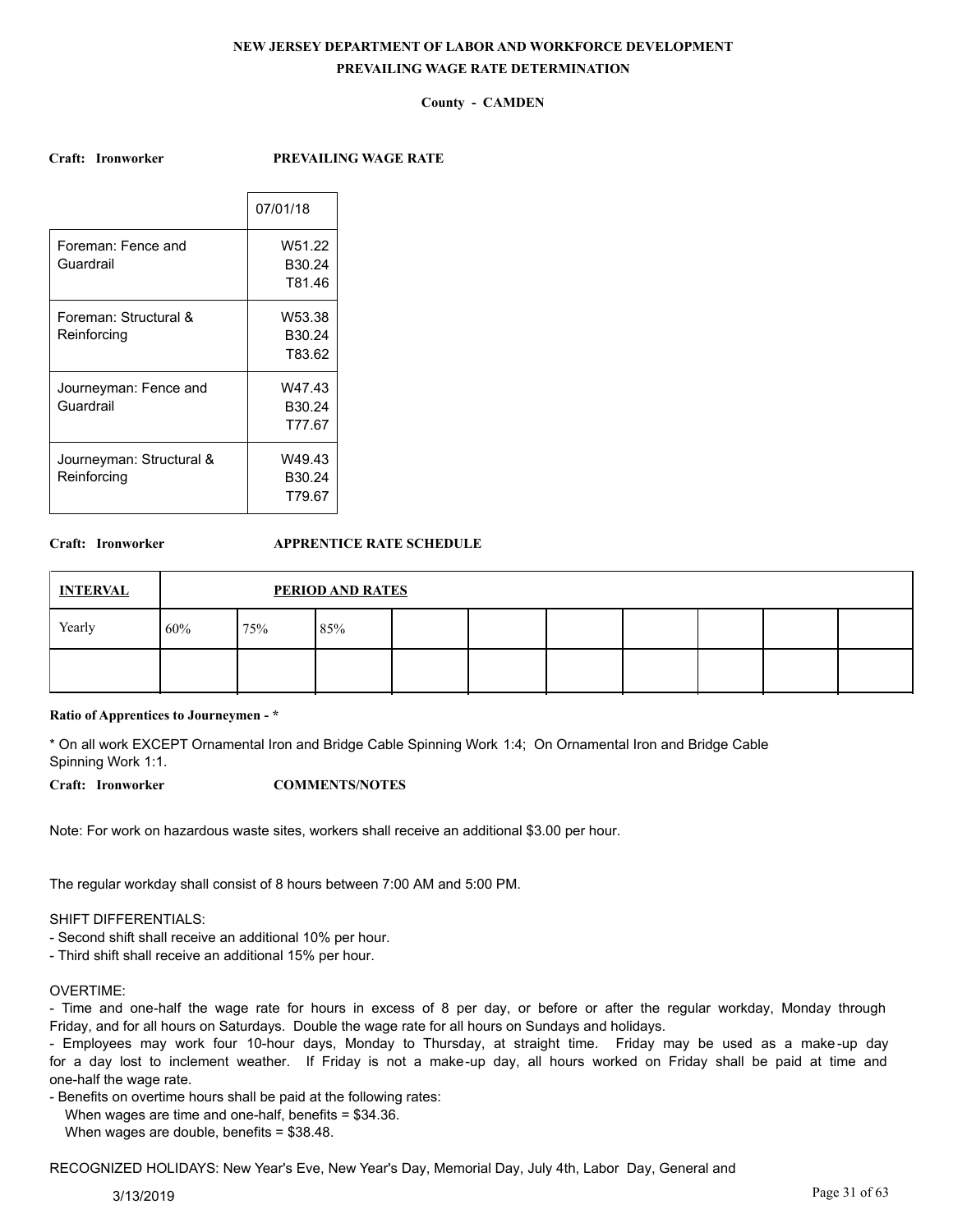# **County - CAMDEN**

Presidential Election Day, Thanksgiving Day, Christmas Eve, Christmas Day. Saturday holidays observed the preceding Friday. Sunday holidays observed the following Monday.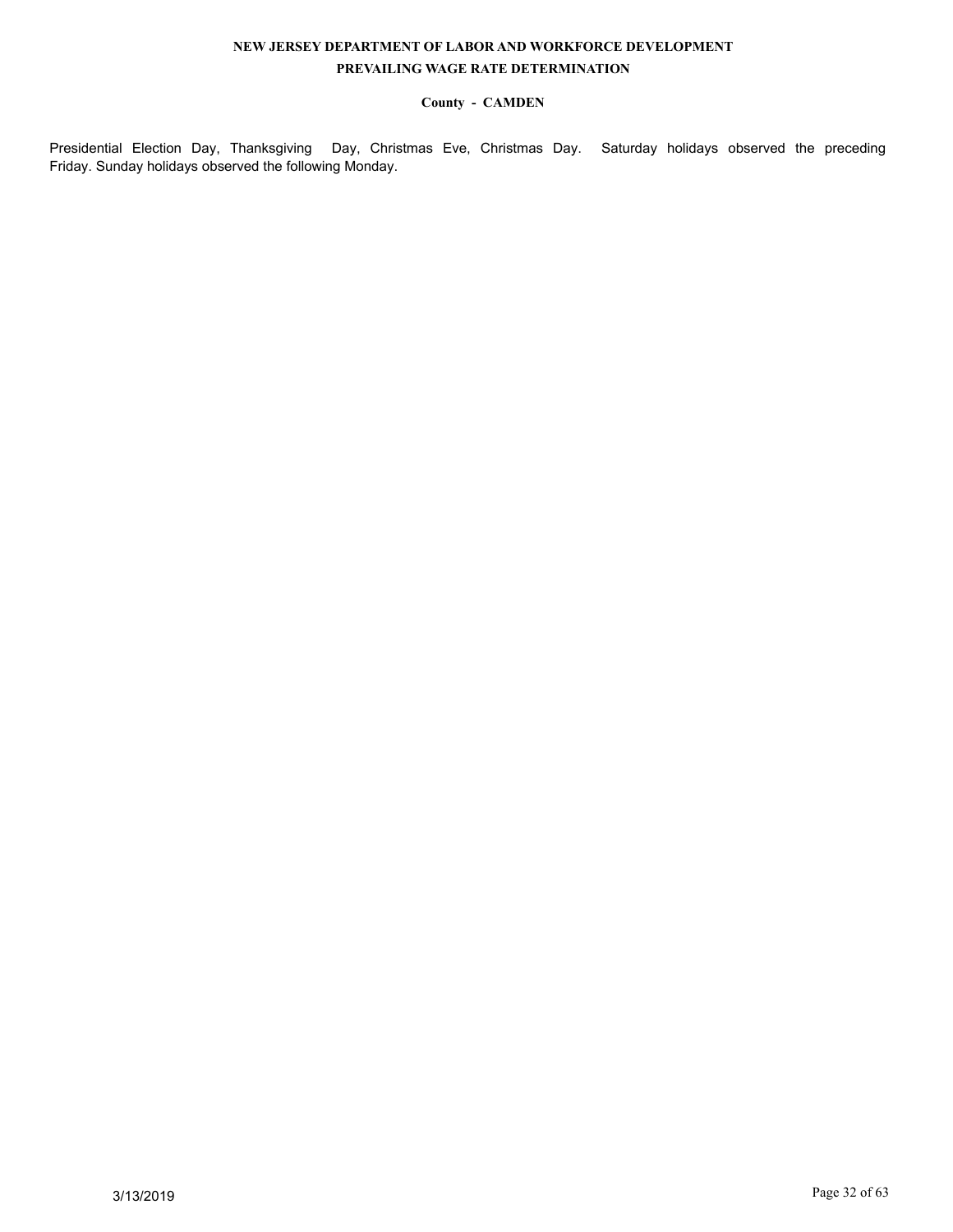# **County - CAMDEN**

### **Craft: Laborer - Asbestos & Hazardous Waste Removal PREVAILING WAGE RATE**

|                      | 08/01/18                   |  |
|----------------------|----------------------------|--|
| Journeyman (Handler) | W31.48<br>B22.31<br>T53.79 |  |
|                      |                            |  |

### **Craft: Laborer - Asbestos & Hazardous Waste Removal APPRENTICE RATE SCHEDULE**

| <b>INTERVAL</b> |       | PERIOD AND RATES |       |           |  |  |  |  |  |  |  |  |  |
|-----------------|-------|------------------|-------|-----------|--|--|--|--|--|--|--|--|--|
| Yearly          | 18.89 | 22.04            | 25.18 | 28.33     |  |  |  |  |  |  |  |  |  |
| Benefits        | 20.66 | for              | l all | intervals |  |  |  |  |  |  |  |  |  |

### **Ratio of Apprentices to Journeymen - \***

\* Ratio of apprentices to journeymen shall not be more than one apprentice for the first journeyman and no more than one (1) apprentice for each additional three (3) journeymen.

**Craft: Laborer - Asbestos & Hazardous Waste Removal COMMENTS/NOTES**

NOTE: These rates apply to work in connection with Asbestos, Radiation, Hazardous Waste, Lead, Chemical, Biological, Mold Remediation and Abatement.

The regular workday shall be 8 hours.

### OVERTIME:

- Hours in excess of 8 per day, Monday through Saturday, and all hours on Sunday and holidays shall be paid at time and one-half the regular rate.

- Benefits on ALL overtime hours shall be paid at straight time.

RECOGNIZED HOLIDAYS: New Year's Day, President's Day, Good Friday, Easter, Memorial Day, July 4th, Labor Day, Presidential Election Day, Veterans' Day, Thanksgiving Day, Christmas Day. (Holidays start at 12:00 am).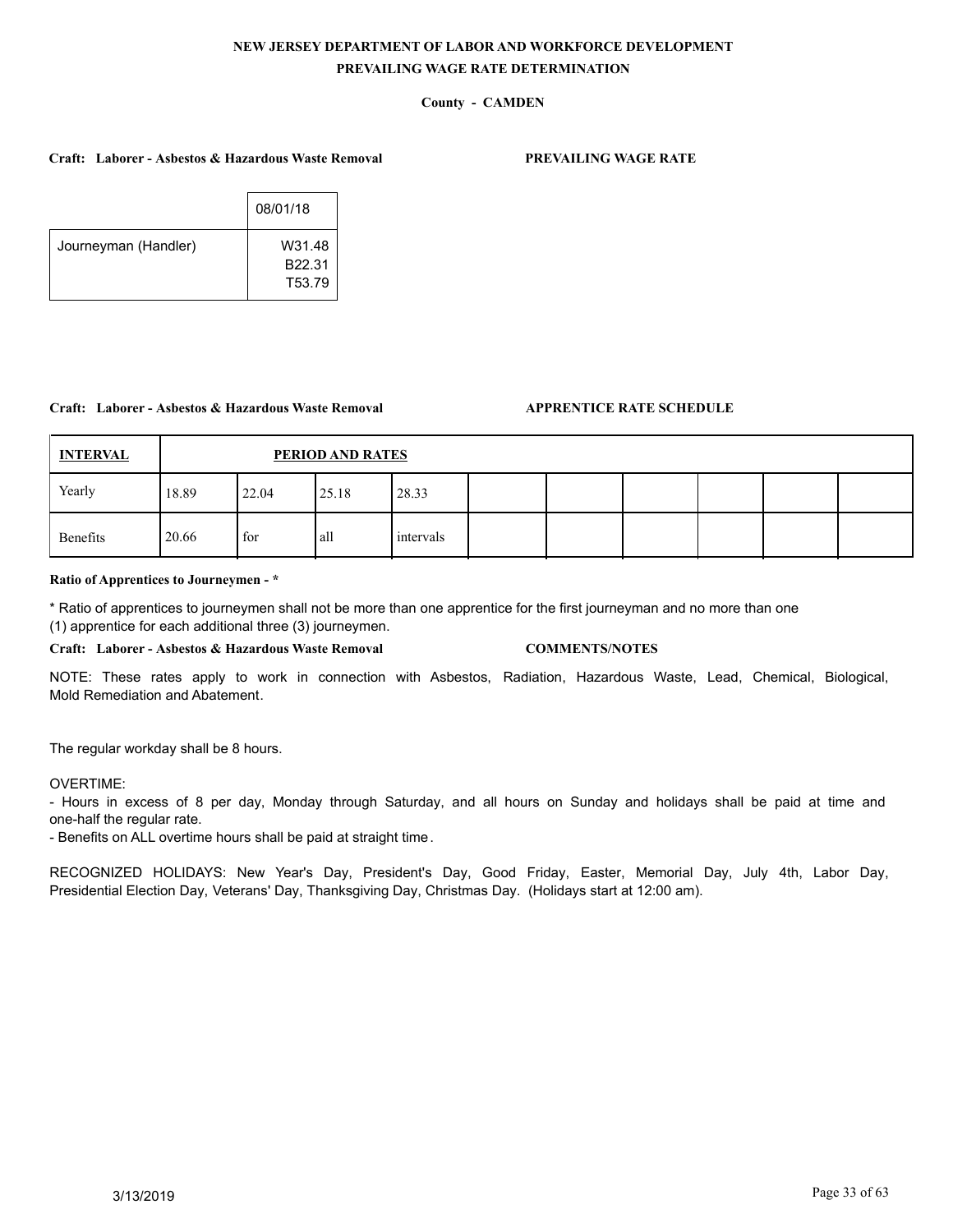# **County - CAMDEN**

### **Craft: Laborer - Building PREVAILING WAGE RATE**

|                    | 05/15/18           |
|--------------------|--------------------|
| Class A Journeyman | W33.45             |
|                    | B <sub>29.12</sub> |
|                    | T62.57             |
| Class B Journeyman | W32.95             |
|                    | B29.12             |
|                    | T62.07             |
| Class C Journeyman | W28.01             |
|                    | B29.12             |
|                    | T <sub>57.13</sub> |
| Foreman            | W37.63             |
|                    | B29.12             |
|                    | T66.75             |
| General Foreman    | W41.81             |
|                    | B <sub>29.12</sub> |
|                    | T70.93             |

### **Craft: Laborer - Building APPRENTICE RATE SCHEDULE**

| <b>INTERVAL</b> | PERIOD AND RATES |       |       |       |  |  |  |  |  |  |  |  |
|-----------------|------------------|-------|-------|-------|--|--|--|--|--|--|--|--|
| 6 Months        | 60%              | 70%   | 80%   | 90%   |  |  |  |  |  |  |  |  |
| Benefit         | 25.87            | 25.87 | 25.87 | 25.87 |  |  |  |  |  |  |  |  |

#### **Ratio of Apprentices to Journeymen - \***

\* Ratio of apprentices to journeymen shall not be more than one apprentice for the first journeyman and no more than one

(1) apprentice for each additional three (3) journeymen.

## **Craft: Laborer - Building COMMENTS/NOTES**

CLASS A: Specialist laborer including mason tender or concrete pour crew; scaffold builder (scaffolds up to 14 feet in height); operator of forklifts, Bobcats (or equivalent machinery), jack hammers, tampers, motorized tampers and compactors, vibrators, street cleaning machines, hydro demolition equipment, riding motor buggies, conveyors, burners; and nozzlemen on gunite work.

CLASS B: Basic laborer - includes all laborer work not listed in Class A or Class C.

CLASS C: Janitorial-type light clean-up work associated with the TURNOVER of a project, or part of a project, to the owner. All other clean-up work is Class B.

The regular workday shall be 8 hours between 6:00 AM and 6:00 PM.

## SHIFT DIFFERENTIALS:

- Shift work must run for a minimum of 5 consecutive workdays.

- When a 2-shift schedule is worked, including a day shift, both shifts shall be established on the basis of 8 hours pay for 8 hours worked. The second shift shall receive the regular rate plus an additional 10%.

- When a 3-shift schedule is worked, the day shift shall be established on the basis of 8 hours pay for 8 hours worked, the second shift shall be established on the basis of 8 hours pay for 7.5 hours worked, and the third shift shall be established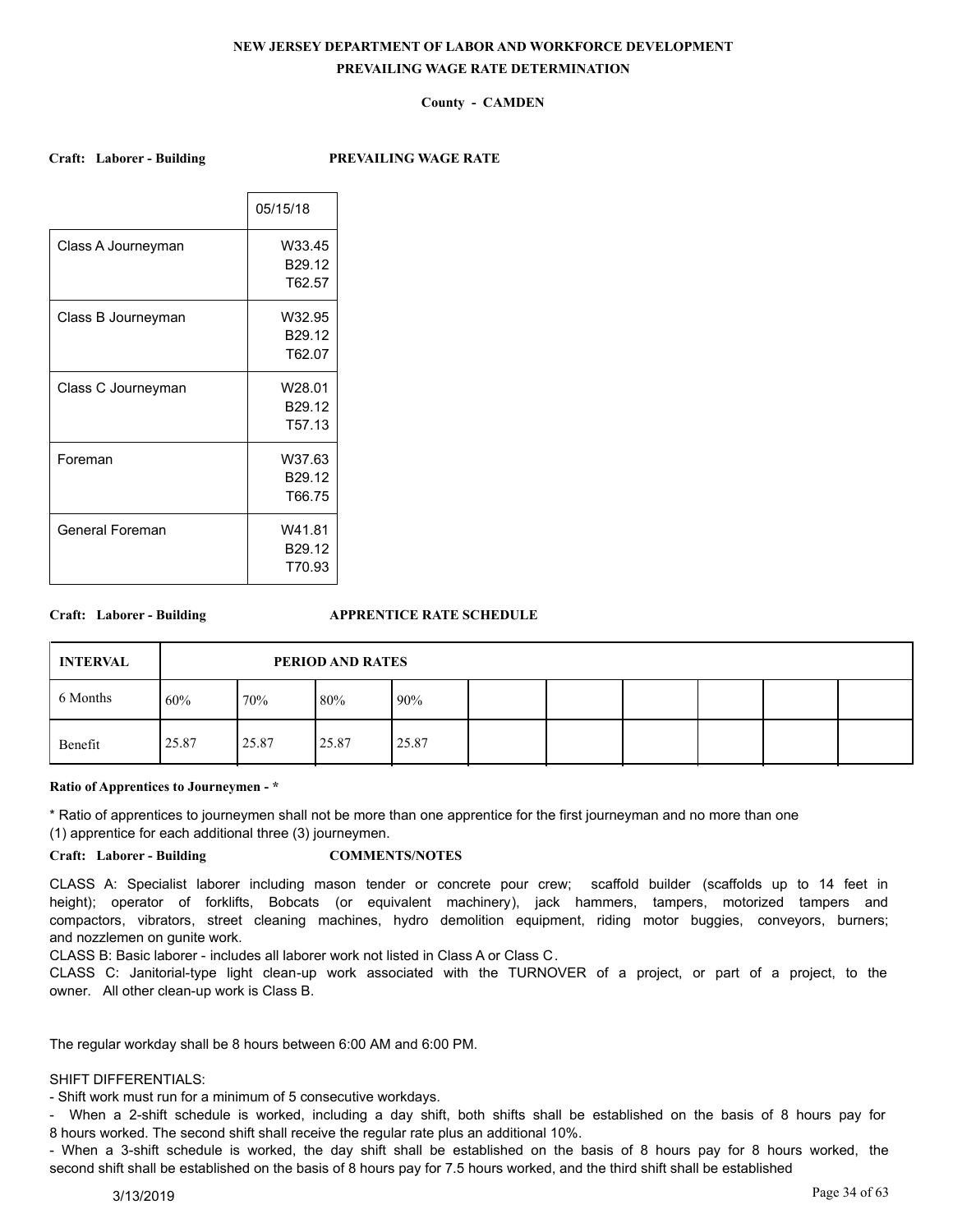## **County - CAMDEN**

on the basis of 8 hours pay for 7 hours worked. The day shift shall receive the regular rate, the second shift shall receive the regular rate plus an additional 10%, and the third shift shall receive the regular rate plus an additional 15%.

- When a second or third shift is worked with no day shift, the second or third shift shall be established on the basis of 8 hours pay for 8 hours worked. The second shift shall receive the regular rate plus an additional 10%, and the third shift shall receive the regular rate plus an additional 15%.

### OVERTIME:

- Hours in excess of 8 per day, or outside the regular workday that are not shift work, Monday through Friday, and all hours on Saturdays shall be paid at time and one-half the regular rate. Saturday may be used as a make-up day (paid at straight time) for a day lost to inclement weather, or for a holiday that is observed during the work week, Monday through Friday . All hours on Sundays and holidays shall be paid at double the regular rate.

- Four 10-hour days may be worked Monday to Thursday, at straight time, with Friday used a make -up day for a day lost to inclement weather. If Friday is not a make-up day, all hours on Friday shall be paid at time and one-half the regular rate. - Benefits on ALL overtime hours shall be paid at time and one-half.

RECOGNIZED HOLIDAYS: New Year's Day, Presidents' Day, Memorial Day, July 4th, Labor Day, Presidential Election Day, Veterans' Day, Thanksgiving Day, Christmas Day. Sunday holidays observed the following Monday.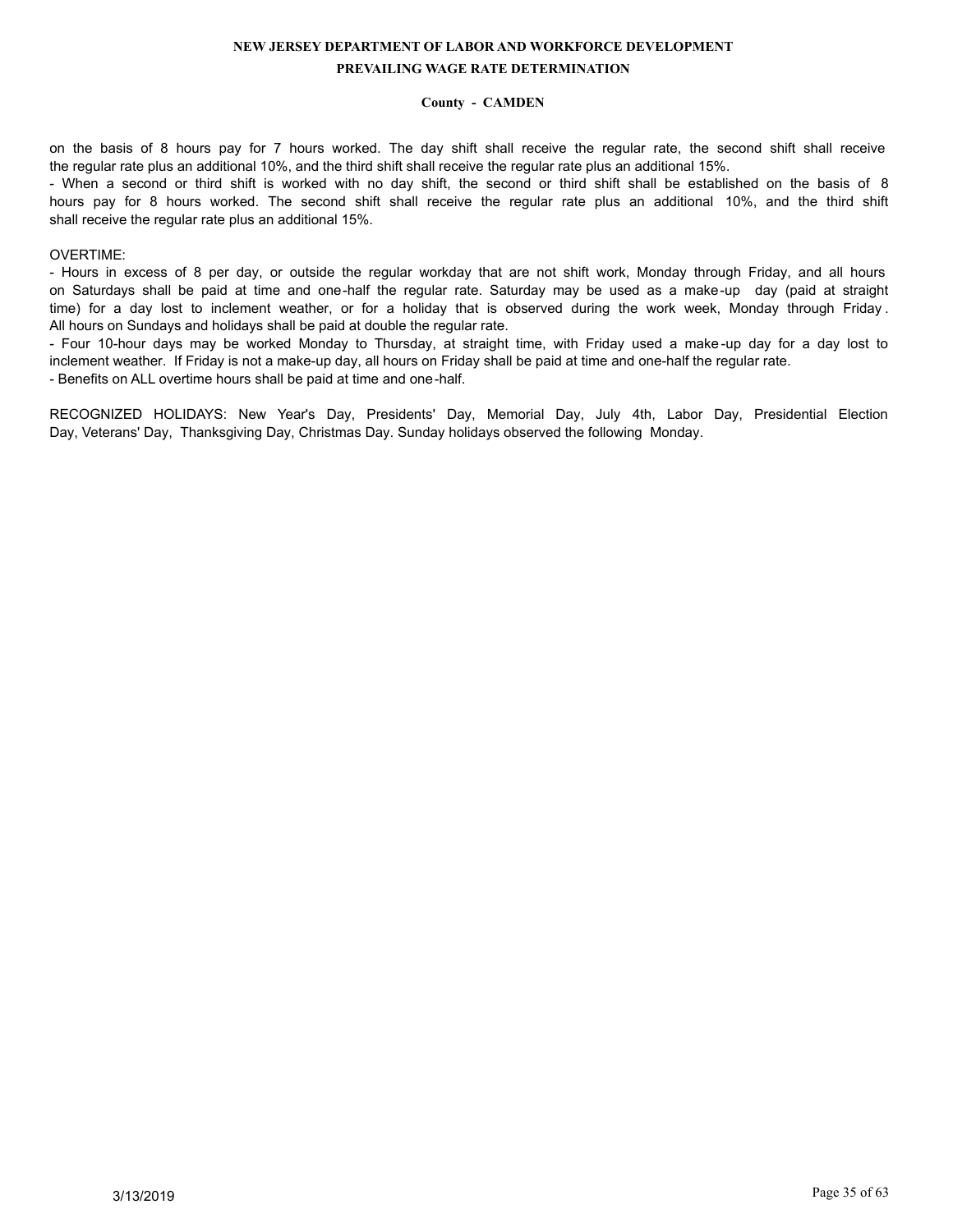# **County - CAMDEN**

**Craft: Laborer - Heavy & General PREVAILING WAGE RATE**

Rates are located in the "Statewide" rate package

# **Craft: Laborer - Heavy & General APPRENTICE RATE SCHEDULE**

| <b>INTERVAL</b> |       | PERIOD AND RATES |       |           |  |  |  |  |  |  |  |  |  |
|-----------------|-------|------------------|-------|-----------|--|--|--|--|--|--|--|--|--|
| 1000 Hours      | 60%   | 70%              | 80%   | 90%       |  |  |  |  |  |  |  |  |  |
| Benefit         | 20.28 | for              | l all | intervals |  |  |  |  |  |  |  |  |  |

## **Ratio of Apprentices to Journeymen - \***

\* No more than 1 apprentice for the first journeyman and no more than 1 apprentice for each additional 3 journeymen.

**Craft: Laborer - Heavy & General COMMENTS/NOTES**

As of 3-1-19, benefits shall be \$21.03. As of 3-1-20, benefits shall be \$21.78.

Heavy & General Laborer rates are located in the "Statewide" rate package.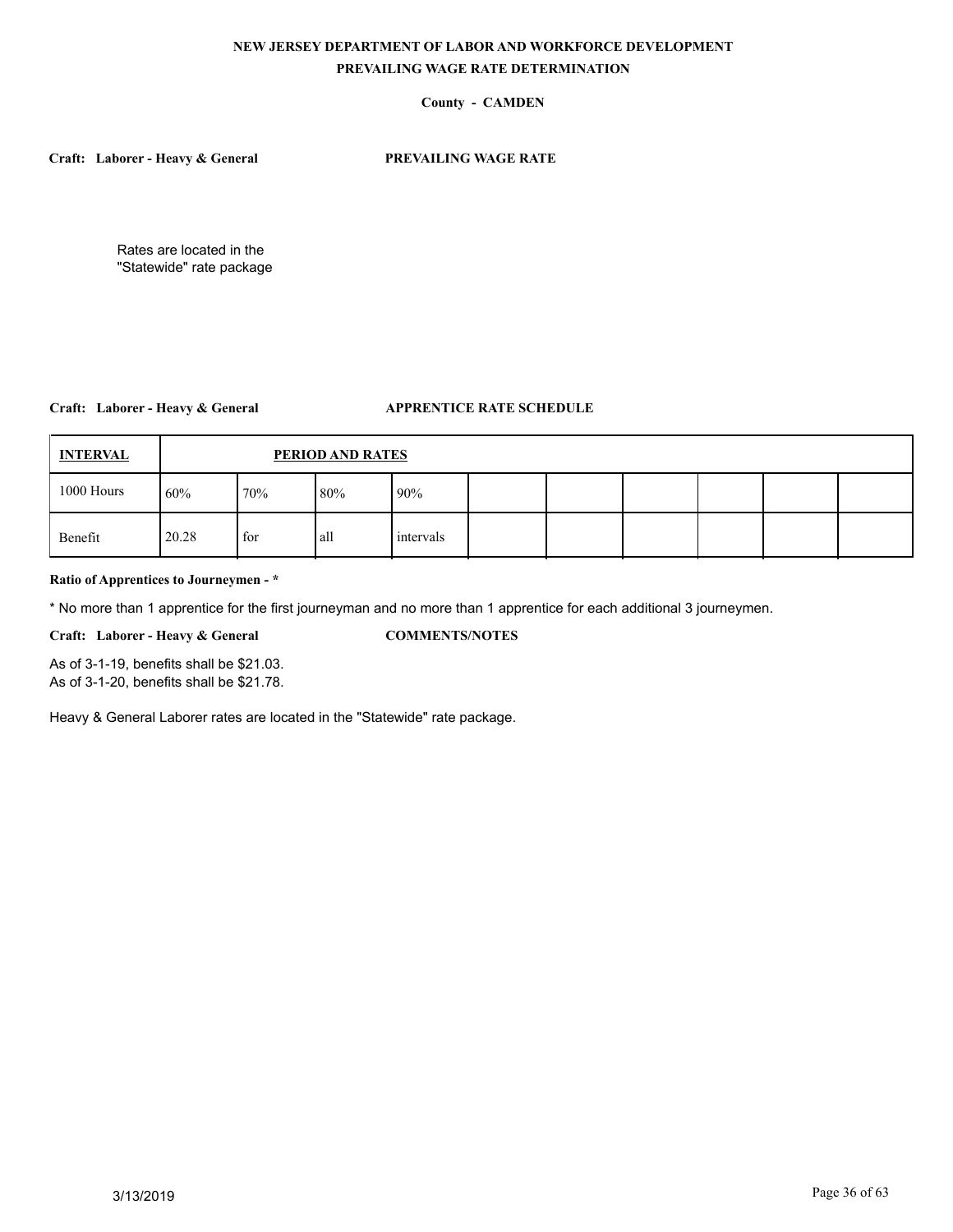## **County - CAMDEN**

#### **Craft: Laborer-Residential and Modular Construction PREVAILING WAGE RATE**

|                            | 04/26/18                                          |
|----------------------------|---------------------------------------------------|
| * Skilled Tradesman (only  | W25.85                                            |
| applies to Modular         | B <sub>5.45</sub>                                 |
| Construction)              | T31.30                                            |
| Foreman (person directing  | W29.85                                            |
| crew, regardless of his    | B <sub>5.45</sub>                                 |
| skill classification)      | T35.30                                            |
| Laborer                    | W21.85<br>B <sub>5.45</sub><br>T <sub>27.30</sub> |
| Laborer (for single family | W16.35                                            |
| and stand-alone duplex     | B <sub>2.95</sub>                                 |
| owned by single owner)     | T19.30                                            |

### **Craft: Laborer-Residential and Modular Construction APPRENTICE RATE SCHEDULE**

| <b>INTERVAL</b>         |           | PERIOD AND RATES |                    |  |  |  |  |  |  |  |
|-------------------------|-----------|------------------|--------------------|--|--|--|--|--|--|--|
| As shown                | 800 hours | 600 hours        | $\sqrt{600}$ hours |  |  |  |  |  |  |  |
| wage $&$ benefits   70% |           | 80%              | $190\%$            |  |  |  |  |  |  |  |

Ratio of Apprentices to Journeymen-

One (1) apprentice shall be allowed for the first journeyman on site and no more than one (1) additional apprentice for each additional three (3) journeymen on site.

**Craft: Laborer-Residential and Modular Construction COMMENTS/NOTES**

\* SKILLED TRADESMAN-

any worker doing work not typically done by a Building Laborer. Some examples are installing interior doors, sheet rock, hooking up appliances, installing light fixtures, installing railing systems, etc. Please note where local building codes require that certain work be performed under the supervision of a licensed tradesman (i.e. Plumber, Electrician, etc.) Laborers shall work under such supervision.

RESIDENTIAL CONSTRUCTION- All residential construction (not commercial), single-family, stand-alone duplex

houses, townhouses and multi-family buildings of not more than four (4) floors. Each housing unit must be fully and independently functional; each housing unit must have its own kitchen and bathroom. The definition includes all incidental items such as site work, parking areas, utilities, streets and sidewalks. Please note the construction must be Residential in nature. A First Floor at or below grade may contain commercial space not to exceed 50% square footage of the floor; at least 50% of the First Floor must contain living accommodations or related nonresidential uses (e.g. laundry space, recreation/hobby rooms, and/or corridor space). Basement stories below grade used for storage, parking, mechanical systems/equipment, etc., are considered basement stories which are not used in determining the building 's height. An attic is an unfinished space located immediately below the roof. Such space is not used in determining a building 's height even if used for storage purposes. In addition, barracks and dormitories are not considered residential projects.

MODULAR RESIDENTIAL CONSTRUCTION- all aspects of modular residential construction (not commercial) at the site of installation of structures of no more than four (4) stories, including all excavation and site preparation, footings and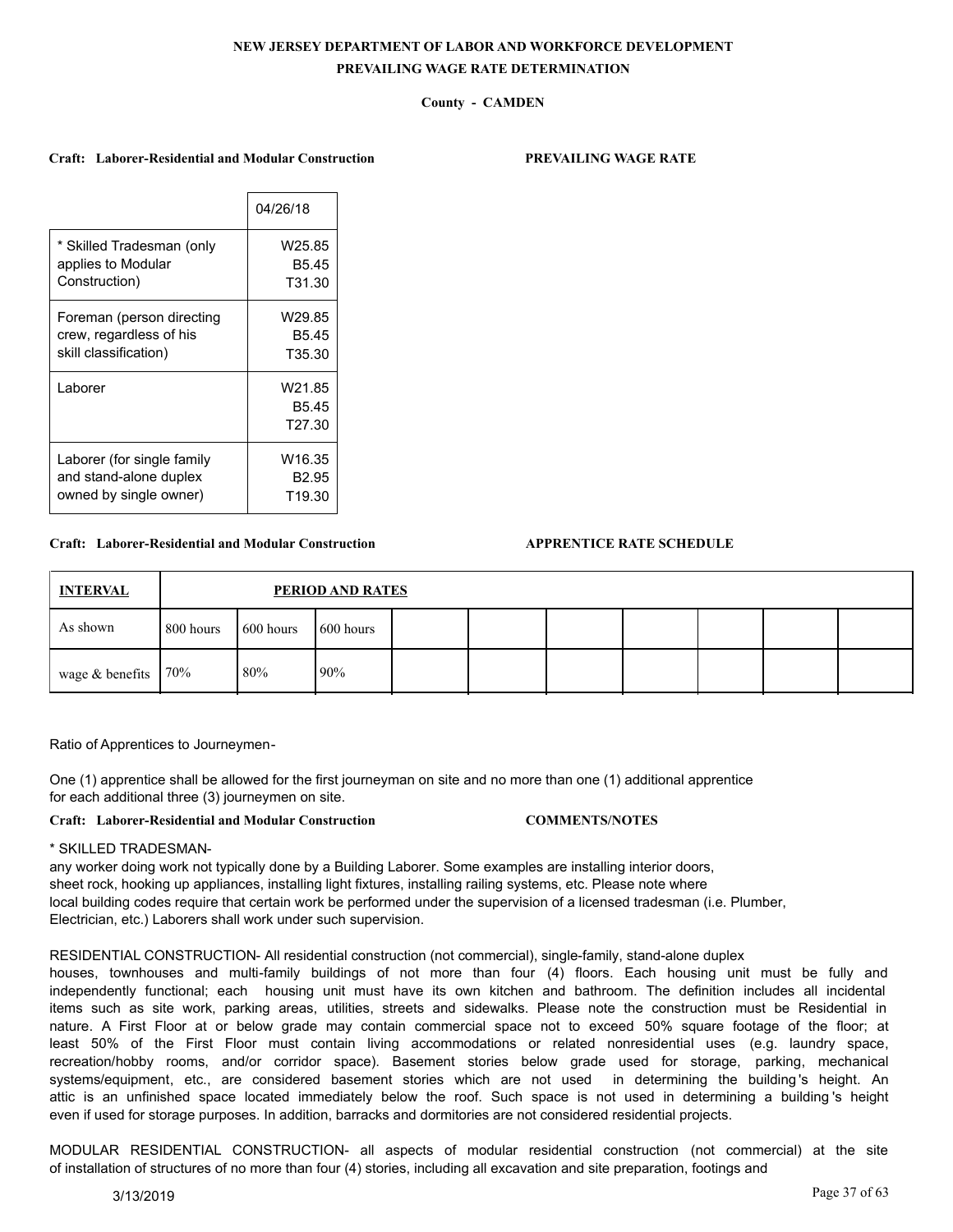## **County - CAMDEN**

foundation systems whether poured on-site or prefabricated, all underground waterproofing, underground utilities, concrete slabs, sidewalks, driveways, paving, hardscape and landscaping. Please note the construction must be Residential as defined above. All work performed by the Set Crew (the crew of workers who set the modular boxes on the foundation), including the rigging, setting, attaching and assembly of all modules and structural members, preparation of the foundation to accept modules, such as sill plates, connection of all in-module and under-module connections including, but not limited to, plumbing, electrical, HVAC, fire suppression, CATS, telephone, television/internet, and fiber optic, the building or installation of any porches or decks regardless of material or method of construction, the on -site installation of, or completion of any roof system, doors, windows and fenestrations, including flashing, gutter and soffit systems , waterproofing, insulation and interior and exterior trim work, and painting. Please note that modular construction does not include on-site stick built construction, tip up construction or panel built construction.

The regular workday shall be 8 hours between 6:00 AM and 6:00 PM.

### OVERTIME:

Hours worked in excess of 8 per day/40 per week, Monday through Saturday, and all hours worked on Sunday and holidays shall be paid at time and one-half the hourly rate.

RECOGNIZED HOILDAYS: New Year's Day, Martin Luther King Day, Memorial Day, July 4th, Labor Day, Thanksgiving Day and Christmas Day.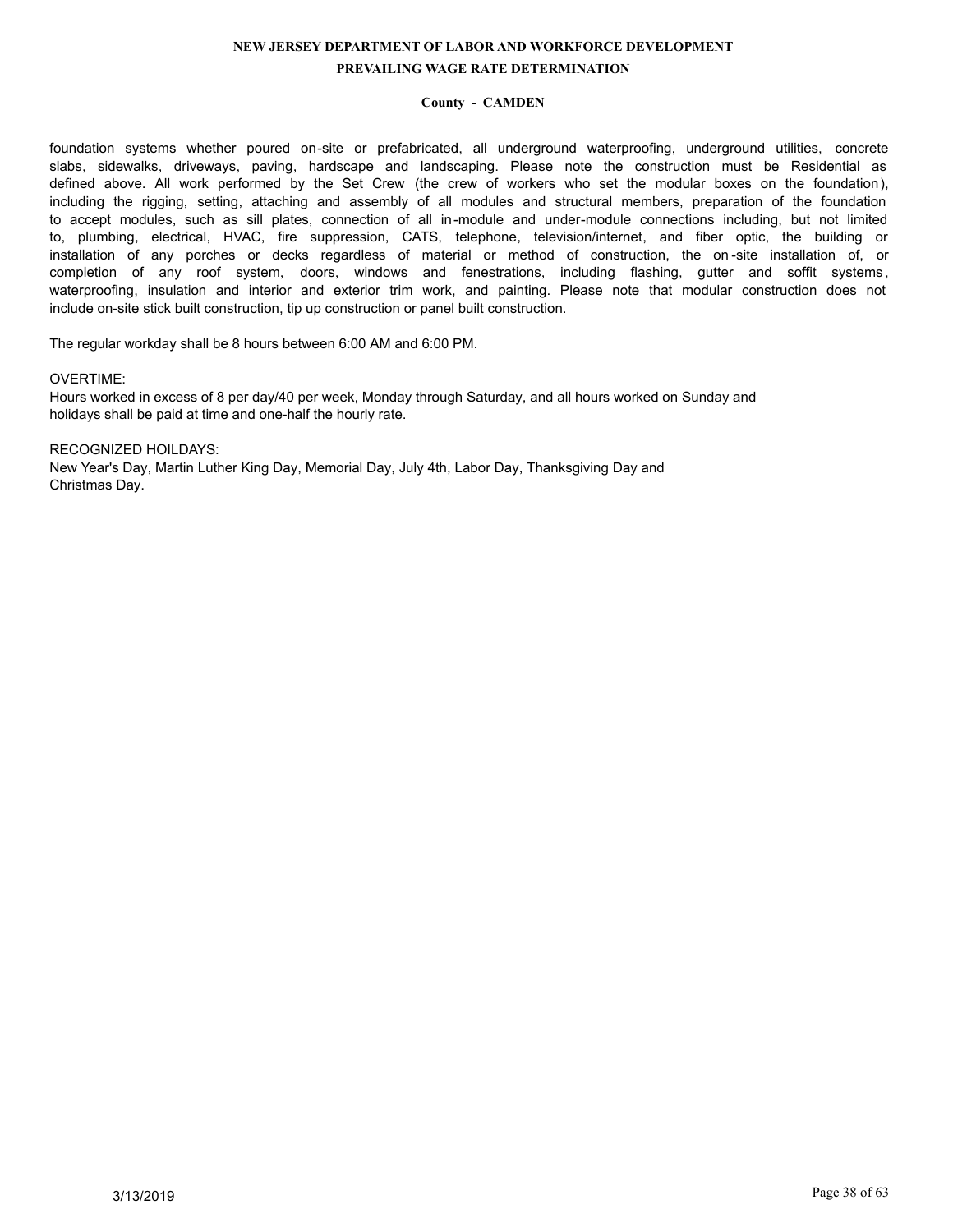## **County - CAMDEN**

**Craft: Millwright PREVAILING WAGE RATE**

|            | 11/01/18 |
|------------|----------|
| Foreman    | W57.03   |
|            | B33.67   |
|            | T90.70   |
| Journeyman | W49.59   |
|            | B29.36   |
|            | T78.95   |

## **Craft: Millwright APPRENTICE RATE SCHEDULE**

| <b>INTERVAL</b> |        | PERIOD AND RATES |      |      |      |         |           |           |     |     |  |
|-----------------|--------|------------------|------|------|------|---------|-----------|-----------|-----|-----|--|
| 6 Months        | 40%    | 45%              | 50%  | 55%  | 60%  | 65%     | 70%       | 75%       | 85% | 95% |  |
| <b>Benefits</b> | 58% of | Appren           | tice | Wage | Rate | for all | intervals | $+$ \$.60 |     |     |  |

**Ratio of Apprentices to Journeymen - 1:3**

**Craft: Millwright COMMENTS/NOTES**

FOREMAN REQUIREMENTS:

- When there are 2 or more Millwrights on a job, 1 shall be designated as a Foreman.

- When there are 21 or more Millwrights on a job, 2 shall be designated as Foremen.

The regular workday shall consist of 8 hours, starting between 7:00 AM and 9:00 AM.

## SHIFT DIFFERENTIALS:

- When a 2 shift schedule (including a day shift) is established, the day shift shall be established on an 8 hour basis. The second shift shall be established on an 8 hour basis, and receive the regular rate plus 15%, inclusive of benefits.

- When a three shift schedule is established, the first shift shall be established on an 8 hour basis, the second shift on a 7.5 hour basis, and the third shift on a 7 hour basis. The first shift shall receive the regular hourly rate, the second shift shall receive the regular rate plus 15% and the third shift shall receive the regular rate plus 20%, inclusive of benefits.

- When there is no day shift, and a second or third shift is established, it shall be established on an 8 hour basis. The second shift shall receive the regular rate plus 15% and the third shift shall receive the regular rate plus 20%, inclusive of benefits.

## OVERTIME:

- All hours in excess of 8 per day, or before or after an established shift that are not shift work, and all hours on Saturdays shall be paid at time and one-half the hourly rate, inclusive of benefits. All hours on Sundays and holidays shall be paid at double the hourly rate, inclusive of benefits.

- Four 10-hour days may be worked, Monday to Thursday, at straight time. Friday may be used as a make -up day for a day lost due to inclement weather. If Friday is not a make-up day, all hours on Friday shall be paid at time and one-half the hourly rate, inclusive of benefits.

RECOGNIZED HOLIDAYS: New Year's Day, Presidents' Day, Memorial Day, July 4th, Labor Day, Presidential Election Day, Veterans' Day, Thanksgiving Day, Christmas Day. Sunday holidays will be observed the following Monday.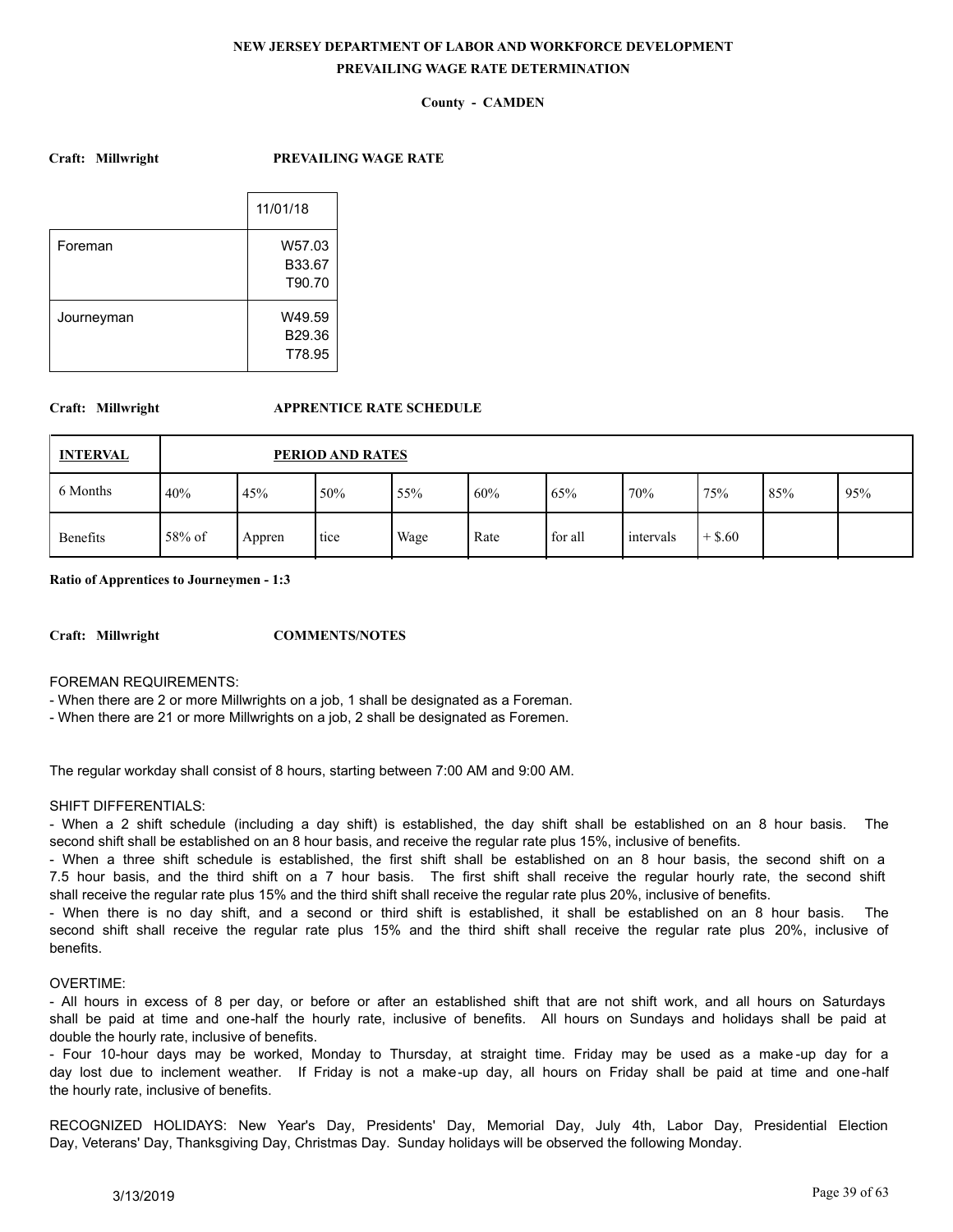## **County - CAMDEN**

**Craft: Operating Engineer PREVAILING WAGE RATE**

Rates are located in the "Statewide" rate package

## **Craft: Operating Engineer APPRENTICE RATE SCHEDULE**

| <b>INTERVAL</b> |     | PERIOD AND RATES  |  |  |  |  |  |  |  |  |  |
|-----------------|-----|-------------------|--|--|--|--|--|--|--|--|--|
| Yearly          | 60% | 80%<br>70%<br>90% |  |  |  |  |  |  |  |  |  |
|                 |     |                   |  |  |  |  |  |  |  |  |  |

### **Ratio of Apprentices to Journeymen - \***

\* 1 apprentice for each piece of heavy equipment. At least 10 pieces of heavy equipment or a minimum of 5 Operating Engineers must be on site.

**Craft: Operating Engineer COMMENTS/NOTES**

Operating Engineer rates are located in the "Statewide" rate package.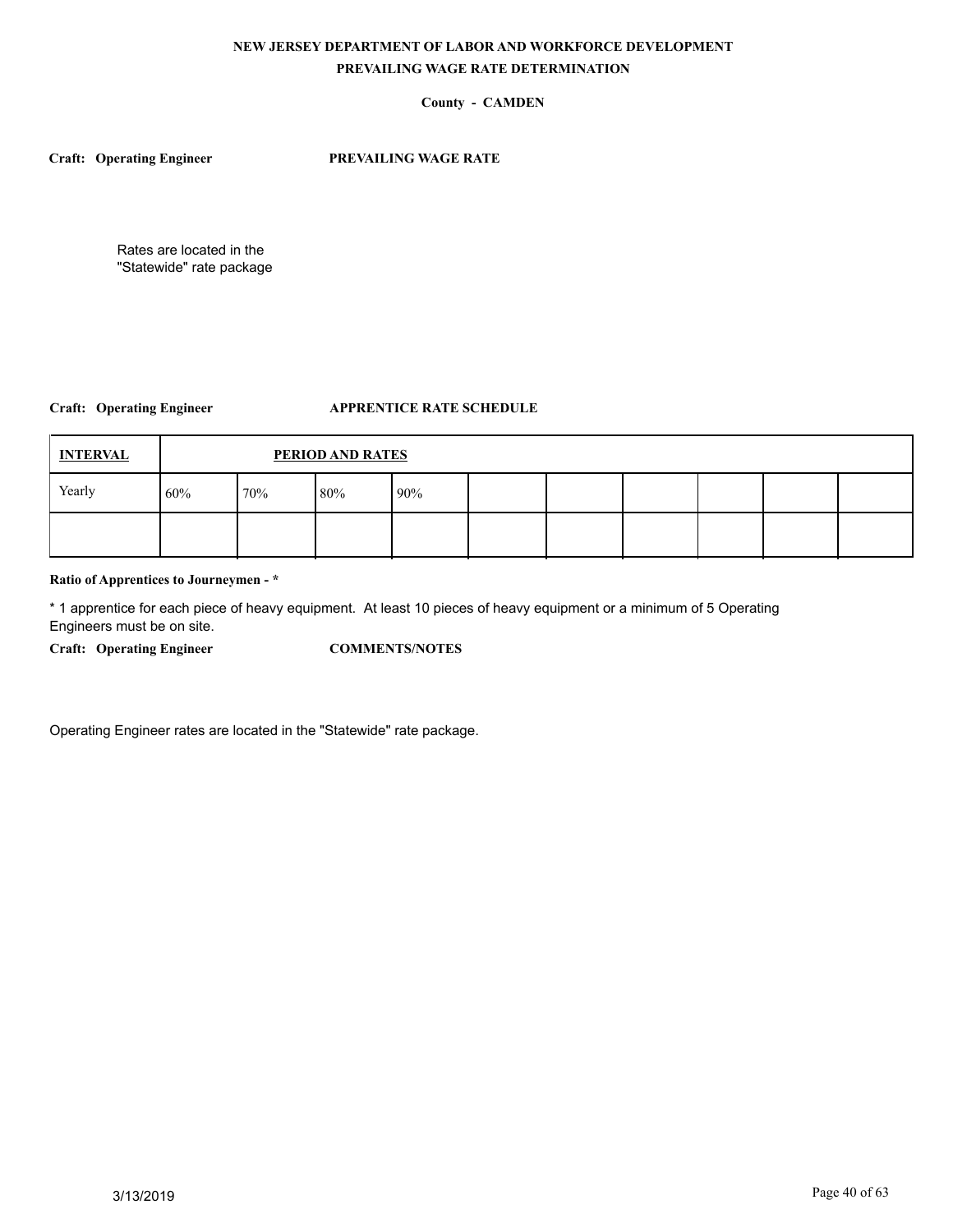## **County - CAMDEN**

**Craft: Operating Engineer - Field Engineer PREVAILING WAGE RATE**

Rates are located in the "Statewide" rate package

## **Craft: Operating Engineer - Field Engineer APPRENTICE RATE SCHEDULE**

| <b>INTERVAL</b> |     | PERIOD AND RATES                   |     |     |          |            |     |      |  |  |  |
|-----------------|-----|------------------------------------|-----|-----|----------|------------|-----|------|--|--|--|
| Yearly          | 70% | Chainman<br>75%<br>of Rod/<br>Wage |     |     |          |            |     |      |  |  |  |
| Yearly          |     |                                    | 80% | 90% | Transit/ | Instrument | man | Wage |  |  |  |

## **Ratio of Apprentices to Journeymen - \***

\* No more than 1 Field Engineer Apprentice per Survey Crew.

**Craft: Operating Engineer - Field Engineer COMMENTS/NOTES**

Operating Engineer - Field Engineer rates are located in the "Statewide" rate package.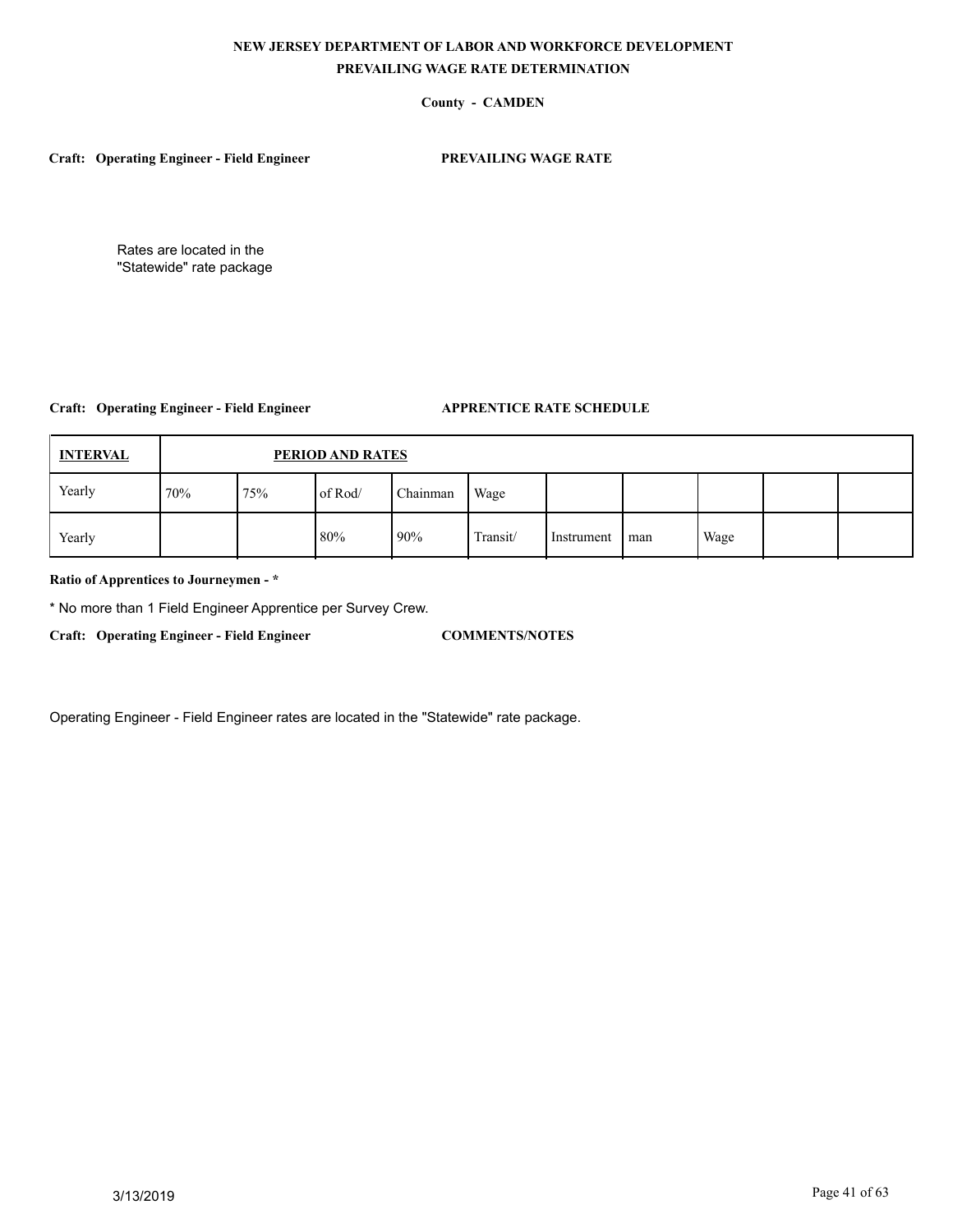## **County - CAMDEN**

**Craft: Painter - Bridges PREVAILING WAGE RATE**

|                 | 05/04/17           |
|-----------------|--------------------|
| Foreman         | W59.13             |
|                 | B <sub>27.67</sub> |
|                 | T86.80             |
| General Foreman | W61.13             |
|                 | B <sub>27.67</sub> |
|                 | T88.80             |
| Journeyman      | W54.13             |
|                 | B <sub>27.67</sub> |
|                 | T81.80             |
|                 |                    |

#### **Craft: Painter - Bridges APPRENTICE RATE SCHEDULE**

| <b>INTERVAL</b> |           | PERIOD AND RATES |      |           |              |       |           |                     |       |  |
|-----------------|-----------|------------------|------|-----------|--------------|-------|-----------|---------------------|-------|--|
| 6 Months        | 40%       | 50%              |      |           | 60%          | 170%  |           | 80%                 | 90%   |  |
| <b>Benefits</b> | Intervals | 1 to $2 =$       | 8.88 | Intervals | $3$ to $4 =$ | 10.81 | Intervals | $5 \text{ to } 6 =$ | 13.48 |  |

**Ratio of Apprentices to Journeymen - 1:4**

**Craft: Painter - Bridges COMMENTS/NOTES**

These rates apply to: All bridges that span waterways, roadways, railways and canyons. All tunnels, overpasses, viaducts and all appurtenances.

#### FOREMEN REQUIREMENTS:

- When there are 4 or more Painters on a job, 1 shall be designated a Foreman.

- When there are 15 or more Painters on a job, 1 shall be designated a General Foreman.

The regular workday shall consist of 8 hours between 7:00 AM and 5:30 PM.

## SHIFT DIFFERENTIALS:

- The second shift shall receive an additional 10% of the hourly rate, per hour, and the third shift shall receive an additional 15% of the hourly rate, per hour.

#### OVERTIME:

- Hours in excess of 8 per day, Monday through Friday, and all hours on Saturdays and Sundays shall be paid at time and one-half the regular rate. All hours on holidays shall be paid at double the regular rate.

- Saturday or Sunday may be used to make up a day lost to inclement weather, at straight time.

- Four 10-hour days may be worked, at straight time, Monday through Friday.

RECOGNIZED HOLIDAYS: New Year's Day, President's Day, Memorial Day, July 4th, Labor Day, Presidential Election Day, Veterans' Day, Thanksgiving Day, Christmas Day. Saturday holiday observed the preceding Friday. Sunday holiday observed the following Monday.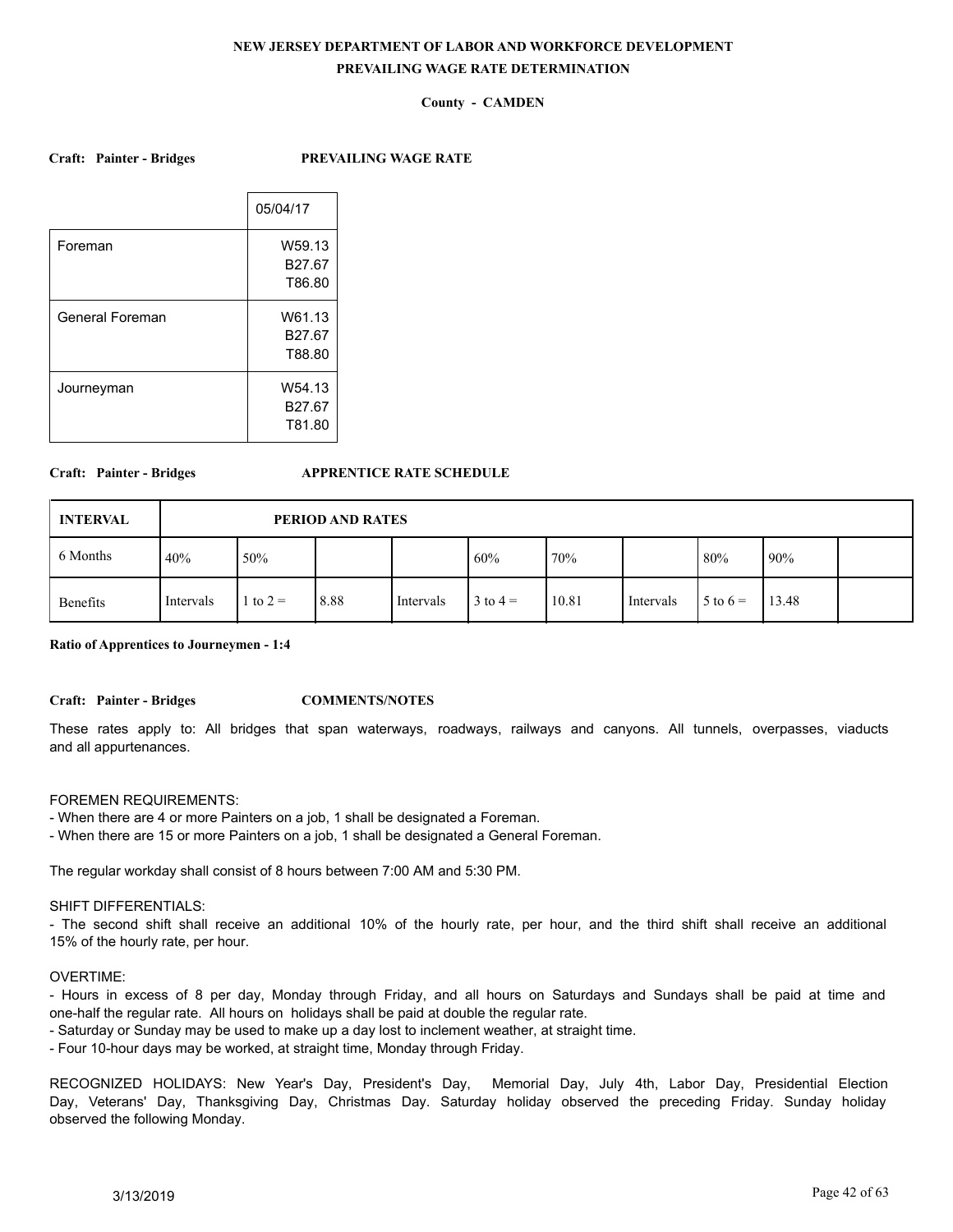## **County - CAMDEN**

**Craft: Painter - Line Striping PREVAILING WAGE RATE**

|                                                                       | 12/01/17                                           |
|-----------------------------------------------------------------------|----------------------------------------------------|
| Apprentice (1st year)                                                 | W25.45<br>B <sub>11.00</sub><br>T36.45             |
| Apprentice (2nd year)                                                 | W29.45<br>B <sub>18.00</sub><br>T47.45             |
| Foreman (Charge Person)                                               | W37.60<br>B <sub>18.17</sub><br>T <sub>55.77</sub> |
| Journeyman 1 (at least 1<br>year of working exp. as a<br>journeyman)  | W33.33<br>B <sub>18.17</sub><br>T51.50             |
| Journeyman 2 (at least 2<br>years of working exp. as a<br>journeyman) | W37.10<br>B <sub>18.17</sub><br>T55.27             |

**Craft: Painter - Line Striping COMMENTS/NOTES**

OVERTIME:

 Hours in excess of 8 per day, Monday through Saturday, and all hours on Sundays and holidays shall be paid at time and one-half the hourly rate.

RECOGNIZED HOLIDAYS: New Year's Day, Presidents' Day, Memorial Day, July 4th, Labor Day, Veterans Day, Thanksgiving Day and Christmas Day. Veterans Day may be substituted for the day after Thanksgiving.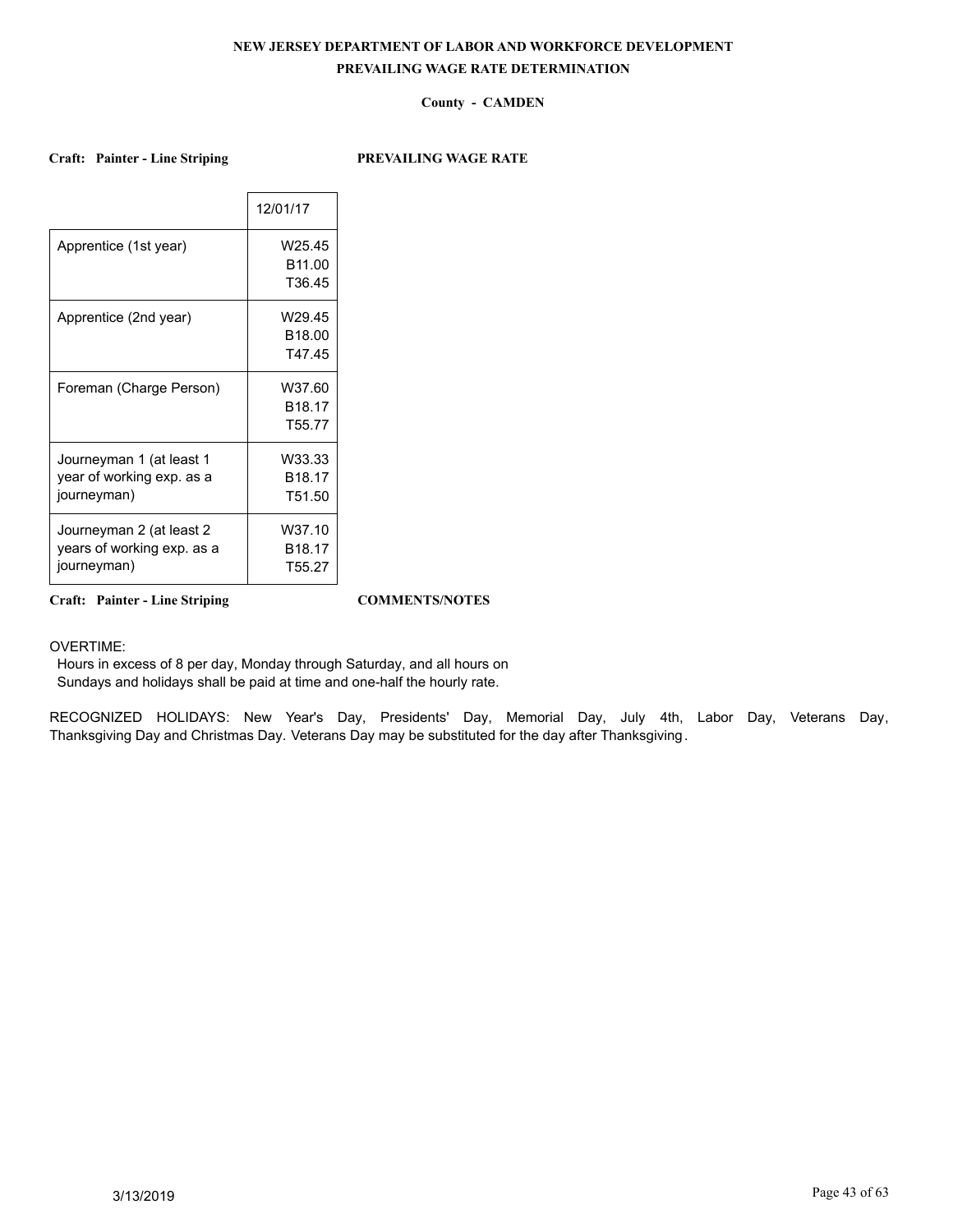## **County - CAMDEN**

### **Craft: Painter - New Construction PREVAILING WAGE RATE**

|                 | 05/17/18           | 05/01/19           | 05/01/20           |
|-----------------|--------------------|--------------------|--------------------|
| Foreman         | W43.80             | W45.45             | W47.45             |
|                 | B <sub>24.35</sub> | B <sub>24.35</sub> | B <sub>24.35</sub> |
|                 | T68.15             | T69.80             | T71.80             |
| General Foreman | W47.78             | W49.43             | W51.43             |
|                 | B24.67             | B <sub>24.67</sub> | B24.67             |
|                 | T72.45             | T74.10             | T76.10             |
| Journeyman      | W39.82             | W41.47             | W43.47             |
|                 | B24.04             | B24.04             | B24.04             |
|                 | T63.86             | T65.51             | T67.51             |
|                 |                    |                    |                    |

#### **Craft: Painter - New Construction APPRENTICE RATE SCHEDULE**

| <b>INTERVAL</b> |      | PERIOD AND RATES |       |       |       |       |        |       |  |  |
|-----------------|------|------------------|-------|-------|-------|-------|--------|-------|--|--|
| 6 Months        | 40%  | 45%              | 55%   | 65%   | 70%   | 75%   | $80\%$ | 80%   |  |  |
| Benefits        | 8.05 | 8.05             | 10.05 | 10.05 | 11.05 | 11.05 | 14.05  | 14.05 |  |  |

**Ratio of Apprentices to Journeymen - 1:4**

**Craft: Painter - New Construction COMMENTS/NOTES**

Spraying, sandblasting, lead abatement, work on tanks or stacks, work performed above 3 stories or 30 feet in height, or using swing scaffolds requires an additional 10% of the wage rate.

## FOREMEN REQUIREMENTS:

- When there are 4 or more Painters on a job, 1 shall be designated a Foreman.

- When there are 15 or more Painters on a job, 1 shall be designated a General Foreman.

The regular workday shall consist of 8 hours between 7:00 AM and 5:30 PM.

## SHIFT DIFFERENTIALS:

- The second shift shall receive an additional 10% of the hourly rate, per hour, and the third shift shall receive an additional 15% of the hourly rate, per hour.

## OVERTIME:

- Hours in excess of 8 per day, or before or after the regular workday, Monday through Friday, and all hours on Saturdays shall be paid at time and one-half the regular rate. All hours on Sundays and holidays shall be paid at double the regular rate.

- Saturday or Sunday may be used to make up a day lost to inclement weather, at straight time.

- Four 10-hour days may be worked, at straight time, Monday through Friday.

RECOGNIZED HOLIDAYS: New Year's Day, President's Day, Memorial Day, July 4th, Labor Day, General Election Day, Veterans' Day, Thanksgiving Day, Christmas Day.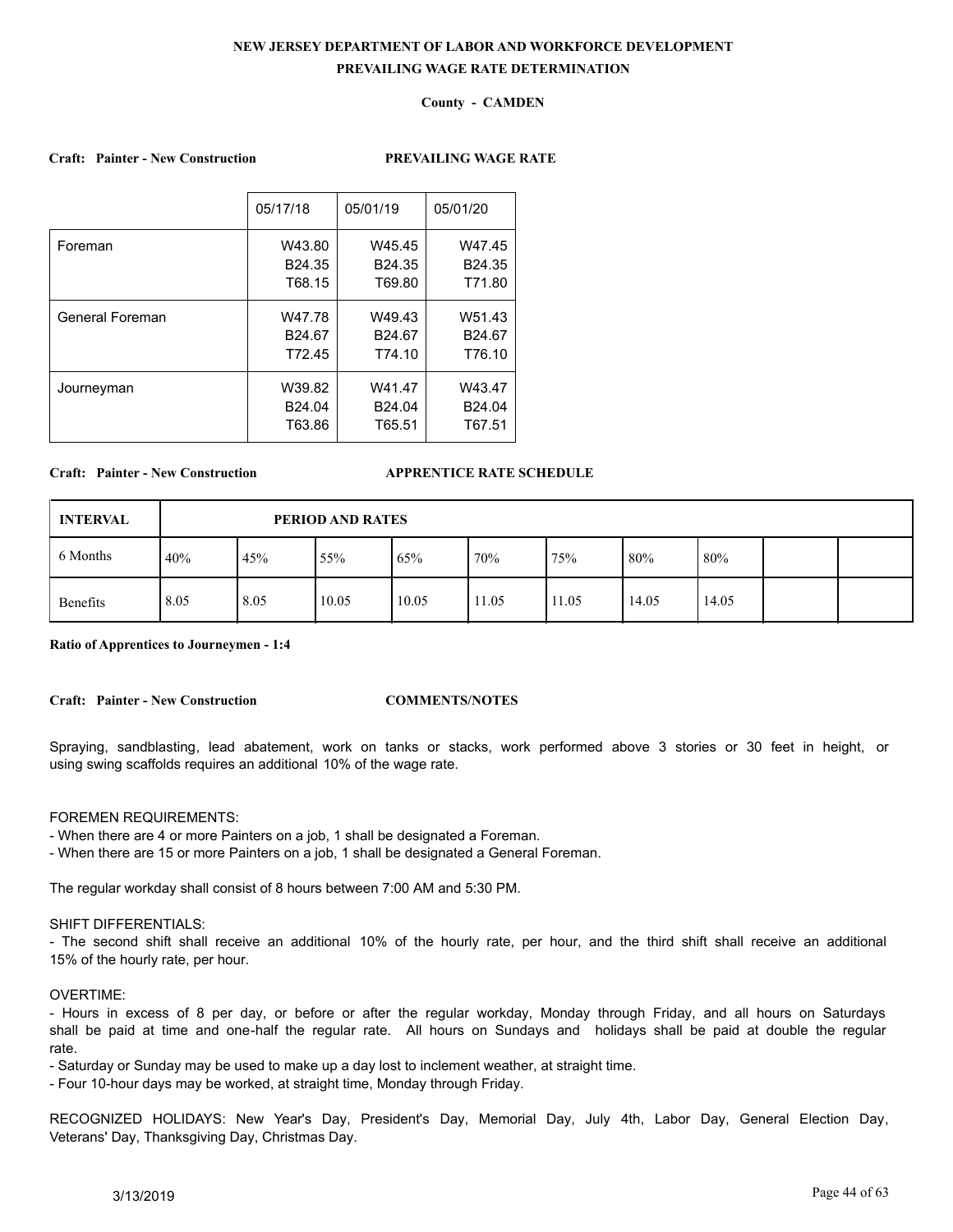## **County - CAMDEN**

#### **Craft: Painter - Repainting PREVAILING WAGE RATE**

|                 | 05/17/18           | 05/01/19           | 05/01/20           |
|-----------------|--------------------|--------------------|--------------------|
| Foreman         | W32.27             | W33.07             | W33.92             |
|                 | B <sub>19.91</sub> | B <sub>19.95</sub> | B <sub>19.95</sub> |
|                 | T52.18             | T53.02             | T53.87             |
| General Foreman | W35.20             | W36.00             | W36.85             |
|                 | B20.06             | B <sub>20.10</sub> | B <sub>20.10</sub> |
|                 | T <sub>55.26</sub> | T56.10             | T <sub>56.95</sub> |
| Journeyman      | W29.34             | W30.14             | W30.99             |
|                 | B <sub>19.77</sub> | B <sub>19.77</sub> | B <sub>19.77</sub> |
|                 | T49.11             | T49.91             | T50.76             |
|                 |                    |                    |                    |

#### **Craft: Painter - Repainting APPRENTICE RATE SCHEDULE**

| <b>INTERVAL</b> |            | PERIOD AND RATES |            |                                  |             |  |  |  |  |  |  |
|-----------------|------------|------------------|------------|----------------------------------|-------------|--|--|--|--|--|--|
|                 | <b>SEE</b> | <b>PAINTER</b>   | <b>NEW</b> | <b>CONSTR</b><br>$\overline{11}$ | <b>TION</b> |  |  |  |  |  |  |
|                 |            |                  |            | ᠊ᠣᡄ                              |             |  |  |  |  |  |  |

**Ratio of Apprentices to Journeymen - 1:4**

**Craft: Painter - Repainting COMMENTS/NOTES**

NOTE: These rates may only be used on jobs where no major alterations (only doing painting and carpeting with nothing else being changed in the office or on the project) occur, and where not more than 3 other trades are present on the job, but may NOT, under any circumstances, be used for work on bridges, stacks, elevated tank, or generating stations.

Spraying, sandblasting, lead abatement, work on tanks or stacks, work performed above 3 stories or 30 feet in height, or using swing scaffolds requires an additional 10% of the wage rate.

## FOREMEN REQUIREMENTS:

- When there are 4 or more Painters on a job, 1 shall be designated a Foreman.

- When there are 15 or more Painters on a job, 1 shall be designated a General Foreman.

### OVERTIME:

- Hours in excess of 8 per day and 40 per week shall be paid at time and one -half the regular rate. All hours on Sundays and holidays shall be paid at double the regular rate.

- Four 10-hour days may be worked, at straight time, Monday through Sunday.

RECOGNIZED HOLIDAYS: New Year's Day, President's Day, Memorial Day, July 4th, Labor Day, General Election Day, Veterans' Day, Thanksgiving Day, Christmas Day.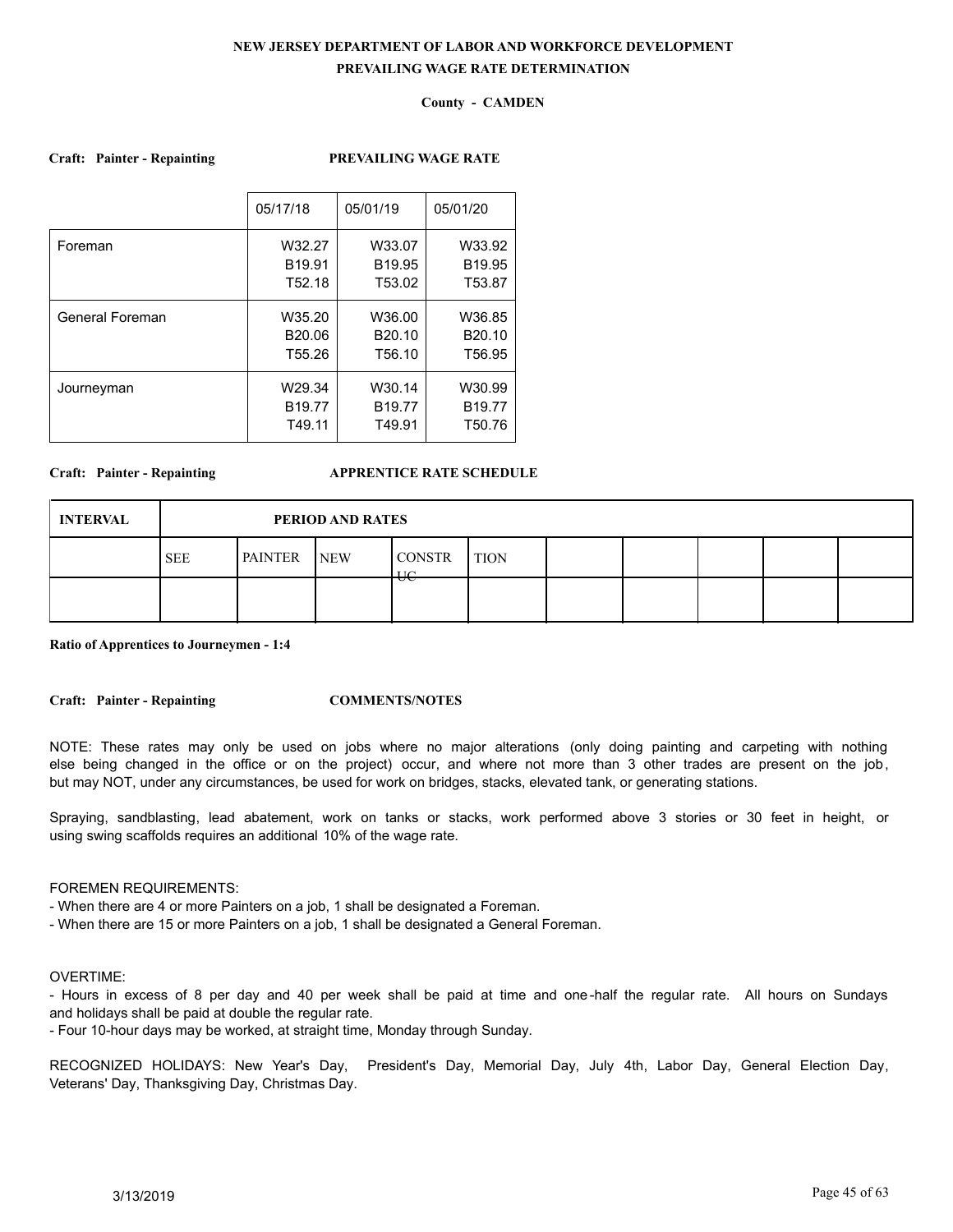## **County - CAMDEN**

**Craft: Painter- Containment PREVAILING WAGE RATE**

|            | 05/04/17           |
|------------|--------------------|
| Journeyman | W35.18             |
|            | B24.75             |
|            | T <sub>59.93</sub> |

## **Craft: Painter- Containment COMMENTS/NOTES**

NOTE: These rates shall require no painting, but used in a supporting capacity only, such as wrapping, boxing, fencing, etc. on tanks.

The regular workday shall consist of 8 hours between 7:00 AM and 5:30 PM.

### SHIFT DIFFERENTIALS:

- The second shift shall receive an additional 10% of the hourly rate, per hour, and the third shift shall receive an additional 15% of the hourly rate, per hour.

## OVERTIME:

- Hours in excess of 8 per day, Monday through Friday, and all hours on Saturdays and Sundays shall be paid at time and one-half the regular rate. All hours on holidays shall be paid at double the regular rate.. - Four 10-hour days may be worked, at straight time, Monday through Friday.

RECOGNIZED HOLIDAYS: New Year's Day President's Day, Memorial Day, July 4th, Labor Day, Presidential Election Day, Veterans' Day, Thanksgiving Day, Christmas Day. Saturday holiday observed the preceding Friday. Sunday holiday observed the following Monday.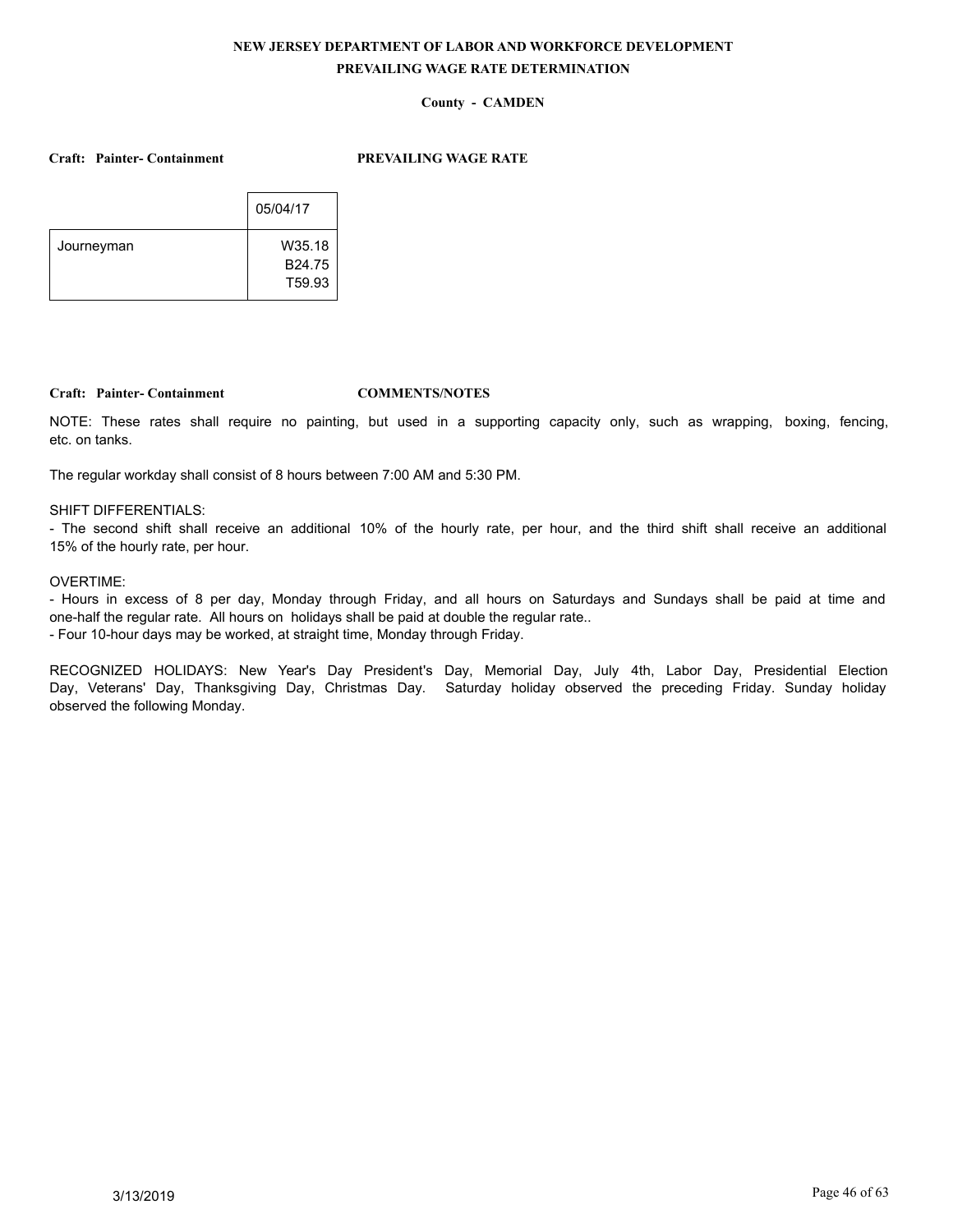## **County - CAMDEN**

### **Craft: Painter-Elevated Water Tanks PREVAILING WAGE RATE**

|                 | 05/04/17 |
|-----------------|----------|
| Foreman         | W48.92   |
|                 | B24.92   |
|                 | T73.84   |
| General Foreman | W50.92   |
|                 | B24.92   |
|                 | T75.84   |
| Journeyman      | W43.92   |
|                 | B24.92   |
|                 | T68.84   |

#### **Craft: Painter-Elevated Water Tanks APPRENTICE RATE SCHEDULE**

| <b>INTERVAL</b> |            | PERIOD AND RATES |                |  |  |  |  |  |  |  |  |
|-----------------|------------|------------------|----------------|--|--|--|--|--|--|--|--|
|                 | <b>SEE</b> | <b>PAINTER</b>   | <b>BRIDGES</b> |  |  |  |  |  |  |  |  |
|                 |            |                  |                |  |  |  |  |  |  |  |  |

**Craft: Painter-Elevated Water Tanks COMMENTS/NOTES**

These rates apply to: All new and repaint elevated water tanks (interior and exterior).

### FOREMEN REQUIREMENTS:

- When there are 4 or more Painters on a job, 1 shall be designated a Foreman.
- When there are 15 or more Painters on a job, 1 shall be designated a General Foreman.

The regular workday shall consist of 8 hours between 7:00 AM and 5:30 PM.

## SHIFT DIFFERENTIALS:

- The second shift shall receive an additional 10% of the hourly rate, per hour, and the third shift shall receive an additional 15% of the hourly rate, per hour.

#### OVERTIME:

- Hours in excess of 8 per day, Monday through Friday, and all hours on Saturdays and Sundays shall be paid at time and one-half the regular rate. All hours on holidays shall be paid at double the regular rate.

- Saturday or Sunday may be used to make up a day lost to inclement weather, at straight time.

- Four 10-hour days may be worked, at straight time, Monday through Friday.

RECOGNIZED HOLIDAYS: New Year's Day, President's Day, Memorial Day, July 4th, Labor Day, Presidential Election Day, Veterans' Day, Thanksgiving Day, Christmas Day. Saturday holiday observed the preceding Friday. Sunday holiday observed the following Monday.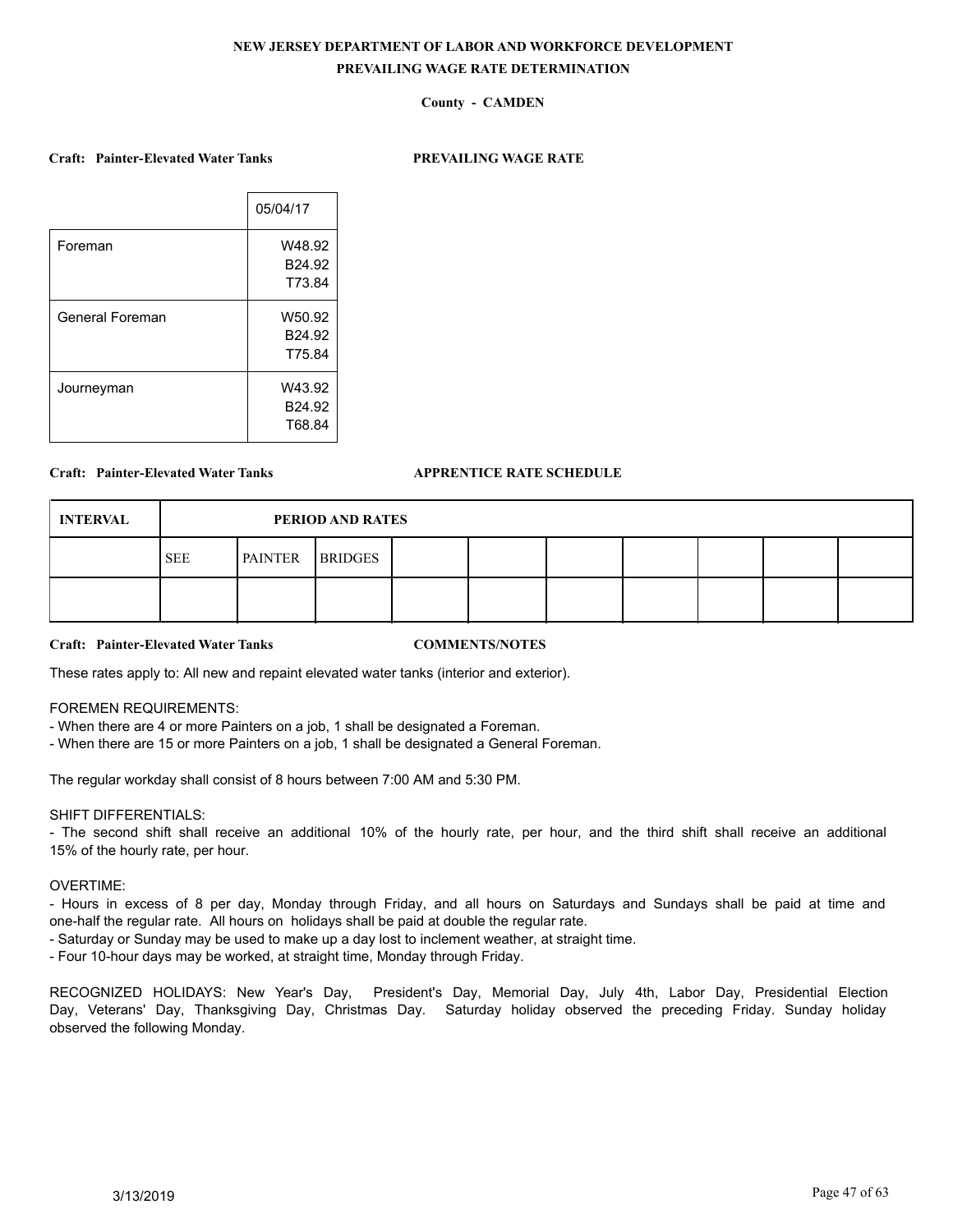## **County - CAMDEN**

**Craft: Painter-Structural Steel PREVAILING WAGE RATE**

|                 | 05/04/17           |
|-----------------|--------------------|
| Foreman         | W47.87             |
|                 | B <sub>25.27</sub> |
|                 | T73.14             |
| General Foreman | W49.87             |
|                 | B25.27             |
|                 | T75.14             |
| Journeyman      | W42.87             |
|                 | B <sub>25.27</sub> |
|                 | T68.14             |
|                 |                    |

### **Craft: Painter-Structural Steel APPRENTICE RATE SCHEDULE**

| <b>INTERVAL</b> |            | PERIOD AND RATES |                |  |  |  |  |  |  |  |  |
|-----------------|------------|------------------|----------------|--|--|--|--|--|--|--|--|
|                 | <b>SEE</b> | <b>PAINTER</b>   | <b>BRIDGES</b> |  |  |  |  |  |  |  |  |
|                 |            |                  |                |  |  |  |  |  |  |  |  |

**Craft: Painter-Structural Steel COMMENTS/NOTES**

These rates apply to: All work in power plants (any aspect). On steeples, on dams, on hangers, transformers, substations, etc. and on open steel, whether new or repaint. All new work (excluding traditional commercial painting work) in refineries, tank farms, water/sewerage treatment facilities and on pipelines.

## FOREMEN REQUIREMENTS:

- When there are 4 or more Painters on a job, 1 shall be designated a Foreman.

- When there are 15 or more Painters on a job, 1 shall be designated a General Foreman.

The regular workday shall consist of 8 hours between 7:00 AM and 5:30 PM.

## SHIFT DIFFERENTIALS:

- The second shift shall receive an additional 10% of the hourly rate, per hour, and the third shift shall receive an additional 15% of the hourly rate, per hour.

#### OVERTIME:

- Hours in excess of 8 per day, Monday through Friday, and all hours on Saturdays and Sundays shall be paid at time and one-half the regular rate. All hours on holidays shall be paid at double the regular rate.

- Saturday or Sunday may be used to make up a day lost to inclement weather, at straight time.
- Four 10-hour days may be worked, at straight time, Monday through Friday.

RECOGNIZED HOLIDAYS: New Year's Day, President's Day, Memorial Day, July 4th, Labor Day, Presidential Election Day, Veterans' Day, Thanksgiving Day, Christmas Day. Saturday holiday observed the preceding Friday. Sunday holiday observed the following Monday.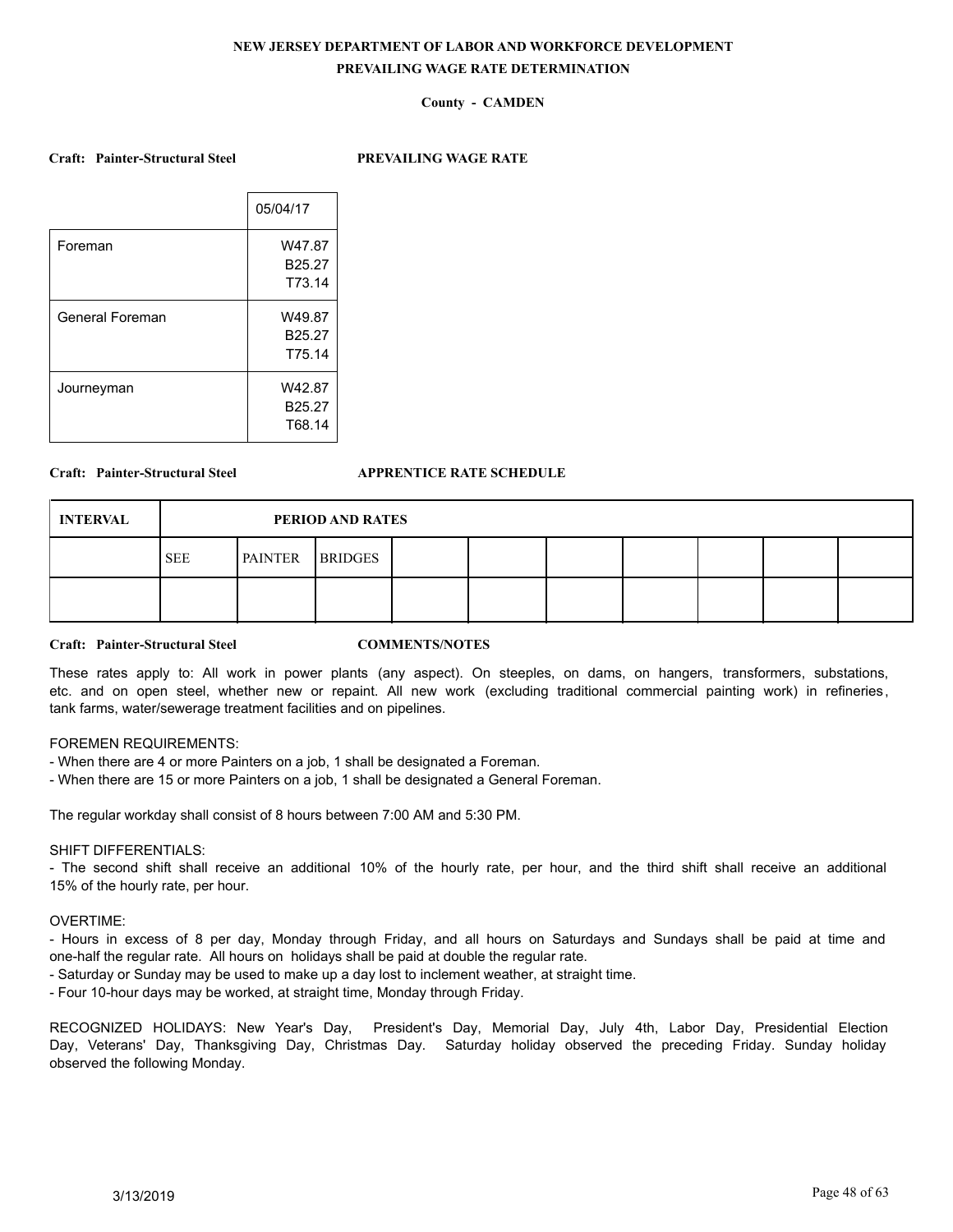## **County - CAMDEN**

## **Craft: Paperhanger - New Construction PREVAILING WAGE RATE**

|            | 05/17/18           | 05/01/19 | 05/01/20           |
|------------|--------------------|----------|--------------------|
| Foreman    | W45.82             | W46.75   | W47.68             |
|            | B <sub>24.11</sub> | B24.11   | B <sub>24.11</sub> |
|            | T69.93             | T70.86   | T71.79             |
| Journeyman | W40.75             | W41.68   | W42.61             |
|            | B <sub>24.11</sub> | B24.11   | B <sub>24.11</sub> |
|            | T64.86             | T65.79   | T66.72             |

### **Craft: Paperhanger - New Construction APPRENTICE RATE SCHEDULE**

| <b>INTERVAL</b> |            | PERIOD AND RATES |            |                                        |             |  |  |  |  |  |  |
|-----------------|------------|------------------|------------|----------------------------------------|-------------|--|--|--|--|--|--|
|                 | <b>SEE</b> | <b>PAINTER</b>   | <b>NEW</b> | <b>CONSTR</b><br>$\mathbf{H}^{\prime}$ | <b>TION</b> |  |  |  |  |  |  |
|                 |            |                  |            | ᠊ᠣᡄ                                    |             |  |  |  |  |  |  |

#### **Ratio of Apprentices to Journeymen - 1:4**

#### **Craft: Paperhanger - New Construction COMMENTS/NOTES**

FOREMEN REQUIREMENTS:

- When there are 4 or more Paperhangers on a job, 1 shall be designated a Foreman.

The regular workday shall consist of 8 hours between 7:00 AM and 5:30 PM.

## SHIFT DIFFERENTIALS:

- The second shift shall receive an additional 10% of the hourly rate, per hour, and the third shift shall receive an additional 15% of the hourly rate, per hour.

## OVERTIME:

- Hours in excess of 8 per day, Monday through Friday, and all hours on Saturdays shall be paid at time and one -half the regular rate. All hours on Sundays and holidays shall be paid at double the regular rate.

- Saturday or Sunday may be used to make up a day lost to inclement weather, at straight time.

- Four 10-hour days may be worked, at straight time, Monday through Friday.

RECOGNIZED HOLIDAYS: New Year's Day, President's Day, Memorial Day, July 4th, Labor Day, General Election Day, Veterans' Day, Thanksgiving Day, Christmas Day.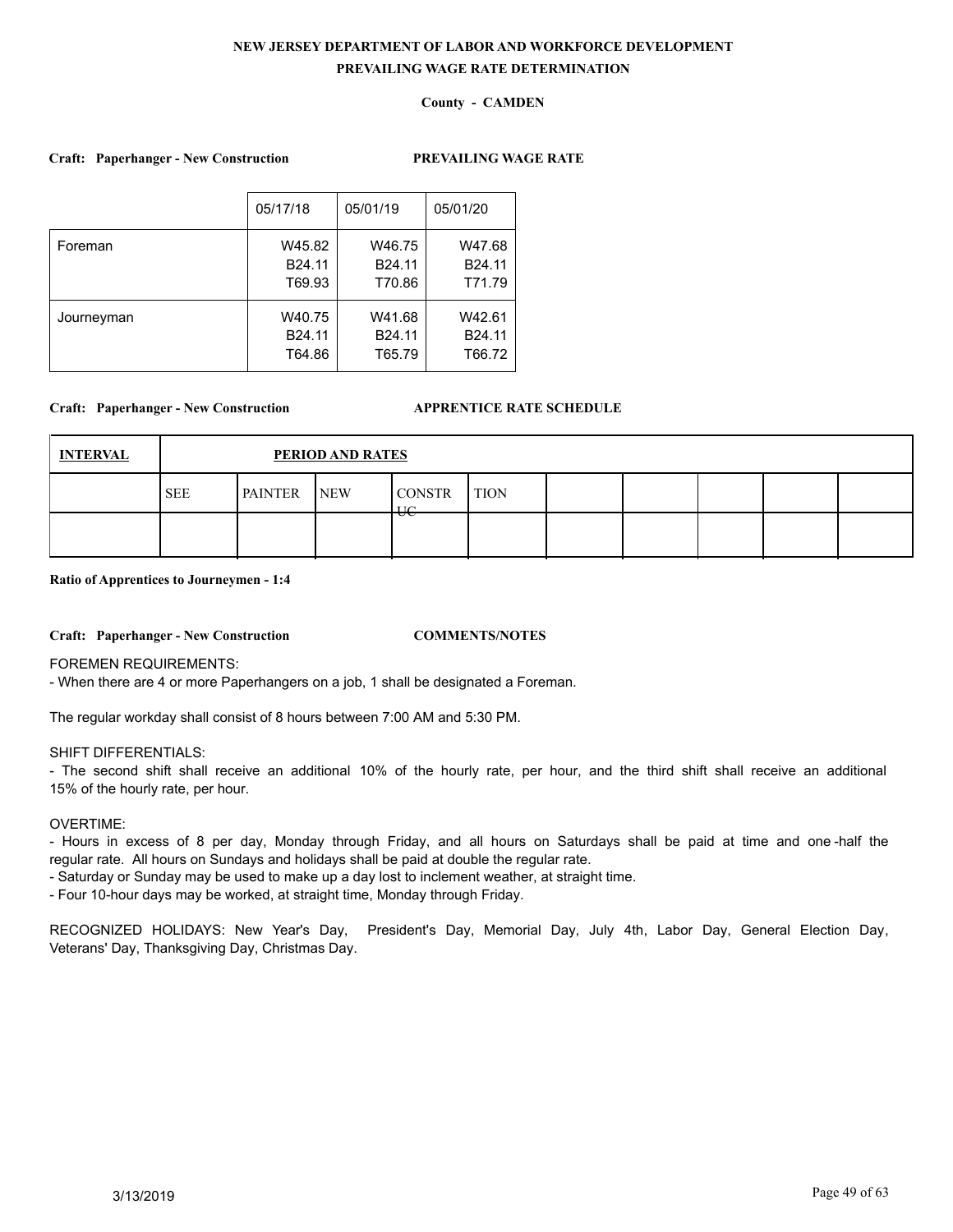## **County - CAMDEN**

## **Craft: Paperhanger - Renovation PREVAILING WAGE RATE**

|            | 05/17/18           | 05/01/19           | 05/01/20           |
|------------|--------------------|--------------------|--------------------|
| Foreman    | W33.11             | W34.13             | W35.15             |
|            | B <sub>19.81</sub> | B <sub>19.81</sub> | B <sub>19.81</sub> |
|            | T52.92             | T53.94             | T54.96             |
| Journeyman | W30.10             | W31.03             | W31.96             |
|            | B <sub>19.81</sub> | B <sub>19.81</sub> | B <sub>19.81</sub> |
|            | T49.91             | T50.84             | T51.77             |

## **Craft: Paperhanger - Renovation APPRENTICE RATE SCHEDULE**

| <b>INTERVAL</b> | PERIOD AND RATES<br><b>PAINTER</b><br><b>CONSTR</b><br><b>SEE</b><br><b>NEW</b><br><b>TION</b><br><b>TIC</b><br>᠊ᠣᡄ |  |  |  |  |  |  |  |  |
|-----------------|---------------------------------------------------------------------------------------------------------------------|--|--|--|--|--|--|--|--|
|                 |                                                                                                                     |  |  |  |  |  |  |  |  |
|                 |                                                                                                                     |  |  |  |  |  |  |  |  |

**Ratio of Apprentices to Journeymen - 1:4**

**Craft: Paperhanger - Renovation COMMENTS/NOTES**

NOTE: These rates may only be used on jobs where no major alterations occur, and where not more than 3 other trades are present on the job, but may NOT, under any circumstances, be used for work on bridges, stacks, elevated tanks, or generating stations.

## FOREMEN REQUIREMENTS:

- When there are 4 or more Paperhangers on a job, 1 shall be designated a Foreman.

OVERTIME:

- Hours in excess of 8 per day and 40 per week shall be paid at time and one-half the regular rate.

- Four 10-hour days may be worked, at straight time, Monday through Sunday.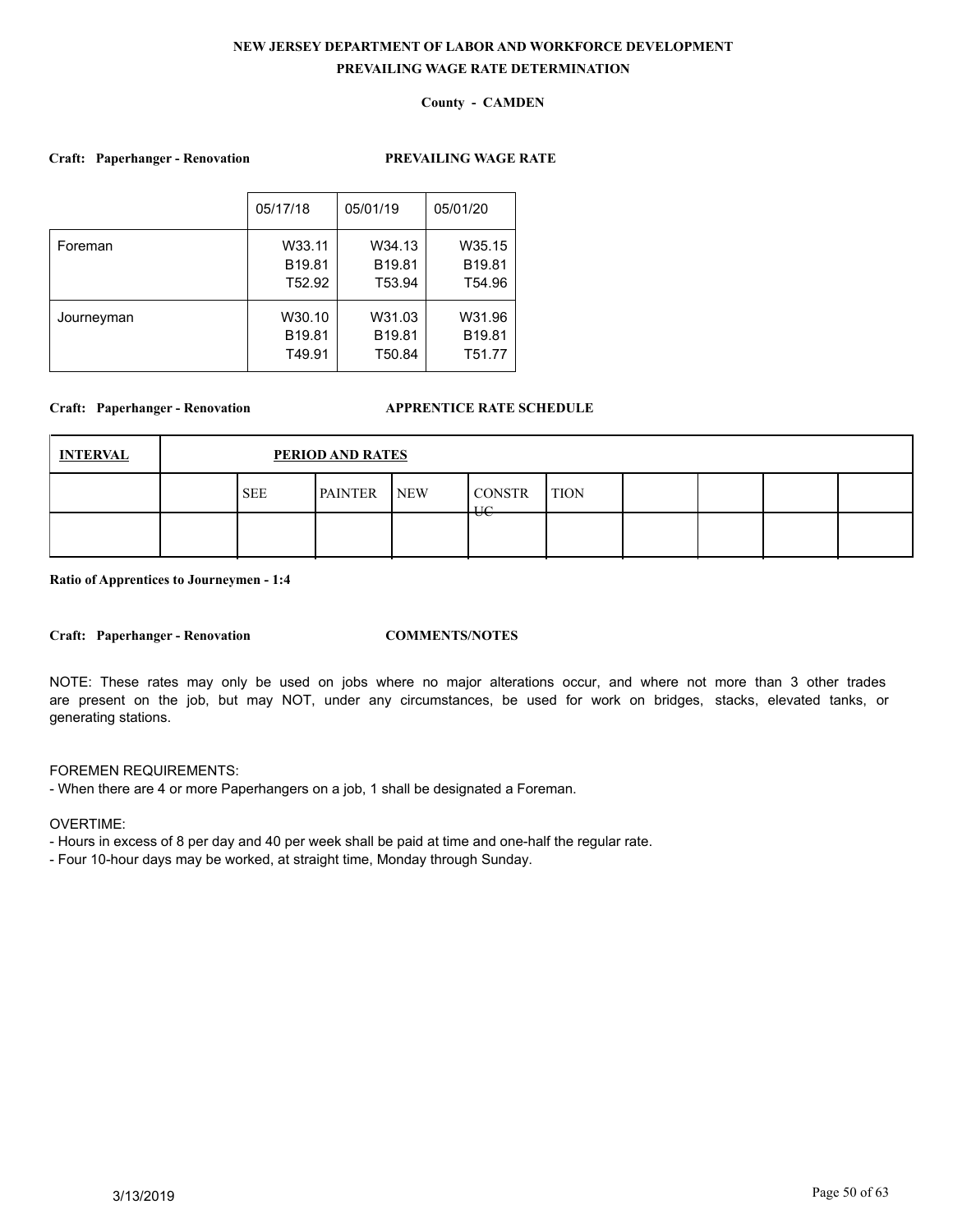## **County - CAMDEN**

**Craft: Pipefitter PREVAILING WAGE RATE**

See "Plumber" Rates

**Craft: Pipefitter COMMENTS/NOTES**

\*\*\* See PLUMBER Rates\*\*\*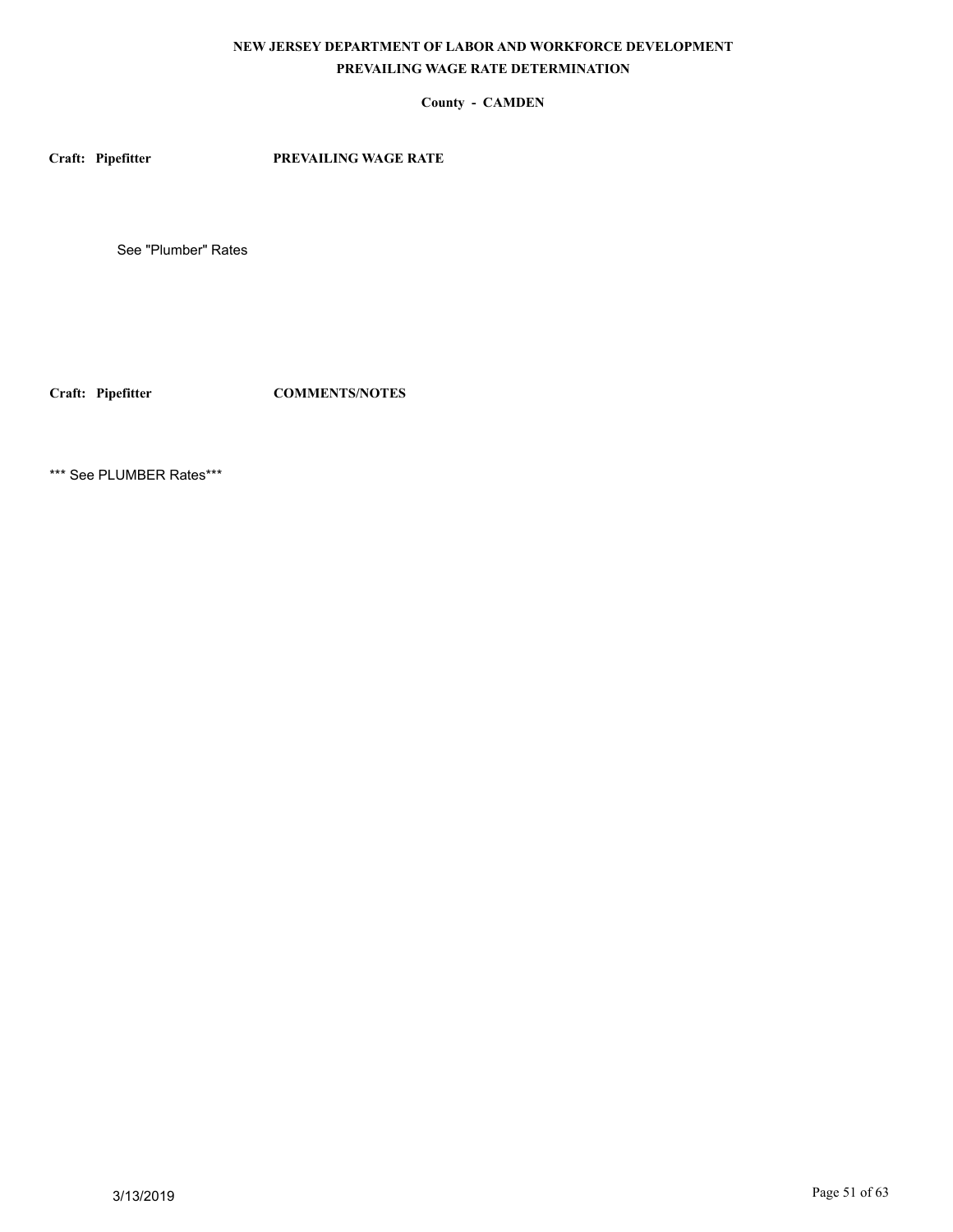## **County - CAMDEN**

**Craft: Plasterer PREVAILING WAGE RATE**

See "Cement Mason" Rates

**Craft: Plasterer COMMENTS/NOTES**

\*\*\*See CEMENT MASON Rates\*\*\*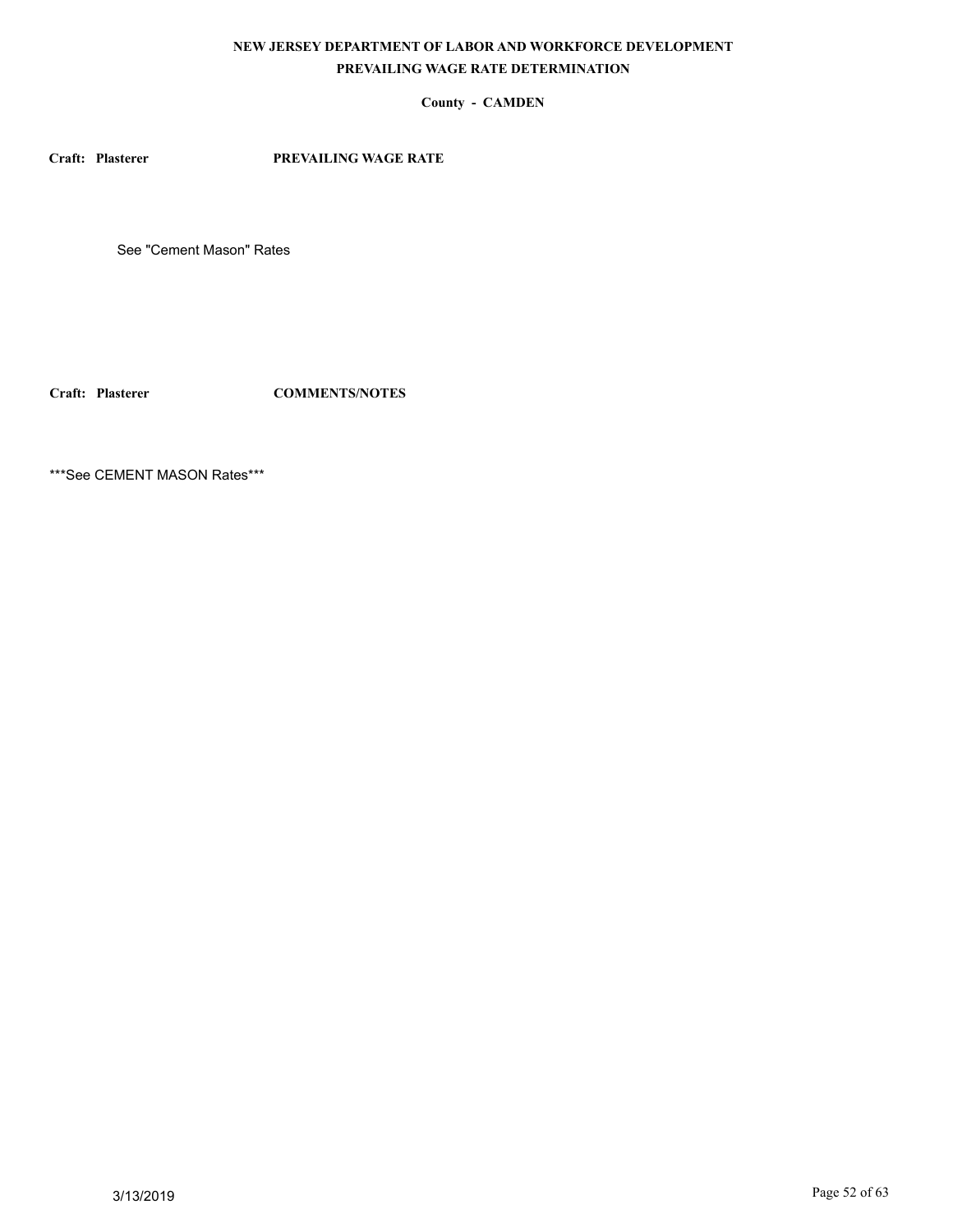## **County - CAMDEN**

### **Craft: Plumber PREVAILING WAGE RATE**

|            | 05/01/18                   |
|------------|----------------------------|
| Foreman    | W48.04<br>B43.14<br>T91.18 |
| Journeyman | W43.67<br>B43.14<br>T86.81 |

#### **Craft: Plumber APPRENTICE RATE SCHEDULE**

| <b>INTERVAL</b> |     | PERIOD AND RATES |     |     |     |     |     |     |        |       |
|-----------------|-----|------------------|-----|-----|-----|-----|-----|-----|--------|-------|
| 6 Months        | 35% | 40%              | 50% | 55% | 60% | 65% | 70% | 75% | $80\%$ | 85%   |
| Benefits        |     |                  |     |     |     |     |     |     |        | 39.87 |

### **Ratio of Apprentices to Journeymen - 1:4**

#### **Craft: Plumber COMMENTS/NOTES**

#### APPRENTICE RATE SCHEDULE FOR THOSE APPRENTICES ENTERING PROGRAM AFTER 5-1-14:

| <b>INTERVAL</b>                                                      | PERIOD AND RATES |  |  |  |  |
|----------------------------------------------------------------------|------------------|--|--|--|--|
| 6 Months 30% 35% 45% 50% 55% 60% 65% 70% 75% 80%                     |                  |  |  |  |  |
| Benefits 26.64 27.85 30.26 31.46 32.65 33.86 35.07 36.28 37.48 38.68 |                  |  |  |  |  |

### FOREMAN REQUIREMENTS:

- On any job having 2 or more Journeyman Plumbers, 1 must be designated a Foreman.
- There must be 1 additional Foreman for every 10 Plumbers on the job.

The regular workday is 8 hours, between 7:00 AM and 4:30 PM.

#### SHIFT DIFFERENTIALS:

- Shift work must run for a minimum of 5 consecutive workdays.
- When 2 shifts are worked, the second shift shall receive 8 hours pay for 8 hours of work.

- When 3 shifts are worked, the second shift shall receive 8 hours pay for 7.5 hours of work, and the third shift shall receive 8 hours pay for 7 hours of work.

- The rate of pay for all shift work shall be an additional 15% of the hourly rate, per hour.

## OVERTIME:

The first 4 hours in excess of 8 per day, or before or after the regular workday that are not shift work, Monday through Friday, and the first 12 hours on Saturdays shall be paid at time and one-half the regular rate, inclusive of benefits. Hours in excess of 12 per day, and all hours on Sundays and holidays shall be paid at double the regular rate, inclusive of benefits.

RECOGNIZED HOLIDAYS: New Year's Day, Presidents' Day, Memorial Day, July 4th, Labor Day, Presidential Election Day, Veterans' Day, Thanksgiving Day, Christmas Day. Sunday holidays will be observed the following Monday.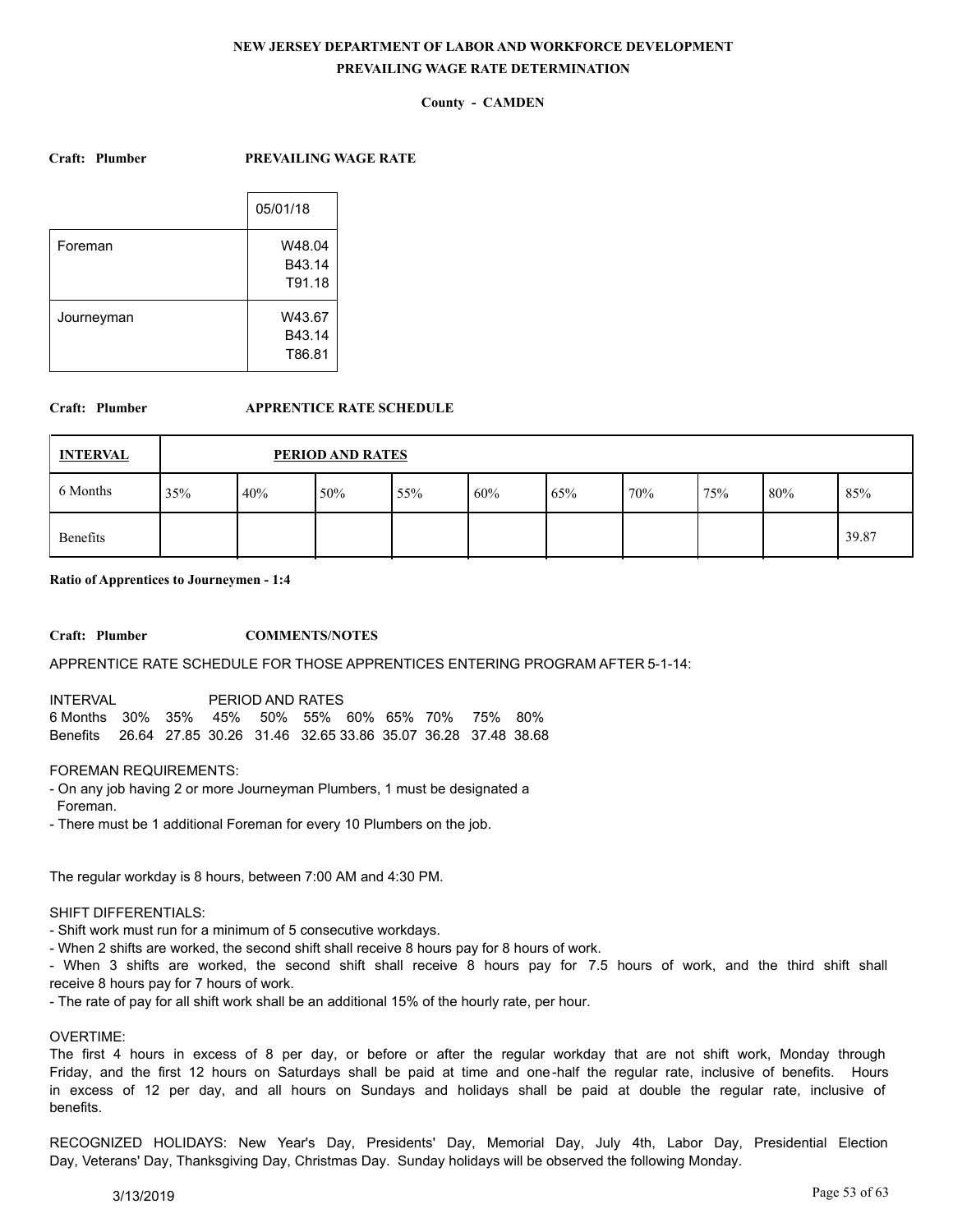## **County - CAMDEN**

#### **Craft: Roofer PREVAILING WAGE RATE**

|                     | 05/02/18           |
|---------------------|--------------------|
| Foreman             | W39.15             |
| (5 workers or less) | B <sub>31.27</sub> |
|                     | T70.42             |
| Foreman             | W39.65             |
| (6 workers or more) | B <sub>31.27</sub> |
|                     | T70.92             |
| Journeyman          | W37.15             |
|                     | B31.27             |
|                     | T68.42             |
|                     |                    |

## **Craft: Roofer APPRENTICE RATE SCHEDULE**

| <b>INTERVAL</b> |       | PERIOD AND RATES |       |       |  |  |  |  |  |  |  |  |
|-----------------|-------|------------------|-------|-------|--|--|--|--|--|--|--|--|
| Yearly          | 52%   | 55%              | 160%  | 75%   |  |  |  |  |  |  |  |  |
| Benefits        | 22.29 | 24.54            | 31.27 | 31.27 |  |  |  |  |  |  |  |  |

## **Ratio of Apprentices to Journeymen - \***

\* 1:2, 2:4, 3:6, 4:8, 5:10, 6:12, 7:14

#### **Craft: Roofer COMMENTS/NOTES**

NOTE: Mopper, Operator of Felt Laying Machine or Slag Dispenser shall receive an additional \$.50 per hour.

#### FOREMAN REQUIREMENTS:

- There must be a Foreman on all jobs.

- Foreman rate depends on the number of Roofers on the job, as indicated.

The regular workday is 8 hours between 5:00 AM and 4:30 PM.

### OVERTIME:

Hours in excess of 8 per day, or before or after the regular workday, Monday through Friday, and all hours on Saturdays , Sundays, and holidays shall be paid at time and one-half the wage rate.

RECOGNIZED HOLIDAYS: New Year's Day, Memorial Day, July 4th, Labor Day, Thanksgiving Day, Christmas Day. Sunday holidays will be observed the following Monday.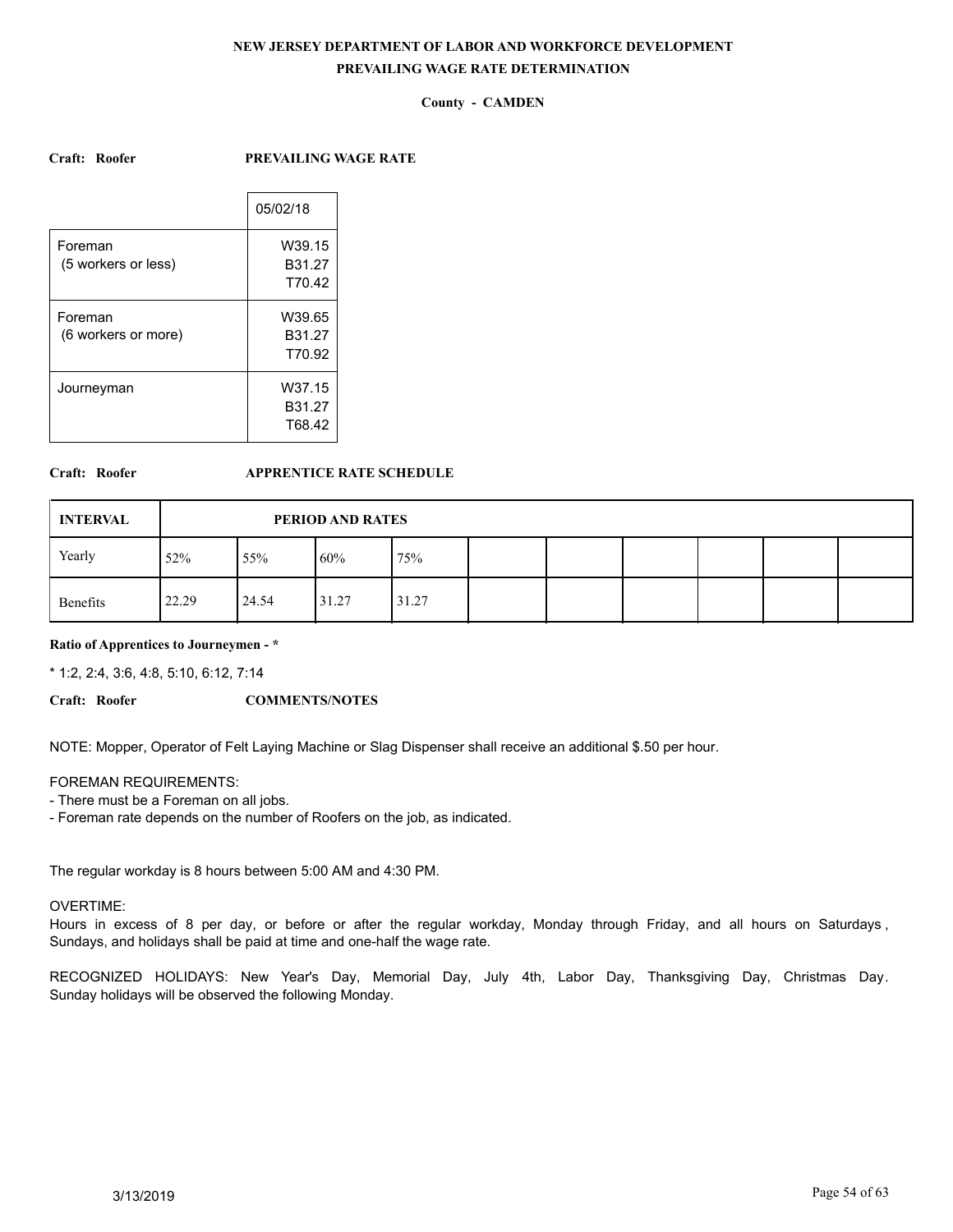## **County - CAMDEN**

**Craft: Roofer - Shingle, Slate & Tile PREVAILING WAGE RATE**

|                     | 05/02/18           |
|---------------------|--------------------|
| Foreman             | W27.75             |
| (3 workers or less) | B20.37             |
|                     | T48.12             |
| Foreman             | W28.50             |
| (4 workers or more) | B <sub>20.37</sub> |
|                     | T48.87             |
| Helper              | W <sub>13.75</sub> |
|                     | B20.37             |
|                     | T <sub>34.12</sub> |
| Journeyman          | W27.50             |
| (shingle work)      | B <sub>20.37</sub> |
|                     | T47.87             |

## **Craft: Roofer - Shingle, Slate & Tile APPRENTICE RATE SCHEDULE**

| <b>INTERVAL</b> |     | <b>PERIOD AND RATES</b> |     |  |  |  |  |  |  |  |  |  |
|-----------------|-----|-------------------------|-----|--|--|--|--|--|--|--|--|--|
| Yearly          | 60% | 70%                     | 80% |  |  |  |  |  |  |  |  |  |
|                 |     |                         |     |  |  |  |  |  |  |  |  |  |

## **Ratio of Apprentices to Journeymen - \***

\* 1:2, 2:4, 3:6, 4:8, 5:10, 6:12, 7:14

**Craft: Roofer - Shingle, Slate & Tile COMMENTS/NOTES**

NOTE: Above rates are for Shingle work only. Slate and Tile work rates are an additional \$3.00 per hour.

HELPER RATIO: 1 Helper to 1 Journeyman

### FOREMAN REQUIREMENTS:

- There must be a Foreman on all jobs.

- Foreman rate depends on the number of Roofers on the job, as indicated.

## OVERTIME:

Hours in excess of 8 per day, Monday through Friday, and all hours on Saturdays, Sundays, and holidays shall be paid at time and one-half the wage rate.

RECOGNIZED HOLIDAYS: New Year's Day, Memorial Day, July 4th, Labor Day, Thanksgiving Day, Christmas Day. Sunday holidays will be observed the following Monday.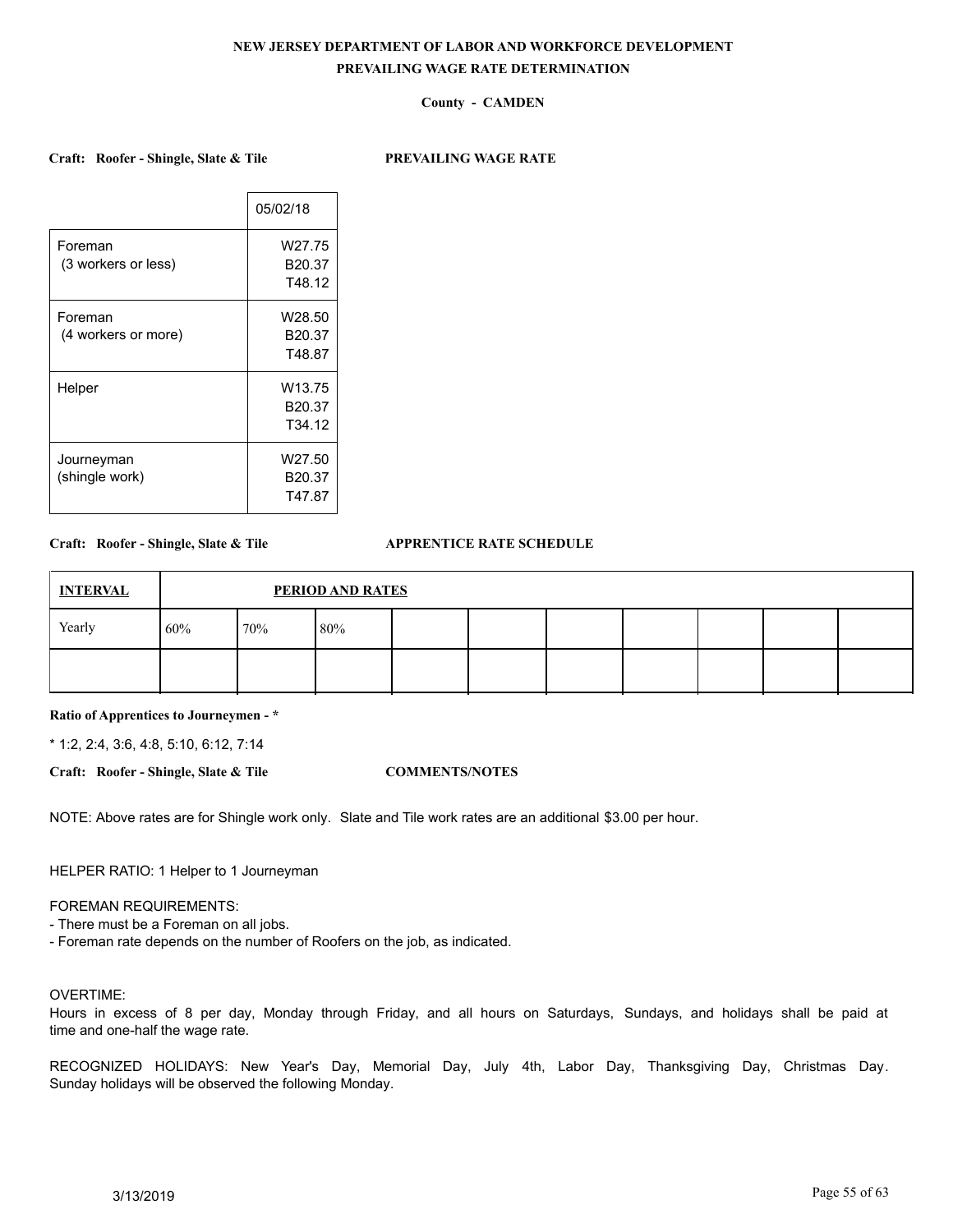## **County - CAMDEN**

### **Craft: Sheet Metal Sign Installation PREVAILING WAGE RATE**

|            | 08/15/18 |
|------------|----------|
| Foreman    | W28.48   |
|            | B22.81   |
|            | T51.29   |
| Journeyman | W26.48   |
|            | B22.81   |
|            | T49.29   |
|            |          |

### **Craft: Sheet Metal Sign Installation APPRENTICE RATE SCHEDULE**

| <b>INTERVAL</b> |       | PERIOD AND RATES |       |       |       |       |       |       |        |       |  |  |  |
|-----------------|-------|------------------|-------|-------|-------|-------|-------|-------|--------|-------|--|--|--|
| 1000 Hours      | 40%   | 45%              | 50%   | 55%   | 60%   | 65%   | 70%   | 75%   | $80\%$ | 90%   |  |  |  |
| <b>Benefits</b> | 22.32 | 22.36            | 22.40 | 22.44 | 22.48 | 22.52 | 22.56 | 22.60 | 22.64  | 22.72 |  |  |  |

**Ratio of Apprentices to Journeymen - 1:2**

**Craft: Sheet Metal Sign Installation COMMENTS/NOTES**

HAZARDOUS DUTY:

Sign Installers working from a bosun's chair or outside swinging scaffold at a height of 60 feet or more: + \$5.00 per hour.

### FOREMAN REQUIREMENTS:

When there are 3 or more Sign Installers on a job, one must be designated a Foreman.

The regular workday shall be 8 hours, between 8:00 AM and 5:00 PM.

#### OVERTIME:

Hours in excess of 8 per day, or outside the regular workday, Monday through Friday, and all hours on Saturdays and Sundays shall be paid at time and one-half the regular rate. All hours on holidays shall be paid at time and one -half the regular rate.

RECOGNIZED HOLIDAYS: New Year's Day, Presidents' Day, Good Friday, Memorial Day, July 4th, Labor Day, Veterans' Day, Thanksgiving Day, day after Thanksgiving, Christmas Day. Saturday holidays will be observed the preceding Friday , Sunday holidays will be observed the following Monday.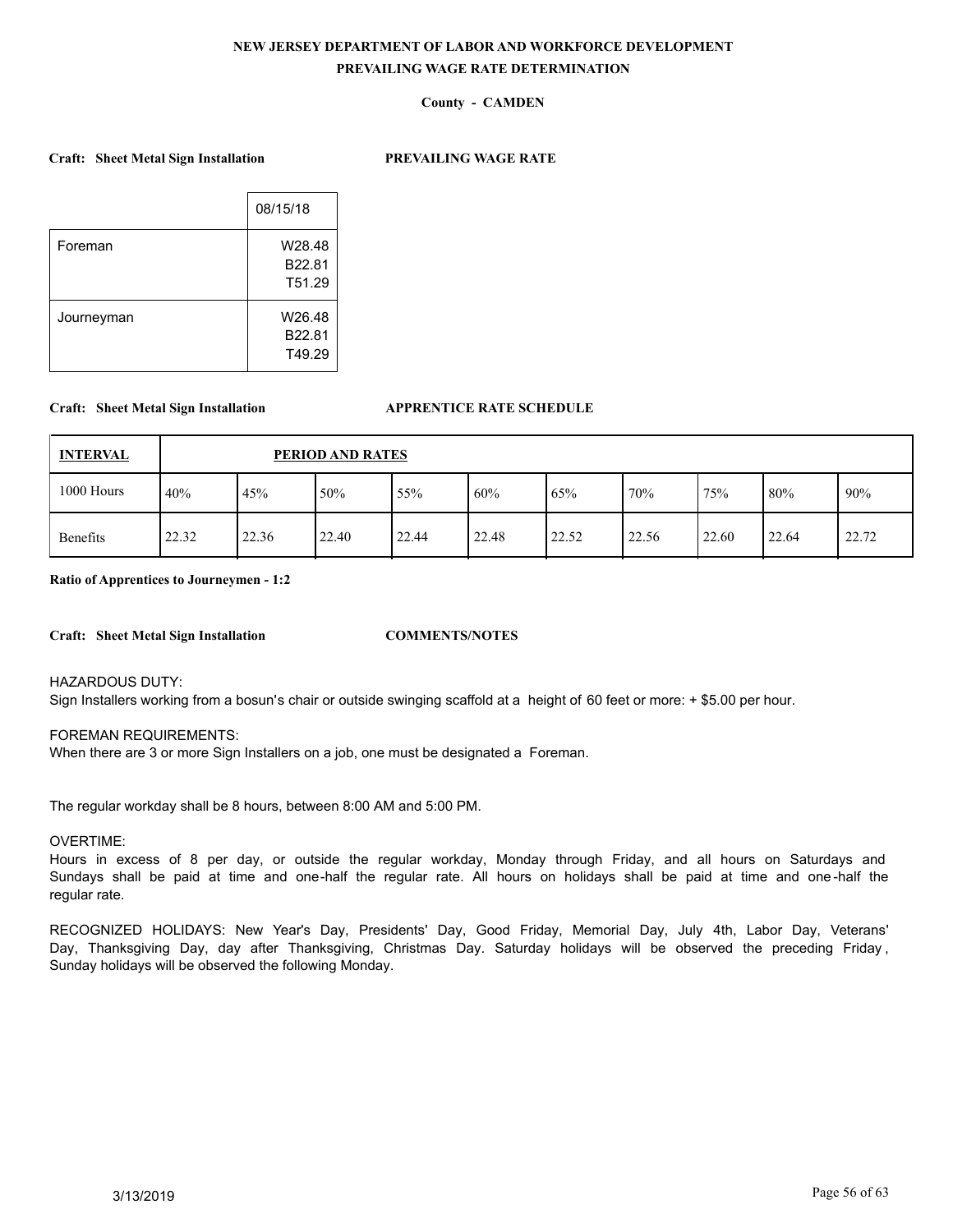## **County - CAMDEN**

#### **Craft: Sheet Metal Worker PREVAILING WAGE RATE**

|                 | 05/02/18 |
|-----------------|----------|
| Foreman         | W50.91   |
|                 | B41.60   |
|                 | T92.51   |
| General Foreman | W54.24   |
|                 | B41.60   |
|                 | T95.84   |
| Journeyman      | W47.58   |
|                 | B41.60   |
|                 | T89.18   |
|                 |          |

#### **Craft: Sheet Metal Worker APPRENTICE RATE SCHEDULE**

| <b>INTERVAL</b> |       | PERIOD AND RATES |       |       |       |       |       |       |  |  |  |  |
|-----------------|-------|------------------|-------|-------|-------|-------|-------|-------|--|--|--|--|
| 6 Months        | 40%   | 45%              | 55%   | 60%   | 65%   | 70%   | 75%   | 85%   |  |  |  |  |
| Benefits        | 22.28 | 22.28            | 26.03 | 26.03 | 26.03 | 26.03 | 26.03 | 26.03 |  |  |  |  |

**Ratio of Apprentices to Journeymen - 1:4**

#### **Craft: Sheet Metal Worker COMMENTS/NOTES**

### FOREMAN REQUIREMENTS:

- When there are 1 to 10 Sheet Metal Workers on a job, 1 must be designated a foreman.

- When there are 11 to 20 Sheet Metal Workers on a job, 1 must be designated a foreman, and 1 must be designated a general foreman.

- When there are 21 or more Sheet Metal Workers on a job, 2 must be designated foremen, and 1 must be designated a general foreman.

The regular workday is 8 hours, between 7:00 AM and 3:30 PM.

### SHIFT DIFFERENTIALS:

- Shift work must run for a minimum of 5 consecutive workdays.

- When 2 shifts are worked, the second shift shall receive 8 hours pay for 8 hours of work.

- When 3 shifts are worked, the second shift shall receive 8 hours pay for 7.5 hours of work, and the third shift shall receive 8 hours pay for 7 hours of work.

- The rate of pay for all shift work shall be an additional 15% of the regular rate, per hour, inclusive of benefits.

#### OVERTIME:

The first 2 hours in excess of 8 per day, or before or after the regular workday that are not shift work, and the first 10 hours on Saturdays shall be paid at time and one-half the regular rate, inclusive of benefits. Hours in excess of 10 per day, and all hours on Sundays and holidays shall be paid at double the regular rate, inclusive of benefits.

RECOGNIZED HOLIDAYS: New Year's Day, Good Friday, Memorial Day, July 4th, Labor Day, General Election Day, Thanksgiving Day, Christmas Day. Sunday holidays observed the following Monday.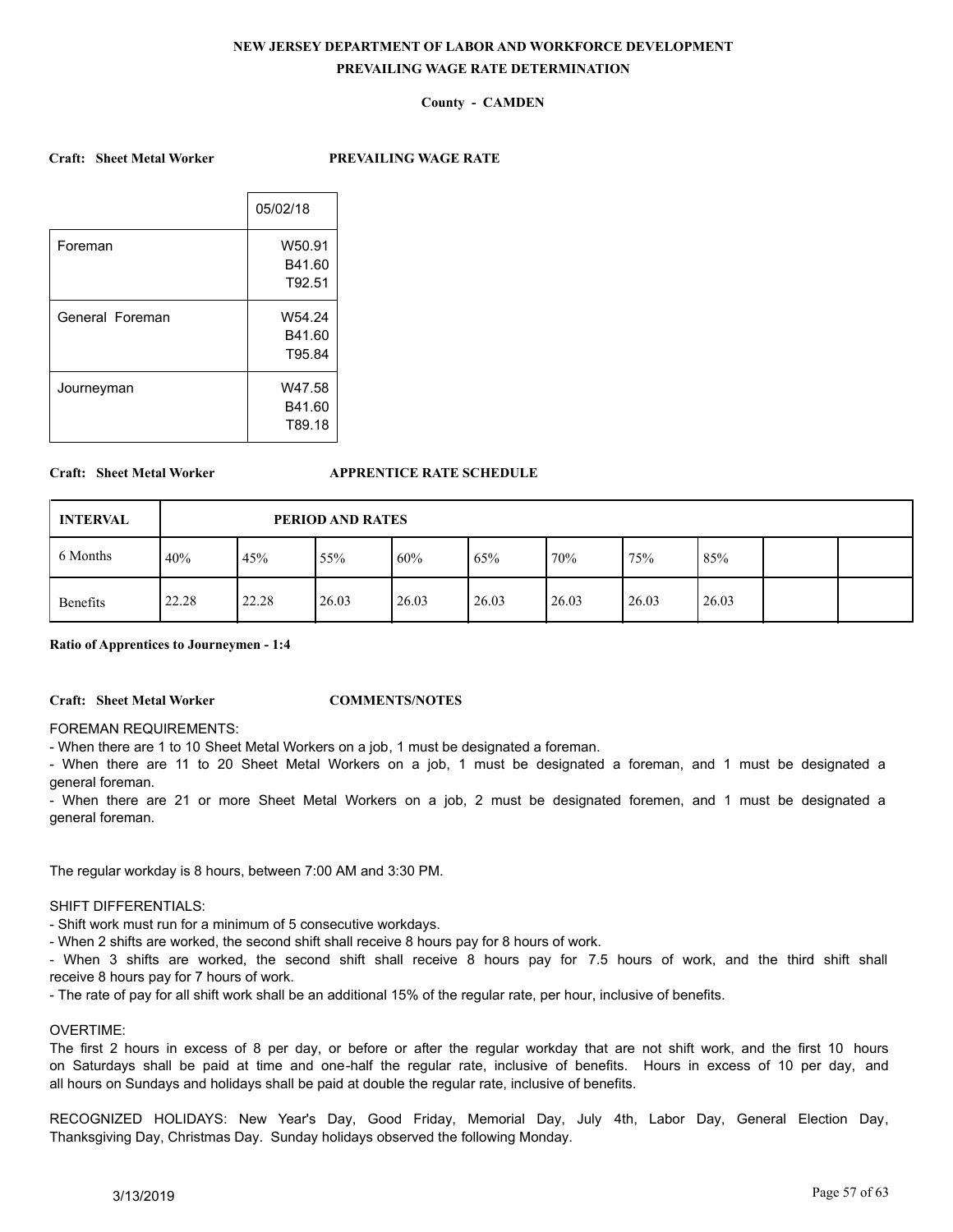## **County - CAMDEN**

**Craft: Sprinkler Fitter PREVAILING WAGE RATE**

|            | 05/01/18                   |
|------------|----------------------------|
| Foreman    | W59.10<br>B27.02<br>T86.12 |
| Journeyman | W55.75<br>B27.02<br>T82.77 |

## **Craft: Sprinkler Fitter APPRENTICE RATE SCHEDULE**

| <b>INTERVAL</b> |       | PERIOD AND RATES |       |       |       |       |       |       |       |       |  |  |  |
|-----------------|-------|------------------|-------|-------|-------|-------|-------|-------|-------|-------|--|--|--|
| 6 Months        | 18.14 | 20.52            | 22.65 | 25.03 | 27.40 | 30.28 | 32.66 | 34.79 | 37.16 | 39.54 |  |  |  |
| Benefits        | 10.87 | 10.87            | 13.80 | 20.52 | 20.85 | 21.17 | 21.50 | 21.82 | 22.15 | 22.47 |  |  |  |

**Ratio of Apprentices to Journeymen - 1:4**

**Craft: Sprinkler Fitter COMMENTS/NOTES**

APPRENTICE RATE SCHEDULE AS OF 5-1-18:

| <b>INTERVAL</b>                                                               |  |  | PERIOD AND RATES |  |  |  |  |  |  |
|-------------------------------------------------------------------------------|--|--|------------------|--|--|--|--|--|--|
| 6 Months 18.14  20.52  22.90  25.28  27.65  30.53  32.91  35.29  37.66  40.04 |  |  |                  |  |  |  |  |  |  |
| Benefits 10.57 10.57 13.50 20.22 20.55 20.87 21.20 21.52 21.85 22.17          |  |  |                  |  |  |  |  |  |  |

The regular workday shall be 8 hours, between 7:00 AM and 4:30 PM.

SHIFT DIFFERENTIALS:

-Second and third shifts shall receive an additional 15% of the hourly rate, per hour.

OVERTIME:

- Hours outside of the regular workday, and the first 2 hours in excess of 8 per day (9th and 10th hours), Monday through Friday, and the first 8 hours on Saturdays shall be paid at time and one-half the hourly rate. Hours in excess of 10 per day, Monday through Friday, hours in excess of 8 on Saturdays, and all hours on Sundays and holidays shall be paid at double the hourly rate.
- Employees may work four 10-hour days at straight time, Monday through Friday, between 7:00 AM and 6:30 PM. The first 2 hours in excess of 10 per day (11th and 12th hours), the first 10 hours on the fifth day, and the first 10 hours on Saturdays shall be paid at time and one-half the hourly rate. Hours in excess of 12 per day, Monday through Friday, and all hours on Sundays and holidays shall be paid at double the hourly rate.

RECOGNIZED HOLIDAYS: New Year's Day, Memorial Day, July 4th, Labor Day, Thanksgiving Day, the day after Thanksgiving, Christmas Day. Sunday holidays will be observed the following Monday.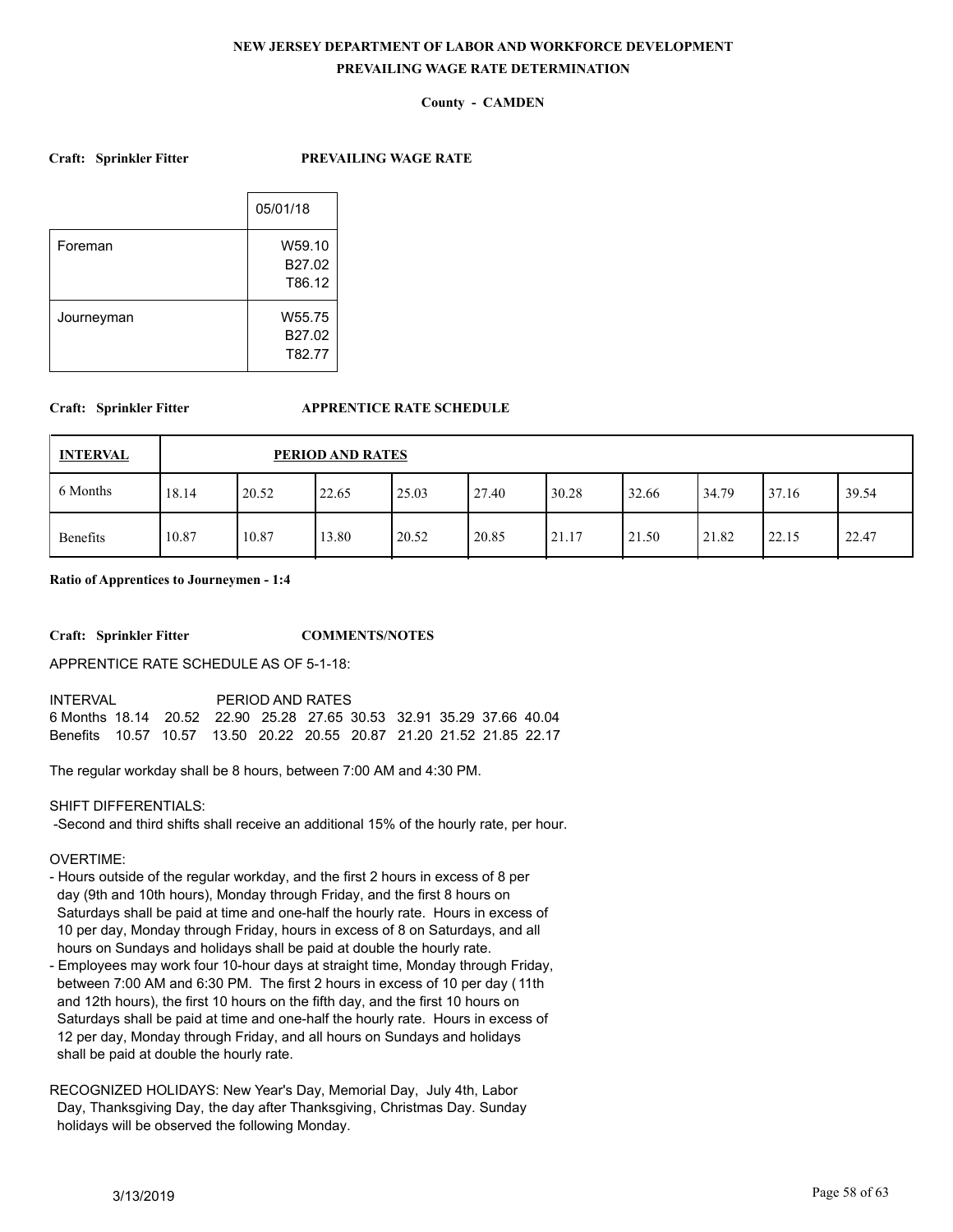## **County - CAMDEN**

**Craft: Tile Worker PREVAILING WAGE RATE**

|          | 12/03/18 |
|----------|----------|
| Finisher | W40.53   |
|          | B27.26   |
|          | T67.79   |
| Setter   | W46.95   |
|          | B32.88   |
|          | T79.83   |

## **Craft: Tile Worker APPRENTICE RATE SCHEDULE**

| <b>INTERVAL</b> |     | PERIOD AND RATES |     |     |     |     |     |     |        |     |
|-----------------|-----|------------------|-----|-----|-----|-----|-----|-----|--------|-----|
| 750 Hours       | 40% | 45%              | 50% | 55% | 60% | 65% | 70% | 75% | $80\%$ | 90% |
|                 |     |                  |     |     |     |     |     |     |        |     |

**Ratio of Apprentices to Journeymen - 1:4**

**Craft: Tile Worker COMMENTS/NOTES**

NOTE: These rates also apply to Terrazzo and Marble work.

### OVERTIME:

Hours in excess of 8 per day, Monday through Friday, and the first 10 hours on Saturdays shall be paid at time and one half the regular rate, inclusive of benefits. Hours in excess of 10 on Saturdays, and all hours on Sundays and holidays shall be paid at double the regular rate, inclusive of benefits.

### RECOGNIZED HOLIDAYS:

New Year's Day, Presidents' Day, Memorial Day, July 4th, Labor Day, Veterans' Day, Thanksgiving Day and Christmas Day. Sunday holidays shall be observed the following Monday.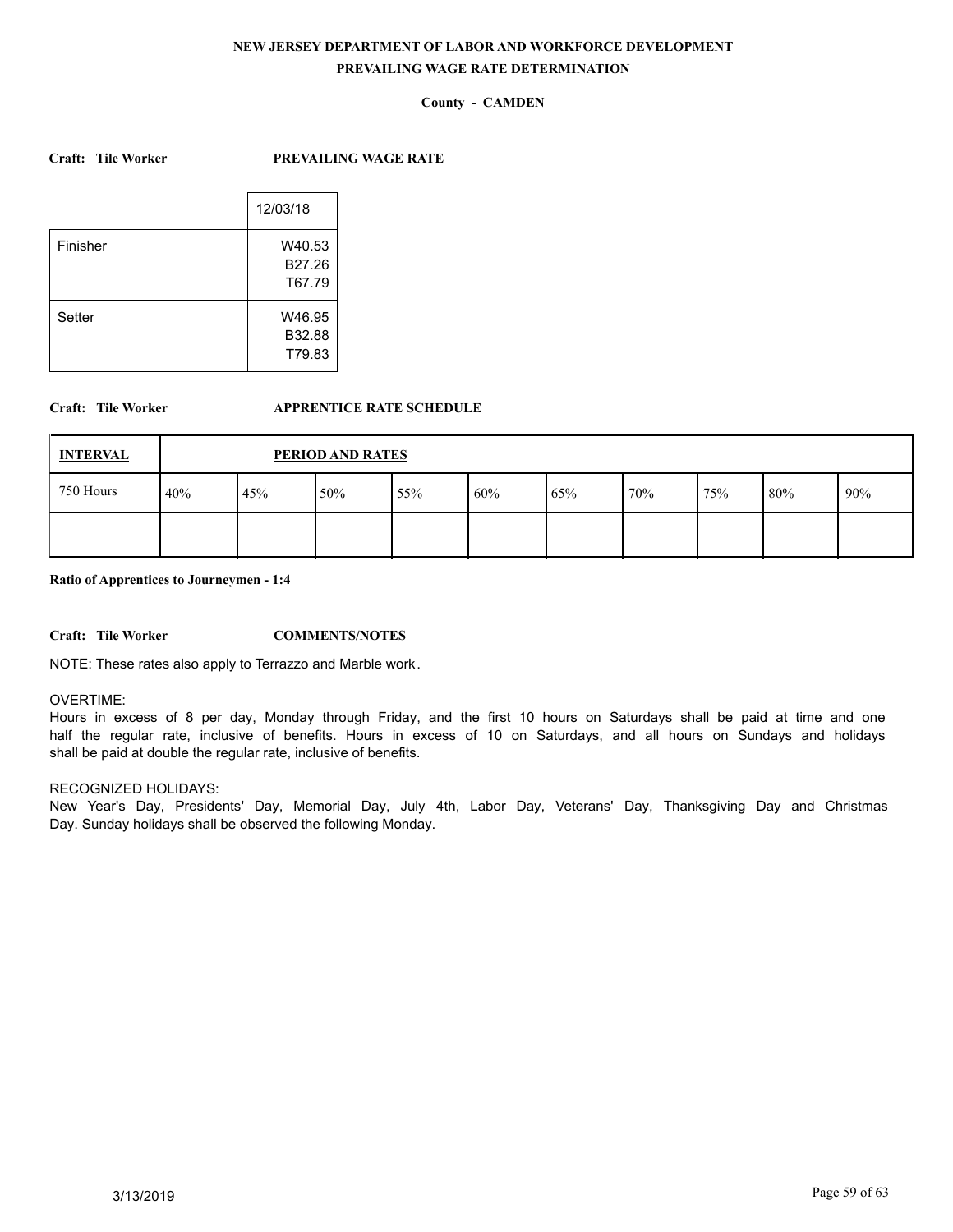## **County - CAMDEN**

## **Craft: Truck Driver PREVAILING WAGE RATE**

|                                                                          | 05/08/18                               |
|--------------------------------------------------------------------------|----------------------------------------|
| Bucket, Tack<br>Spreader trucks                                          | W35.50<br>B26.41<br>T61.91             |
| Conrete mobile unit:<br>Seeding/Fertilizing/<br>Mulching truck           | W35.50<br>B26.41<br>T61.91             |
| Dump, Water, Form,<br>Vacuum or Vac-All,<br>Pick-up trucks               | W35.50<br>B26.41<br>T61.91             |
| Helper on Straight<br>3-axle truck:<br>Mechanic's helper                 | W35.30<br>B26.41<br>T61.71             |
| Large, off-road<br>Dump or Water truck,<br><b>Transit Mix Driver</b>     | W35.85<br>B26.41<br>T62.26             |
| Mechanics                                                                | W36.00<br>B26.41<br>T62.41             |
| Shop Steward                                                             | W36.85<br>B26.41<br>T63.26             |
| Straight 3-axle truck                                                    | W35.50<br>B26.41<br>T61.91             |
| Tow truck                                                                | W35.65<br>B <sub>26.41</sub><br>T62.06 |
| Tractor-Trailer (any),<br>Fuel, Winch, Asphalt<br>Oil Distributor trucks | W35.85<br>B26.41<br>T62.26             |

**Craft: Truck Driver COMMENTS/NOTES**

## HAZARDOUS WASTE WORK:

- On hazardous waste removal work on a State-designated hazardous waste site where the driver is in direct contact with hazardous materials and when personal protective equipment is required for respiratory, skin, and eye protection: + \$3.00 per hour.
- All other designated hazardous waste sites: + \$1.00 per hour.

## SHIFT DIFFERENTIALS: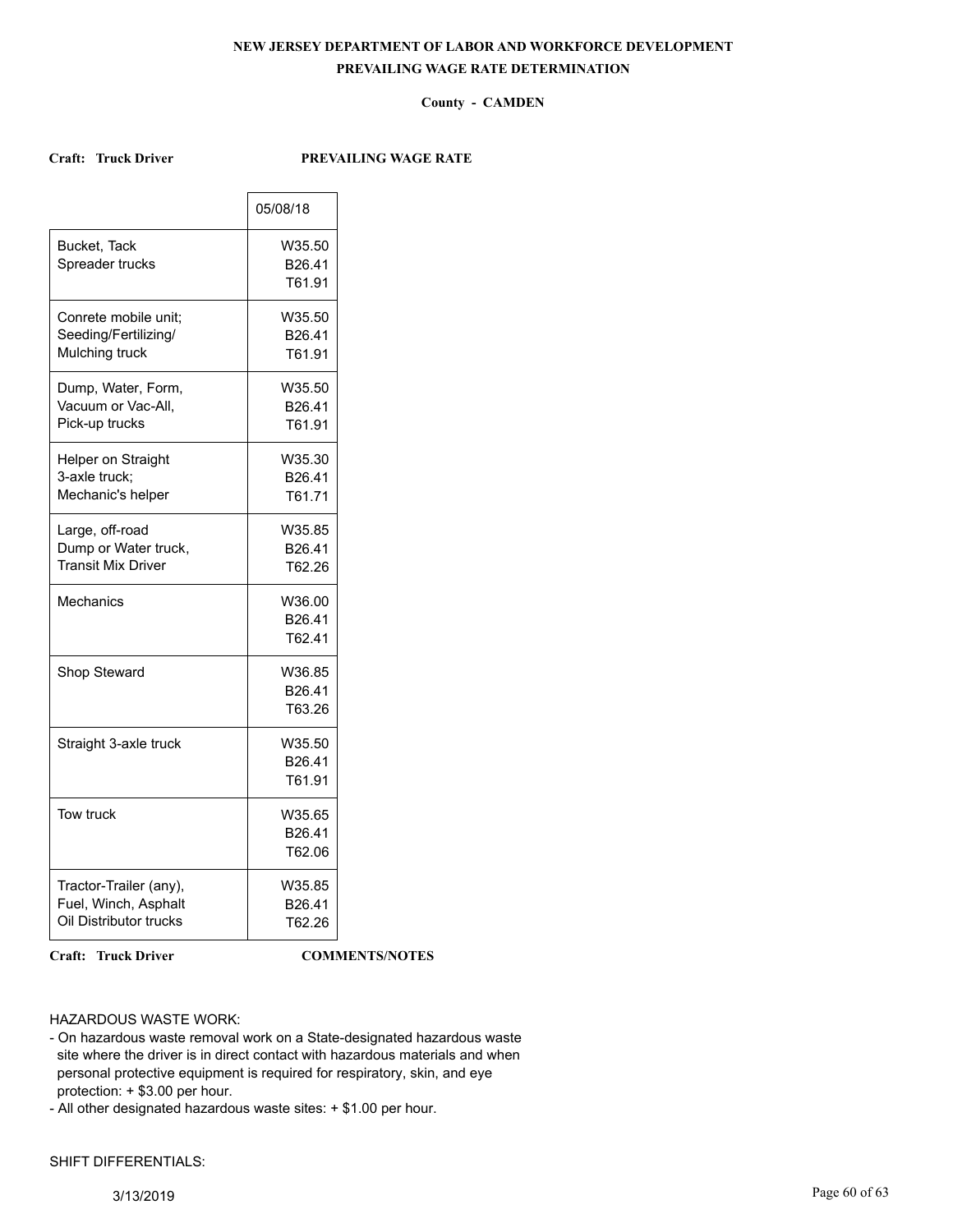## **County - CAMDEN**

- Second and Third shifts shall receive an additional \$1.50 per hour.

OVERTIME:

- Hours in excess of 8 per day, Monday through Friday, and all hours on Saturdays shall be paid at time and one-half the hourly rate. All hours on Sundays and holidays shall be paid at double the hourly rate.
- Four 10-hour days may be worked at straight time, Monday through Thursday, with Friday used as a make-up day. If Friday is not a make-up day, then all hours on Friday shall be paid at time and one-half the hourly rate.

RECOGNIZED HOLIDAYS: New Year's Day, President's Day, Memorial Day, July 4th, Labor Day, Presidential Election Day, Veterans' Day, Thanksgiving Day, Christmas Day. The day after Thanksgiving may be substituted for Veterans' Day.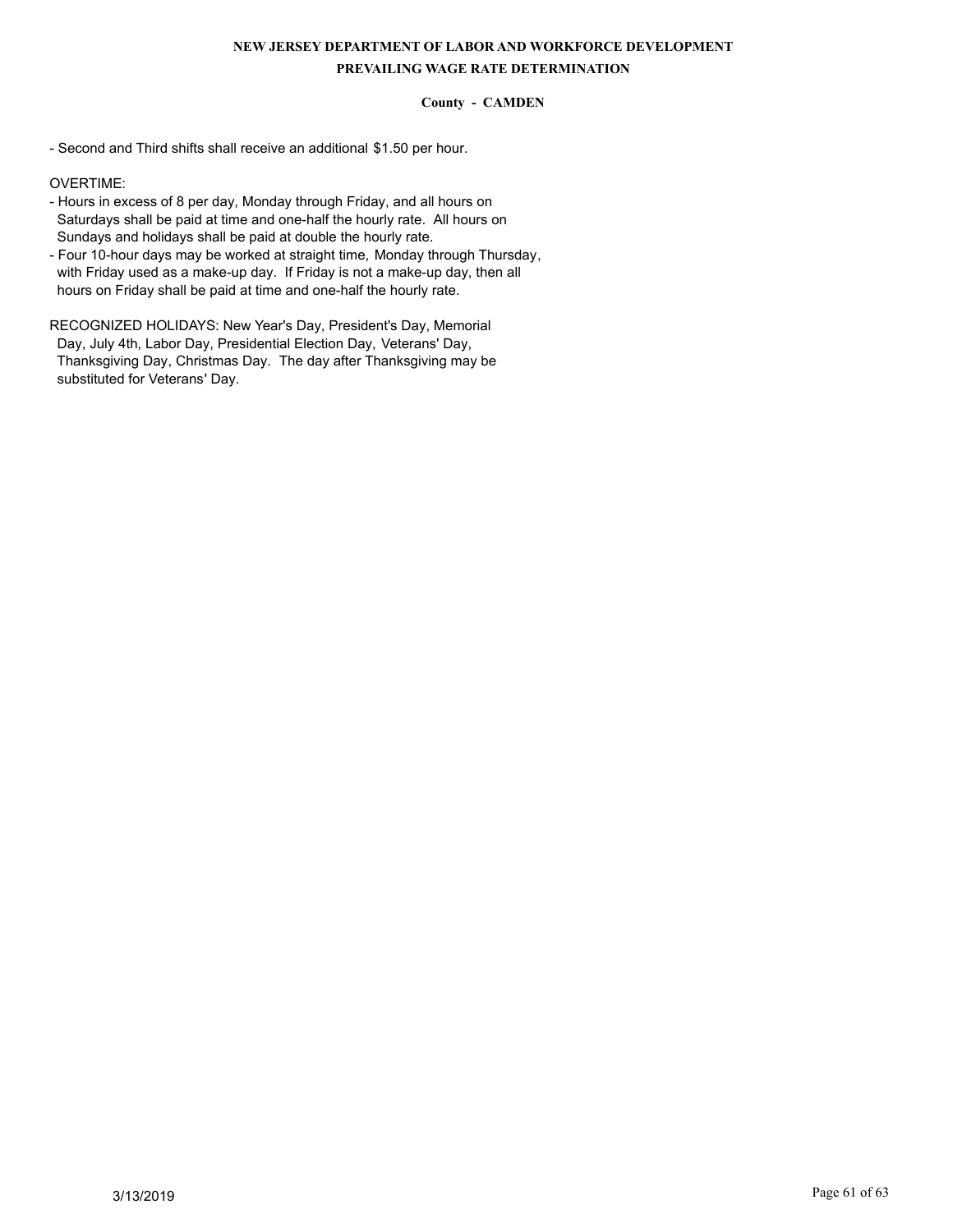## **County - CAMDEN**

### **Craft: Truck Driver-Material Delivery Driver PREVAILING WAGE RATE**

|               | 05/08/18 |
|---------------|----------|
| <b>Driver</b> | W30.10   |
|               | B26.41   |
|               | T56.51   |

## **Craft: Truck Driver-Material Delivery Driver COMMENTS/NOTES**

These rates apply to delivery of materials TO a jobsite.

SHIFT DIFFERENTIALS:

- Second and Third shifts shall receive an additional \$1.50 per hour.

## OVERTIME:

- Hours in excess of 8 per day, Monday through Friday, and all hours on Saturdays shall be paid at time and one-half the hourly rate. All hours on Sundays and holidays shall be paid at double the hourly rate.
- Four 10-hour days may be worked at straight time, Monday through Thursday, with Friday used as a make-up day. If Friday is not a make-up day, then all hours on Friday shall be paid at time and one-half the hourly rate.

RECOGNIZED HOLIDAYS: New Year's Day, President's Day, Memorial Day, July 4th, Labor Day, Presidential Election Day, Veterans' Day, Thanksgiving Day, Christmas Day. The day after Thanksgiving may be substituted for Veterans' Day.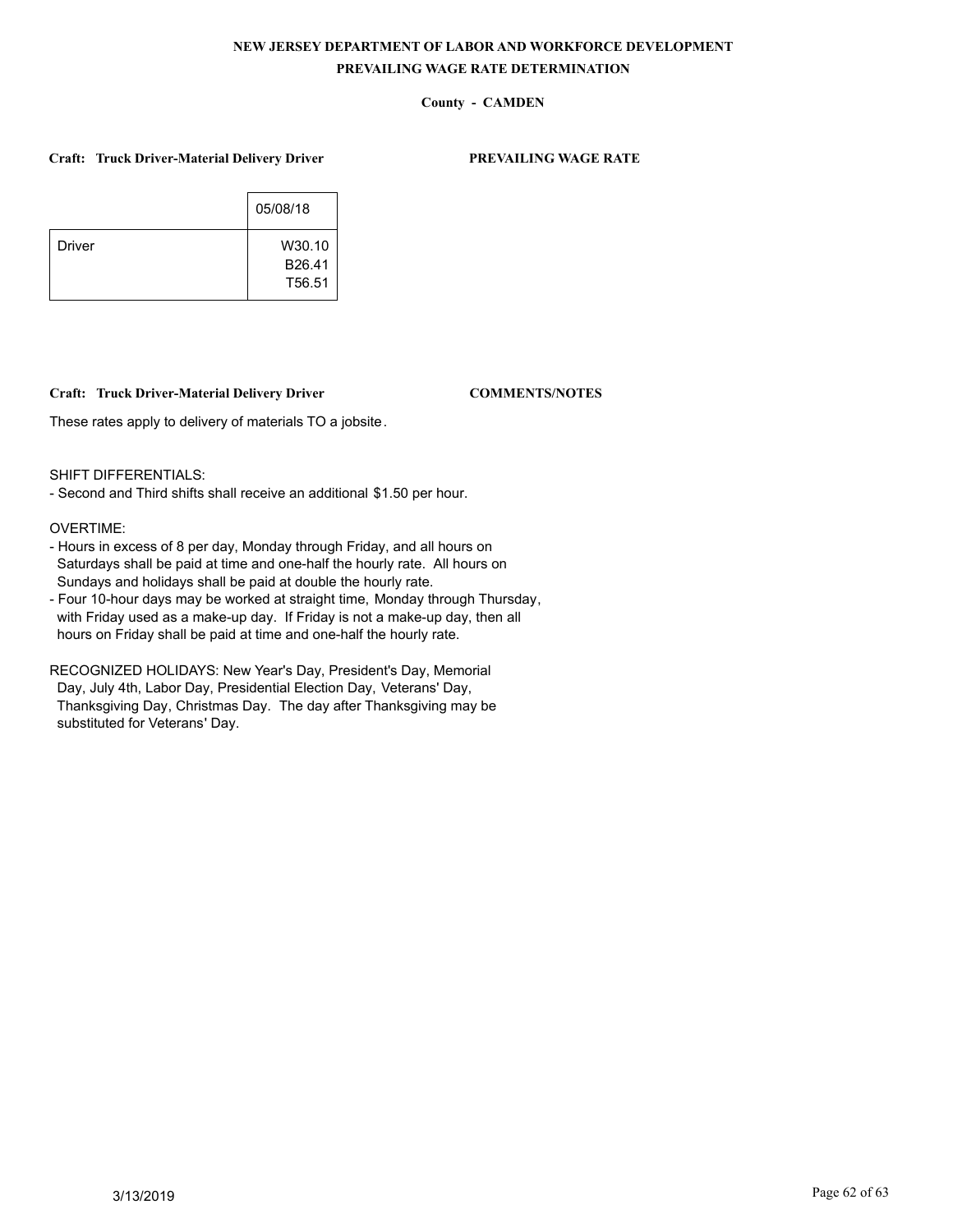## **County - CAMDEN**

**Craft: Welder PREVAILING WAGE RATE**

Welder

**Craft: Welder COMMENTS/NOTES**

Welders rate is the same as the craft to which the welding is incidental.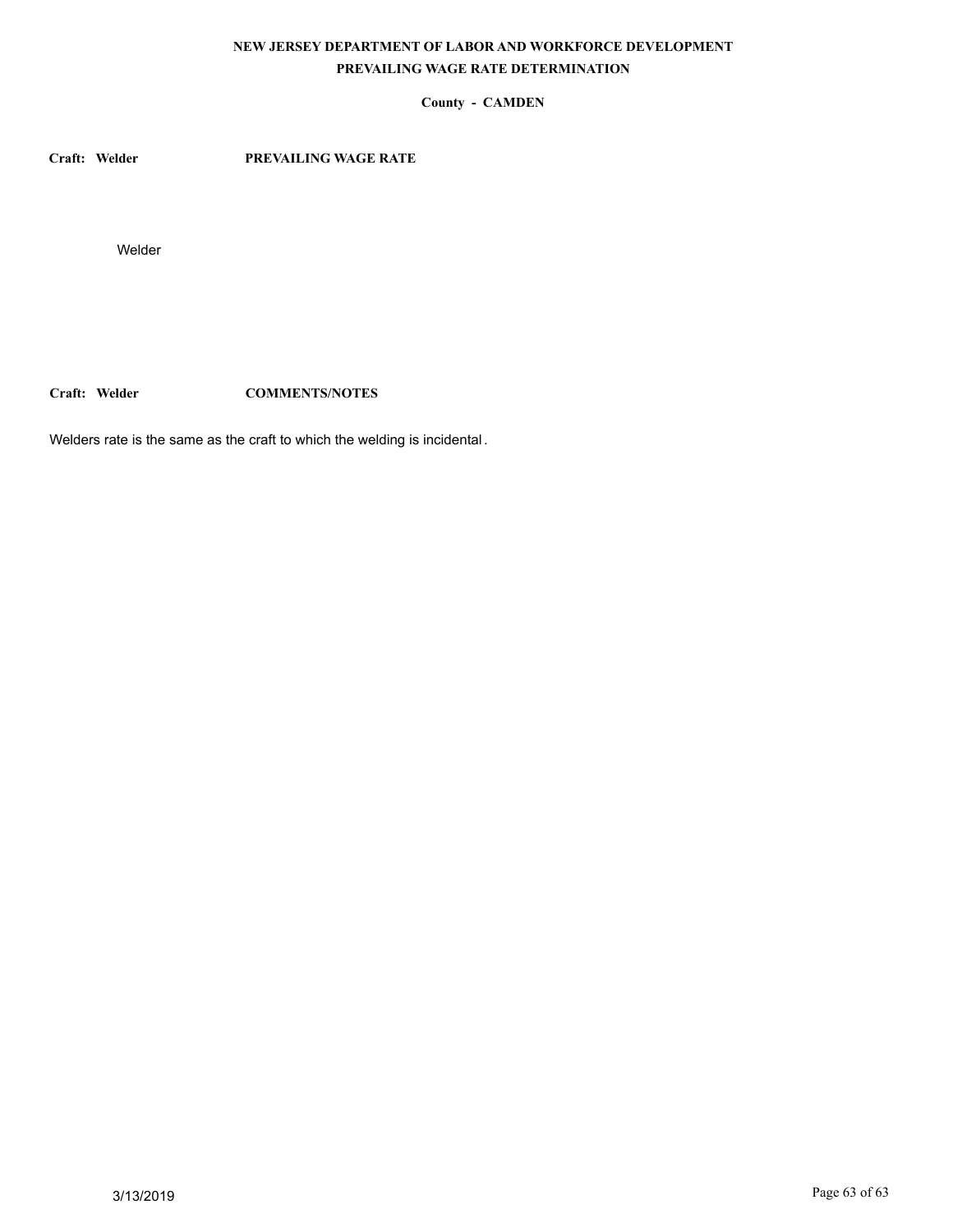# STATEWIDE RATES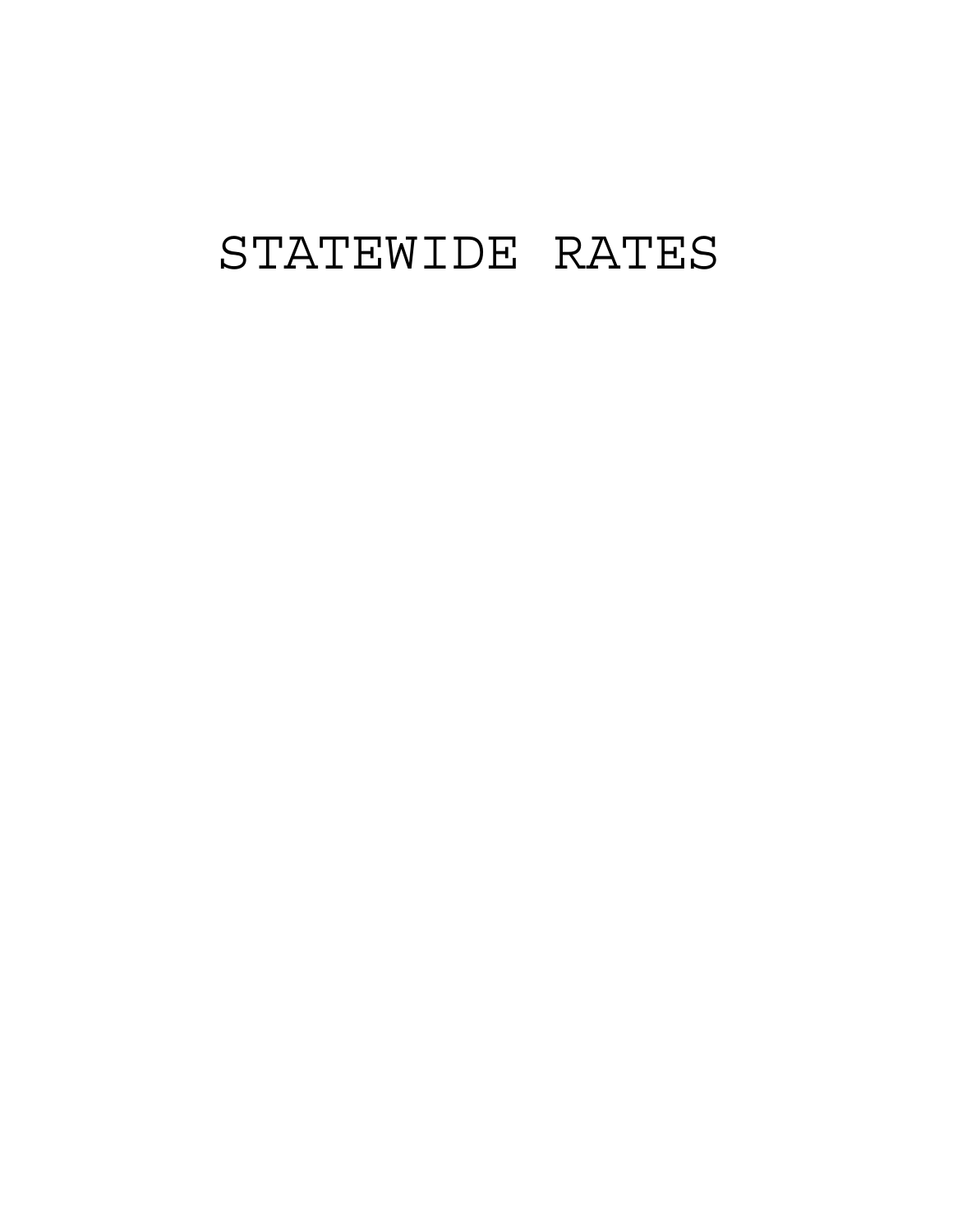### **ENTIRE STATE**

### **OPERATING ENGINEERS Rates Expiration Date :**

{For apprentice rates refer to "Operating Engineers" apprentice rates in any county rate package}

The regular workday consists of 8 hours, Monday to Friday, between 6:00 AM and 4:30 PM.

## SHIFT DIFFERENTIALS:

- Shift work must run for 5 consecutive workdays.

- When 2 shifts are worked, the second shift shall receive an additional 10% of the regular rate inclusive of benefits, per hour.

- When 3 shifts are worked, the second shift shall receive 8 hours pay for 7.5 hours of work, plus an additional 10% of the regular rate inclusive of benefits, per hour. The third shift shall receive 8 hours pay for 7 hours of work, plus an additional 15% of the regular rate inclusive of benefits, per hour.

- When such hours are mandated by the project owner, a shift that starts between 8:00 PM and midnight and ends by 6:00 AM Saturday, or that starts after 8:00 PM on Sunday, provided there are consecutive hours of work within the shift, shall receive an additional 15% of the regular rate, inclusive of benefits.

- On Highway, Road, Street, and Sewer projects irregular shifts starting between 5:00 PM and 12:00 AM may be worked Monday through Friday, and shall receive an additional 15% of the regular rate, inclusive of benefits. When working with other trades that receive a higher irregular shift rate, the Operating Engineer shall also receive the higher irregular shift rate.

## OVERTIME:

- Hours in excess of 8 per day, or outside of the regular workday, Monday through Friday, that are not shift work, and all hours on Saturdays shall be paid at time and one-half the regular rate, inclusive of benefits. All hours on Sundays and holidays shall be paid at double the regular rate, inclusive of benefits.

- Four 10-hour days may be worked, Monday through Thursday, at straight time, with all hours on Friday paid at time and one-half the regular rate, inclusive of benefits.

RECOGNIZED HOLIDAYS: New Year's Day, Presidents' Day, Memorial Day, July 4th, Labor Day, Presidential Election Day, Veterans Day, Thanksgiving Day, Christmas Day. Sunday holidays observed the following Monday. When all trades on a particular job site agree, the day after Thanksgiving may be substituted for Veteran's Day.

On hazardous waste removal work or asbestos removal work, on a state or federally designated hazardous waste site, where the operating engineer is in direct contact with hazardous material and when personal protective equipment is required for respiratory, skin, and eye protection, the operating engineer shall receive an additional 20% of the hourly wage, per hour.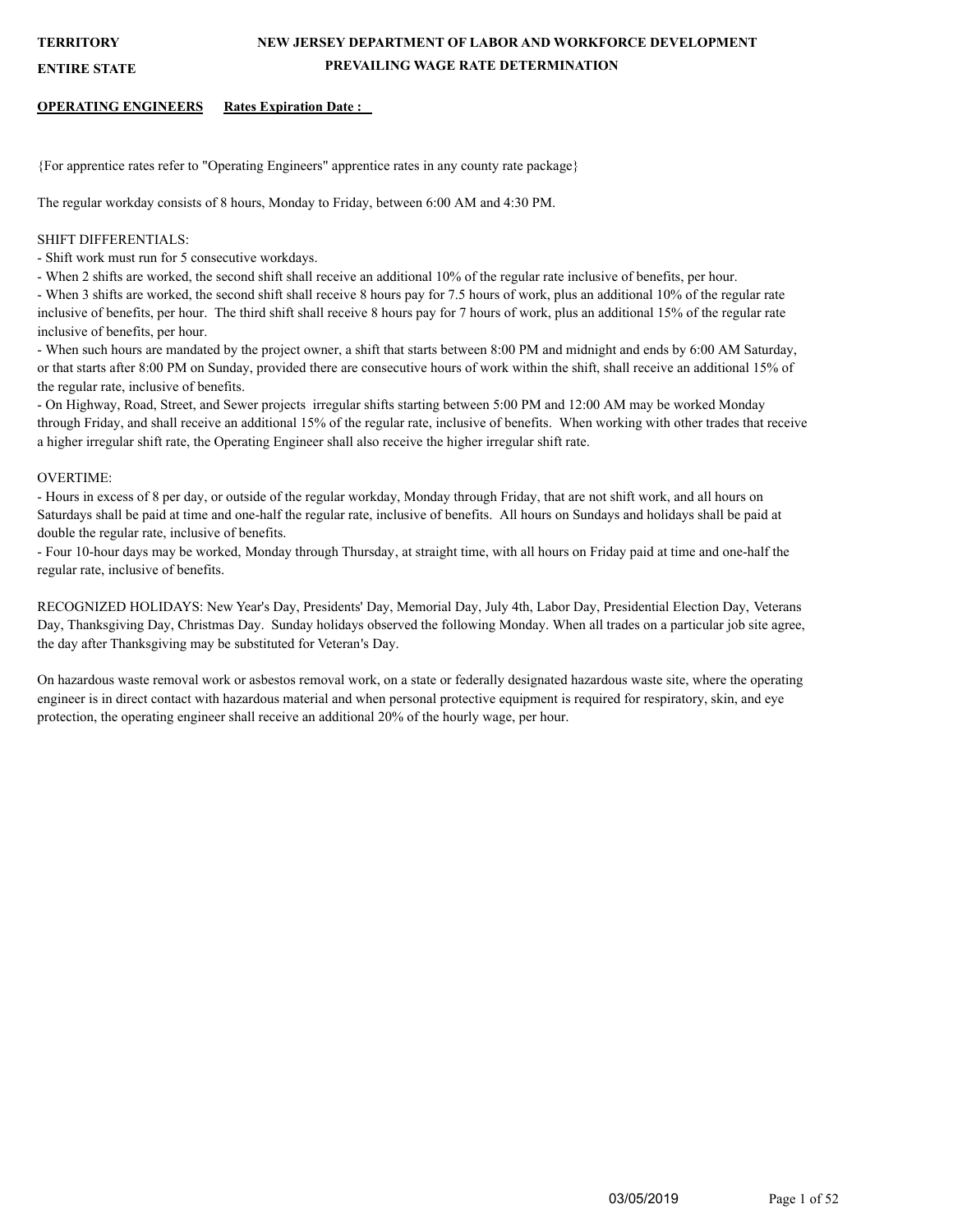**ENTIRE STATE**

## **NEW JERSEY DEPARTMENT OF LABOR AND WORKFORCE DEVELOPMENT PREVAILING WAGE RATE DETERMINATION**

## **OPERATING ENGINEERS Rates Expiration Date :**

## **Effective Dates:**

| 01/01/2019 |        |       | 07/01/2019 |
|------------|--------|-------|------------|
| Rate       | Fringe | Total | Total      |
| 50.18      | 32.85  | 83.03 | 85.38      |

## **CLASSIFICATIONS:**

A-Frame

Backhoe (combination)

Boom Attachment on loaders (Except pipehook)

Boring & Drilling Machine

Brush Chopper, Brush Shredder, Tree Shredder, Tree Shearer

Bulldozer, finish grade

Cableway

Carryall

Concrete Pump

Concrete Pumping System (Pumpcrete & similar types)

Conveyor, 125 feet or longer

Drill Doctor (Duties include dust collector and maintenance)

Front End Loader (2 cu. yds. but less than 5 cu. yds.)

Grader, finish

Groove Cutting Machine (ride-on type)

Heater Planer

Hoist: Outside Material Tower Hoist (all types including steam, gas, diesel, electric, air hydraulic, single and double drum, concrete, brick shaft caisson,

snorkle roof, and other similar types, Except Chicago-boom type) \* receives an addtional \$1.00 per hour on 100 ft. up to 199 ft. total height, and an additional \$2.00 per hour on 200 ft. and over total height.

Hydraulic Crane (10 tons & under)

Hydraulic Dredge

Hydro-Axe

Hydro-Blaster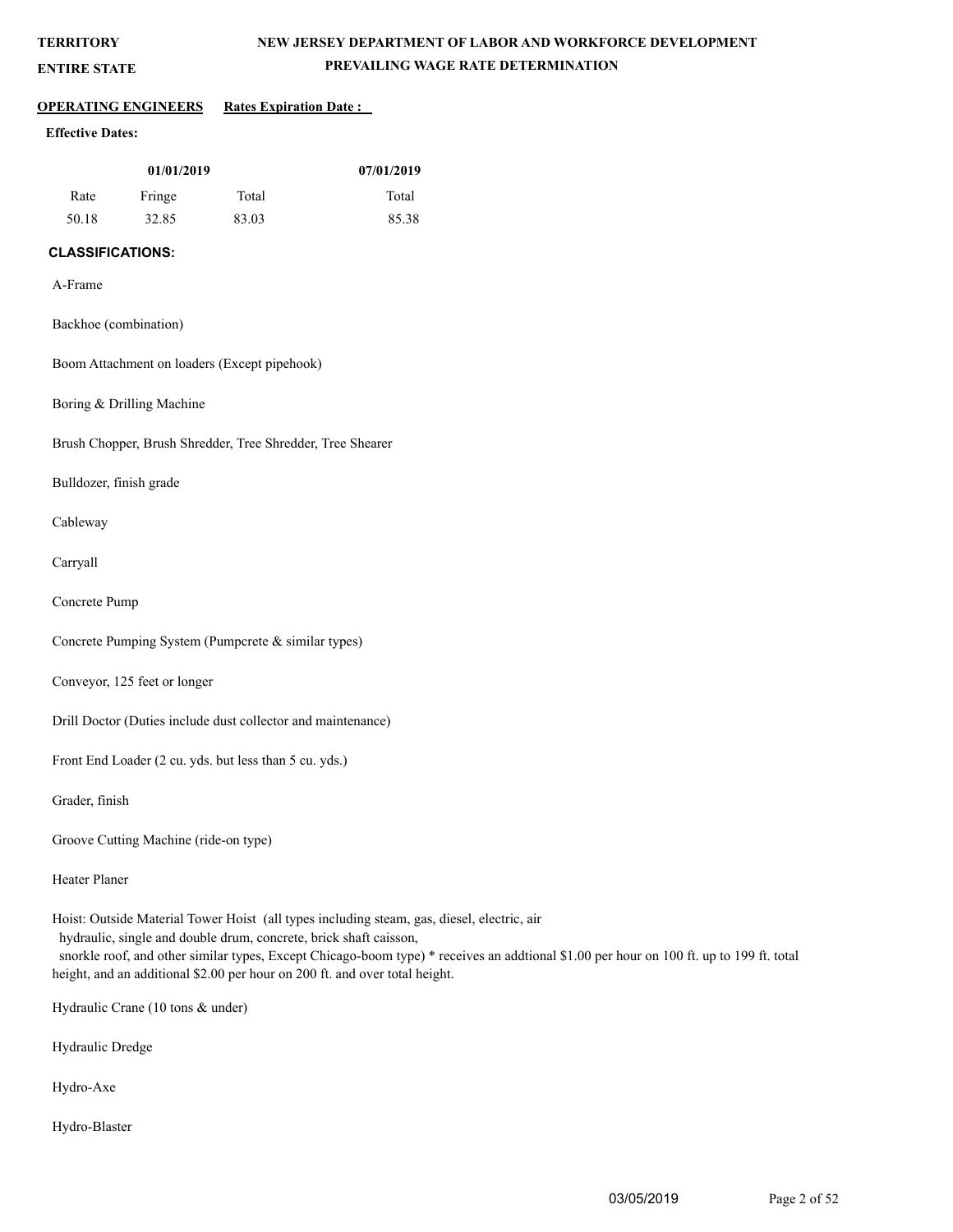## **NEW JERSEY DEPARTMENT OF LABOR AND WORKFORCE DEVELOPMENT PREVAILING WAGE RATE DETERMINATION**

## **ENTIRE STATE**

## **OPERATING ENGINEERS** Rates Expiration Date :

## **Effective Dates:**

| 01/01/2019 |        |       | 07/01/2019 |
|------------|--------|-------|------------|
| Rate       | Fringe | Total | Total      |
| 50.18      | 32.85  | 83.03 | 85.38      |

## **CLASSIFICATIONS:**

Jack (screw, air hydraulic, power-operated unit, or console type, Except hand jack or pile load test type)

Log Skidder

Pan

Paver, concrete

Plate & Frame Filter Press

Pumpcrete (unit type)

Pumpcrete, Squeezecrete, or Concrete Pumping machine (regardless of size)

Scraper

Side Boom

Straddle Carrier (Ross and similar types)

Whiphammer

Winch Truck (hoisting)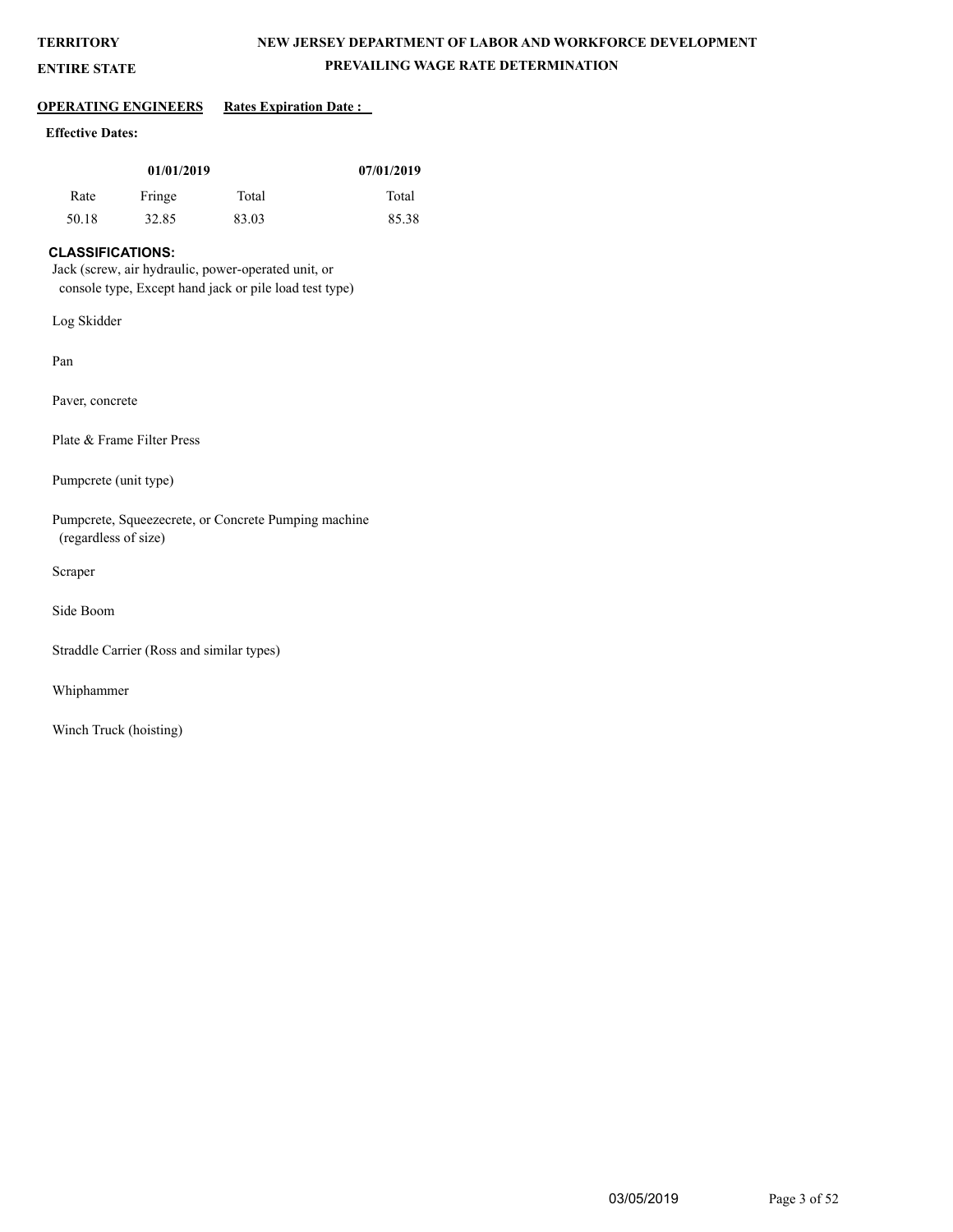## **NEW JERSEY DEPARTMENT OF LABOR AND WORKFORCE DEVELOPMENT PREVAILING WAGE RATE DETERMINATION**

## **ENTIRE STATE**

## **OPERATING ENGINEERS Rates Expiration Date :**

## **Effective Dates:**

| 01/01/2019 |        |       | 07/01/2019 |
|------------|--------|-------|------------|
| Rate       | Fringe | Total | Total      |
| 48.27      | 32.85  | 81.12 | 83.47      |

## **CLASSIFICATIONS:**

## Asphalt Curbing Machine

## Asphalt Plant Engineer

## Asphalt Spreader

Autograde Curb Trimmer & Sidewalk Shoulder Slipform (CMI & similar types)

Autograde Curecrete Machine (CMI & similar types)

Autograde Tube Finisher & Texturing Machine (CMI & similar types)

Bar Bending Machines (Power)

Batcher, Batching Plant, & Crusher [On Site]

Belt Conveyor System

Boom-Type Skimmer Machine

Bridge Deck Finisher

Bulldozer (all sizes)

Captain (Power Boats)

Car Dumper (railroad)

Compressor & Blower unit for loading/unloading of concrete, cement, fly ash, or similar type materials (used independently or truck-mounted)

Compressor (2 or 3 battery)

Concrete Breaking Machine

Concrete Cleaning/Decontamination Machine

Concrete Finishing Machine

Concrete Saw or Cutter (ride-on type)

Concrete Spreader (Hetzel, Rexomatic & similar types)

Concrete Vibrator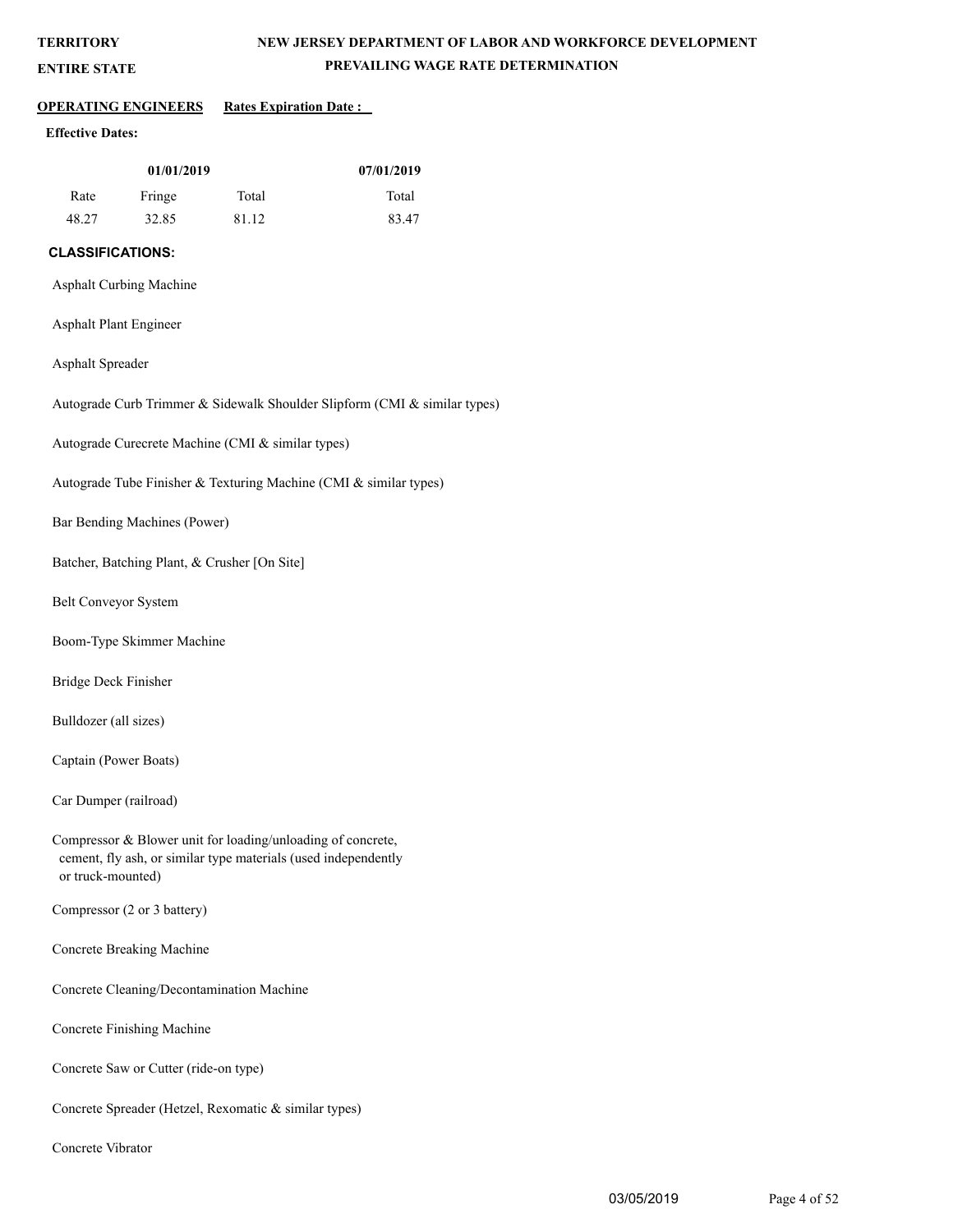**ENTIRE STATE**

## **NEW JERSEY DEPARTMENT OF LABOR AND WORKFORCE DEVELOPMENT PREVAILING WAGE RATE DETERMINATION**

## **OPERATING ENGINEERS** Rates Expiration Date :

## **Effective Dates:**

| 01/01/2019 |        |       | 07/01/2019 |
|------------|--------|-------|------------|
| Rate       | Fringe | Total | Total      |
| 48.27      | 32.85  | 81.12 | 83.47      |

## **CLASSIFICATIONS:**

Conveyors - under 125 feet

## Crane Signalman

Crushing Machine

Directional Boring Machine

Ditching Machine - Small (Ditchwitch, Vermeer or similar types)

Dope Pot - Mechanical (with or without pump)

Dumpster

Elevator

Fireman

Fork Lift (Economobile, Lull & similar types)

Front End Loader (1 cu. yd. and over but less than 2 cu. yds.)

Generator (2 or 3 battery)

Giraffe Grinder

Goldhofer/Hydraulic Jacking Trailer

Grader & Motor Patrols

Grout Pump

Gunnite Machine (Excluding nozzle)

Hammer - Vibratory (in conjunction with generator)

Heavy Equipment Robotics - Operator/Technician

Hoist (roof, tugger, aerial platform hoist, house car)

Hopper

Hopper Doors (power operated)

Ladder (motorized)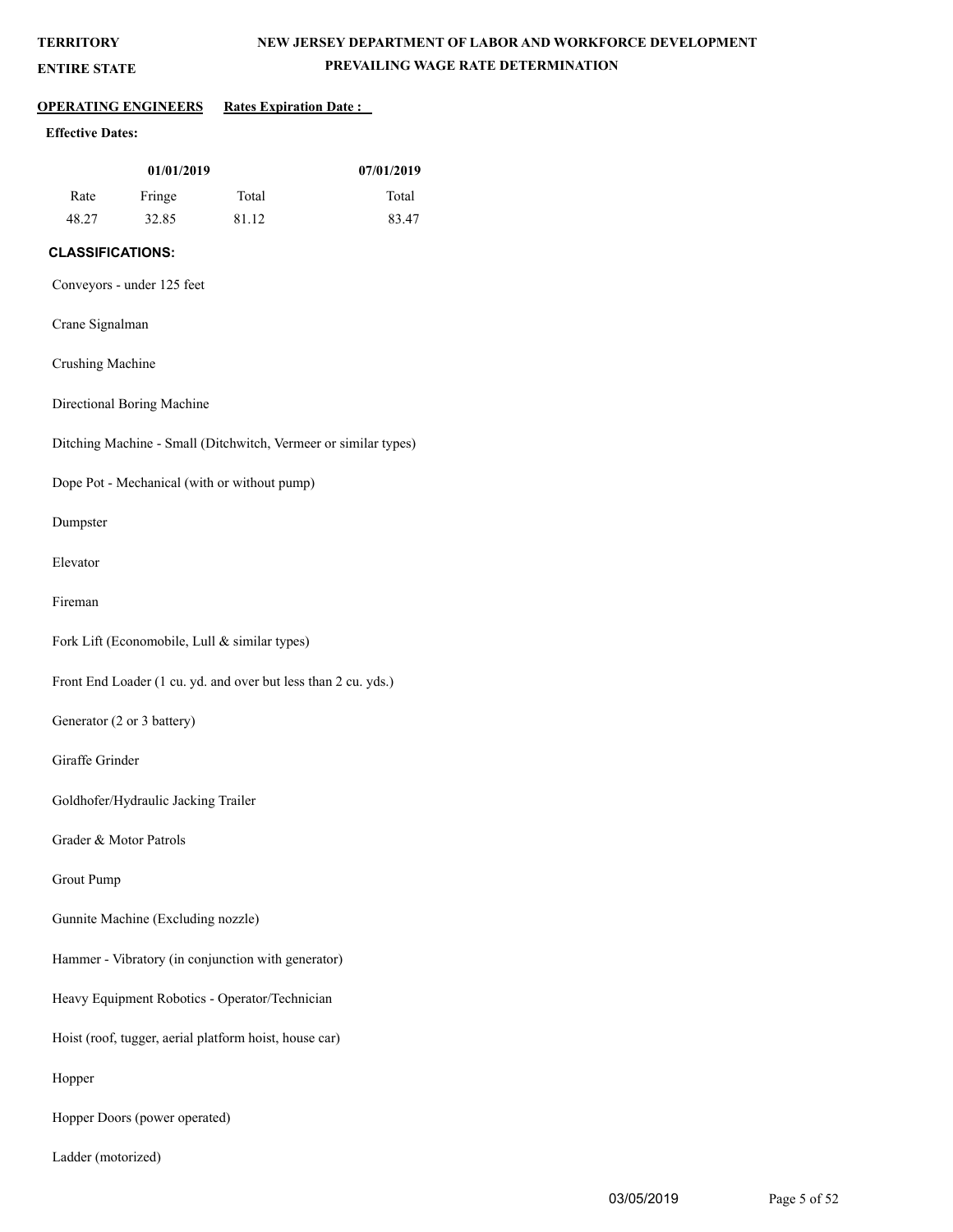**ENTIRE STATE**

## **NEW JERSEY DEPARTMENT OF LABOR AND WORKFORCE DEVELOPMENT PREVAILING WAGE RATE DETERMINATION**

## **OPERATING ENGINEERS** Rates Expiration Date :

## **Effective Dates:**

| 01/01/2019 |        |       | 07/01/2019 |
|------------|--------|-------|------------|
| Rate       | Fringe | Total | Total      |
| 48.27      | 32.85  | 81.12 | 83.47      |

## **CLASSIFICATIONS:**

- Laddervator
- Locomotive (Dinky-type)
- Maintenance Utility Man

Master Environmental Maintenance Technician

Mechanic

Mixer (Except paving mixers)

Pavement Breaker (truck-mounted or small self-propelled ride-on type)

Pavement Breaker - maintenance of compressor or hydraulic unit

Pipe Bending Machine (power)

Pitch Pump

Plaster Pump (regardless of size)

Post Hole Digger (post pounder, auger)

Rod Bending Machines

Roller (black top)

Scale (power)

Seamen Pulverizing Mixer

Shoulder Widener

Silo

Skimmmer Machine (boom type)

Steel Cutting Machine (service & maintenance)

Tamrock Drill

Tractor

Transfer Machines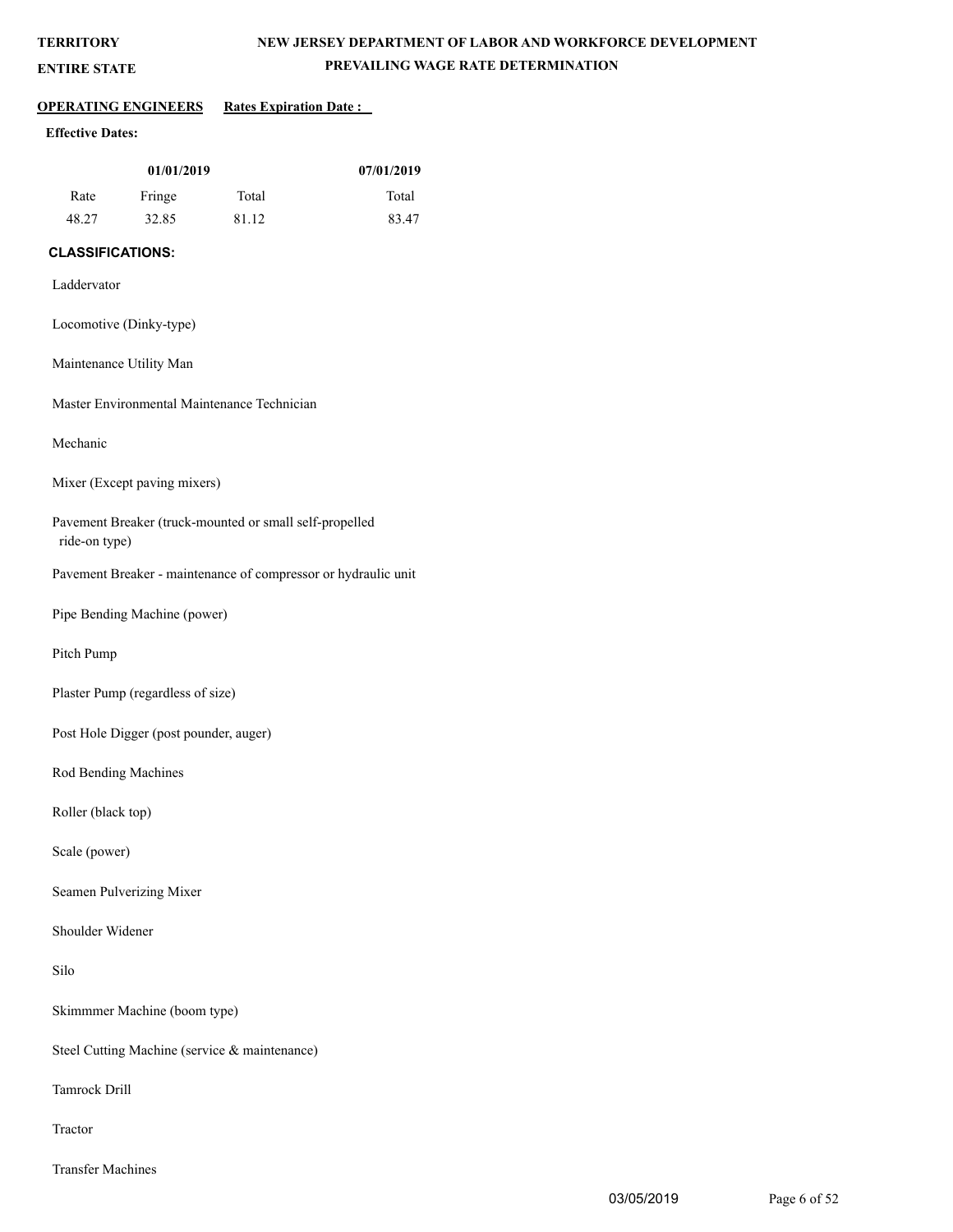**ENTIRE STATE**

## **NEW JERSEY DEPARTMENT OF LABOR AND WORKFORCE DEVELOPMENT PREVAILING WAGE RATE DETERMINATION**

### **OPERATING ENGINEERS** Rates Expiration Date :

## **Effective Dates:**

| 01/01/2019 |        |       | 07/01/2019 |
|------------|--------|-------|------------|
| Rate       | Fringe | Total | Total      |
| 48.27      | 32.85  | 81.12 | 83.47      |

## **CLASSIFICATIONS:**

Tug Captains

Tug Master (Power Boats)

Ultra High Pressure Waterjet Cutting Tool System - Operator/Maintenance Technician

Vacuum Blasting Machine - Operator/Maintenance Technician

Vibrating Plant (used with unloading)

Welder & Repair Mechanic

## **Effective Dates:**

| 01/01/2019 |        |       | 07/01/2019 |
|------------|--------|-------|------------|
| Rate       | Fringe | Total | Total      |
| 44.93      | 32.85  | 77.78 | 80.13      |

## **CLASSIFICATIONS:**

Assistant Engineer/Oiler

Driller's Helper

Field Engineer - Transit man or Instrument man

Maintenance Apprentice (Deckhand)

Maintenance Apprentice (Oiler)

Mechanic's Helper

Off Road Back Dump

Tire Repair & Maintenance

## **Effective Dates:**

| 01/01/2019 |        |       | 07/01/2019 |
|------------|--------|-------|------------|
| Rate       | Fringe | Total | Total      |
| 42.35      | 32.85  | 75.20 | 77.55      |

## **CLASSIFICATIONS:**

Field Engineer - Rodman or Chainman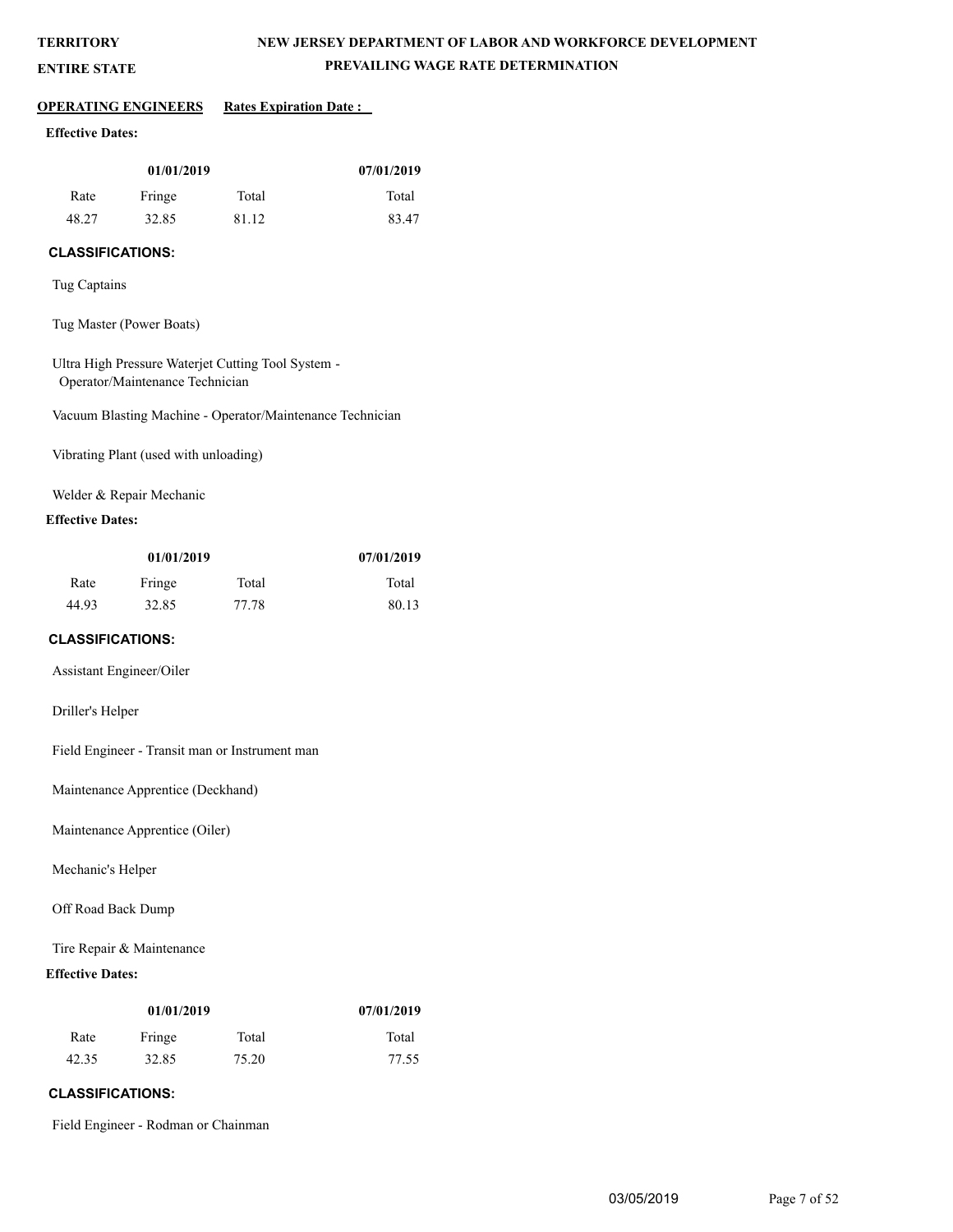**ENTIRE STATE**

## **NEW JERSEY DEPARTMENT OF LABOR AND WORKFORCE DEVELOPMENT PREVAILING WAGE RATE DETERMINATION**

## **OPERATING ENGINEERS** Rates Expiration Date :

## **Effective Dates:**

| 01/01/2019 |        |       | 07/01/2019 |
|------------|--------|-------|------------|
| Rate       | Fringe | Total | Total      |
| 52.51      | 32.85  | 85.36 | 87.71      |

## **CLASSIFICATIONS:**

Lead Engineer, Foreman Engineer, Safety Engineer (minimum)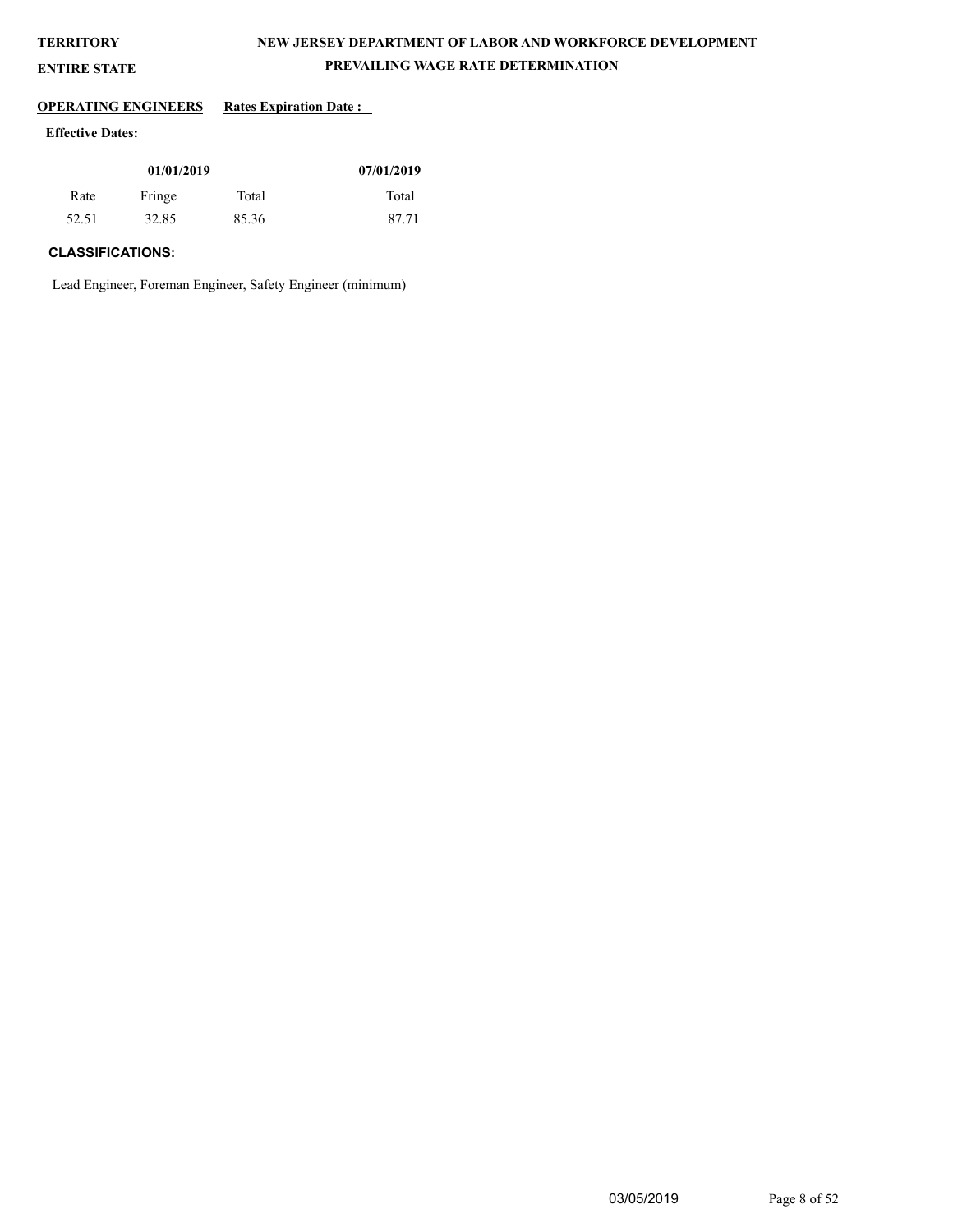## **NEW JERSEY DEPARTMENT OF LABOR AND WORKFORCE DEVELOPMENT PREVAILING WAGE RATE DETERMINATION**

#### **ENTIRE STATE**

#### **OPERATING ENGINEERS Rates Expiration Date :**

#### **Effective Dates:**

| 01/01/2019 |        |       | 07/01/2019 |
|------------|--------|-------|------------|
| Rate       | Fringe | Total | Total      |
| 51.77      | 32.85  | 84.62 | 86.97      |

#### **CLASSIFICATIONS:**

Autograde Pavement Profiler (CMI & similar types)

Autograde Pavement Profiler - Recycle Type (CMI & similar types)

Autograde Placer/Trimmer/Spreader Combination (CMI & similar types)

Autograde Slipform Paver (CMI & similar types)

Backhoe (Excavator)

Central Power Plant

Concrete Paving Machine

Cranes, Derricks, Pile Drivers (all types), under 100 tons with a boom (including jib and/or leads) under 100 ft.

Draglines

Drill, Bauer, AMI and similar types

Drillmaster, Quarrymaster

Drillmaster/Quarrymaster (down-the-hole drill), rotary drill, self-propelled hydraulic drill, self-powered drill

Elevator Grader

Field Engineer-Chief of Party

Front End Loader (5 cu. yards or larger)

Gradall

Grader, Rago

Helicoptor Co-Pilot

Helicoptor Communications Engineer

Juntann Pile Driver

Locomotive (large)

Mucking Machine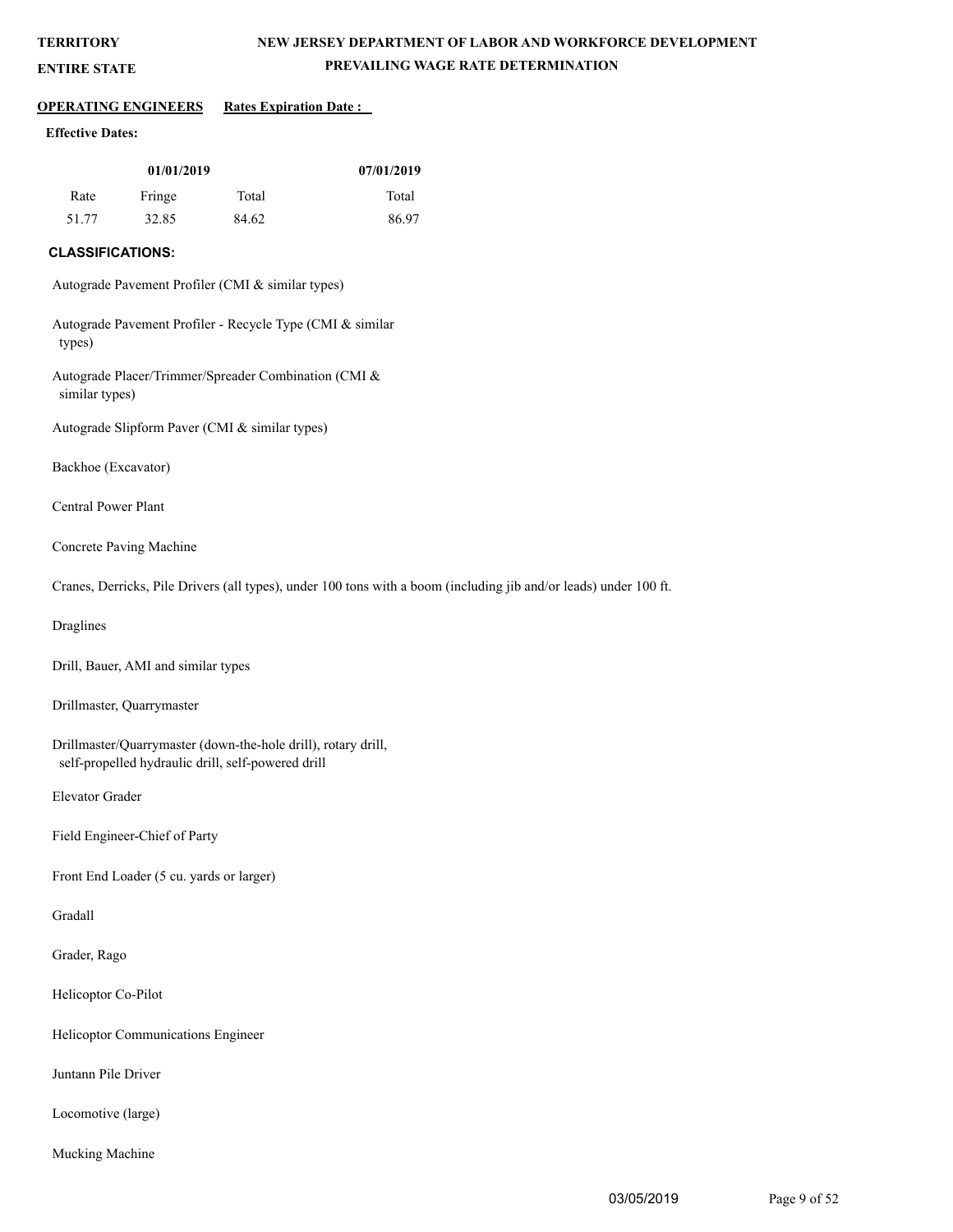## **NEW JERSEY DEPARTMENT OF LABOR AND WORKFORCE DEVELOPMENT PREVAILING WAGE RATE DETERMINATION**

# **ENTIRE STATE**

## **OPERATING ENGINEERS** Rates Expiration Date :

## **Effective Dates:**

| 01/01/2019 |        |       | 07/01/2019 |
|------------|--------|-------|------------|
| Rate       | Fringe | Total | Total      |
| 51.77      | 32.85  | 84.62 | 86.97      |

## **CLASSIFICATIONS:**

Pavement & Concrete Breaker (Superhammer & Hoe Ram)

Pile Driver

Prentice Truck

Roadway Surface Grinder

Scooper (loader & shovel)

Shovel (Excavator)

Trackhoe (Excavator)

Tree Chopper with boom

Trenching Machine (cable plow)

Tunnel Boring Machine

Vacuum Truck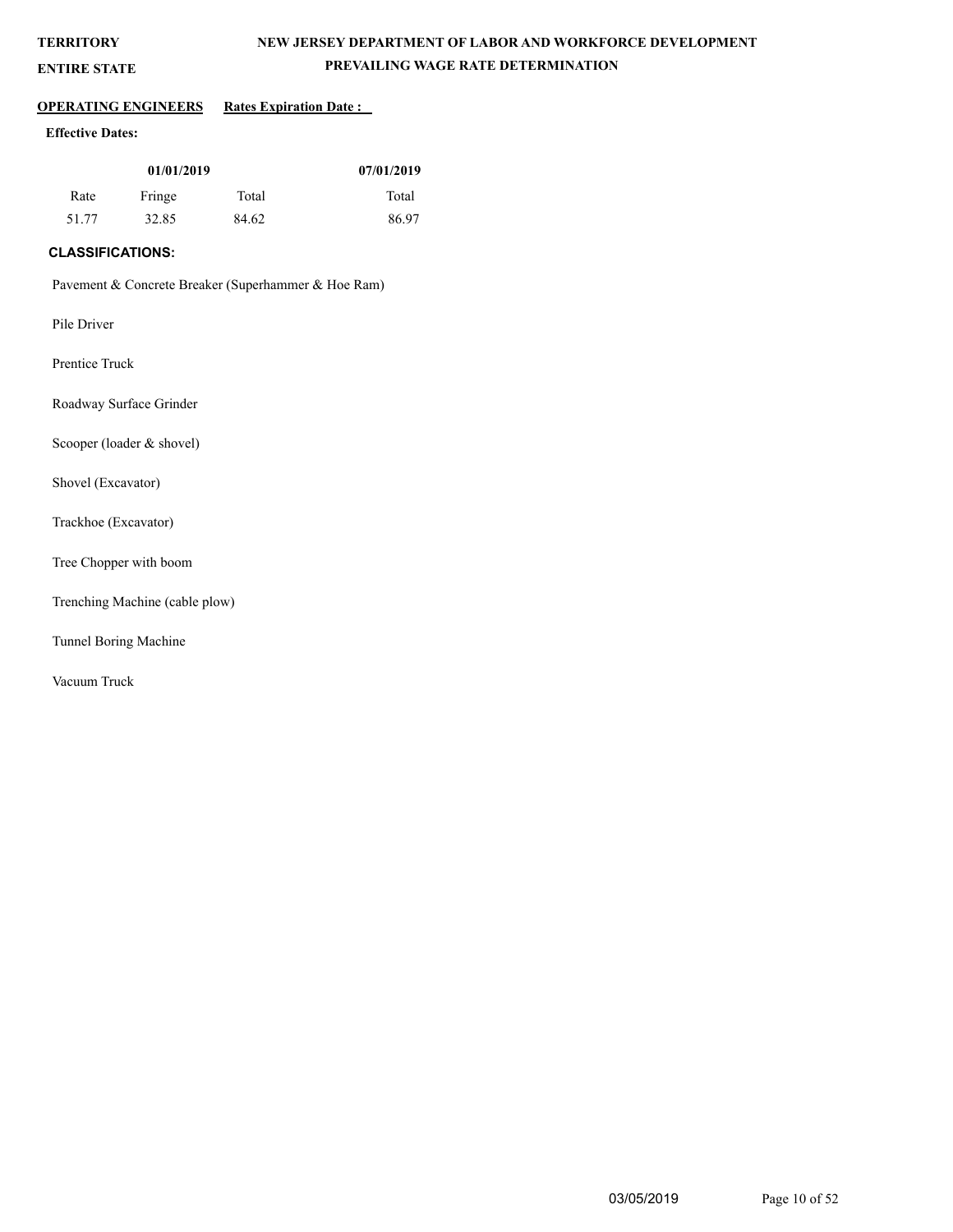**ENTIRE STATE**

## **NEW JERSEY DEPARTMENT OF LABOR AND WORKFORCE DEVELOPMENT PREVAILING WAGE RATE DETERMINATION**

#### **OPERATING ENGINEERS Rates Expiration Date :**

#### **Effective Dates:**

| 01/01/2019 |        |       | 07/01/2019 |
|------------|--------|-------|------------|
| Rate       | Fringe | Total | Total      |
| 46.64      | 32.85  | 79.49 | 81.84      |

## **CLASSIFICATIONS:**

#### Chipper

- Compressor (single)
- Concrete Spreader (small type)

Conveyor Loader (Except elevator graders)

Engines, Large Diesel (1620 HP) & Staging Pump

Farm Tractor

Fertilizing Equipment (operation & maintenance)

Fine Grade Machine (small type)

Form Line Grader (small type)

Front End Loader (under 1 cubic yard)

Generator (single)

Grease, Gas, Fuel, & Oil Supply Trucks

Heaters (Nelson or other type)

Lights - portable generating light plant

Mixer, Concrete (small)

Mulching Equipment (operation & maintenance)

Power Broom or Sweeper

Pump (diesel engine & hydraulic - regardless of power)

Pump (larger than 2 inch suction, including submersible pumps)

Road Finishing Machine (small type)

Roller - grade, fill, or stone base

Seeding Equipment (operation & maintenance)

Sprinkler & Water Pump Trucks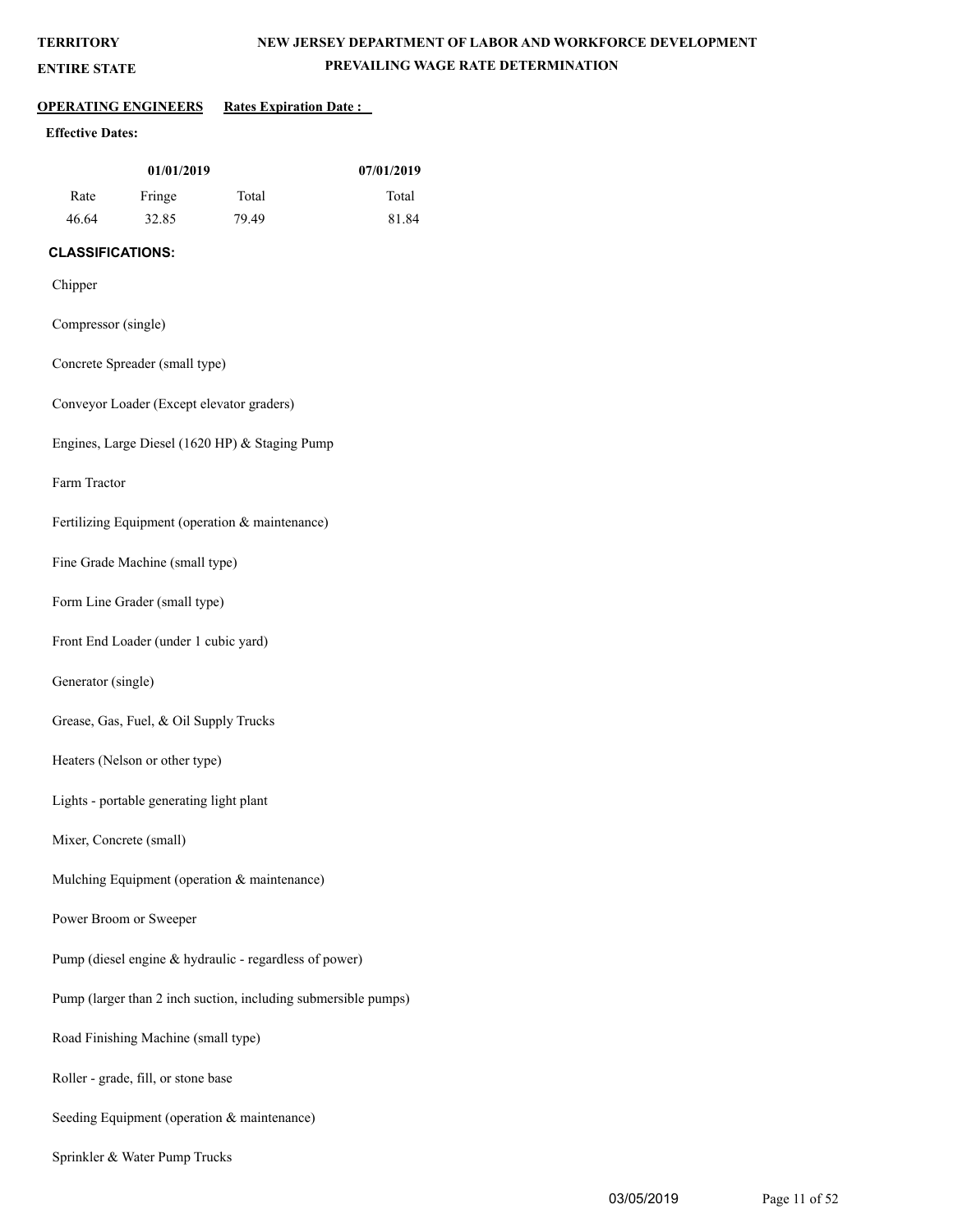**ENTIRE STATE**

## **NEW JERSEY DEPARTMENT OF LABOR AND WORKFORCE DEVELOPMENT PREVAILING WAGE RATE DETERMINATION**

# **OPERATING ENGINEERS Rates Expiration Date :**

## **Effective Dates:**

| 01/01/2019 |        |       | 07/01/2019 |
|------------|--------|-------|------------|
| Rate       | Fringe | Total | Total      |
| 46.64      | 32.85  | 79.49 | 81.84      |

## **CLASSIFICATIONS:**

Steam Generator or Boiler

## Stone Spreader

Tamping Machine (vibrating ride-on type)

Temporary Heating Plant (Nelson or other type, including proprane, natural gas, and flow-type units)

Water or Sprinkler Truck

Welding Machine (gas, diesel, or electric convertor, of any type)

Welding System - Multiple (rectifier transformer type)

Wellpoint Systems (including installation by bull gang and maintenance)

## **Effective Dates:**

| 01/01/2019 |        |       | 07/01/2019 |
|------------|--------|-------|------------|
| Rate       | Fringe | Total | Total      |
| 53.59      | 32.85  | 86.44 | 88.79      |

## **CLASSIFICATIONS:**

Helicoptor Pilot/Engineer

#### **Effective Dates:**

| 01/01/2019 |        |       | 07/01/2019 |
|------------|--------|-------|------------|
| Rate       | Fringe | Total | Total      |
| 58.27      | 32.85  | 91.12 | 93.47      |

#### **CLASSIFICATIONS:**

Cranes, Derricks, Pile Driver (all types), 100 tons and over and TOWER CRANE with boom (including jib and/or leads) 140 ft. and over **Effective Dates:**

| 01/01/2019 |        |       | 07/01/2019 |
|------------|--------|-------|------------|
| Rate       | Fringe | Total | Total      |
| 57.27      | 32.85  | 90.12 | 92.47      |

#### **CLASSIFICATIONS:**

Cranes, Derricks, Pile Driver (all types), 100 tons and over and TOWER CRANE with boom (including jib and/or leads) from 100 ft. to 139 ft.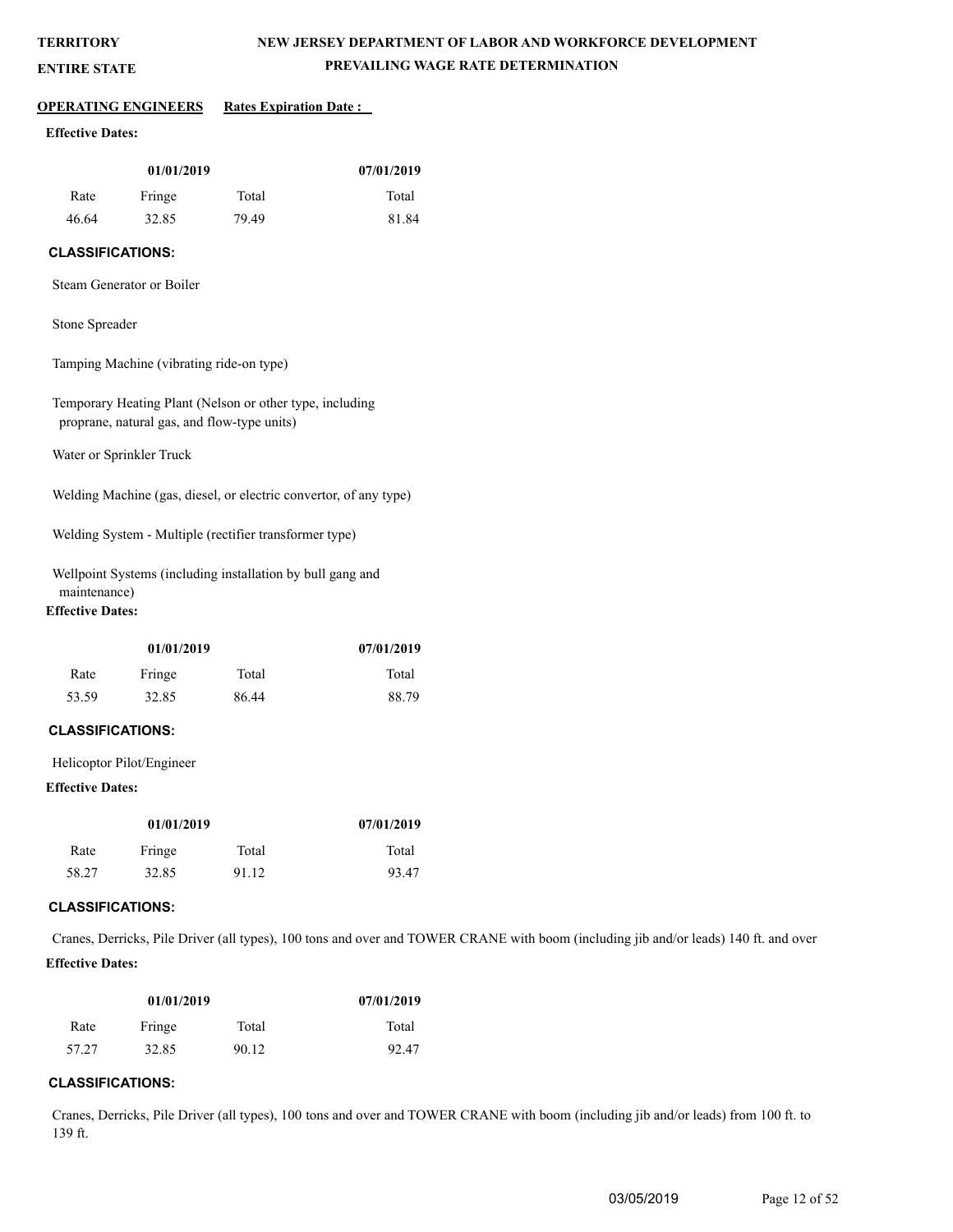## **NEW JERSEY DEPARTMENT OF LABOR AND WORKFORCE DEVELOPMENT PREVAILING WAGE RATE DETERMINATION**

#### **ENTIRE STATE**

#### **OPERATING ENGINEERS** Rates Expiration Date :

#### **Effective Dates:**

| 01/01/2019 |        |       | 07/01/2019 |
|------------|--------|-------|------------|
| Rate       | Fringe | Total | Total      |
| 53.77      | 32.85  | 86.62 | 88.97      |

#### **CLASSIFICATIONS:**

Cranes, Derricks, Pile Driver (all types) , under 100 tons with a boom (including jib and/or leads) 140 ft. and over

## **Effective Dates:**

| 01/01/2019 |        |       | 07/01/2019 |
|------------|--------|-------|------------|
| Rate       | Fringe | Total | Total      |
| 56.27      | 32.85  | 89.12 | 91.47      |

## **CLASSIFICATIONS:**

Cranes, Derricks, Pile Driver (all types), 100 tons and over and TOWER CRANE with a boom (including jib and/or leads) under 100 ft. **Effective Dates:**

| 01/01/2019 |        |       | 07/01/2019 |
|------------|--------|-------|------------|
| Rate       | Fringe | Total | Total      |
| 52.77      | 32.85  | 85.62 | 87.97      |

#### **CLASSIFICATIONS:**

Cranes, Derricks, Pile Driver (all types), under 100 tons with a boom (including jib and/or leads) from 100 ft. to 139 ft.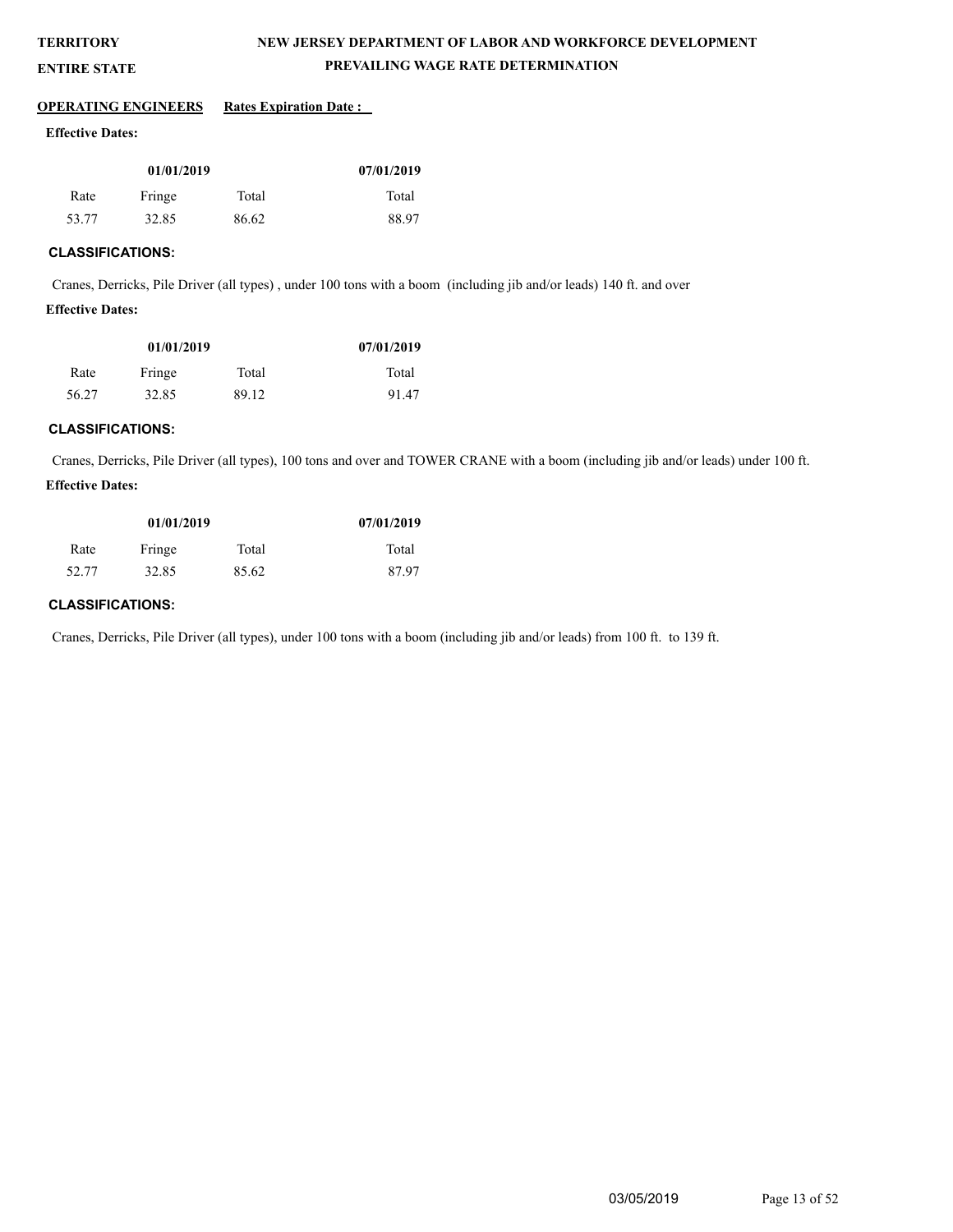## **NEW JERSEY DEPARTMENT OF LABOR AND WORKFORCE DEVELOPMENT PREVAILING WAGE RATE DETERMINATION**

**ENTIRE STATE**

#### **STRUCTURAL STEEL ERECTION Rates Expiration Date :**

{For apprentice rates refer to "Operating Engineers" apprentice rates in any county rate package}

The regular workday consists of 8 hours, Monday to Friday, between 6:00 AM and 4:30 PM.

#### SHIFT DIFFERENTIALS:

- Shift work must run for 5 consecutive workdays.

- When 2 shifts are worked, the second shift shall receive an additional 10% of the regular rate inclusive of benefits, per hour.

- When 3 shifts are worked, the second shift shall receive 8 hours pay for 7.5 hours of work, plus an additional 10% of the regular rate inclusive of benefits, per hour. The third shift shall receive 8 hours pay for 7 hours of work, plus an additional 15% of the regular rate inclusive of benefits, per hour.

- When such hours are mandated by the project owner, a shift that starts between 8:00 PM and midnight and ends by 6:00 AM Saturday, or that starts after 8:00 PM on Sunday, provided there are consecutive hours of work within the shift, shall receive an additional 15% of the regular rate, inclusive of benefits.

- On Highway, Road, Street, and Sewer projects irregular shifts starting between 5:00 PM and 12:00 AM may be worked Monday through Friday, and shall receive an additional 15% of the regular rate, inclusive of benefits. When working with other trades that receive a higher irregular shift rate, the Operating Engineer shall also receive the higher irregular shift rate.

#### OVERTIME:

- Hours in excess of 8 per day, or outside of the regular workday, Monday through Friday, that are not shift work, and all hours on Saturdays shall be paid at time and one-half the regular rate, inclusive of benefits. All hours on Sundays and holidays shall be paid at double the regular rate, inclusive of benefits.

- Four 10-hour days may be worked, Monday through Thursday, at straight time, with all hours on Friday paid at time and one-half the regular rate, inclusive of benefits.

RECOGNIZED HOLIDAYS: New Year's Day, Presidents' Day, Memorial Day, July 4th, Labor Day, Presidential Election Day, Veterans Day, Thanksgiving Day, Christmas Day. Sunday holidays observed the following Monday. When all trades on a particular job site agree, the day after Thanksgiving may be substituted for Veteran's Day.

On hazardous waste removal work or asbestos removal work, on a state or federally designated hazardous waste site, where the operating engineer is in direct contact with hazardous material and when personal protective equipment is required for respiratory, skin, and eye protection, the operating engineer shall receive an additional 20% of the hourly wage, per hour.

## **Effective Dates:**

| 01/01/2019              |       |       | 07/01/2019 |
|-------------------------|-------|-------|------------|
| Fringe<br>Total<br>Rate |       |       | Total      |
| 55.40                   | 32.85 | 88.25 | 90.60      |

## **CLASSIFICATIONS:**

Helicopter Co-Pilot & Communications Engineer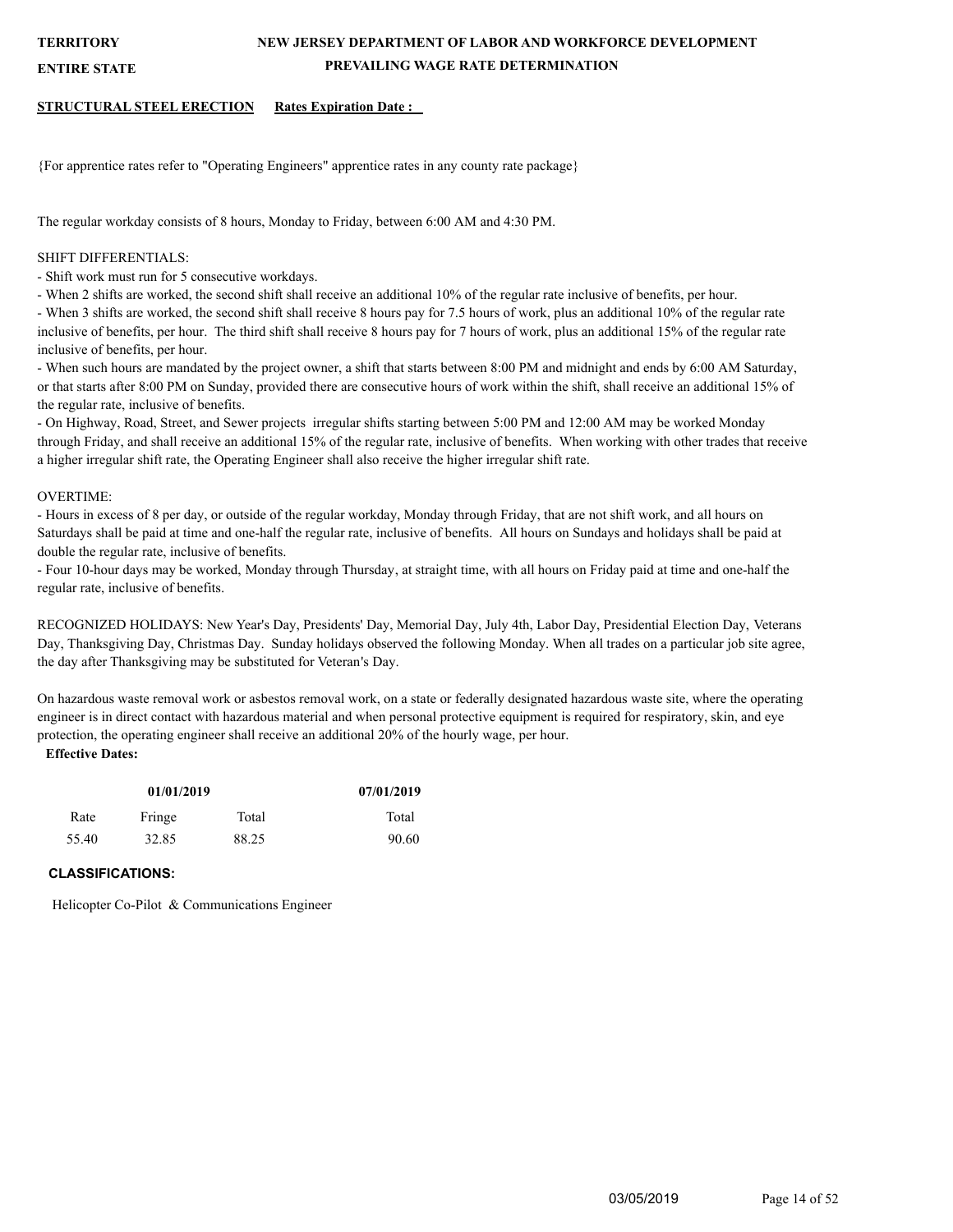**ENTIRE STATE**

## **NEW JERSEY DEPARTMENT OF LABOR AND WORKFORCE DEVELOPMENT PREVAILING WAGE RATE DETERMINATION**

## **STRUCTURAL STEEL ERECTION** Rates Expiration Date :

## **Effective Dates:**

| 01/01/2019 |        |       | 07/01/2019 |
|------------|--------|-------|------------|
| Rate       | Fringe | Total | Total      |
| 51.34      | 32.85  | 84.19 | 86.54      |

## **CLASSIFICATIONS:**

A-Frame

Cherry Picker -10 tons or less (Over 10 tons use crane rate)

Hoist (all types Except Chicago-boom)

Jack (screw, air hydraulic, power-operated unit or console type, Except hand jack or pile load test type)

Side Boom

Straddle Carrier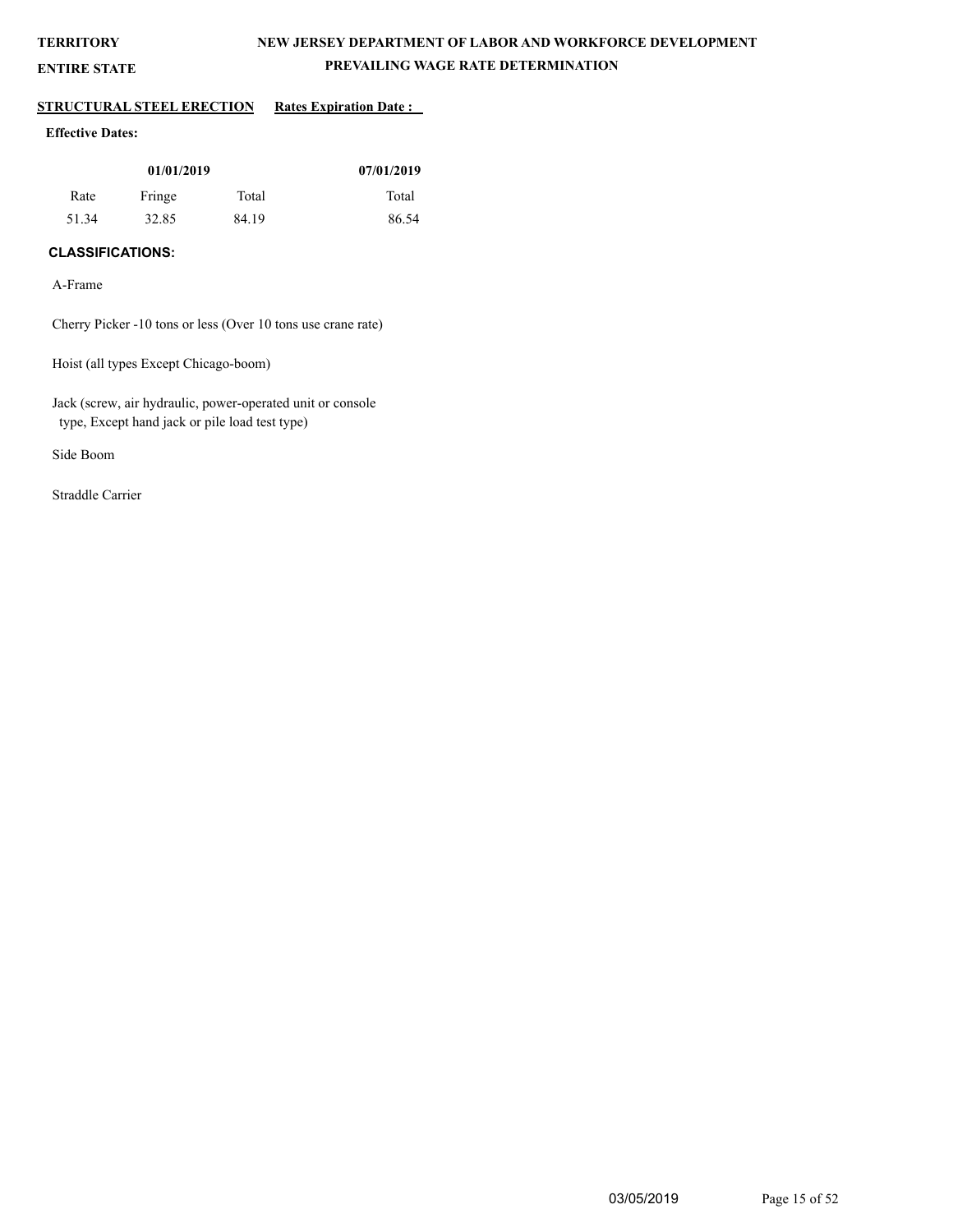**ENTIRE STATE**

## **NEW JERSEY DEPARTMENT OF LABOR AND WORKFORCE DEVELOPMENT PREVAILING WAGE RATE DETERMINATION**

## **STRUCTURAL STEEL ERECTION Rates Expiration Date :**

## **Effective Dates:**

| 01/01/2019 |        |       | 07/01/2019 |
|------------|--------|-------|------------|
| Rate       | Fringe | Total | Total      |
| 48.68      | 32.85  | 81.53 | 83.88      |

## **CLASSIFICATIONS:**

Aerial Platform Used On Hoists

Apprentice Engineer/Oiler with Compressor or Welding Machine

Captain (Power Boats)

Compressor (2 or 3 in battery)

Concrete Cleaning/Decontamination Machine Operator

Conveyor or Tugger Hoist

Directional Boring Machine

Elevator or House Car

Fireman

Forklift

Generator (2 or 3)

Heavy Equipment Robotics, Operator/Technician

Maintenance Utility Man

Master Environmental Maintenance Technician

Tug Master (Power Boats)

Ultra High Pressure Waterjet Cutting Tool System Operator/Maintenance Technician

Vacuum Blasting Machine Operator/Maintenance Technician

Welding Machines, Gas or Electric Converters on any type-2 or 3 in battery including diesels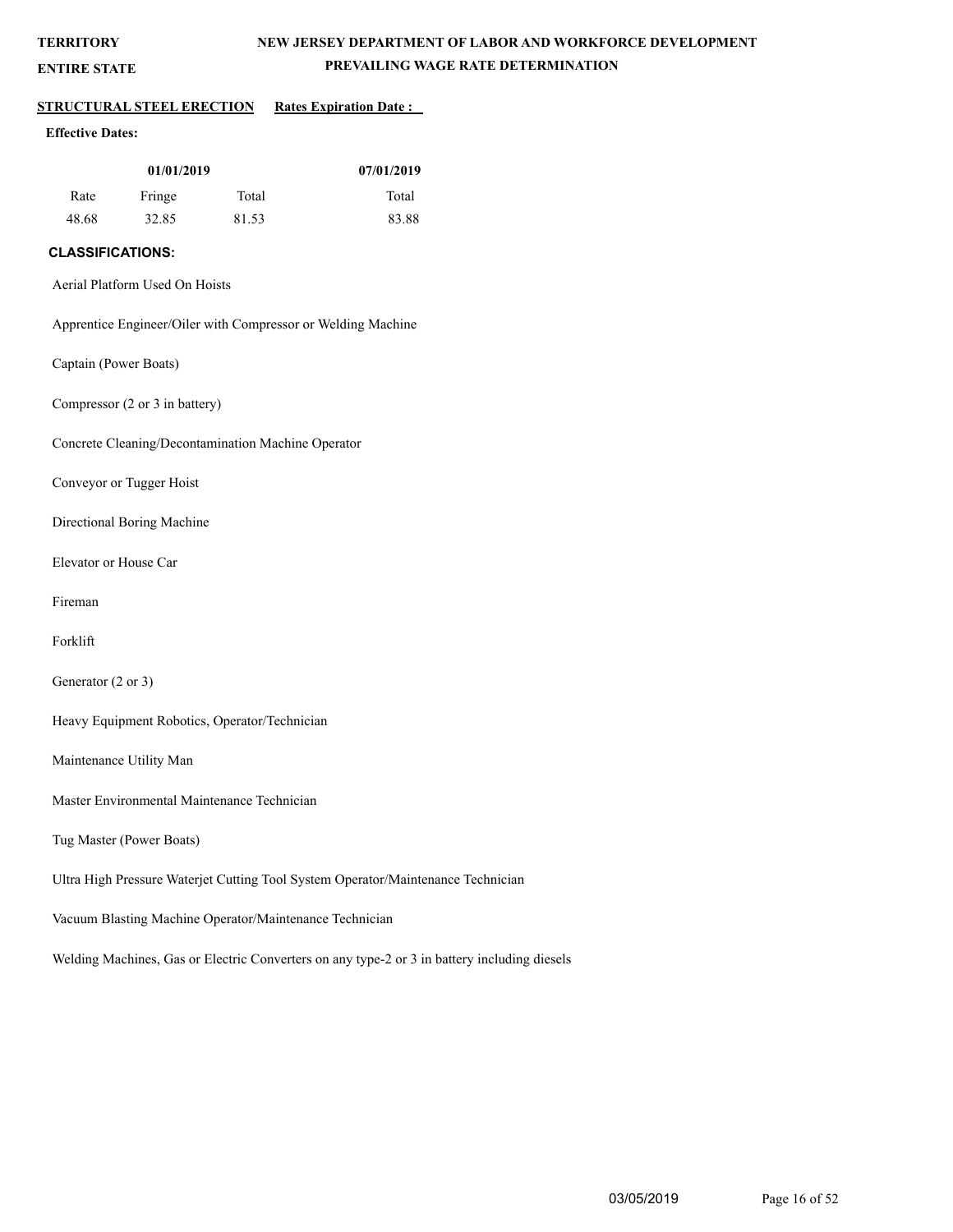**ENTIRE STATE**

## **NEW JERSEY DEPARTMENT OF LABOR AND WORKFORCE DEVELOPMENT PREVAILING WAGE RATE DETERMINATION**

#### **STRUCTURAL STEEL ERECTION Rates Expiration Date :**

#### **Effective Dates:**

| 01/01/2019 |        |       | 07/01/2019 |
|------------|--------|-------|------------|
| Rate       | Fringe | Total | Total      |
| 47.15      | 32.85  | 80.00 | 82.35      |

## **CLASSIFICATIONS:**

Compressor (Single)

#### **Generators**

Welding Machines, Gas, Diesel, Or Electric Converters of any type-single

Welding System, Multiple (Rectifier Transformer Type)

## **Effective Dates:**

| 01/01/2019 |        |       | 07/01/2019 |
|------------|--------|-------|------------|
| Rate       | Fringe | Total | Total      |
| 45.39      | 32.85  | 78.24 | 80.59      |

## **CLASSIFICATIONS:**

Assistant Engineer/Oiler

Drillers Helper

Field Engineer - Transit/Instrument Man

Maintenance Apprentice (Deckhand)

Maintenance Apprentice (Oiler)

#### Off Road Back Dump

## **Effective Dates:**

| 01/01/2019 |        |       | 07/01/2019 |
|------------|--------|-------|------------|
| Rate       | Fringe | Total | Total      |
| 52.96      | 32.85  | 85.81 | 88.16      |

#### **CLASSIFICATIONS:**

Lead Engineer, Foreman Engineer, Safety Engineer (Minimum) **Effective Dates:**

| 01/01/2019              |       |       | 07/01/2019 |
|-------------------------|-------|-------|------------|
| Total<br>Fringe<br>Rate |       |       | Total      |
| 42.35                   | 32.85 | 75.20 | 77.55      |

## **CLASSIFICATIONS:**

Field Engineer - Rodman or Chainman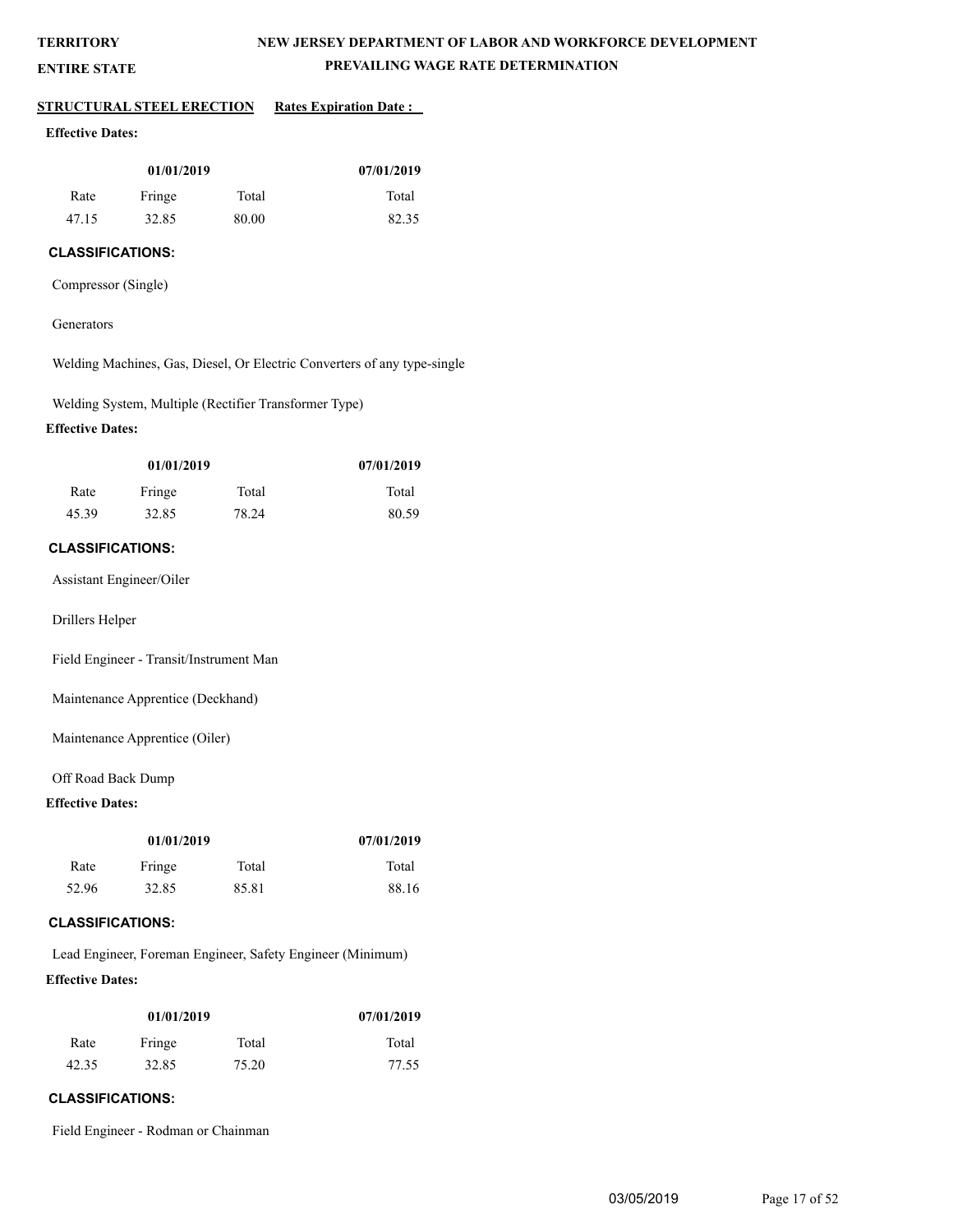**ENTIRE STATE**

## **NEW JERSEY DEPARTMENT OF LABOR AND WORKFORCE DEVELOPMENT PREVAILING WAGE RATE DETERMINATION**

#### **STRUCTURAL STEEL ERECTION Rates Expiration Date :**

#### **Effective Dates:**

| 01/01/2019 |        |       | 07/01/2019 |
|------------|--------|-------|------------|
| Rate       | Fringe | Total | Total      |
| 52.10      | 32.85  | 84.95 | 87.30      |

#### **CLASSIFICATIONS:**

Field Engineer-Chief of Party

#### Vacuum Truck

#### **Effective Dates:**

| 01/01/2019 |        |       | 07/01/2019 |
|------------|--------|-------|------------|
| Rate       | Fringe | Total | Total      |
| 60.29      | 32.85  | 93.14 | 95.49      |

#### **CLASSIFICATIONS:**

Cranes (all cranes, land or floating with booms, including jib, 140 ft. and over, above ground). Derricks (all derricks, land, floating or Chicago Boom type with booms including jib, 140 ft. and over, above ground), and Pile Drivers (all types) 100 tons and over and Tower Cranes.

## **Effective Dates:**

| 01/01/2019 |        |       | 07/01/2019 |
|------------|--------|-------|------------|
| Rate       | Fringe | Total | Total      |
| 58.63      | 32.85  | 91.48 | 93.83      |

#### **CLASSIFICATIONS:**

Cranes (all cranes, land or floating with booms including jib, less than 140 ft. abovr ground), Derricks (all derricks. land, floating or Chicago Boom type with booms including jib, less than 140 ft. above ground), Pile Drivers (all types), 100 tons and over and Tower Crane.

## **Effective Dates:**

| 01/01/2019              |       |       | 07/01/2019 |
|-------------------------|-------|-------|------------|
| Total<br>Fringe<br>Rate |       |       | Total      |
| 55.79                   | 32.85 | 88.64 | 90.99      |

#### **CLASSIFICATIONS:**

Cranes (all cranes, land or floating with booms including jib, 140 ft. and over, above ground), Derricks (all derricks, land, floating or Chicago Boom type with booms including jib, 140 ft. and over, above ground), Pile Drivers (all types), under 100 tons. **Effective Dates:**

| 01/01/2019              |       |       | 07/01/2019 |
|-------------------------|-------|-------|------------|
| Fringe<br>Total<br>Rate |       |       | Total      |
| 54.13                   | 32.85 | 86.98 | 89.33      |

## **CLASSIFICATIONS:**

Cranes (all cranes, land or floating with booms including jib, less than 140 ft. above ground), Derricks (all derricks, land, floating or Chicago Boom type with booms including jib, less than 140 ft. above ground), Pile Drivers (all types), under 100 tons.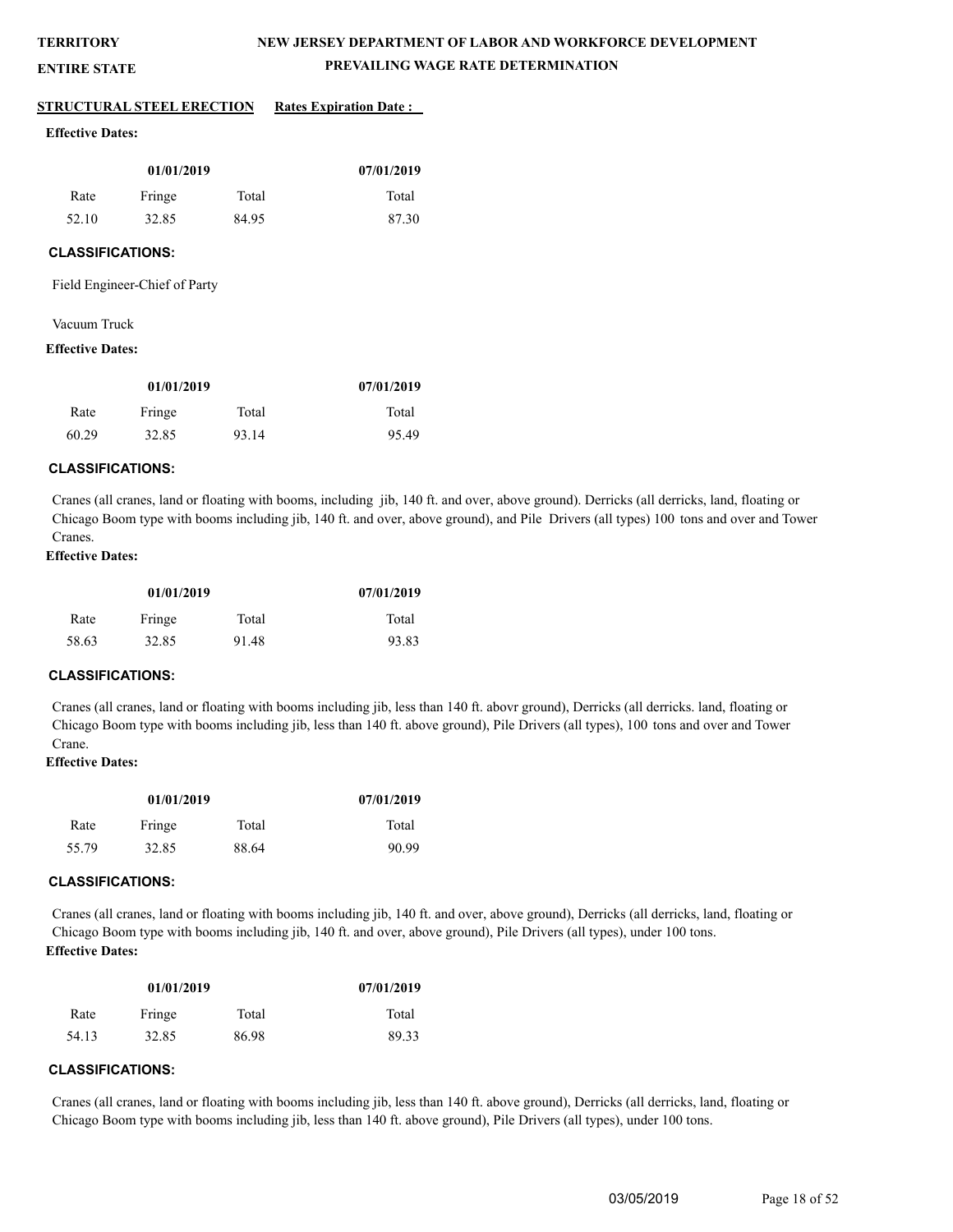**ENTIRE STATE**

## **NEW JERSEY DEPARTMENT OF LABOR AND WORKFORCE DEVELOPMENT PREVAILING WAGE RATE DETERMINATION**

# **STRUCTURAL STEEL ERECTION Rates Expiration Date :**

## **Effective Dates:**

| 01/01/2019 |        |       | 07/01/2019 |
|------------|--------|-------|------------|
| Rate       | Fringe | Total | Total      |
| 55.79      | 32.85  | 88.64 | 90.99      |

## **CLASSIFICATIONS:**

Helicopter Pilot & Engineer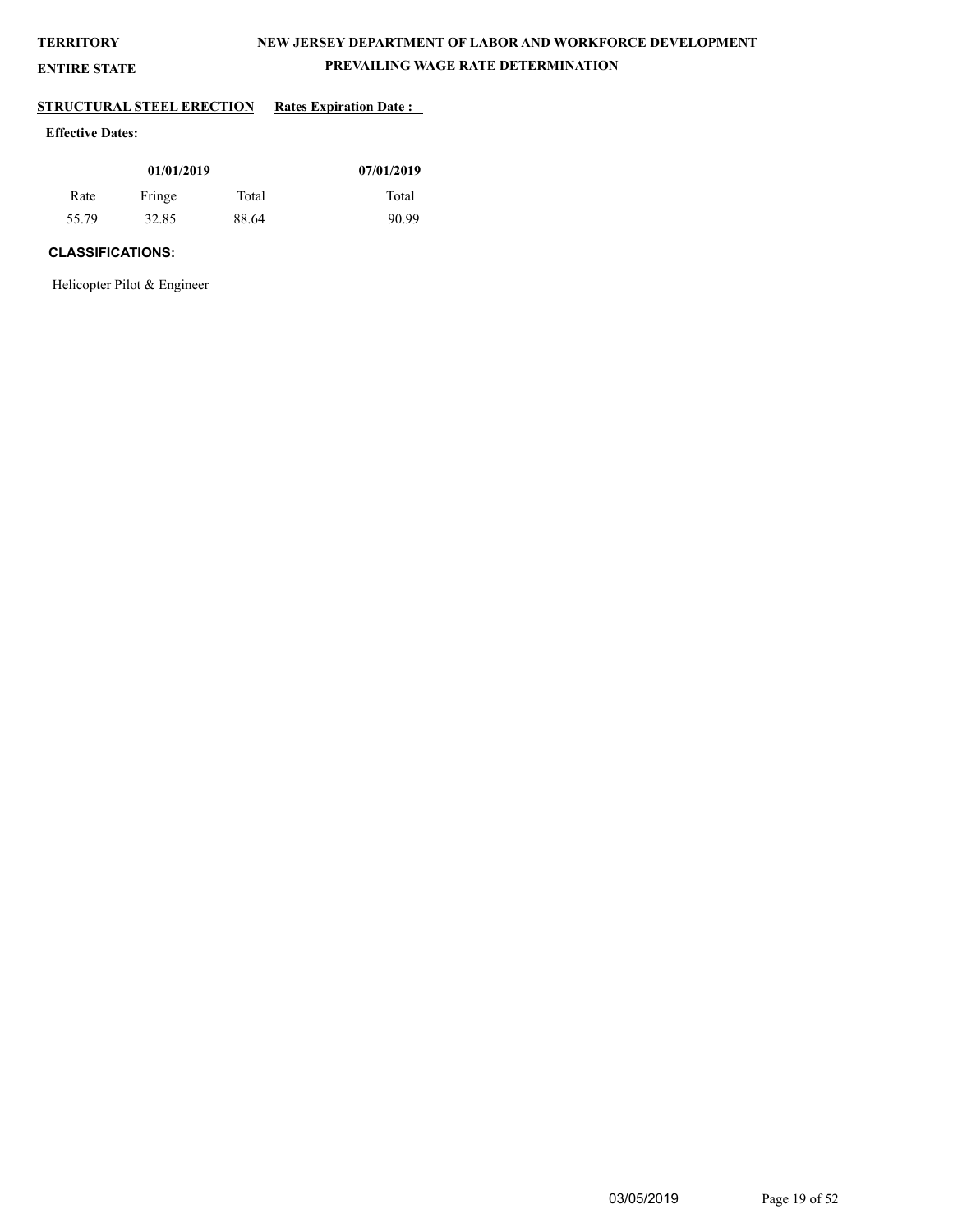**ENTIRE STATE**

## **NEW JERSEY DEPARTMENT OF LABOR AND WORKFORCE DEVELOPMENT PREVAILING WAGE RATE DETERMINATION**

## **TEST BORING PRELIMINARY TO CONSTRUCTION-SOUTH/WEST Rates Expiration Date :**

#### THESE RATES APPLY IN THE FOLLOWING COUNTIES ONLY:

Atlantic, Burlington, Camden, Cape May, Cumberland, Gloucester, Hunterdon, Mercer, Monmouth, Ocean, Salem, Sussex, Warren

The regular workday consists of 8 hours, Monday to Friday, between 6:00 AM and 4:30 PM.

#### SHIFT DIFFERENTIALS:

- Shift work must run for 5 consecutive workdays.

- When 2 shifts are worked, the second shift shall receive an additional 10% of the regular rate inclusive of benefits, per hour.

- When 3 shifts are worked, the second shift shall receive 8 hours pay for 7.5 hours of work, plus an additional 10% of the regular rate inclusive of benefits, per hour. The third shift shall receive 8 hours pay for 7 hours of work, plus an additional 15% of the regular rate inclusive of benefits, per hour.

- When such hours are mandated by the project owner, a shift that starts between 8:00 PM and midnight and ends by 6:00 AM Saturday, or that starts after 8:00 PM on Sunday, provided there are consecutive hours of work within the shift, shall receive an additional 15% of the regular rate, inclusive of benefits.

- On Highway, Road, Street, and Sewer projects irregular shifts starting between 5:00 PM and 12:00 AM may be worked Monday through Friday, and shall receive an additional 15% of the regular rate, inclusive of benefits. When working with other trades that receive a higher irregular shift rate, the Operating Engineer shall also receive the higher irregular shift rate.

#### OVERTIME:

- Hours in excess of 8 per day, or outside of the regular workday, Monday through Friday, that are not shift work, and all hours on Saturdays shall be paid at time and one-half the regular rate, inclusive of benefits. All hours on Sundays and holidays shall be paid at double the regular rate, inclusive of benefits.

- Four 10-hour days may be worked, Monday through Thursday, at straight time, with all hours on Friday paid at time and one-half the regular rate, inclusive of benefits.

RECOGNIZED HOLIDAYS: New Year's Day, Presidents' Day, Memorial Day, July 4th, Labor Day, Presidential Election Day, Veterans Day, Thanksgiving Day, Christmas Day. Sunday holidays observed the following Monday. When all trades on a particular job site agree, the day after Thanksgiving may be substituted for Veteran's Day.

On hazardous waste removal work or asbestos removal work, on a state or federally designated hazardous waste site, where the operating engineer is in direct contact with hazardous material and when personal protective equipment is required for respiratory, skin, and eye protection, the operating engineer shall receive an additional 20% of the hourly wage, per hour.

## **Effective Dates:**

| 01/01/2019              |       |       | 07/01/2019 |
|-------------------------|-------|-------|------------|
| Fringe<br>Total<br>Rate |       |       | Total      |
| 51.77                   | 32.85 | 84.62 | 86.97      |

## **CLASSIFICATIONS:**

#### Driller

#### **Effective Dates:**

| 01/01/2019 |        |       | 07/01/2019 |
|------------|--------|-------|------------|
| Rate       | Fringe | Total | Total      |
| 44.93      | 32.85  | 77.78 | 80.13      |

#### **CLASSIFICATIONS:**

Driller's Helper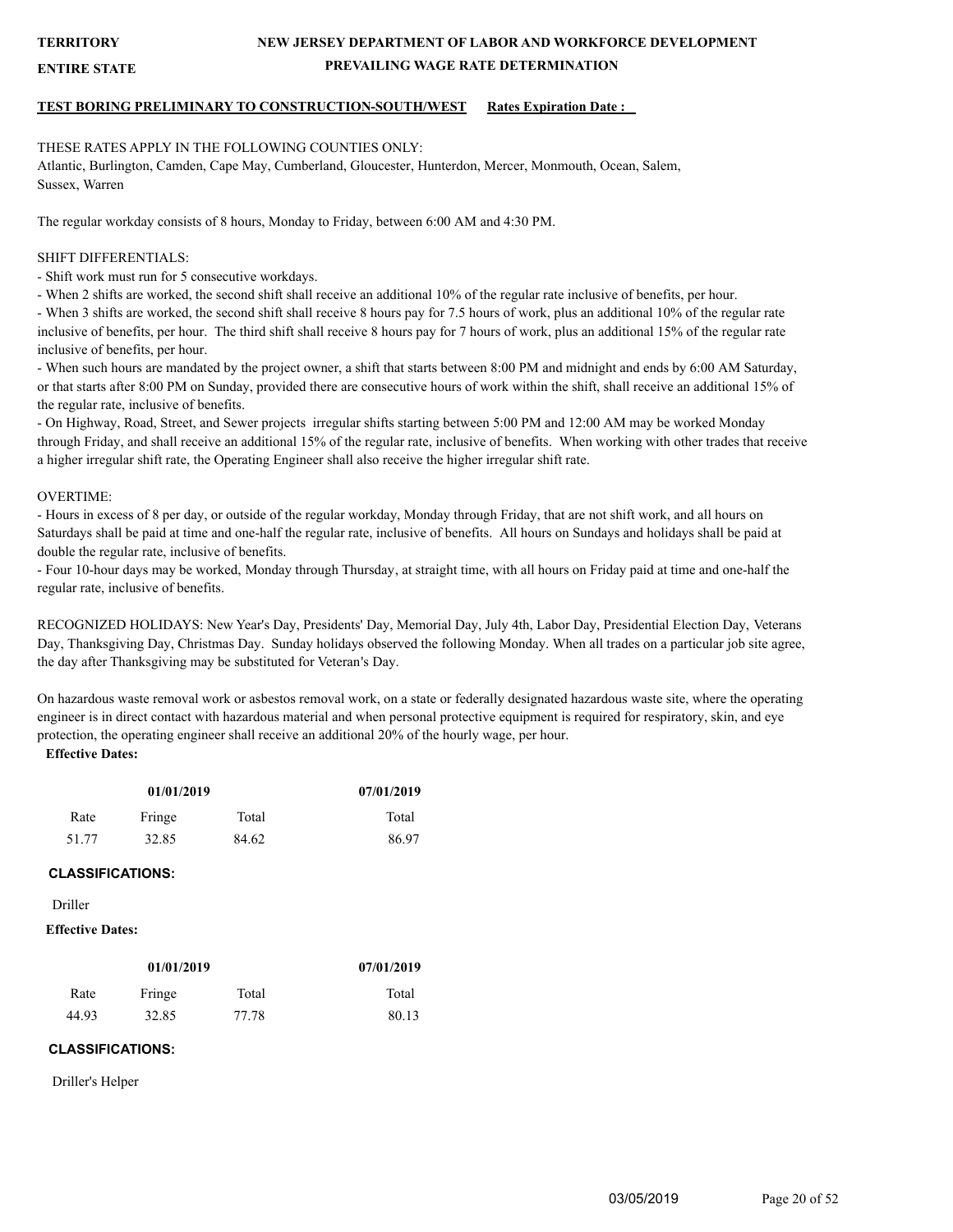**ENTIRE STATE**

## **NEW JERSEY DEPARTMENT OF LABOR AND WORKFORCE DEVELOPMENT PREVAILING WAGE RATE DETERMINATION**

#### **FREE AIR TUNNEL JOBS Rates Expiration Date :**

{For apprentice rates refer to "Heavy  $&$  General" apprentice rates in any county rate package}

The regular workday consists of 8 hours, starting at 7:00 AM or 8:00 AM.

#### SHIFT DIFFERENTIALS:

- Shifts must start at 3:00 PM, 4:00 PM, 12:00 AM, or 1:00 AM, to be considered shift work, except when the project owner mandates special hours of work in the job specifications, in which case those hours may be considered shift work.

- When such hours are mandated by the project owner, a shift that begins before midnight on Friday and ends on Saturday morning, or that begins at or after 8:00 PM on Sunday and ends on Monday morning may be paid at the shift differential rate.

- Shifts shall receive an additional \$3.00 per hour.

#### OVERTIME:

- Hours in excess of 8 per day, Monday through Friday, or outside of the regular workday that are not shift work, and all hours on Saturdays, shall be paid at time and one-half the hourly rate. All hours on Sundays and holidays shall be paid at double the hourly rate. - Four 10-hour days may be worked, Monday through Thursday, at straight time, with Friday used as a make-up day for a day lost to inclement weather. If Friday is not a make-up day, all hours on Friday shall be paid at time and one-half the hourly rate.

RECOGNIZED HOLIDAYS: New Year's Day, Presidents' Day, Memorial Day, July 4th, Labor Day, Presidential Election Day, Veterans' Day, Thanksgiving Day, Christmas Day. Sunday holidays observed the following Monday. Veterans Day may be substituted for the day after Thanksgiving. However, in the trading of Veterans Day for the day after Thanksgiving, if overtime is worked on Veterans Day, it shall be paid at double the hourly rate.

Hazardous Waste Work:

 -where Level A, B, or C protection is required: + \$3.00/hr -other Hazardous Waste site: + \$1.00/hr

#### **Effective Dates:**

.

| 03/01/2019 |        |       | 03/01/2020 |
|------------|--------|-------|------------|
| Rate       | Fringe | Total | Total      |
| 44.25      | 31.53  | 75.78 | 78.28      |

#### **CLASSIFICATIONS:**

Walking Boss & Superintendent

## **Effective Dates:**

| 03/01/2019 |        |       | 03/01/2020 |
|------------|--------|-------|------------|
| Rate       | Fringe | Total | Total      |
| 43.95      | 31.53  | 75.48 | 77.98      |

## **CLASSIFICATIONS:**

Heading Foreman, Shaft Foreman, Rod Foreman, Electrician Foreman, Rigging Foreman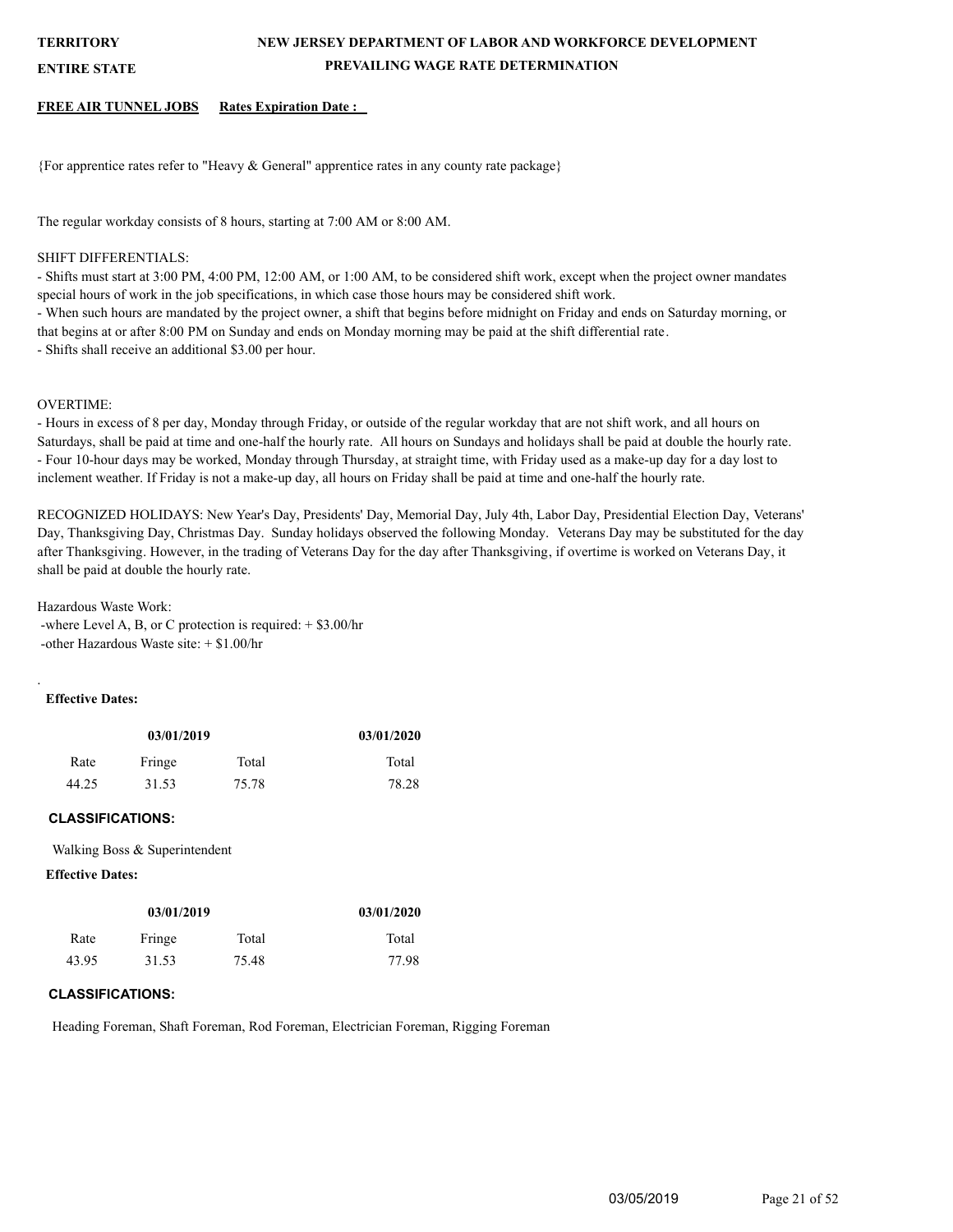## **NEW JERSEY DEPARTMENT OF LABOR AND WORKFORCE DEVELOPMENT PREVAILING WAGE RATE DETERMINATION**

#### **ENTIRE STATE**

#### **FREE AIR TUNNEL JOBS** Rates Expiration Date :

#### **Effective Dates:**

| 03/01/2019 |        |       | 03/01/2020 |
|------------|--------|-------|------------|
| Rate       | Fringe | Total | Total      |
| 43.45      | 31.53  | 74.98 | 77.48      |

#### **CLASSIFICATIONS:**

Iron Foreman, Caulking Foreman, Form Foreman, Cement Finishing Foreman, Concrete Foreman, Track Foreman, Cleanup Foreman, Grout Foreman **Effective Dates:**

| 03/01/2019 |        |       | 03/01/2020 |
|------------|--------|-------|------------|
| Rate       | Fringe | Total | Total      |
| 45.95      | 31.53  | 77.48 | 79.98      |

#### **CLASSIFICATIONS:**

Blaster

### **Effective Dates:**

| 03/01/2019 |        |       | 03/01/2020 |
|------------|--------|-------|------------|
| Rate       | Fringe | Total | Total      |
| 42.90      | 31.53  | 74.43 | 76.93      |

#### **CLASSIFICATIONS:**

Top Labor Foreman

#### **Effective Dates:**

| 03/01/2019 |        |       | 03/01/2020 |
|------------|--------|-------|------------|
| Rate       | Fringe | Total | Total      |
| 42.55      | 31.53  | 74.08 | 76.58      |

#### **CLASSIFICATIONS:**

Skilled Men (including Caulker, Powder Carrier, all other skilled men)

Skilled Men (including Miner, Drill Runner, Iron Man, Conveyor Man, Manitenance Man, Safety Miner, Rigger, Block Layer, Cement Finisher, Tod Man)

## **Effective Dates:**

| 03/01/2019 |        |       | 03/01/2020 |
|------------|--------|-------|------------|
| Rate       | Fringe | Total | Total      |
| 42.40      | 31.53  | 73.93 | 76.43      |

#### **CLASSIFICATIONS:**

Semi-Skilled Men (including Bell or Signal Man Top or Bottom, Form Worker & Mover, Concrete Worker, Shaft Man, Tunnel Laborer, Caulker's Helper, all other semi-skilled)

Semi-Skilled Men (including Miner's Helper, Chuck Tender, Track Man, Nipper, Brake Man, Derail Man, Cable Man, Hose Man, Gravel Man, Form Man)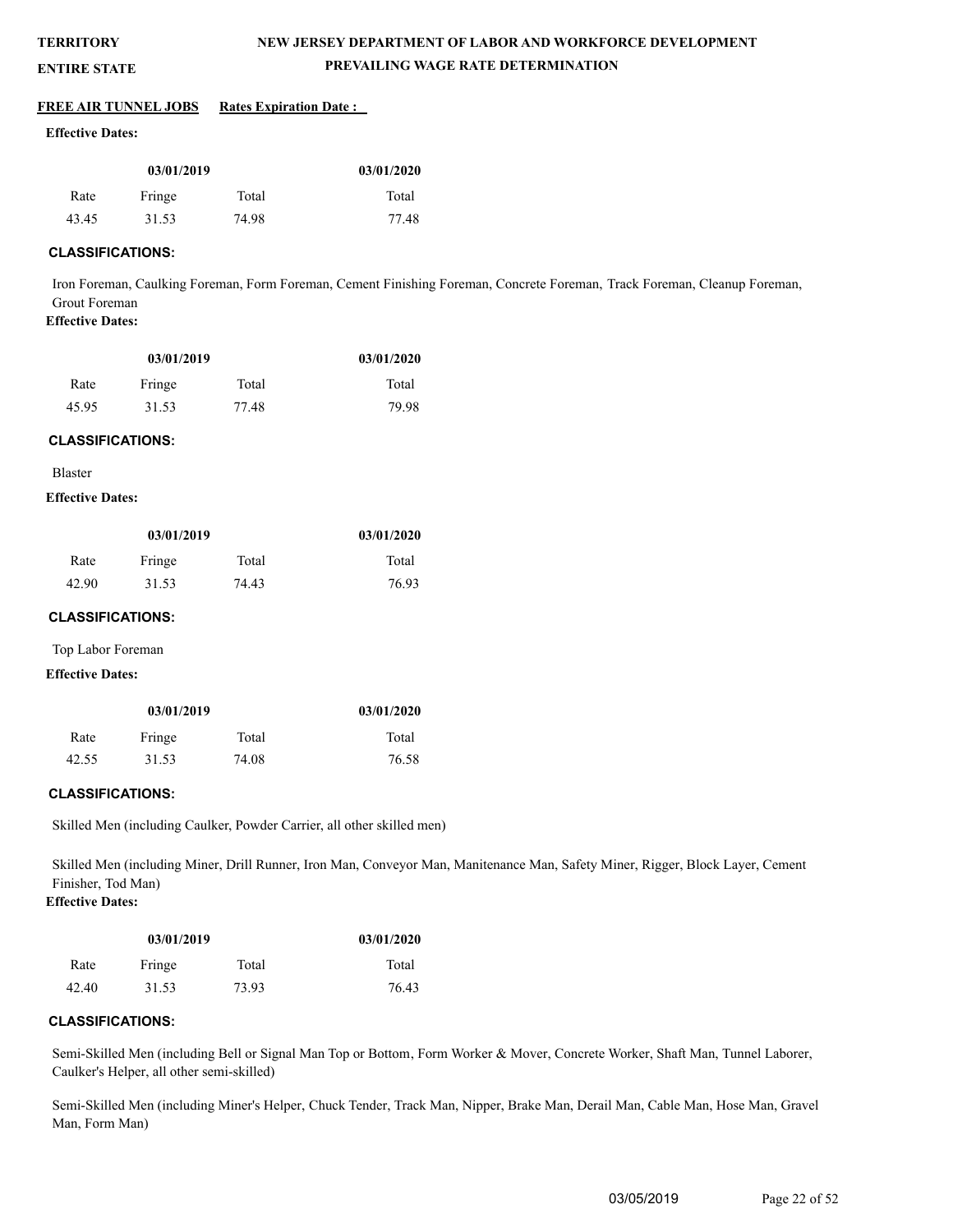## **NEW JERSEY DEPARTMENT OF LABOR AND WORKFORCE DEVELOPMENT PREVAILING WAGE RATE DETERMINATION**

## **ENTIRE STATE**

## **FREE AIR TUNNEL JOBS** Rates Expiration Date :

## **Effective Dates:**

| 03/01/2019 |        |       | 03/01/2020 |
|------------|--------|-------|------------|
| Rate       | Fringe | Total | Total      |
| 42.00      | 31.53  | 73.53 | 76.03      |

## **CLASSIFICATIONS:**

All Others (including Powder Watchman, Change House Attendant, Top Laborer)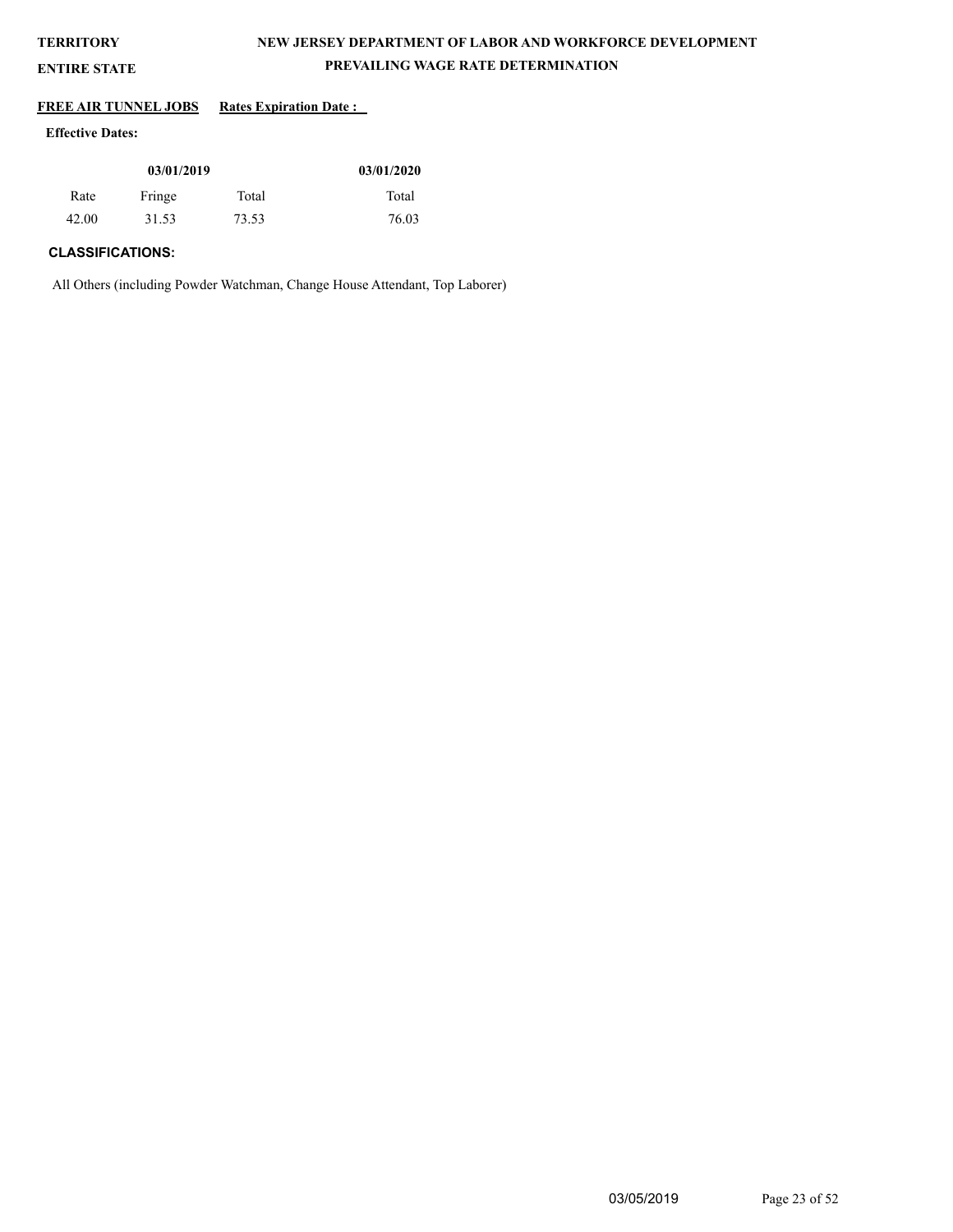## **NEW JERSEY DEPARTMENT OF LABOR AND WORKFORCE DEVELOPMENT PREVAILING WAGE RATE DETERMINATION**

#### **ENTIRE STATE**

#### **DRILL FOR GROUND WATER SUPPLY Rates Expiration Date :**

The well driller and/or helper may perform all work relative to the construction, finishing, and servicing of wells, pumps and borings for ground water supply. The present methods of well drilling entailing as they do, many diverse job operations calling for drilling, pump discharge, piping, and the operation of various types of related power equipment, shall all be within the job duties and functions of the well driller and/or helper. In the event that an extension of work should occur beyond water well drilling functions, into the field of general construction work, such extension of work would come under the appropriate rates listed elsewhere in this wage determination.

- For Work Hours, Shift Differentials, Overtime Rates, and Recognized Holidays see the "Operating Engineers" section of this wage determination.

## **Effective Dates:**

| 01/01/2019 |        |       | 07/01/2019 |
|------------|--------|-------|------------|
| Rate       | Fringe | Total | Total      |
| 50.52      | 32.85  | 83.37 | 85.72      |

#### **CLASSIFICATIONS:**

Driller

#### **Effective Dates:**

| 01/01/2019 |        |       | 07/01/2019 |
|------------|--------|-------|------------|
| Rate       | Fringe | Total | Total      |
| 43.68      | 32.85  | 76.53 | 78.88      |

#### **CLASSIFICATIONS:**

Driller's Helper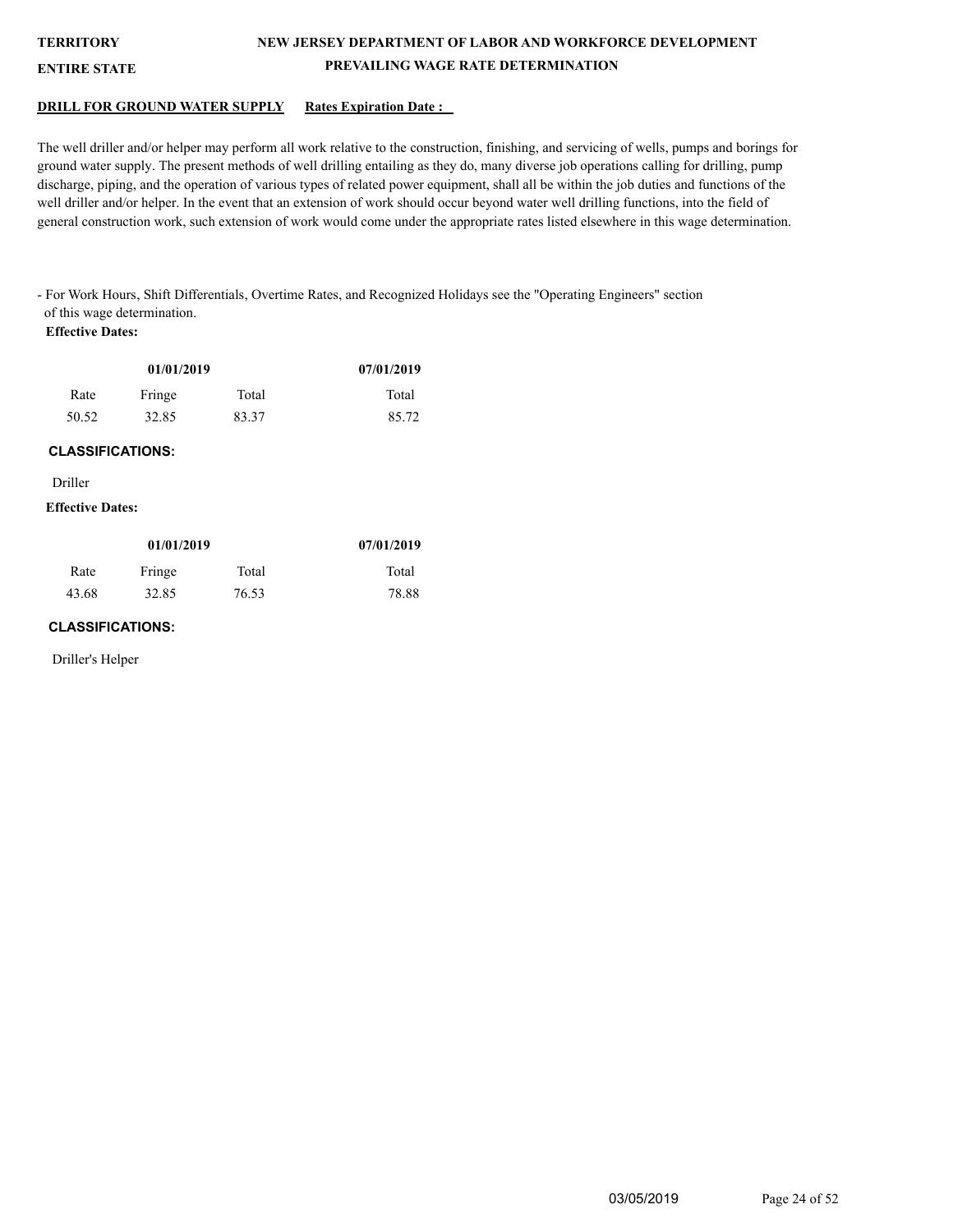**ENTIRE STATE**

## **NEW JERSEY DEPARTMENT OF LABOR AND WORKFORCE DEVELOPMENT PREVAILING WAGE RATE DETERMINATION**

## **OPERATING ENGINEERS MARINE-DREDGING Rates Expiration Date :**

NOTE: These wage rates only apply to dredging and other marine construction activities occurring in navigable waters and their tributaries.

Boat crews carrying explosive material (dynamite, pourfex, and other similar materials) shall be paid at 120% of the hourly wage rate for hours engaged in handling of said materials. Employees required to possess a Hazardous Material Certification as a condition of employment shall be compensated at 120% of the hourly wage rate. OVERTIME:

Hours in excess of 40 per week, and all hours on Saturdays and Sundays, shall be paid at time and one-half the hourly rate. All hours on holidays shall be paid at double the hourly rate.

RECOGNIZED HOLIDAYS: New Year's Day, Martin Luther King Day, Good Friday, Memorial Day, July 4th, Labor Day, Veterans' Day, Thanksgiving Day, Christmas Day. Sunday holidays observed the following Monday. **Effective Dates:**

## **10/01/2017**

| Rate  | Fringe | Total |
|-------|--------|-------|
| 38.18 | 14.33  | 52.51 |

#### **CLASSIFICATIONS:**

Lead Dredgerman, Operator, Leverman

Licensed Tug Operator (over 1000 HP)

## **Effective Dates:**

#### **10/01/2017**

| Rate  | Fringe | Total |
|-------|--------|-------|
| 33.03 | 13.92  | 46.95 |

## **CLASSIFICATIONS:**

Derrick Operator, Spider/Spill Barge Operator

Engineer, Electrician, Chief Welder, Chief Mate

Fill Placer, Operator II

Licensed Boat Operator

Maintenance Engineer

**Effective Dates:**

## **10/01/2017**

| Rate  | Fringe | Total |
|-------|--------|-------|
| 31.09 | 13.77  | 44.86 |

## **CLASSIFICATIONS:**

Certified Welder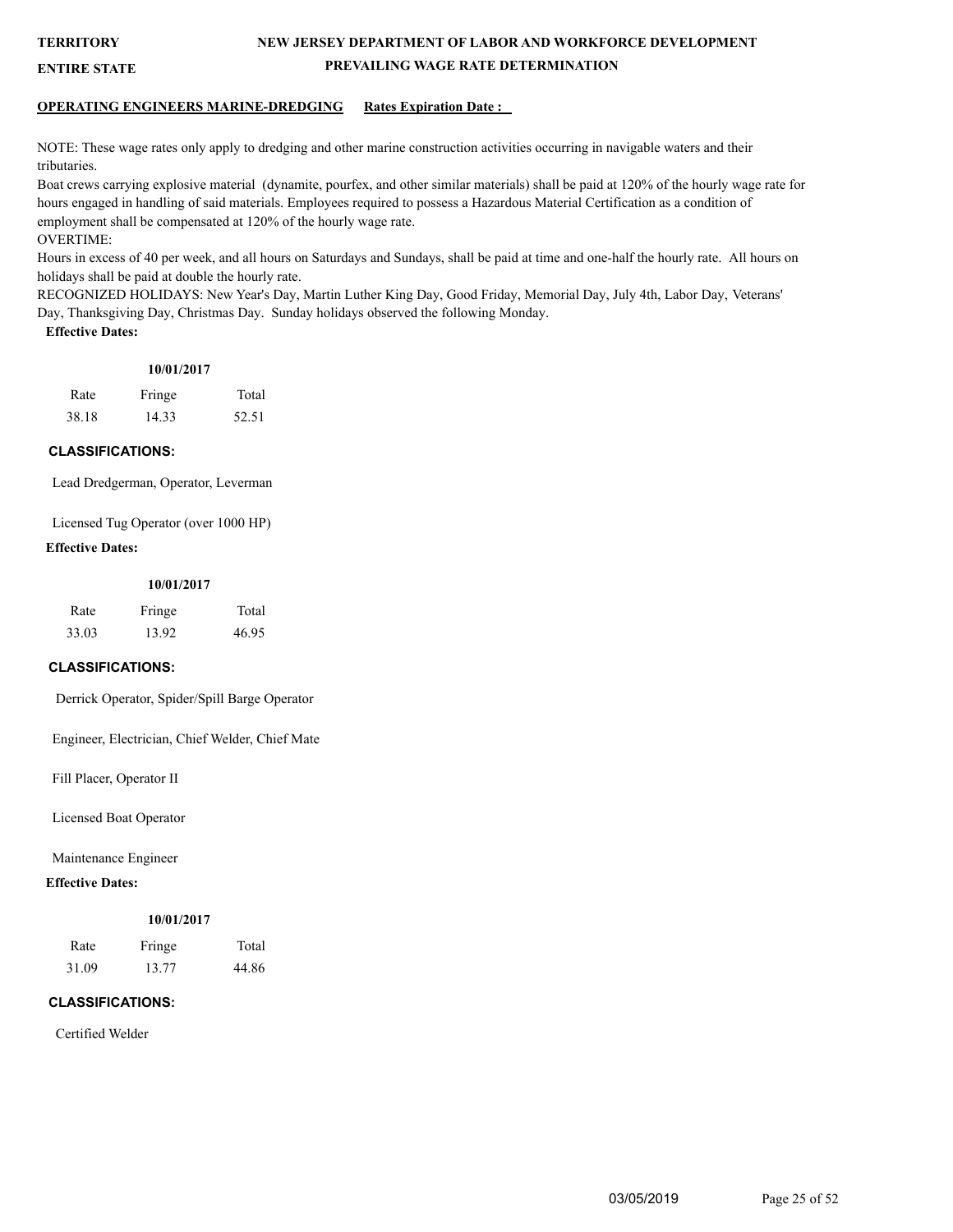**ENTIRE STATE**

## **NEW JERSEY DEPARTMENT OF LABOR AND WORKFORCE DEVELOPMENT PREVAILING WAGE RATE DETERMINATION**

## **OPERATING ENGINEERS MARINE-DREDGING** Rates Expiration Date :

## **Effective Dates:**

#### **10/01/2017**

| Rate  | Fringe | Total |
|-------|--------|-------|
| 30.24 | 13.40  | 43.64 |

## **CLASSIFICATIONS:**

Mate, Drag Barge Operator, Steward, Assistant Fill Placer

#### Welder

#### **Effective Dates:**

| 10/01/2017 |
|------------|
|------------|

| Rate  | Fringe | Total |
|-------|--------|-------|
| 29.26 | 13.32  | 42.58 |

## **CLASSIFICATIONS:**

Boat Operator

#### **Effective Dates:**

#### **10/01/2017**

| Rate  | Fringe | Total |
|-------|--------|-------|
| 24.30 | 12.62  | 36.92 |

## **CLASSIFICATIONS:**

Shoreman, Deckhand, Rodman, Scowman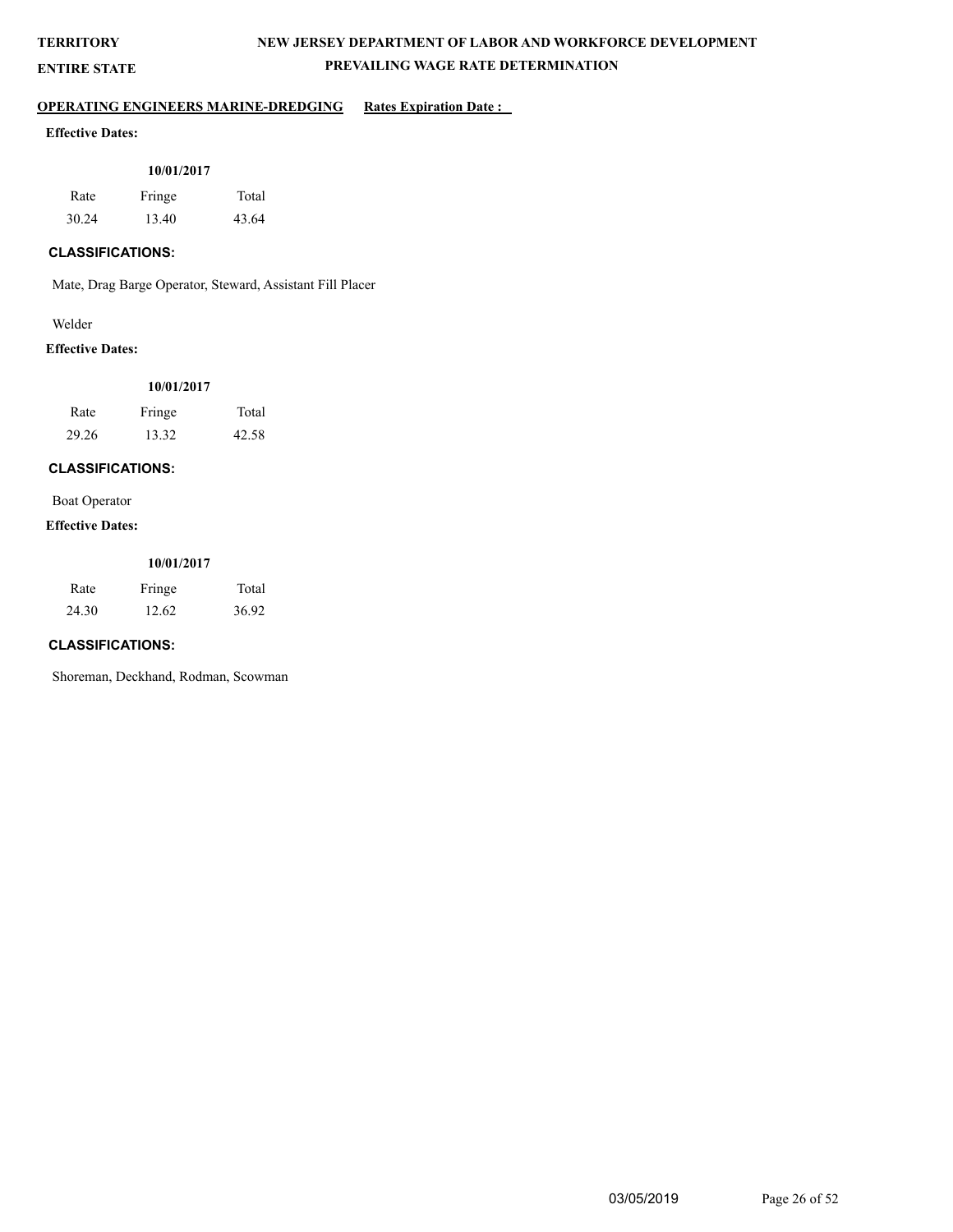**ENTIRE STATE**

## **NEW JERSEY DEPARTMENT OF LABOR AND WORKFORCE DEVELOPMENT PREVAILING WAGE RATE DETERMINATION**

#### **MICROSURFACING/SLURRY SEAL Rates Expiration Date :**

## THESE RATES APPLY IN THE FOLLOWING COUNTIES ONLY:

 Atlantic, Burlington, Camden, Cape May, Cumberland, Gloucester, Mercer, Ocean, Salem \*\*\*IN ALL OTHER COUNTIES use the Heavy and General Laborers - North "Slurry Seal Laborer" rates.\*\*\*

## SHIFT DIFFERENTIALS:

Any shift starting at 3:30 PM or later shall receive an additional \$0.35/hr

#### OVERTIME:

 Hours in excess of 8 per day or 40 per week shall be paid at time and one-half the hourly rate. All hours on holidays shall be paid at double the hourly rate.

RECOGNIZED HOLIDAYS: New Year's Day, Washington's Birthday, Memorial Day, July 4th, Labor Day, Presidential Election Day, Veterans' Day, Thanksgiving Day, Christmas Day. **Effective Dates:**

| . <i>.</i> |        |       |
|------------|--------|-------|
| Rate       | Fringe | Total |
| 36.50      | 21.27  | 57.77 |

**03/01/2017**

#### **CLASSIFICATIONS:**

Foreman

## **Effective Dates:**

| 03/01/2017 |        |       |
|------------|--------|-------|
| Rate       | Fringe | Total |
| 33.80      | 21 27  | 55.07 |

### **CLASSIFICATIONS:**

Box man

#### **Effective Dates:**

|       | 03/01/2017 |       |
|-------|------------|-------|
| Rate  | Fringe     | Total |
| 31.75 | 21.27      | 53.02 |

#### **CLASSIFICATIONS:**

Microsurface/Slurry Preparation

## **Effective Dates:**

#### **03/01/2017**

| Rate  | Fringe | Total |
|-------|--------|-------|
| 31.75 | 21.27  | 53.02 |

## **CLASSIFICATIONS:**

Squeegee man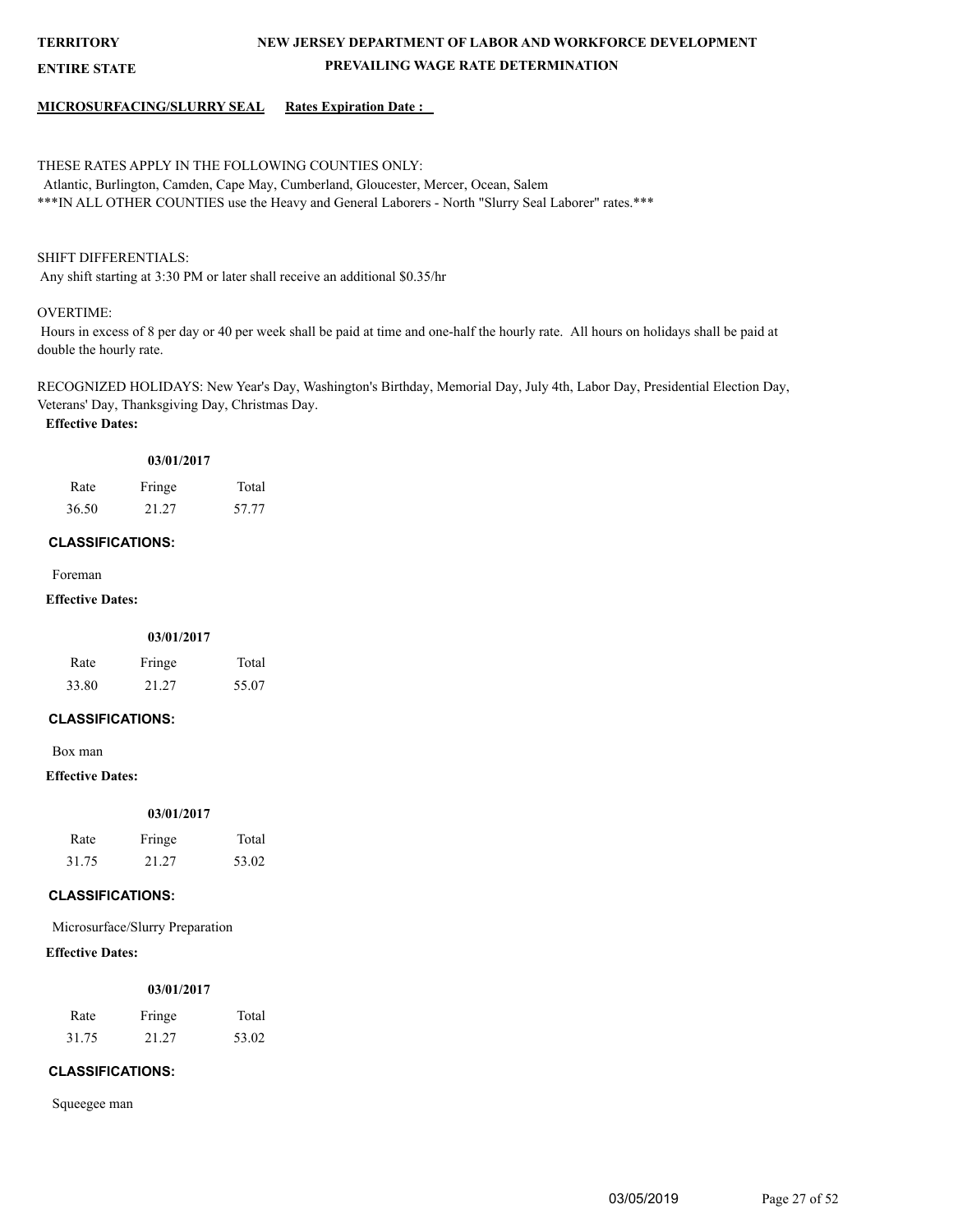**ENTIRE STATE**

## **NEW JERSEY DEPARTMENT OF LABOR AND WORKFORCE DEVELOPMENT PREVAILING WAGE RATE DETERMINATION**

## **MICROSURFACING/SLURRY SEAL Rates Expiration Date :**

## **Effective Dates:**

| 03/01/2017 |        |       |  |
|------------|--------|-------|--|
| Rate       | Fringe | Total |  |
| 30.30      | 21.27  | 51.57 |  |

## **CLASSIFICATIONS:**

Cleaner, Taper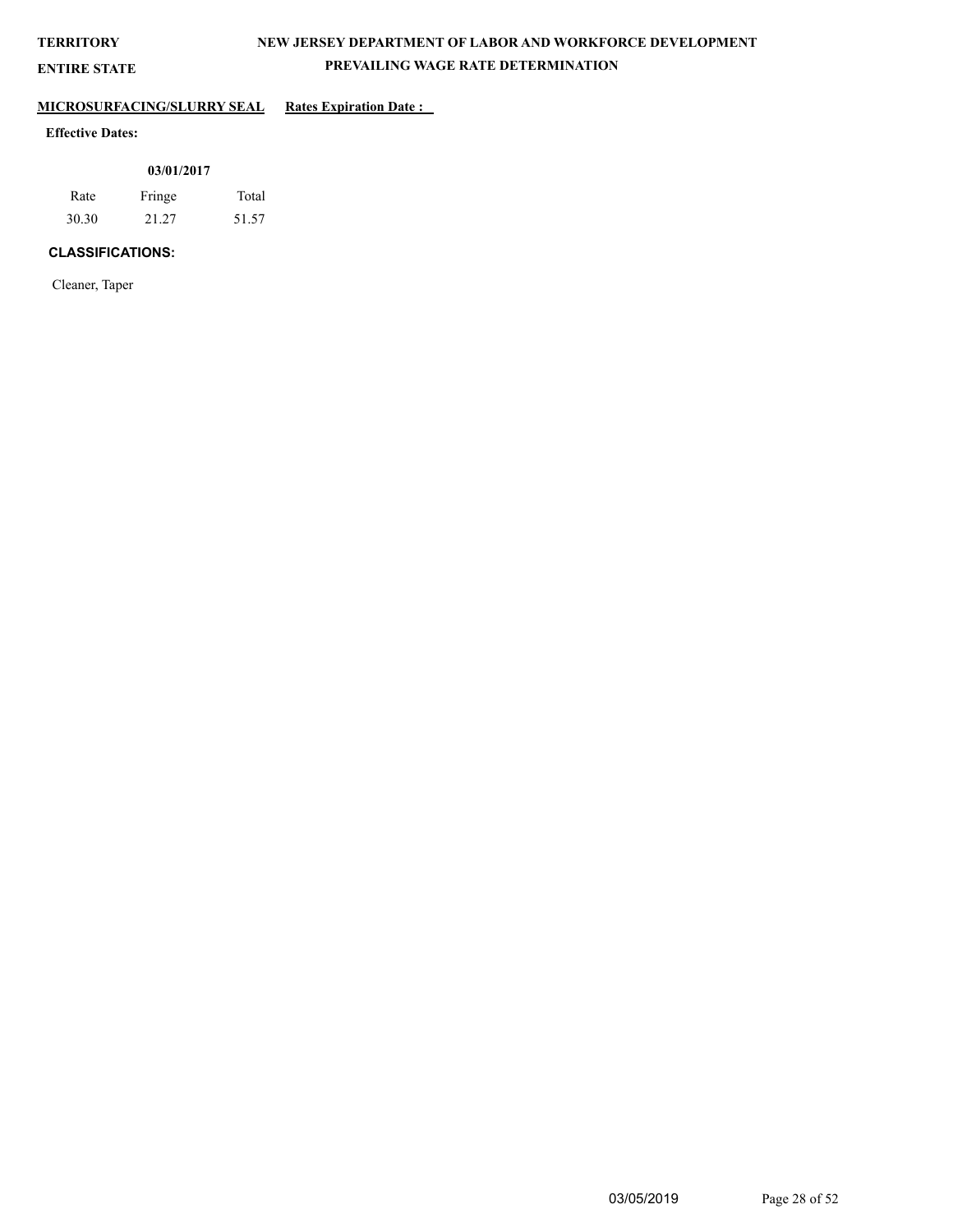**ENTIRE STATE**

## **NEW JERSEY DEPARTMENT OF LABOR AND WORKFORCE DEVELOPMENT PREVAILING WAGE RATE DETERMINATION**

#### **ASPHALT LABORERS - SOUTH Rates Expiration Date :**

"THESE RATES APPLY IN THE FOLLOWING COUNTIES ONLY: Atlantic, Burlington, Camden, Cape May, Cumberland, Gloucester, Mercer, Ocean, Salem

{For apprentice rates refer to "Laborer - Heavy & General" apprentice rates in any county rate package}

The regular workday consists of 8 hours, starting at 7:00 AM or 8:00 AM.

SHIFT DIFFERENTIALS:

- Shifts must start at 3:00 PM, 4:00 PM, 12:00 AM, or 1:00 AM, to be considered shift work, except when the project

owner mandates special hours of work in the job specifications, in which case those hours may be considered shift work. - When such hours are mandated by the project owner, a shift that begins before midnight on Friday and ends on Saturday morning, or that begins at or after 8:00 PM on Sunday and ends on Monday morning may be paid at the shift differential rate.

- Shifts shall receive an additional \$3.00 per hour.

OVERTIME:

- Hours in excess of 8 per day, Monday through Friday, or outside of the regular workday that are not shift work, and all hours on Saturdays, shall be paid at time and one-half the hourly rate. All hours on Sundays and holidays shall be paid at double the hourly rate.

- Four 10-hour days may be worked, Monday through Thursday, at straight time, with Friday used as a make-up day for a day lost to inclement weather. If Friday is not a make-up day, all hours on Friday shall be paid at time and one-half the hourly rate.

RECOGNIZED HOLIDAYS: New Year's Day, Presidents' Day, Memorial Day, July 4th, Labor Day, Presidential

Election Day, Veterans' Day, Thanksgiving Day, Christmas Day. Sunday holidays observed the following Monday. Veterans Day may be substituted for the day after Thanksgiving. However, in the trading of Veterans Day for the day after Thanksgiving, if overtime is worked on Veterans Day, it shall be paid at double the hourly rate.

Hazardous Waste Work:

-where Level A, B, or C protection is required:  $+$  \$3.00/hr -other Hazardous Waste site: + \$1.00/hr

#### **Effective Dates:**

| 03/01/2019 |        | 03/01/2020 |       |
|------------|--------|------------|-------|
| Rate       | Fringe | Total      | Total |
| 43.75      | 31.53  | 75.28      | 77.78 |

#### **CLASSIFICATIONS:**

Paving Foreman

#### **Effective Dates:**

| 03/01/2019 |        |       | 03/01/2020 |
|------------|--------|-------|------------|
| Rate       | Fringe | Total | Total      |
| 42.30      | 31.53  | 73.83 | 76.33      |

#### **CLASSIFICATIONS:**

#### Head Raker

#### **Effective Dates:**

| 03/01/2019 |        |       | 03/01/2020 |
|------------|--------|-------|------------|
| Rate       | Fringe | Total | Total      |
| 42.15      | 31.53  | 73.68 | 76.18      |

#### **CLASSIFICATIONS:**

Raker, Screedman, Luteman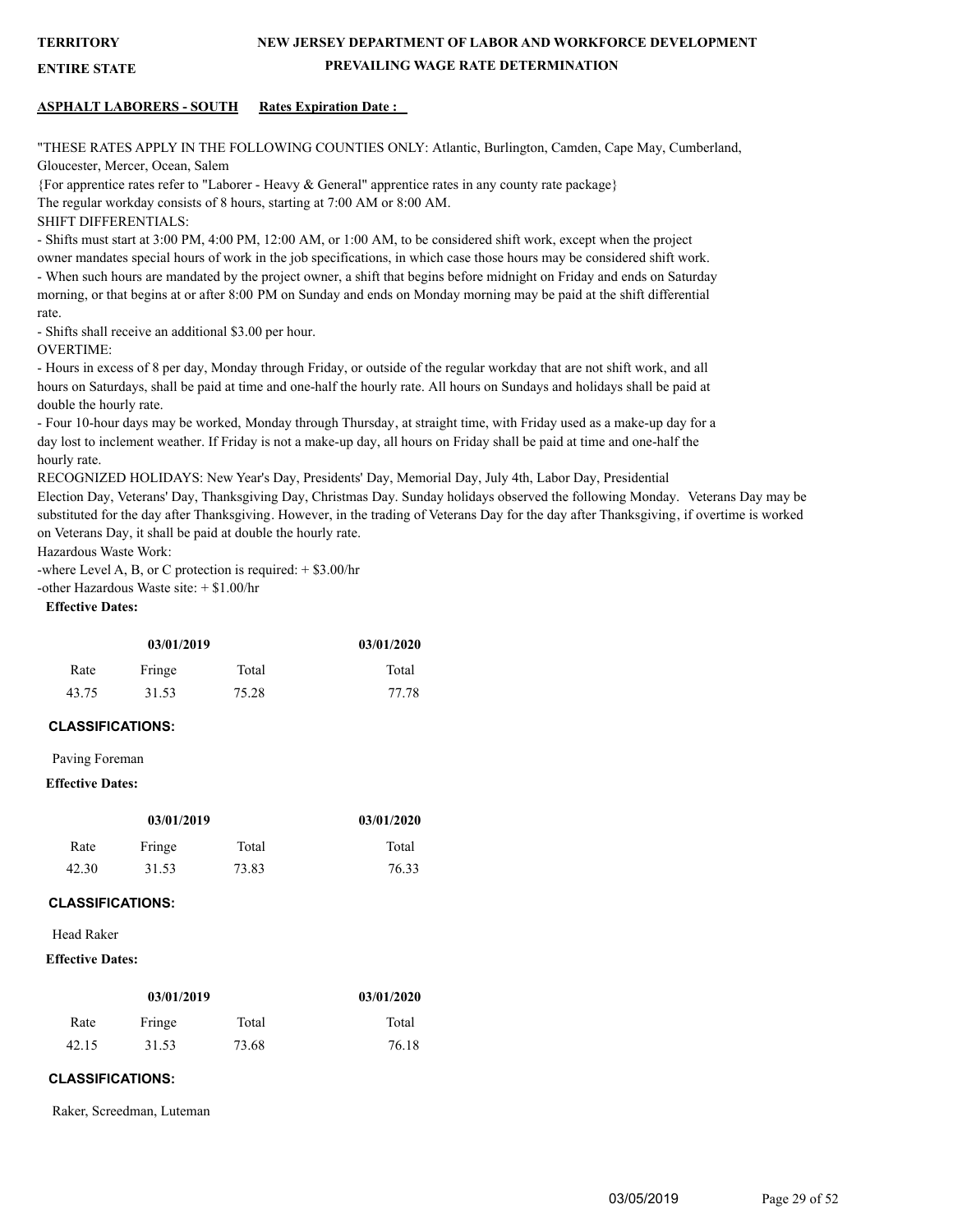## **NEW JERSEY DEPARTMENT OF LABOR AND WORKFORCE DEVELOPMENT PREVAILING WAGE RATE DETERMINATION**

## **ENTIRE STATE**

## **ASPHALT LABORERS - SOUTH Rates Expiration Date :**

## **Effective Dates:**

| 03/01/2019 |        |       | 03/01/2020 |
|------------|--------|-------|------------|
| Rate       | Fringe | Total | Total      |
| 41.90      | 31.53  | 73.43 | 75.93      |

## **CLASSIFICATIONS:**

Tampers, Smoothers, Kettlemen, Painters, Shovelers, Roller Boys **Effective Dates:**

| 03/01/2019 |        |       | 03/01/2020 |
|------------|--------|-------|------------|
| Rate       | Fringe | Total | Total      |
| 42.00      | 31.53  | 73.53 | 76.03      |

#### **CLASSIFICATIONS:**

Milling Controller

#### **Effective Dates:**

| 03/01/2019 |        |       | 03/01/2020 |
|------------|--------|-------|------------|
| Rate       | Fringe | Total | Total      |
| 42.20      | 31.53  | 73.73 | 76.23      |

## **CLASSIFICATIONS:**

Traffic Control Coordinator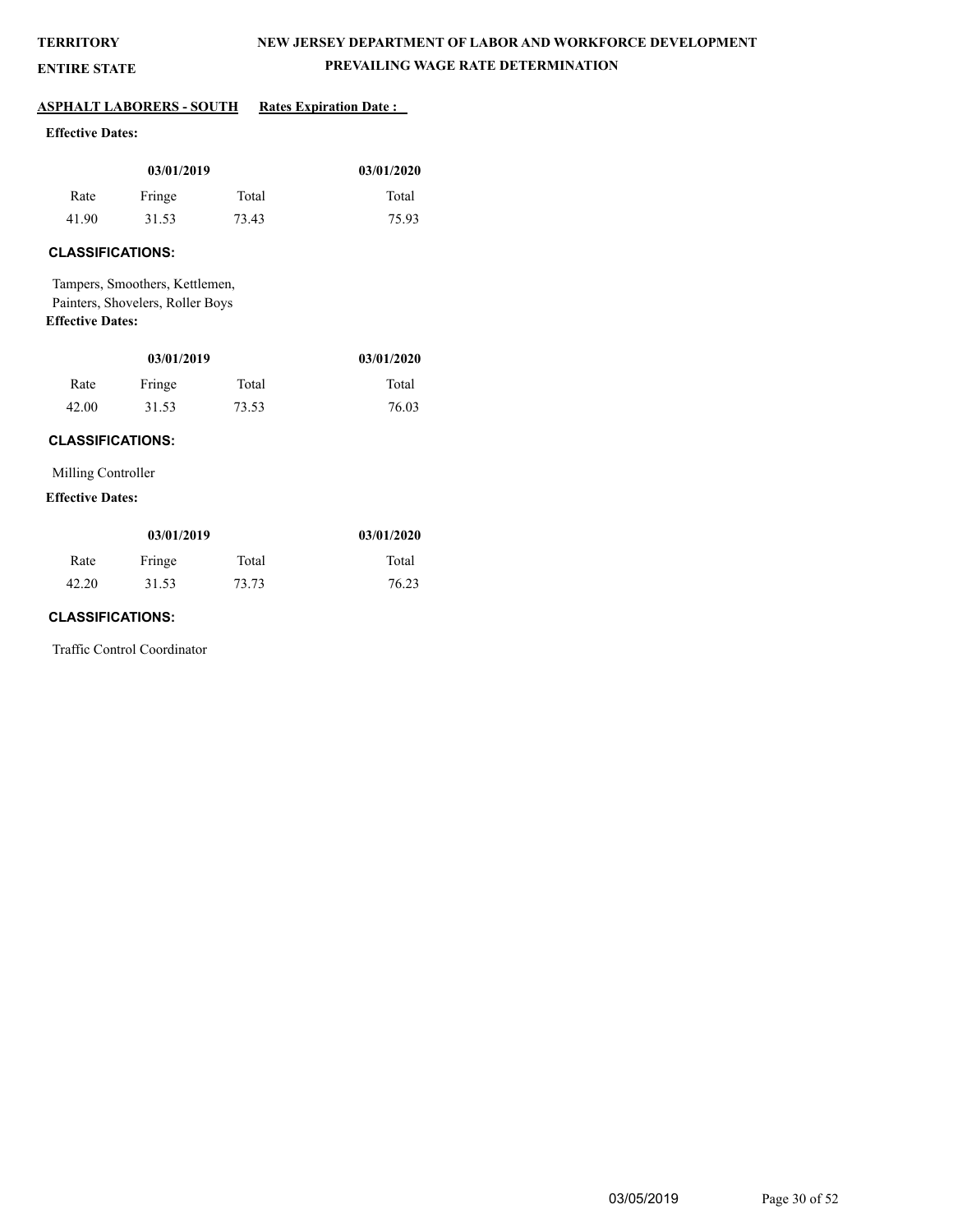**ENTIRE STATE**

## **NEW JERSEY DEPARTMENT OF LABOR AND WORKFORCE DEVELOPMENT PREVAILING WAGE RATE DETERMINATION**

#### **TEST BORING PRELIMINARY TO CONSTRUCTION-NORTH Rates Expiration Date :**

THESE RATES APPLY IN THE FOLLOWING COUNTIES ONLY: Bergen, Essex, Hudson, Middlesex, Morris, Passaic, Somerset, Union

#### SHIFT DIFFERENTIAL:

Employees on a shift other than between the hours of 8:00 AM and 5:00 PM shall receive an additional \$1.00 per hour.

#### OVERTIME:

Hours in excess of 8 per day, Monday through Friday, and all hours on Saturday shall be paid at time and one-half the regular rate. All hours on Sundays and holidays shall be paid at double the regular rate.

RECOGNIZED HOLIDAYS: New Year's Day, Memorial Day, July 4th, Labor Day, Thanksgiving Day, and Christmas Day. Sunday holidays observed the following Monday.

Hazardous Waste Pay (for Levels A, B, and C): an additional 10% of the hourly rate, per hour.

A newly hired Helper with no experience in the industry shall be paid as follows:

1st year on the job - 70% of Helper wage rate

2nd year on the job - 80% of Helper wage rate

3rd year on the job - 90% of Helper wage rate

All helpers receive full fringe benefit rate.

## **Effective Dates:**

| Rate  | Fringe | Total |
|-------|--------|-------|
| 31.62 | 25.55  | 57.17 |

#### **CLASSIFICATIONS:**

Helper (4th year helper)

#### **Effective Dates:**

#### **10/17/2017**

| Rate  | Fringe | Total |
|-------|--------|-------|
| 39.69 | 25.55  | 65.24 |

#### **CLASSIFICATIONS:**

Driller

## **Effective Dates:**

|       | 10/17/2017 |       |
|-------|------------|-------|
| Rate  | Fringe     | Total |
| 45.73 | 25.55      | 71.28 |

#### **CLASSIFICATIONS:**

Foreman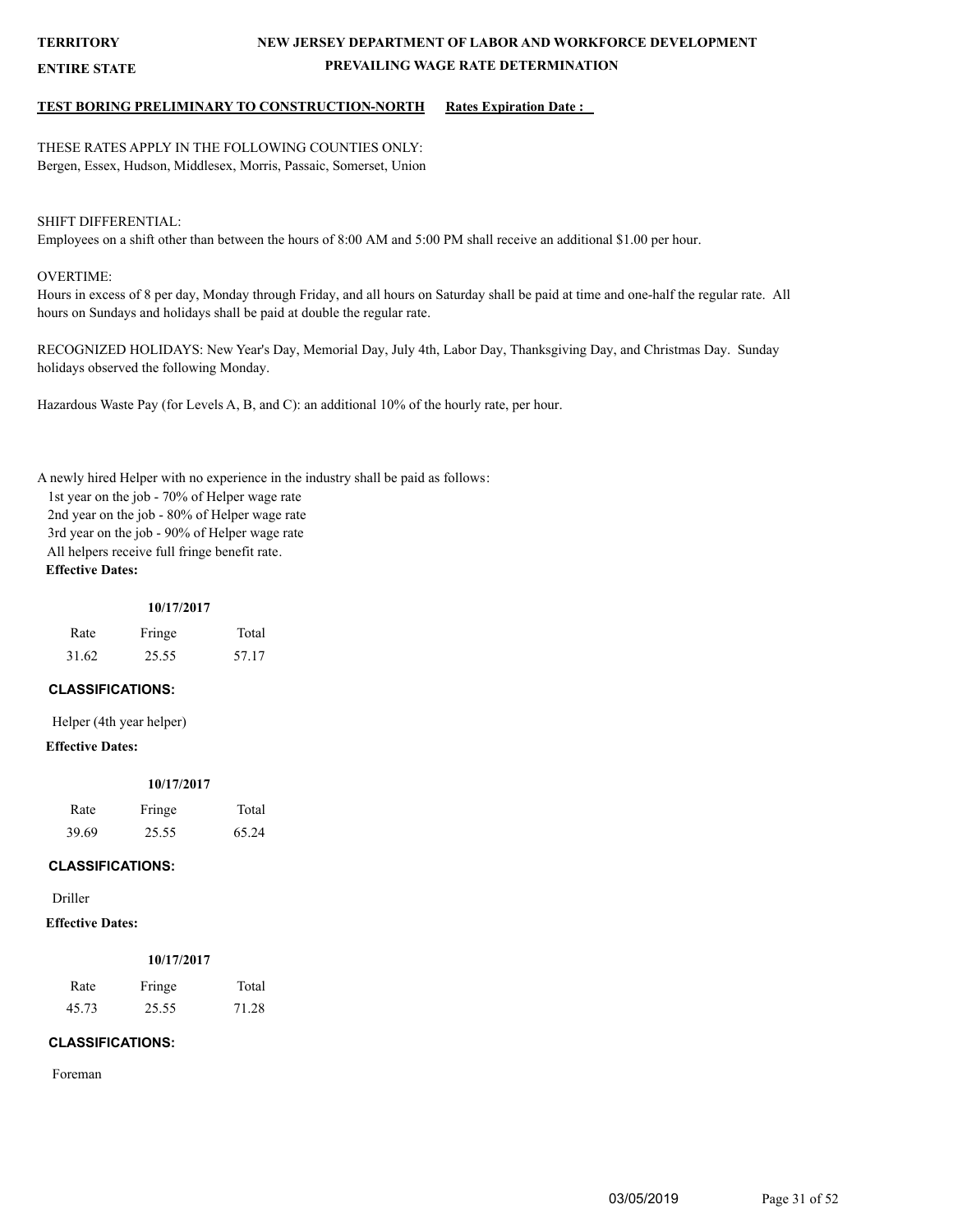**ENTIRE STATE**

## **NEW JERSEY DEPARTMENT OF LABOR AND WORKFORCE DEVELOPMENT PREVAILING WAGE RATE DETERMINATION**

#### **HEAVY & GENERAL LABORERS - NORTH Rates Expiration Date :**

#### THESE RATES APPLY IN THE FOLLOWING COUNTIES ONLY:

Bergen, Essex, Hudson, Hunterdon, Middlesex, Monmouth, Morris, Passaic, Somerset, Sussex, Union, Warren

{For apprentice rates refer to "Laborer - Heavy & General" apprentice rates in any county rate package}

The regular workday consists of 8 hours, starting at 7:00 AM or 8:00 AM.

#### SHIFT DIFFERENTIALS:

- Shifts must start at 3:00 PM, 4:00 PM, 12:00 AM, or 1:00 AM, to be considered shift work, except when the project owner mandates special hours of work in the job specifications, in which case those hours may be considered shift work.

- When such hours are mandated by the project owner, a shift that begins before midnight on Friday and ends on Saturday morning, or that begins at or after 8:00 PM on Sunday and ends on Monday morning may be paid at the shift differential rate.

- Shifts shall receive an additional \$3.00 per hour.

#### OVERTIME:

- Hours in excess of 8 per day, Monday through Friday, or outside of the regular workday that are not shift work, and all hours on Saturdays, shall be paid at time and one-half the hourly rate. All hours on Sundays and holidays shall be paid at double the hourly rate. - Four 10-hour days may be worked, Monday through Thursday, at straight time, with Friday used as a make-up day for a day lost to inclement weather. If Friday is not a make-up day, all hours on Friday shall be paid at time and one-half the hourly rate.

RECOGNIZED HOLIDAYS: New Year's Day, Presidents' Day, Memorial Day, July 4th, Labor Day, Presidential Election Day, Veterans' Day, Thanksgiving Day, Christmas Day. Sunday holidays observed the following Monday. Veterans Day may be substituted for the day after Thanksgiving. However, in the trading of Veterans Day for the day after Thanksgiving, if overtime is worked on Veterans Day, it shall be paid at double the hourly rate.

Hazardous Waste Work:

 -where Level A, B, or C protection is required: + \$3.00/hr -other Hazardous Waste site: + \$1.00/hr **Effective Dates:**

| 03/01/2019 |        |       | 03/01/2020 |
|------------|--------|-------|------------|
| Rate       | Fringe | Total |            |
| 41.50      | 31.53  | 73.03 | 75.53      |

#### **CLASSIFICATIONS:**

#### "D" Rate:

basic, landscape, asphalt, slurry seal, or railroad track laborer; utility meter installer; flagman; salamander tender; pitman; dumpman; rakers or tampers on cold patch work; wrappers or coaters of pipe; waterproofer; timberman; wagon drill or drill master helper; powder carrier; magazine tender; signal man; power buggy operator; tree cutter; operator of basic power tools **Effective Dates:**

| 03/01/2019 |        |       | 03/01/2020 |
|------------|--------|-------|------------|
| Rate       | Fringe | Total | Total      |
| 42.20      | 31.53  | 73.73 | 76.23      |

#### **CLASSIFICATIONS:**

"C" Rate:

pipe layer; laser man; conduit or duct line layer; operator of jack hammer, chipping hammer, pavement breaker, concrete cutter, asphalt cutter, sheet hammer, or walk-behind saw cutter; sandblaster; acetylene cutting or burning; wagon drill, directional drill, or hydraulic drill operator; drill master; core driller; traffic control coordinator; asphalt raker or lute man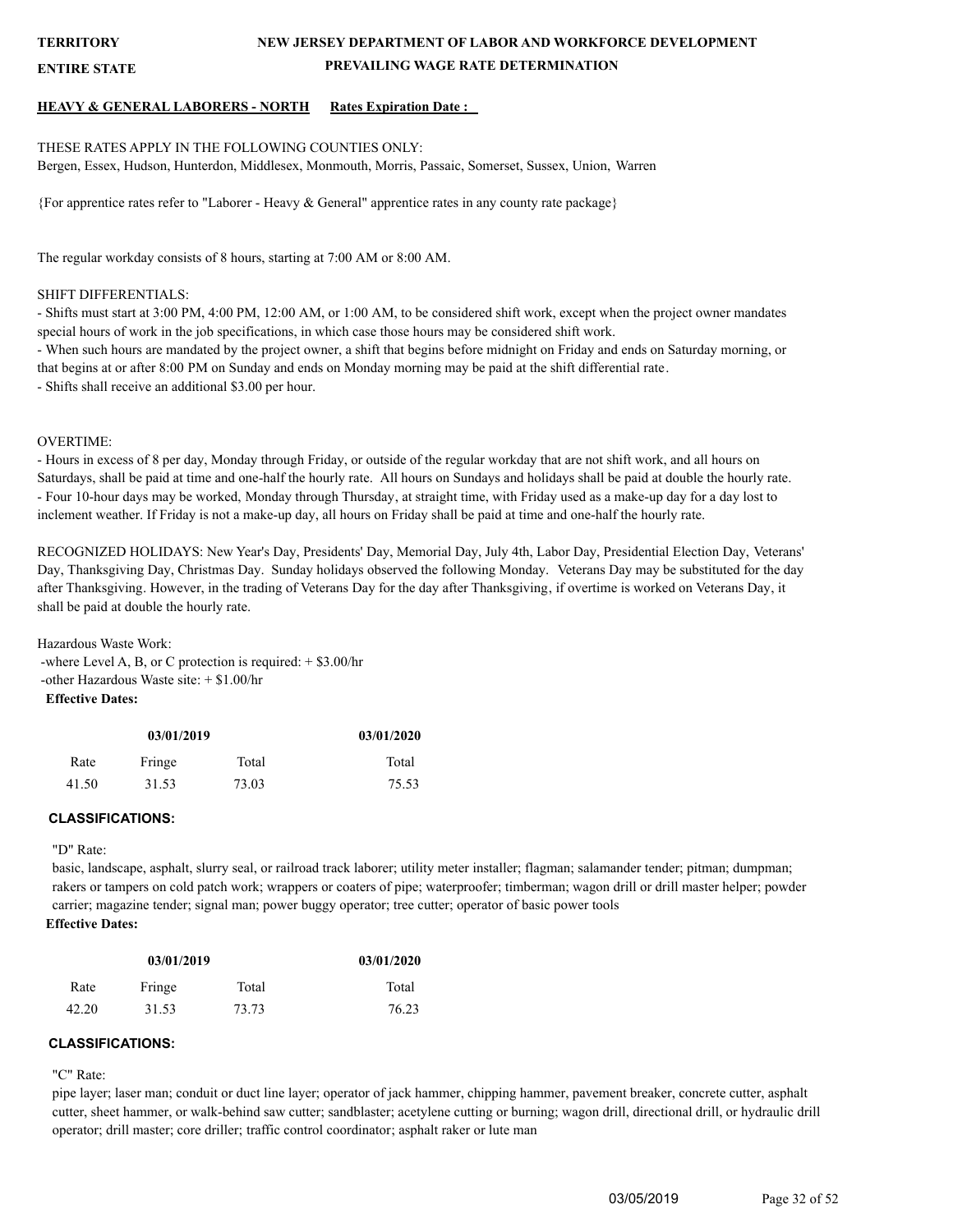**ENTIRE STATE**

## **NEW JERSEY DEPARTMENT OF LABOR AND WORKFORCE DEVELOPMENT PREVAILING WAGE RATE DETERMINATION**

#### **HEAVY & GENERAL LABORERS - NORTH Rates Expiration Date :**

#### **Effective Dates:**

| 03/01/2019 |        |       | 03/01/2020 |
|------------|--------|-------|------------|
| Rate       | Fringe | Total | Total      |
| 42.45      | 31.53  | 73.98 | 76.48      |

## **CLASSIFICATIONS:**

"B" Rate:

concrete finisher; setter of brick or stone pavers; stone cutter; form setter; manhole, catch basin, or inlet builder; asphalt screedman; rammer; hardscaping; gunite nozzle man

#### **Effective Dates:**

| 03/01/2019 |        |       | 03/01/2020 |
|------------|--------|-------|------------|
| Rate       | Fringe | Total | Total      |
| 46.00      | 31.53  | 77.53 | 80.03      |

#### **CLASSIFICATIONS:**

"A" Rate: blaster **Effective Dates:**

| 03/01/2019 |        |       | 03/01/2020 |
|------------|--------|-------|------------|
| Rate       | Fringe | Total | Total      |
| 43.75      | 31.53  | 75.28 | 77.78      |

## **CLASSIFICATIONS:**

#### "FOREMAN" Rate:

labor foreman, asphalt foreman, drill foreman, pipe foreman, grade foreman, finisher foreman, concrete foreman **Effective Dates:**

| 03/01/2019 |        |       | 03/01/2020 |
|------------|--------|-------|------------|
| Rate       | Fringe | Total | Total      |
| 44.75      | 31.53  | 76.28 | 78.78      |

## **CLASSIFICATIONS:**

"GENERAL FOREMAN" Rate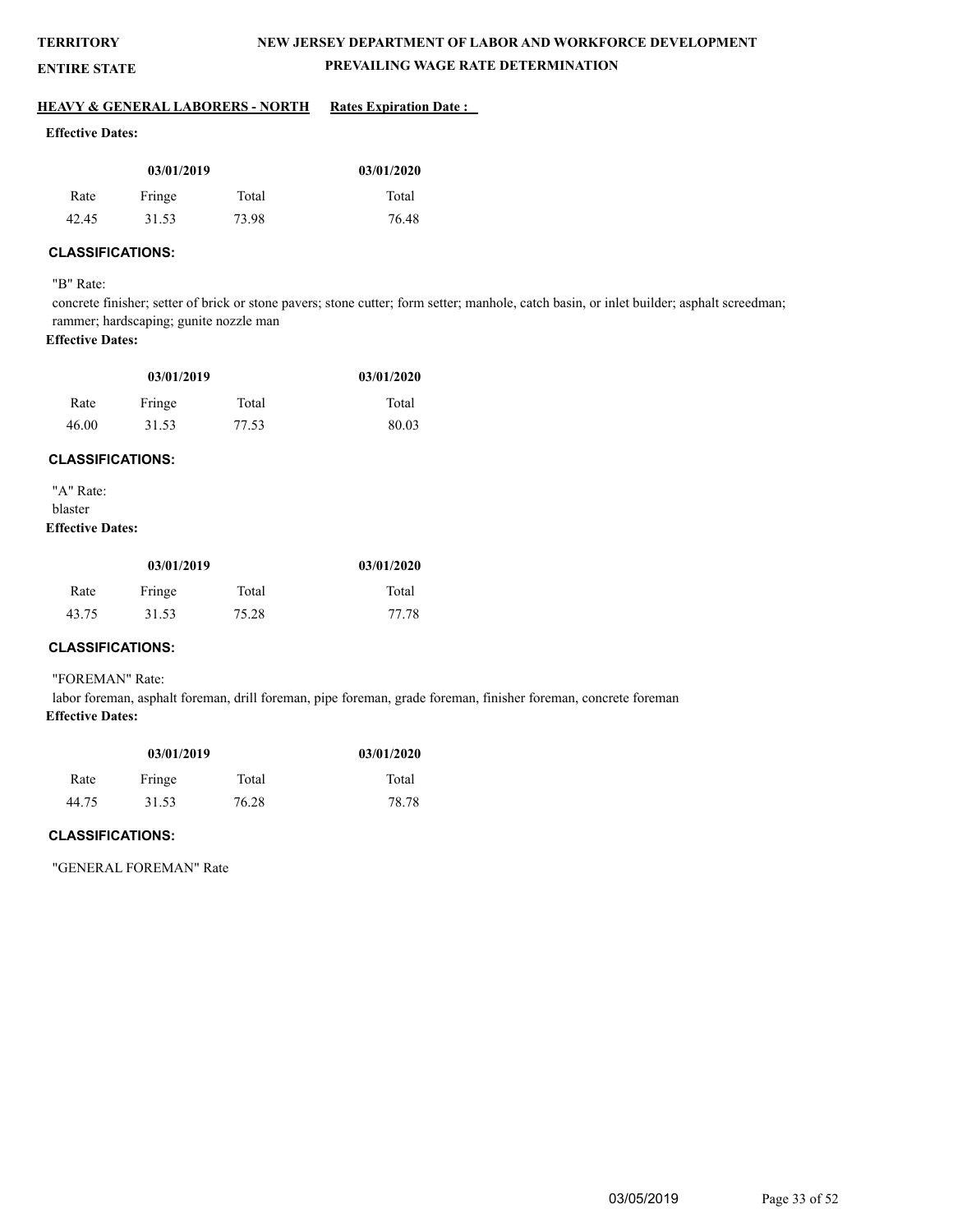**ENTIRE STATE**

## **NEW JERSEY DEPARTMENT OF LABOR AND WORKFORCE DEVELOPMENT PREVAILING WAGE RATE DETERMINATION**

#### **HEAVY & GENERAL LABORERS - SOUTH Rates Expiration Date :**

#### THESE RATES APPLY IN THE FOLLOWING COUNTIES ONLY: Atlantic, Burlington, Camden, Cape May, Cumberland, Gloucester, Mercer, Ocean, Salem

{For apprentice rates refer to "Laborer - Heavy & General" apprentice rates in any county rate package}

The regular workday consists of 8 hours, starting at 7:00 AM or 8:00 AM.

#### SHIFT DIFFERENTIALS:

- Shifts must start at 3:00 PM, 4:00 PM, 12:00 AM, or 1:00 AM, to be considered shift work, except when the project owner mandates special hours of work in the job specifications, in which case those hours may be considered shift work.

- When such hours are mandated by the project owner, a shift that begins before midnight on Friday and ends on Saturday morning, or that begins at or after 8:00 PM on Sunday and ends on Monday morning may be paid at the shift differential rate. - Shifts shall receive an additional \$3.00 per hour.

#### OVERTIME:

- Hours in excess of 8 per day, Monday through Friday, or outside of the regular workday that are not shift work, and all hours on Saturdays, shall be paid at time and one-half the hourly rate. All hours on Sundays and holidays shall be paid at double the hourly rate. - Four 10-hour days may be worked, Monday through Thursday, at straight time, with Friday used as a make-up day for a day lost to inclement weather. If Friday is not a make-up day, all hours on Friday shall be paid at time and one-half the hourly rate.

RECOGNIZED HOLIDAYS: New Year's Day, Presidents' Day, Memorial Day, July 4th, Labor Day, Presidential Election Day, Veterans' Day, Thanksgiving Day, Christmas Day. Sunday holidays observed the following Monday. Veterans Day may be substituted for the day after Thanksgiving. However, in the trading of Veterans Day for the day after Thanksgiving, if overtime is worked on Veterans Day, it shall be paid at double the hourly rate.

Hazardous Waste Work: -where Level A, B, or C protection is required:  $+$  \$3.00/hr -other Hazardous Waste site: + \$1.00/hr **Effective Dates:**

| 03/01/2019              |       |       | 03/01/2020 |
|-------------------------|-------|-------|------------|
| Total<br>Fringe<br>Rate |       | Total |            |
| 41.50                   | 31.53 | 73.03 | 75.53      |

## **CLASSIFICATIONS:**

basic, landscape, or railroad track laborer; utility meter installer; flagman; salamander tender; pitman; dumpman; rakers or tampers on cold patch work; wrappers or coaters of pipe; waterproofers; tree cutter, timberman **Effective Dates:**

| 03/01/2019              |       |       | 03/01/2020 |
|-------------------------|-------|-------|------------|
| Fringe<br>Total<br>Rate |       | Total |            |
| 41.50                   | 31.53 | 73.03 | 75.53      |

## **CLASSIFICATIONS:**

wagon drill or drill master helper; powder carrier; magazine tender; signal man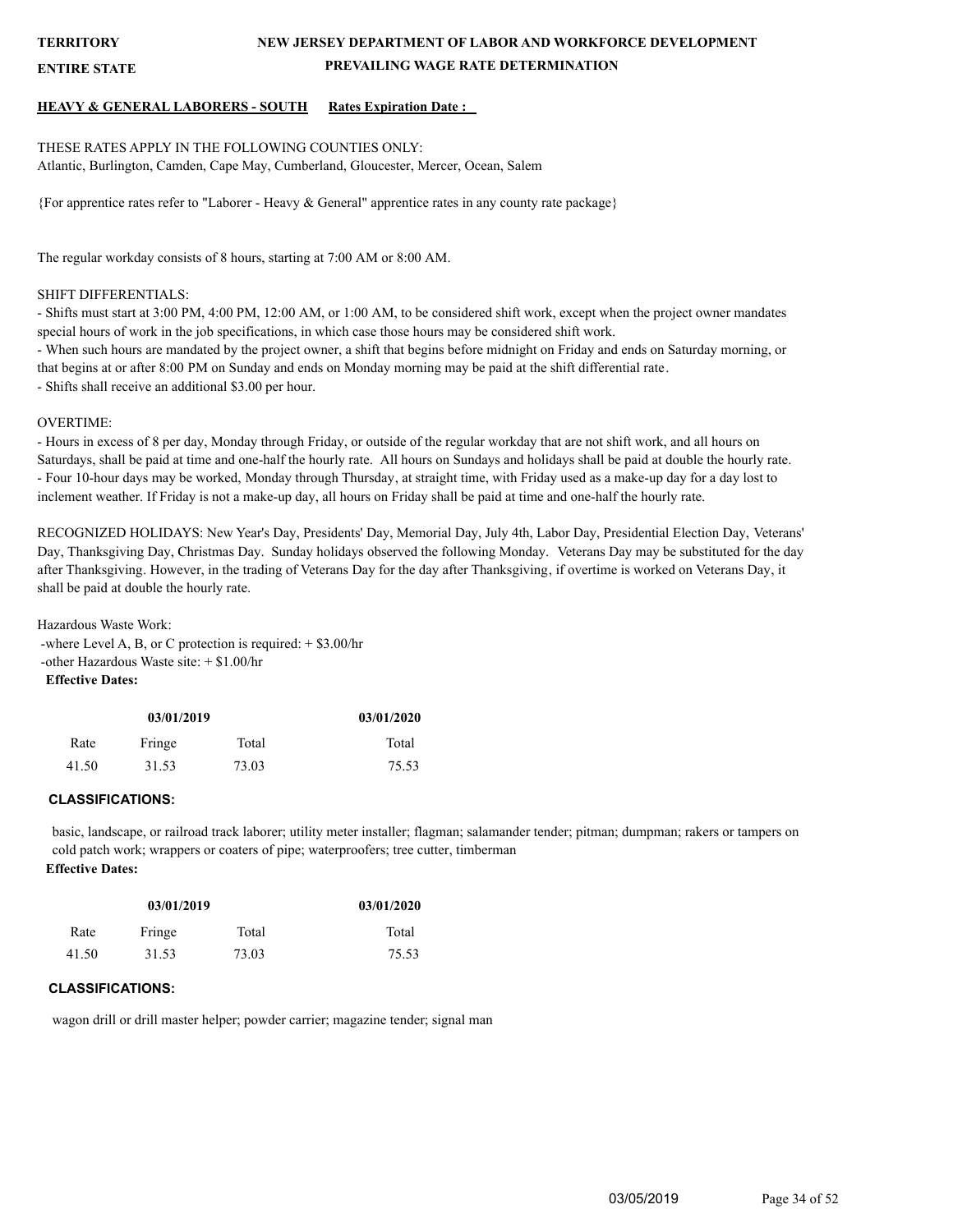**ENTIRE STATE**

## **NEW JERSEY DEPARTMENT OF LABOR AND WORKFORCE DEVELOPMENT PREVAILING WAGE RATE DETERMINATION**

#### **HEAVY & GENERAL LABORERS - SOUTH Rates Expiration Date :**

#### **Effective Dates:**

| 03/01/2019 |        |       | 03/01/2020 |
|------------|--------|-------|------------|
| Rate       | Fringe | Total | Total      |
| 42.20      | 31.53  | 73.73 | 76.23      |

## **CLASSIFICATIONS:**

pipe layer; laser man; conduit or duct line layer; operator of jack hammer, chipping hammer, pavement breaker, concrete cutter, asphalt cutter, sheet hammer, or walk-behind saw cutter; sandblaster; acetylene cutting or burning **Effective Dates:**

| 03/01/2019 |        |       | 03/01/2020 |
|------------|--------|-------|------------|
| Rate       | Fringe | Total | Total      |
| 42.20      | 31.53  | 73.73 | 76.23      |

#### **CLASSIFICATIONS:**

wagon or directional drill operator; drill master

#### **Effective Dates:**

| 03/01/2019 |        |       | 03/01/2020 |
|------------|--------|-------|------------|
| Rate       | Fringe | Total | Total      |
| 46.00      | 31.53  | 77.53 | 80.03      |

#### **CLASSIFICATIONS:**

blaster

#### **Effective Dates:**

| 03/01/2019 |        |       | 03/01/2020 |
|------------|--------|-------|------------|
| Rate       | Fringe | Total | Total      |
| 43.75      | 31.53  | 75.28 | 77.78      |

#### **CLASSIFICATIONS:**

labor foreman, drill foreman, pipe foreman, grade foreman, finisher foreman, concrete foreman

#### **Effective Dates:**

| 03/01/2019              |       |       | 03/01/2020 |
|-------------------------|-------|-------|------------|
| Fringe<br>Total<br>Rate |       | Total |            |
| 44.75                   | 31.53 | 76.28 | 78.78      |

#### **CLASSIFICATIONS:**

general foreman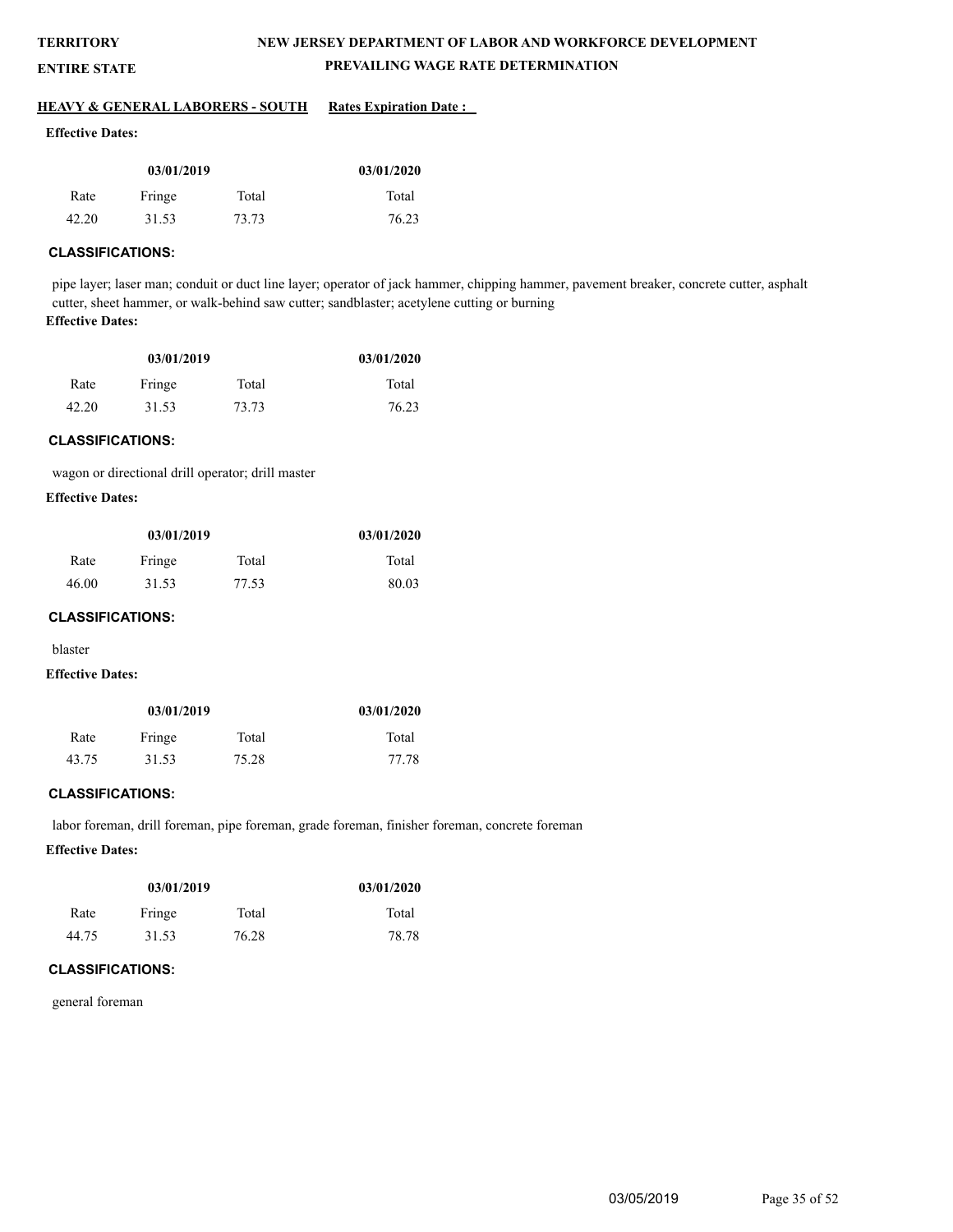# **TERRITORY ENTIRE STATE**

## **NEW JERSEY DEPARTMENT OF LABOR AND WORKFORCE DEVELOPMENT PREVAILING WAGE RATE DETERMINATION**

#### **HEAVY & GENERAL LABORERS - SOUTH Rates Expiration Date :**

## **Effective Dates:**

| 03/01/2019 |        |       | 03/01/2020 |
|------------|--------|-------|------------|
| Rate       | Fringe | Total | Total      |
| 42.45      | 31.53  | 73.98 | 76.48      |

## **CLASSIFICATIONS:**

concrete finisher; setter of brick or stone pavers; stone cutter; form setter; manhole, catch basin, or inlet builder; rammer; gunite nozzle man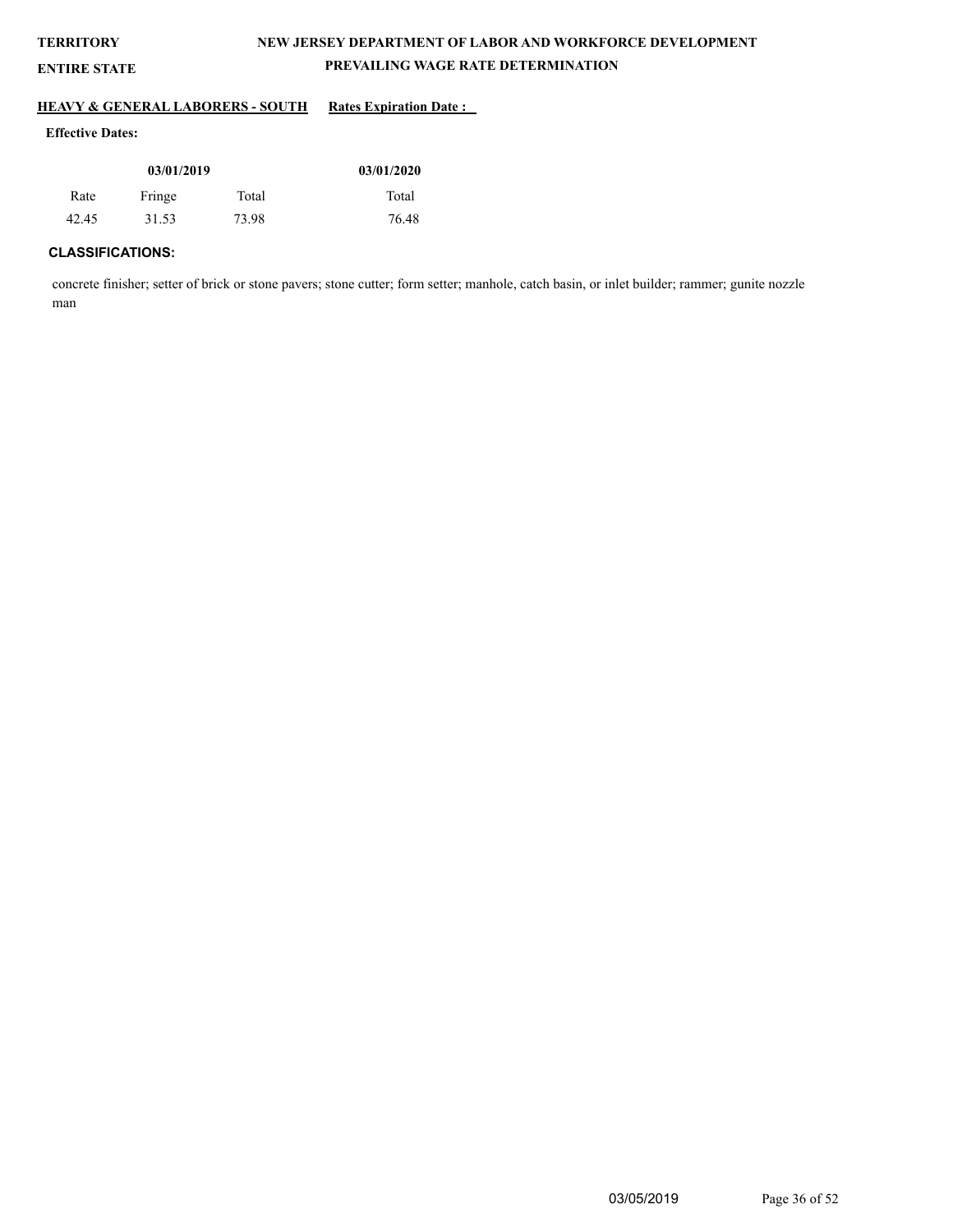## **NEW JERSEY DEPARTMENT OF LABOR AND WORKFORCE DEVELOPMENT PREVAILING WAGE RATE DETERMINATION**

#### **ENTIRE STATE**

#### **PIPELINE - MAINLINE TRANSMISSION Rates Expiration Date :**

These rates apply to the following: welding on Transportation Mainline pipe lines (cross-country pipe lines, or any segments thereof, transporting coal, gas, oil, water or other transportable materials, vapors or liquids, including portions of such pipe lines within private property boundaries up to the final metering station or connection - the point where a valve, consumer connection, or town border station divides mainline transmission lines or higher pressure lateral and branch lines from lower pressure distribution systems).

#### PER DIEM PAYMENT:

In addition to the total wage rate paid for each craft, the following per diem (per day) amounts must also be paid - Pipeline Journeyman: \$42.50; Pipeline Journeyman Welder: \$102.50; and Pipeline Helper: \$42.50. Note: in order to receive the per diem payment an employee must work a minimum of 8 hours in a 24 hour period.

#### NOTES:

- Journeymen employed as "stringer bead" welders and journeymen who are regularly employed as "hot-pass" welders shall receive \$1.00 per hour more than other journeymen.

- Welders running "stringer bead" or "hot-pass" on "cutouts" or "tie-ins" on a production basis shall be paid \$1.00 per hour above the journeymen rate.

- Whenever a welder helper is employed using a power buffer or power grinder immediately behind the stringer bead and/or hot-pass welders, and the pipe gang is set on a production basis, the helper shall be paid \$2.00 per hour above the helper rate.

- If back welding is performed inside a pipe under either or both of the following conditions, the welder engaged in the welding will receive \$3.00 per hour above the regular rate for the job only for the days on which such back welding is performed:

- The employer elects, as a regular procedure, to back weld each line-up. This condition is

not intended to apply to occasional back welding performed by the pipe gang to repair a

bead, to rectify a "high-lo" condition or wall thickness, etc.

- A welder is required to back weld a completed weld behind the firing line.

- If the welder helper is required to go inside the pipe for the purpose of brushing, buffing and grinding the weld, they shall receive a wage rate \$1.00 per hour above the regular

helper rate for the days involved.

- Welders working on "hot work" shall be paid \$2.00 per hour above the regular rate for each day engaged in such work. "Hot work' is defined as work on lines in service where there is the danger of fire or explosion.

The regular workday shall be 8 hours, between 8:00 AM and 4:30 PM.

#### OVERTIME:

Hours in excess of 8 per day, and all hours on Sundays shall be paid at time and one-half the regular rate, inclusive of benefits. All hours on holidays shall be paid at double the regular rate, inclusive of benefits.

RECOGNIZED HOLIDAYS: New Year's Day, July 4th, Labor Day, Thanksgiving Day, and Christmas Day. Sunday holidays observed the following Monday.

## **Effective Dates:**

|       |        | 06/08/2018 |  |
|-------|--------|------------|--|
| Rate  | Fringe | Total      |  |
| 54.61 | 29.59  | 84.20      |  |

#### **CLASSIFICATIONS:**

Pipeline Journeyman Welder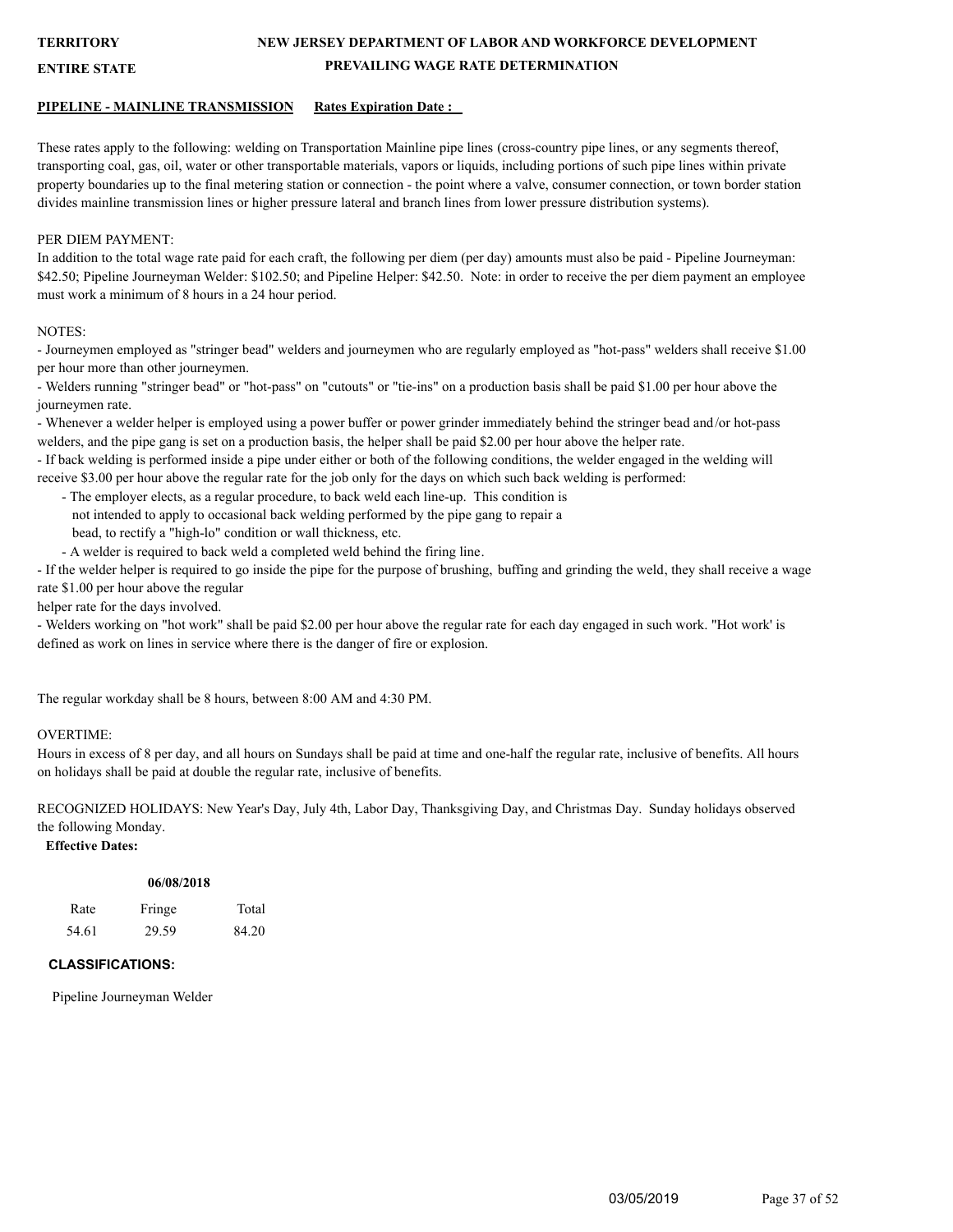**ENTIRE STATE**

## **NEW JERSEY DEPARTMENT OF LABOR AND WORKFORCE DEVELOPMENT PREVAILING WAGE RATE DETERMINATION**

## **PIPELINE - MAINLINE TRANSMISSION Rates Expiration Date :**

## **Effective Dates:**

| 06/08/2018 |        |       |  |  |
|------------|--------|-------|--|--|
| Rate       | Fringe | Total |  |  |
| 54.61      | 29.59  | 84.20 |  |  |

## **CLASSIFICATIONS:**

Pipeline Journeyman

## **Effective Dates:**

## **06/08/2018**

| Rate  | Fringe | Total |
|-------|--------|-------|
| 33.55 | 20.42  | 53.97 |

## **CLASSIFICATIONS:**

Pipeline Helper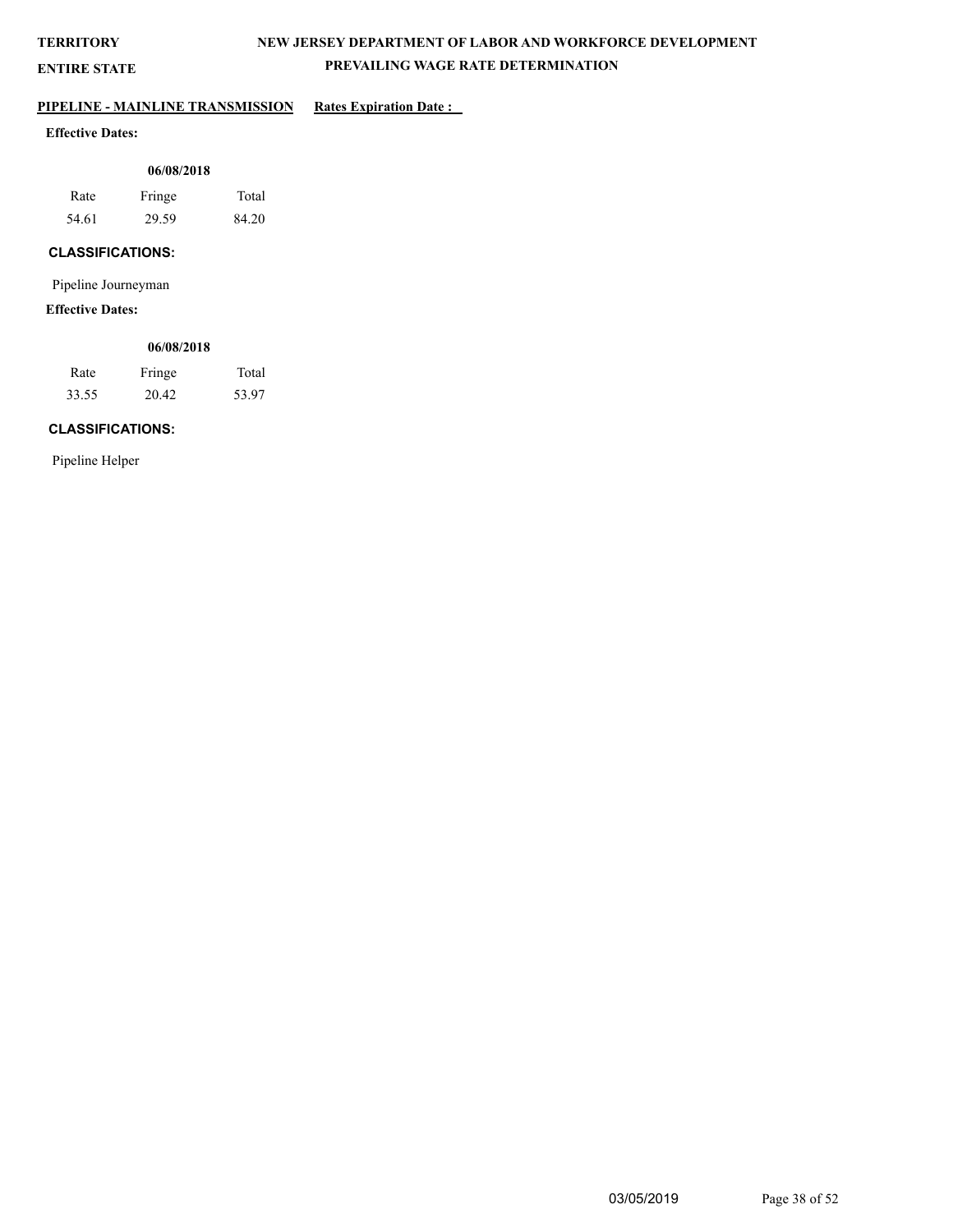**ENTIRE STATE**

## **NEW JERSEY DEPARTMENT OF LABOR AND WORKFORCE DEVELOPMENT PREVAILING WAGE RATE DETERMINATION**

#### **PIPELINE - GAS DISTRIBUTION Rates Expiration Date :**

These rates apply to the following: welding on gas line distribution systems (that portion of the gas distribution system placed in streets, roads, subways, tunnels, viaducts, highways and easements which serves the users of gas).

#### SHIFT DIFFERENTIALS:

An "irregular" shift may start any time from 5:00 PM to 12:00 AM, Monday through Friday, and shall receive an additional 15% of the regular rate per hour, inclusive of benefits.

#### OVERTIME:

Hours in excess of forty per week, and all hours on Saturdays shall be paid at time and one-half the regular rate, inclusive of benefits. All hours on Sundays and holidays shall be paid at double the regular rate, inclusive of benefits.

RECOGNIZED HOLIDAYS: New Year's Day, Memorial Day, July 4th, Labor Day, Thanksgiving Day, and Christmas Day. Sunday holidays observed the following Monday.

#### **Effective Dates:**

| 11/01/2018 |        |       | 11/01/2019 |
|------------|--------|-------|------------|
| Rate       | Fringe | Total | Total      |
| 60.00      | 23.73  | 83.73 | 86.23      |

#### **CLASSIFICATIONS:**

Pipeline Journeyman Welder

## **Effective Dates:**

| 11/01/2018 |        |       | 11/01/2019 |
|------------|--------|-------|------------|
| Rate       | Fringe | Total | Total      |
| 60.00      | 23.73  | 83.73 | 86.23      |

#### **CLASSIFICATIONS:**

Pipeline Journeyman

#### **Effective Dates:**

| 11/01/2018 |        |       | 11/01/2019 |
|------------|--------|-------|------------|
| Rate       | Fringe | Total | Total      |
| 38.46      | 17.54  | 56.00 | 57.67      |

## **CLASSIFICATIONS:**

Pipeline Helper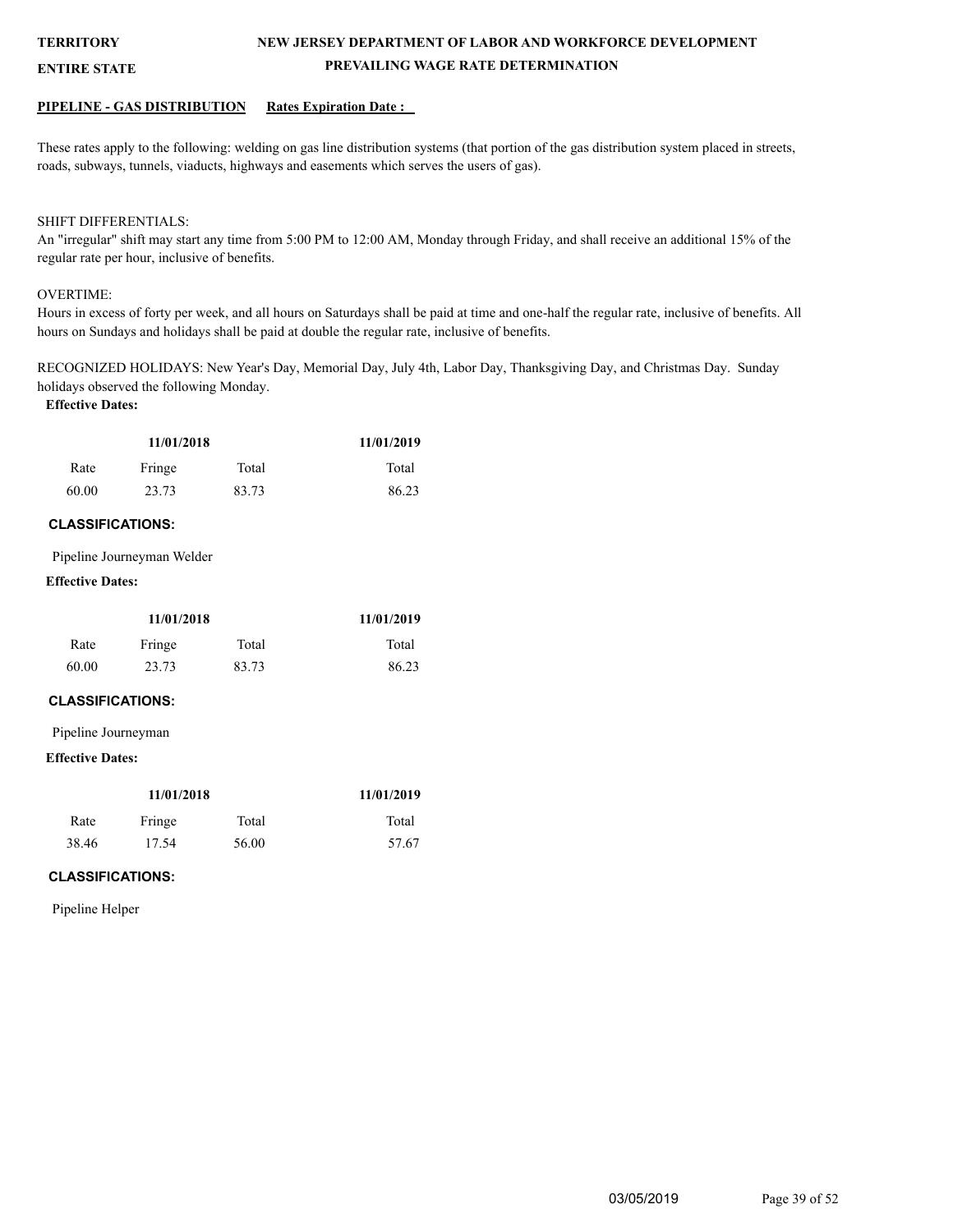**ENTIRE STATE**

## **NEW JERSEY DEPARTMENT OF LABOR AND WORKFORCE DEVELOPMENT PREVAILING WAGE RATE DETERMINATION**

#### **ASPHALT LABORERS- NORTH Rates Expiration Date :**

#### THESE RATES APPLY IN THE FOLLOWING COUNTIES ONLY:

Bergen, Essex, Hudson, Hunterdon, Middlesex, Monmouth, Morris, Passaic, Somerset, Sussex, Union, Warren {For apprentice rates refer to "Laborer - Heavy & General" apprentice rates in any county rate package} The regular workday consists of 8 hours, starting at 7:00 AM or 8:00 AM. SHIFT DIFFERENTIALS:

- Shifts must start at 3:00 PM, 4:00 PM, 12:00 AM, or 1:00 AM, to be considered shift work, except when the project owner mandates special hours of work in the job specifications, in which case those hours may be considered shift work. - When such hours are mandated by the project owner, a shift that begins before midnight on Friday and ends on Saturday morning, or that begins at or after 8:00 PM on Sunday and ends on Monday morning may be paid at the shift differential rate.

- Shifts shall receive an additional \$3.00 per hour.

OVERTIME:

- Hours in excess of 8 per day, Monday through Friday, or outside of the regular workday that are not shift work, and all hours on Saturdays, shall be paid at time and one-half the hourly rate. All hours on Sundays and holidays shall be paid at double the hourly rate.

- Four 10-hour days may be worked, Monday through Thursday, at straight time, with Friday used as a make-up day for a day lost to inclement weather. If Friday is not a make-up day, all hours on Friday shall be paid at time and one-half the hourly rate.

RECOGNIZED HOLIDAYS: New Year's Day, Presidents' Day, Memorial Day, July 4th, Labor Day, Presidential

Election Day, Veterans' Day, Thanksgiving Day, Christmas Day. Sunday holidays observed the following Monday. Veterans Day may be substituted for the day after Thanksgiving. However, in the trading of Veterans Day for the day after Thanksgiving, if overtime is worked on Veterans Day, it shall be paid at double the hourly rate.

Hazardous Waste Work:

-where Level A, B, or C protection is required:  $+$  \$3.00/hr -other Hazardous Waste site: + \$1.00/hr **Effective Dates:**

| 03/01/2019 |        |       | 03/01/2020 |
|------------|--------|-------|------------|
| Rate       | Fringe | Total | Total      |
| 43.75      | 31.53  | 75.28 | 77.78      |

#### **CLASSIFICATIONS:**

Asphalt Foreman

#### **Effective Dates:**

| 03/01/2019 |        |       | 03/01/2020 |
|------------|--------|-------|------------|
| Rate       | Fringe | Total | Total      |
| 42.45      | 31.53  | 73.98 | 76.48      |

#### **CLASSIFICATIONS:**

Asphalt Screedman

#### **Effective Dates:**

| 03/01/2019 |        |       | 03/01/2020 |
|------------|--------|-------|------------|
| Rate       | Fringe | Total | Total      |
| 42.20      | 31.53  | 73.73 | 76.23      |

#### **CLASSIFICATIONS:**

Asphalt Raker or Lute Man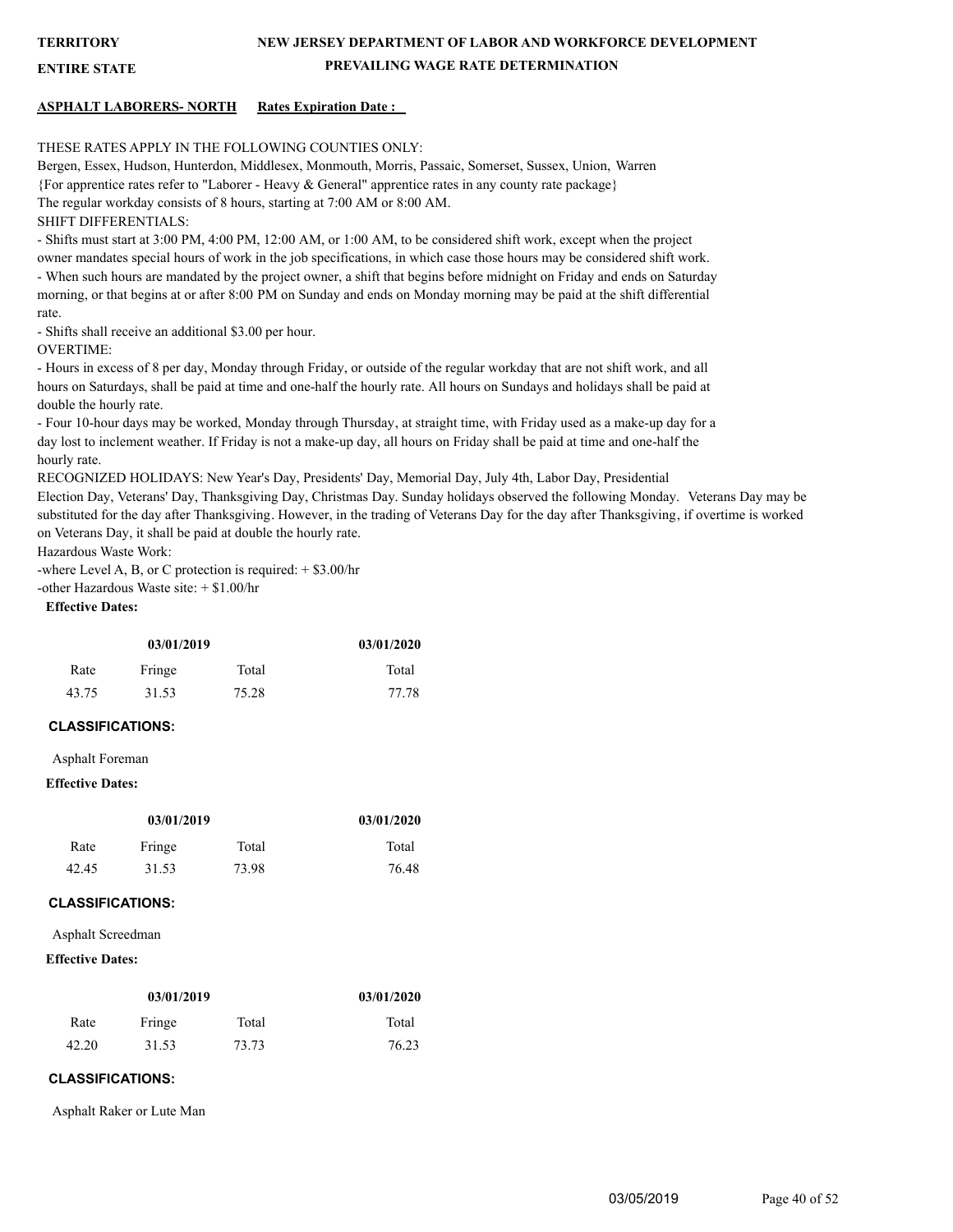**ENTIRE STATE**

## **NEW JERSEY DEPARTMENT OF LABOR AND WORKFORCE DEVELOPMENT PREVAILING WAGE RATE DETERMINATION**

# **ASPHALT LABORERS- NORTH Rates Expiration Date :**

## **Effective Dates:**

| 03/01/2019 |        |       | 03/01/2020 |
|------------|--------|-------|------------|
| Rate       | Fringe | Total | Total      |
| 41.50      | 31.53  | 73.03 | 75.53      |

## **CLASSIFICATIONS:**

Asphalt Laborer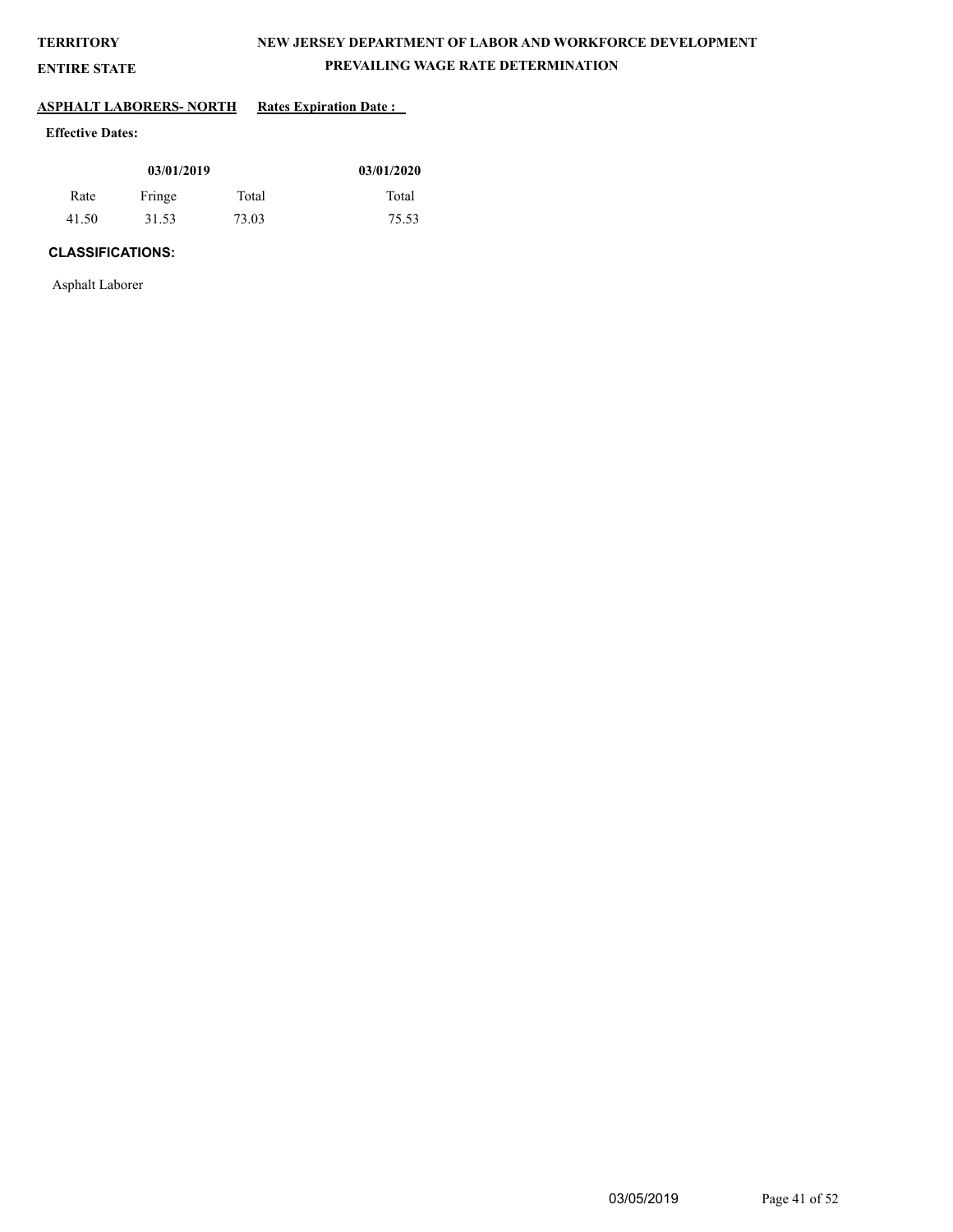**ENTIRE STATE**

## **NEW JERSEY DEPARTMENT OF LABOR AND WORKFORCE DEVELOPMENT PREVAILING WAGE RATE DETERMINATION**

#### **ELECTRICIAN- UTILITY WORK (NORTH) Rates Expiration Date :**

Electrician-Utility Work (North) (For apprentice rates refer to Electrician-Utility Work (North) in any county rate package). These rates apply to work contracted for by the following utility companies: Public Service Electric & Gas Co. of NJ, GPU Energy, Borough of Madison Electric Department, Sussex Rural Electric Cooperative, Rockland Utilities, and Butler Municipal Electric Co. These rates do not apply to work on substations or switching stations. For Utility work contracted for by a utility company other than those listed above or those listed under "Electrician-Utility Work (South), see the "Outside Commercial Rates" for the county in which the jobsite is located.

#### \* FOR OUTSIDE COMMERCIAL RATES PLEASE SEE COUNTY RATES

The regular workday is 8 hours, between 6:00 AM and 6:00 PM.

FOR EMERGENCY WORK ONLY: (emergency work is defined as work caused by storm, catastrophe, act of god, and circumstances beyond the control of the employer)-all hours of work shall be paid at double the hourly rate.

SHIFT DIFFERENTIALS:

Shift work must run for a minimum of 5 consecutive workdays.

 2nd shift (between the hours of 4:30 PM and 1:00 AM): 8 hours of work + 17.3% of the regular rate, inclusive of benefits. 3rd shift (between the hours of 12:30 AM and 9:00 AM): 8 hours of work + 31.4% of the regular rate per hour, inclusive of benefits.

#### OVERTIME:

Hours in excess of 8 per day, or before or after the regular wokday Monday through Friday, that is not shift work, and all hours on Saturday shall be paid at time and one-half the regular rate, inclusive of benefits. All hours on Sundays and holidays shall be paid at double the hourly rate, inclusive of benefits.

Four 10-hour days may worked, at straight time, between 7:00 AM and 6:30 PM, Monday through Thursday.

#### RECOGNIZED HOLIDAYS:

New Year's Day, Presidents' Day, Memorial Day, July 4th, Labor Day, Presidential Election Day, Veterans' Day, Thanksgiving Day and Christmas Day, or day on which they are legally observed.

**Effective Dates:**

| 12/02/2018 |        | 12/01/2019 | 11/29/2020 |       |
|------------|--------|------------|------------|-------|
| Rate       | Fringe | Total      | Total      | Total |
| 55.13      | 36.93  | 92.06      | 94.45      | 96.84 |

#### **CLASSIFICATIONS:**

Chief Lineman

#### **Effective Dates:**

|       | 12/02/2018 |       | 12/01/2019 | 11/29/2020 |
|-------|------------|-------|------------|------------|
| Rate  | Fringe     | Total | Total      | Total      |
| 52.01 | 34.84      | 86.85 | 89.11      | 91.36      |

#### **CLASSIFICATIONS:**

Journeyman Lineman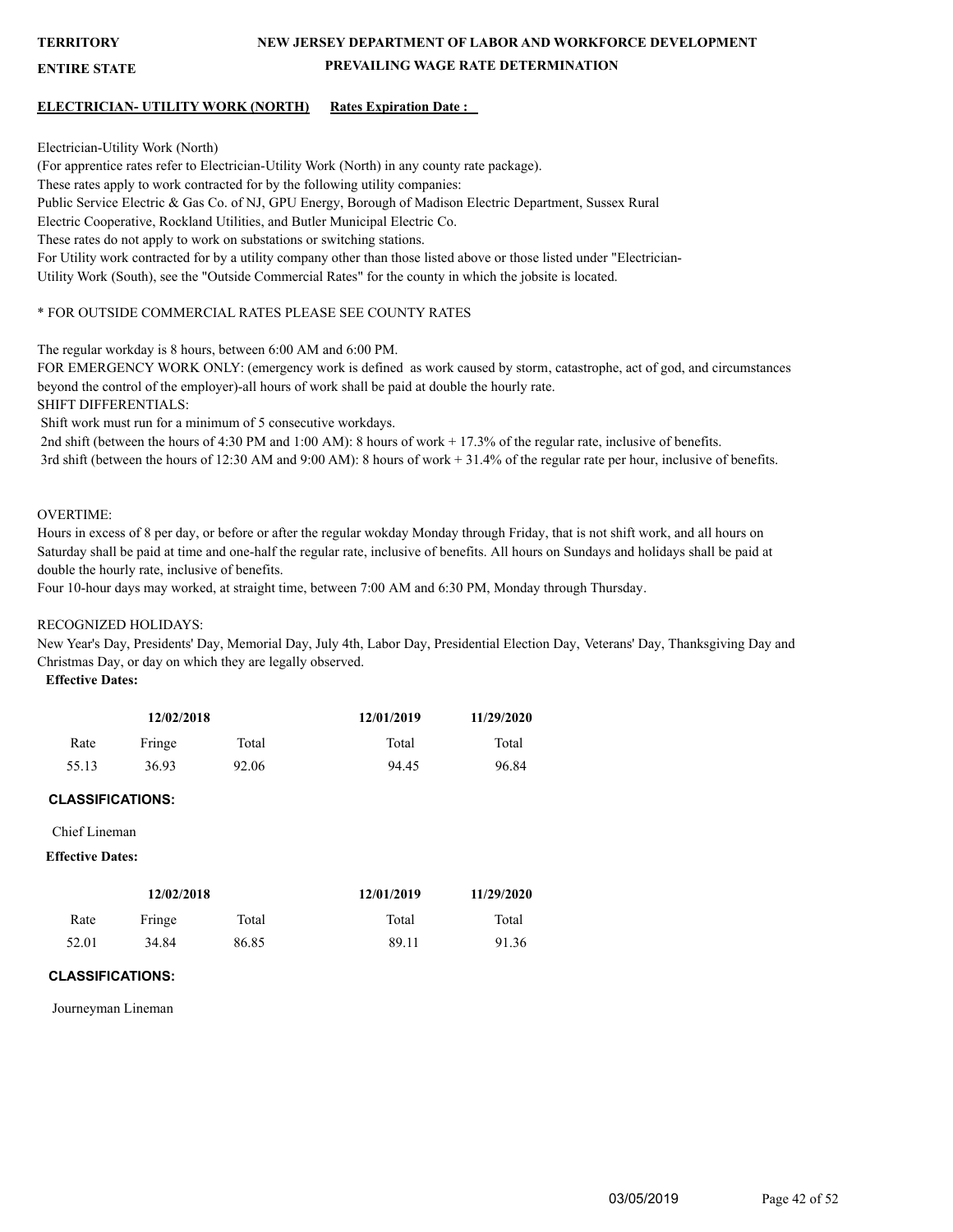**ENTIRE STATE**

## **NEW JERSEY DEPARTMENT OF LABOR AND WORKFORCE DEVELOPMENT PREVAILING WAGE RATE DETERMINATION**

#### **ELECTRICIAN- UTILITY WORK (NORTH)** Rates Expiration Date :

## **Effective Dates:**

| 12/02/2018 |        | 12/01/2019 | 11/29/2020 |       |
|------------|--------|------------|------------|-------|
| Rate       | Fringe | Total      | Total      | Total |
| 52.01      | 34.84  | 86.85      | 89.11      | 91.36 |

## **CLASSIFICATIONS:**

Special License Operator

#### **Effective Dates:**

| 12/02/2018 |        |       | 12/01/2019 | 11/29/2020 |
|------------|--------|-------|------------|------------|
| Rate       | Fringe | Total | Total      | Total      |
| 51.49      | 34.49  | 85.98 | 88.22      | 90.44      |

#### **CLASSIFICATIONS:**

Transit Man

#### **Effective Dates:**

| 12/02/2018 |        |       | 12/01/2019 | 11/29/2020 |
|------------|--------|-------|------------|------------|
| Rate       | Fringe | Total | Total      | Total      |
| 49.93      | 33.45  | 83.38 | 85.53      | 87.70      |

#### **CLASSIFICATIONS:**

Line Equipment Operator

#### **Effective Dates:**

| 12/02/2018 |        |       | 12/01/2019 | 11/29/2020 |
|------------|--------|-------|------------|------------|
| Rate       | Fringe | Total | Total      | Total      |
| 43.69      | 29.27  | 72.96 | 74.84      | 76.73      |

## **CLASSIFICATIONS:**

Dynamite Man

## **Effective Dates:**

| 12/02/2018 |        |        | 12/01/2019 | 11/29/2020 |
|------------|--------|--------|------------|------------|
| Rate       | Fringe | Total  | Total      | Total      |
| 65.01      | 43.55  | 108.56 | 111.38     | 114.19     |

## **CLASSIFICATIONS:**

General Foreman

#### **Effective Dates:**

| 12/02/2018 |        |       | 12/01/2019 | 11/29/2020 |
|------------|--------|-------|------------|------------|
| Rate       | Fringe | Total | Total      | Total      |
| 59.81      | 40.07  | 99.88 | 102.47     | 105.05     |

## **CLASSIFICATIONS:**

Assistant General Foreman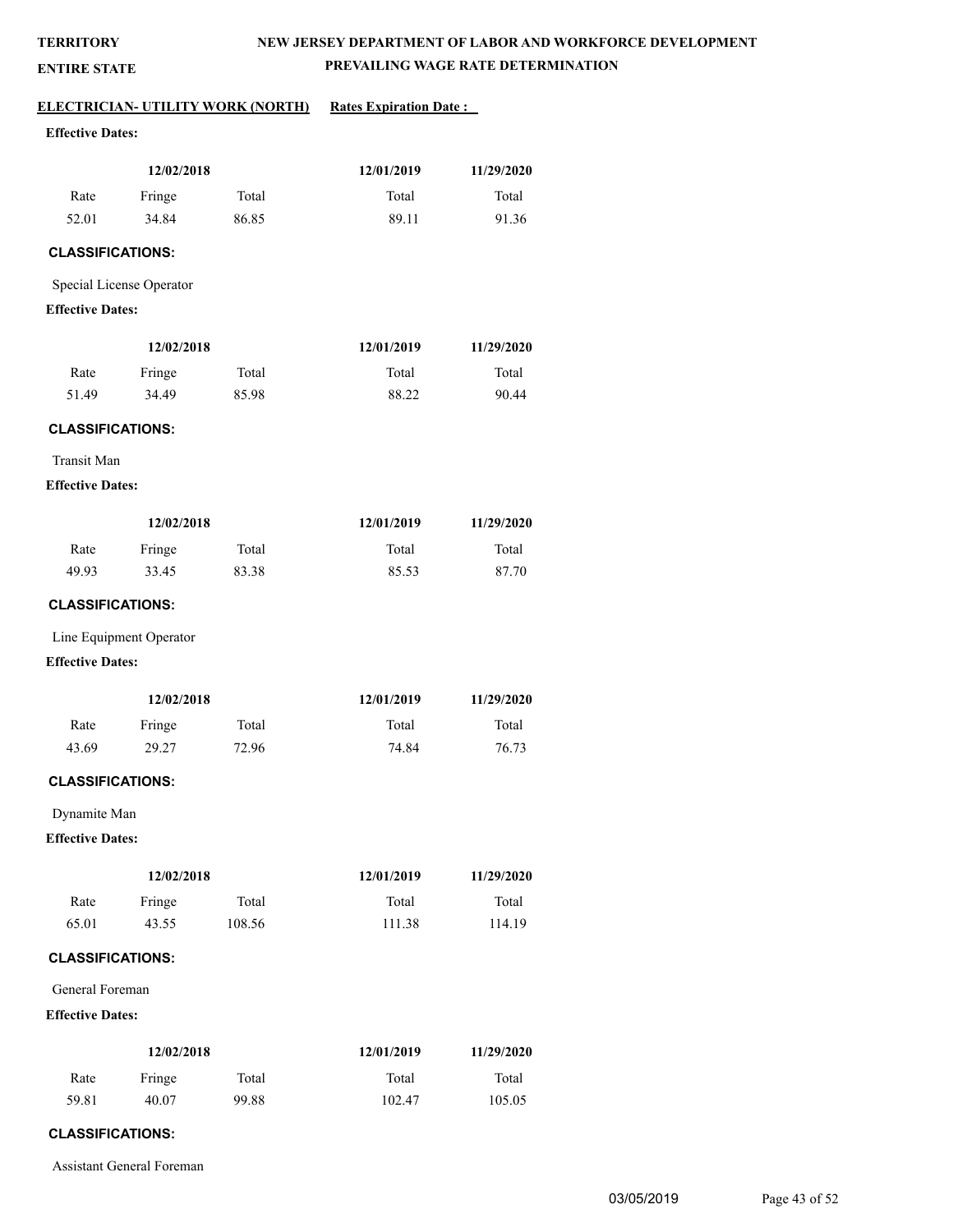**ENTIRE STATE**

## **NEW JERSEY DEPARTMENT OF LABOR AND WORKFORCE DEVELOPMENT PREVAILING WAGE RATE DETERMINATION**

# **ELECTRICIAN- UTILITY WORK (NORTH)** Rates Expiration Date :

## **Effective Dates:**

| 12/02/2018 |        |       | 12/01/2019 | 11/29/2020 |
|------------|--------|-------|------------|------------|
| Rate       | Fringe | Total | Total      | Total      |
| 58.25      | 39.02  | 97.27 | 99.79      | 102.32     |

## **CLASSIFICATIONS:**

#### Line Foreman

#### **Effective Dates:**

| 12/02/2018 |        |       | 12/01/2019 | 11/29/2020 |
|------------|--------|-------|------------|------------|
| Rate       | Fringe | Total | Total      | Total      |
| 42.13      | 28.22  | 70.35 | 72.17      | 73.99      |

## **CLASSIFICATIONS:**

Street Light Mechanical Leader

#### **Effective Dates:**

| 12/02/2018 |        |       | 12/01/2019 | 11/29/2020 |
|------------|--------|-------|------------|------------|
| Rate       | Fringe | Total | Total      | Total      |
| 40.05      | 26.83  | 66.88 | 68.62      | 70.34      |

#### **CLASSIFICATIONS:**

Groundman Winch Operator

#### **Effective Dates:**

| 12/02/2018 |        |       | 12/01/2019 | 11/29/2020 |
|------------|--------|-------|------------|------------|
| Rate       | Fringe | Total | Total      | Total      |
| 40.05      | 26.83  | 66.88 | 68.62      | 70.34      |

## **CLASSIFICATIONS:**

Groundman Truck Operator

## **Effective Dates:**

| 12/02/2018 |        |       | 12/01/2019 | 11/29/2020 |
|------------|--------|-------|------------|------------|
| Rate       | Fringe | Total | Total      | Total      |
| 39.53      | 26.48  | 66.01 | 67.71      | 69.43      |

## **CLASSIFICATIONS:**

Street Light Mechanic

## **Effective Dates:**

| 12/02/2018 |        |       | 12/01/2019 | 11/29/2020 |
|------------|--------|-------|------------|------------|
| Rate       | Fringe | Total | Total      | Total      |
| 39.53      | 26.48  | 66.01 | 67.71      | 69.43      |

## **CLASSIFICATIONS:**

Line Equipment Mechanic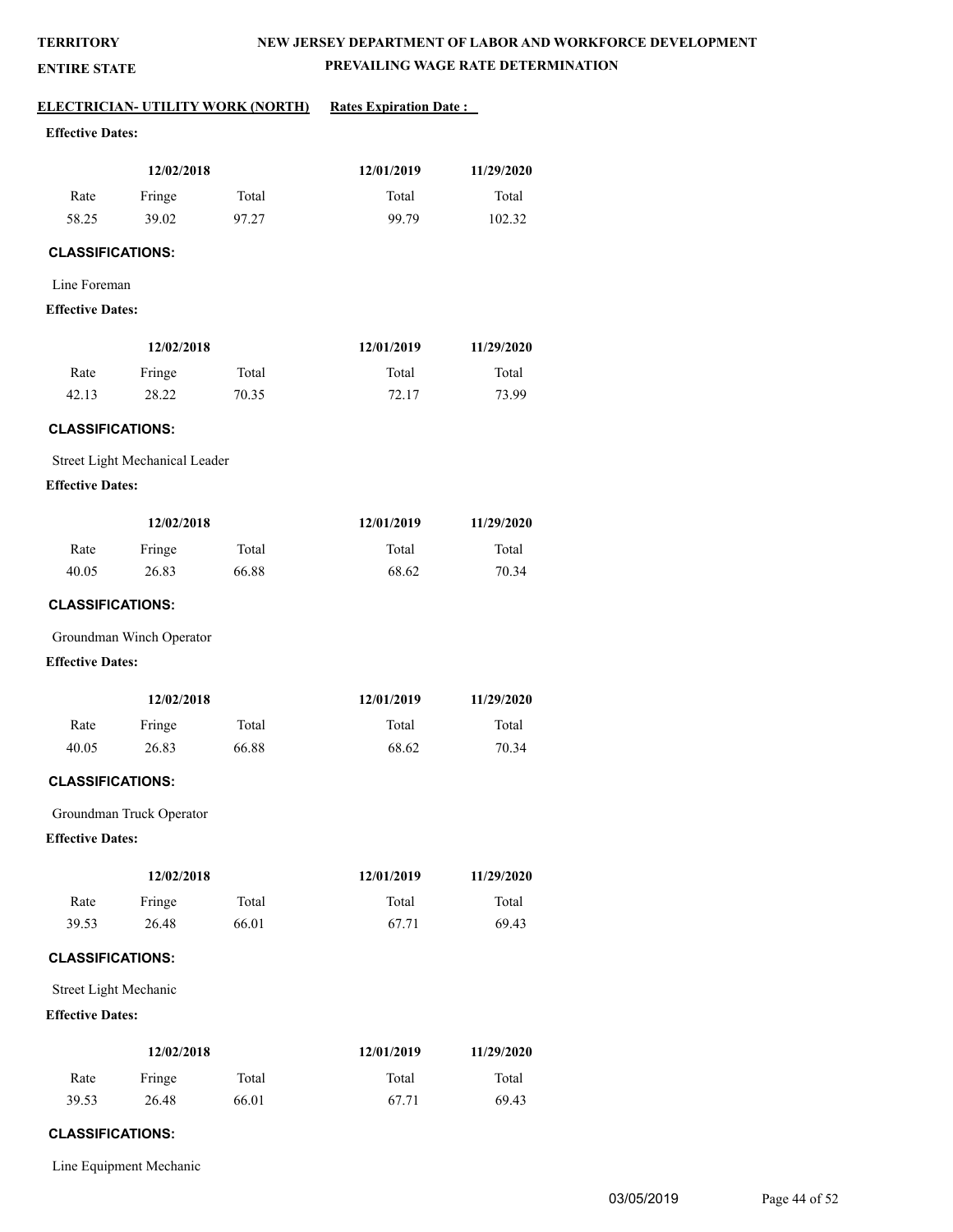**ENTIRE STATE**

# **NEW JERSEY DEPARTMENT OF LABOR AND WORKFORCE DEVELOPMENT PREVAILING WAGE RATE DETERMINATION**

## **ELECTRICIAN- UTILITY WORK (NORTH)** Rates Expiration Date :

## **Effective Dates:**

| 12/02/2018 |        |       | 12/01/2019 | 11/29/2020 |
|------------|--------|-------|------------|------------|
| Rate       | Fringe | Total | Total      | Total      |
| 33.81      | 22.65  | 56.46 | 57.91      | 59.38      |

## **CLASSIFICATIONS:**

#### Groundman 2nd Year

## **Effective Dates:**

| 12/02/2018 |        |       | 12/01/2019 | 11/29/2020 |
|------------|--------|-------|------------|------------|
| Rate       | Fringe | Total | Total      | Total      |
| 31.21      | 20.91  | 52.12 | 53.47      | 54.80      |

## **CLASSIFICATIONS:**

Groundman 1st Year

#### **Effective Dates:**

| 12/02/2018 |        |       | 12/01/2019 | 11/29/2020 |
|------------|--------|-------|------------|------------|
| Rate       | Fringe | Total | Total      | Total      |
| 51.49      | 34.49  | 85.98 | 88.22      | 90.44      |

#### **CLASSIFICATIONS:**

Line Equipment Foreman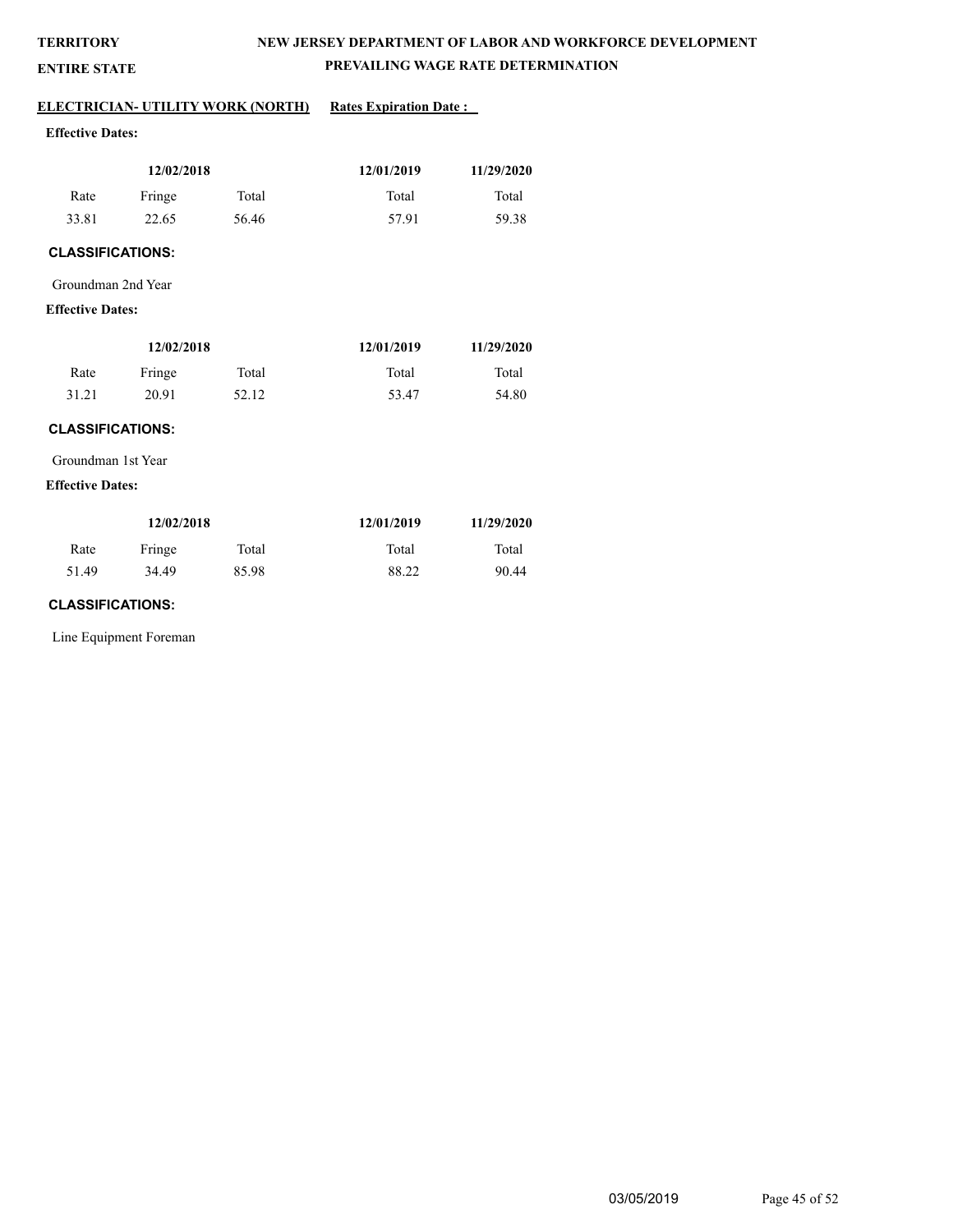**ENTIRE STATE**

## **NEW JERSEY DEPARTMENT OF LABOR AND WORKFORCE DEVELOPMENT PREVAILING WAGE RATE DETERMINATION**

#### **ELECTRICIAN- UTILITY WORK (SOUTH) Rates Expiration Date :**

Electrician-Utility Work (South)

(For apprentice rates refer to Electrician-Utility Work (South) in any county rate package). These rates apply to work contracted for by the following utility company: Atlantic City Electric. These rates do not apply to work on substations or switching stations. For utility work contracted for by a utility company other than the one listed above or those listed under "Electrician-Utility Work (North), see the "Outside Commercial Rates" for the county in which the jobsite is located.

#### \* FOR OUTSIDE COMMERCIAL RATES PLEASE SEE COUNTY RATES

The regular workday is 8 hours, between 7:00 AM and 4:30 PM.

FOR EMERGENCY WORK ONLY: (emergency work is defined as work caused by storm, catastrophe, act of god, and circumstances beyond the control of the employer)- all hours of work shall be paid at double the hourly rate.

SHIFT DIFFERENTIALS:

Shift work must run for a minimum of 5 consecutive workdays.

When two  $(2)$  or three  $(3)$  shifts are worked the following shall apply:

1st shift (between the hours of 8:00 AM and 4:30 PM)

2nd shift (between the hours of 4:30 PM and 12:30 AM): 8 hours of work + 10% of the regular rate of pay for 7.5 hours worked.

3rd shift (between the hours of 12:30 AM and 8:00 AM): 8 hours of work + 15% of the regular rate of pay for 7 hours worked.

#### OVERTIME:

Hours in excess of 8 per day, or before or after the regular wokday Monday through Friday, that is not shift work, and all hours on Saturday shall be paid at time and one-half the regular rate. All hours on Sundays and Holidays shall be paid double the hourly rate.

Four 10-hour days may be worked, at straight time, between 6:00 AM and 6:00 PM, Monday through Thursday with Friday used as a make-up day.

#### RECOGNIZED HOLIDAYS:

New Year's Day, Memorial Day, July 4th, Labor Day, Veterans' Day, Thanksgiving Day and Christmas Day or on days celebrated.

#### WORKING RULES:

There shall be a Foreman in charge of each work crew. No crews are to exceed twelve (12) men, including Foremen.

There shall be a General Foreman designated for transmission work when three (3) or more crews are on the same job and for distribution work where there are are more than twenty (20) employees on site.

A small job crew shall consist of five (5) or less employees, one (1) of the Journeyman Linemen in the crew shall be designated as a Small Job Foreman.

Work performed from ladders and/or mechanical lift equipment shall be the work of Linemen and/or Apprentices.

On new construction, fitting and framing poles, towers or structures may be done by Journeymen and/or Apprentices. Groundmen may assist, but may not perform any work which would be performed by Linemen if assembled in the air.

There shall be a Journeyman Lineman in each pole setting, erection, grounding, wire and cable-pulling crew of more than three (3) men. **Effective Dates:**

#### **12/02/2018**

| Rate  | Fringe | Total  |
|-------|--------|--------|
| 60.86 | 48.05  | 108.91 |

## **CLASSIFICATIONS:**

General Foreman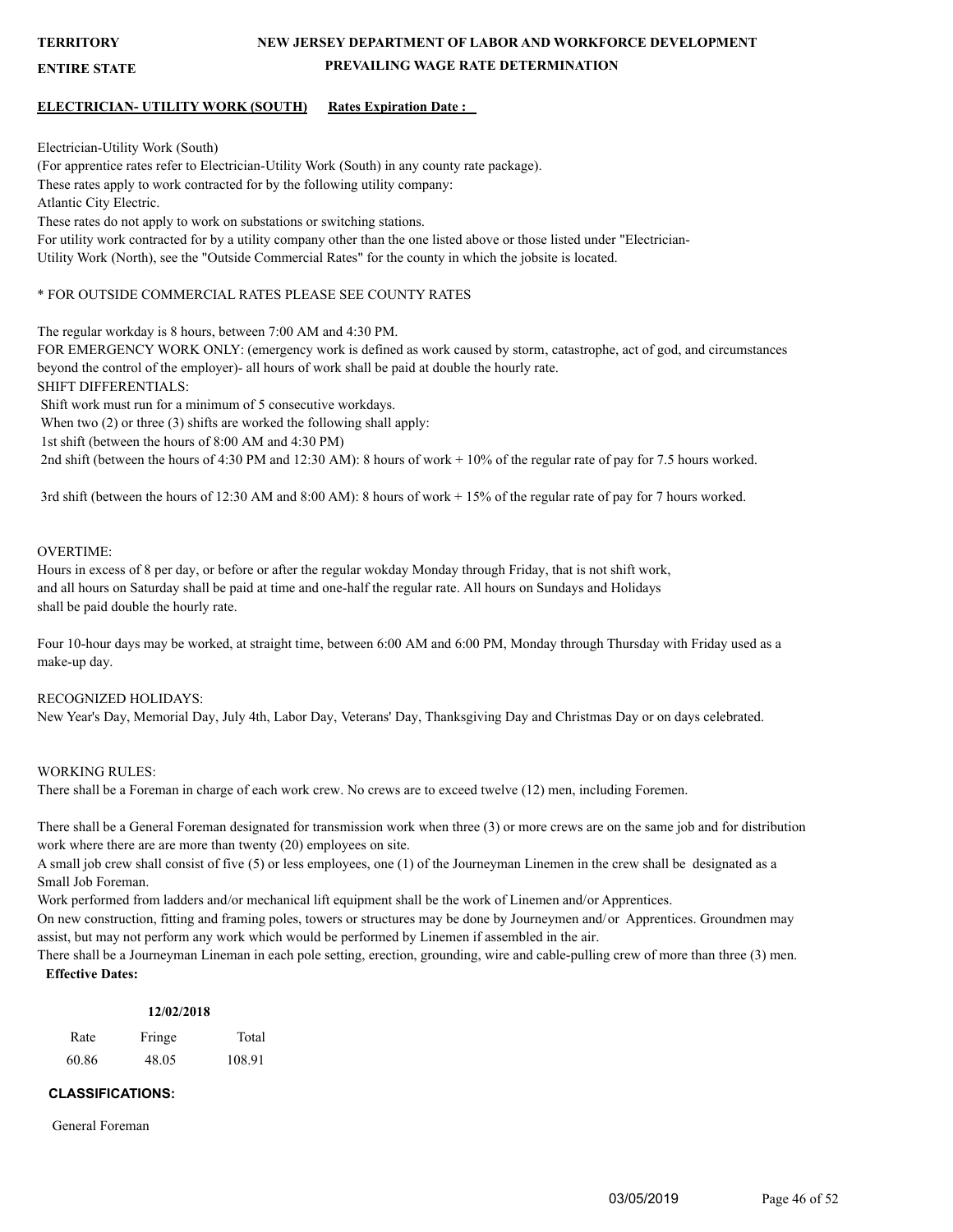**ENTIRE STATE**

# **NEW JERSEY DEPARTMENT OF LABOR AND WORKFORCE DEVELOPMENT PREVAILING WAGE RATE DETERMINATION**

## **ELECTRICIAN- UTILITY WORK (SOUTH)** Rates Expiration Date :

## **Effective Dates:**

| 12/02/2018 |        |       |  |
|------------|--------|-------|--|
| Rate       | Fringe | Total |  |
| 54.21      | 44.12  | 98.33 |  |

## **CLASSIFICATIONS:**

Foreman

#### **Effective Dates:**

| 12/02/2018 |        |       |  |  |
|------------|--------|-------|--|--|
| Rate       | Fringe | Total |  |  |
| 51.35      | 42.44  | 93.79 |  |  |

## **CLASSIFICATIONS:**

Small Job Foreman

#### **Effective Dates:**

#### **12/02/2018**

| Rate  | Fringe | Total |
|-------|--------|-------|
| 47.55 | 40.18  | 87.73 |

#### **CLASSIFICATIONS:**

Heavy Equipment Operator

## **Effective Dates:**

## **12/02/2018**

| Rate  | Fringe | Total |
|-------|--------|-------|
| 47.55 | 40.18  | 87.73 |

## **CLASSIFICATIONS:**

Cable Splicer

## **Effective Dates:**

#### **12/02/2018**

| Rate  | Fringe | Total |
|-------|--------|-------|
| 47.55 | 40.18  | 87.73 |

## **CLASSIFICATIONS:**

Journeyman Lineman

## **Effective Dates:**

#### **12/02/2018**

| Rate  | Fringe | Total |
|-------|--------|-------|
| 47.55 | 40.18  | 87.73 |

## **CLASSIFICATIONS:**

Journeyman Welder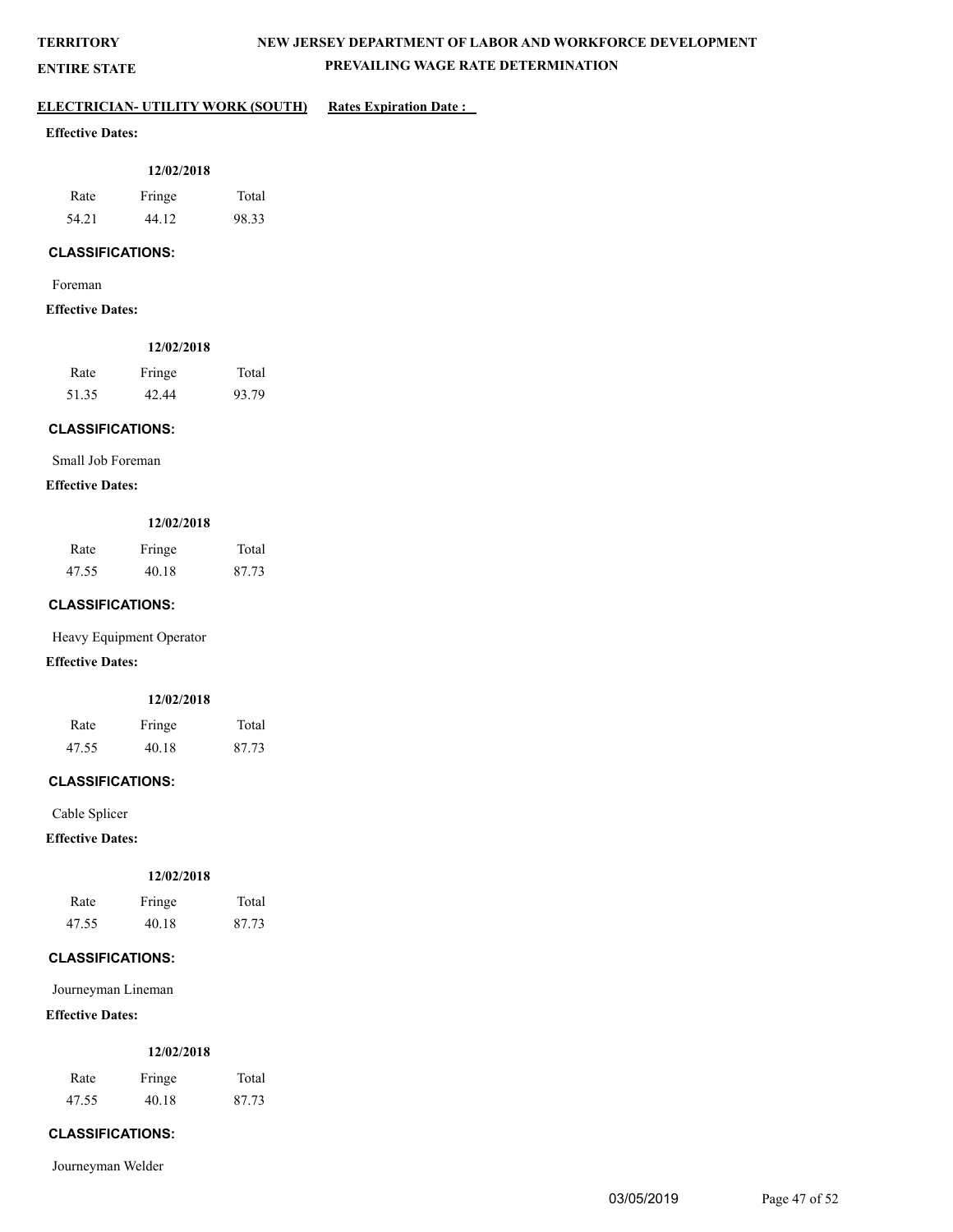**ENTIRE STATE**

# **NEW JERSEY DEPARTMENT OF LABOR AND WORKFORCE DEVELOPMENT PREVAILING WAGE RATE DETERMINATION**

## **ELECTRICIAN- UTILITY WORK (SOUTH)** Rates Expiration Date :

## **Effective Dates:**

| 12/02/2018 |        |       |  |
|------------|--------|-------|--|
| Rate       | Fringe | Total |  |
| 47.55      | 40.18  | 87.73 |  |

## **CLASSIFICATIONS:**

Journeyman Painter

#### **Effective Dates:**

|       | 12/02/2018 |       |
|-------|------------|-------|
| Rate  | Fringe     | Total |
| 38.04 | 34.55      | 72.59 |

## **CLASSIFICATIONS:**

Light Equipment Operator

#### **Effective Dates:**

#### **12/02/2018**

| Rate  | Fringe | Total |
|-------|--------|-------|
| 33.29 | 31.73  | 65.02 |

#### **CLASSIFICATIONS:**

Groundman Truck Driver

#### **Effective Dates:**

#### **12/02/2018**

| Rate  | Fringe | Total |
|-------|--------|-------|
| 30.91 | 30.31  | 61.22 |

#### **CLASSIFICATIONS:**

Groundman 3rd Year

## **Effective Dates:**

#### **12/02/2018**

| Rate  | Fringe | Total |
|-------|--------|-------|
| 28.53 | 28.91  | 57.44 |

## **CLASSIFICATIONS:**

Groundman 2nd Year

## **Effective Dates:**

#### **12/02/2018**

| Rate  | Fringe | Total |
|-------|--------|-------|
| 26.15 | 27.51  | 53.66 |

## **CLASSIFICATIONS:**

Groundman 1st Year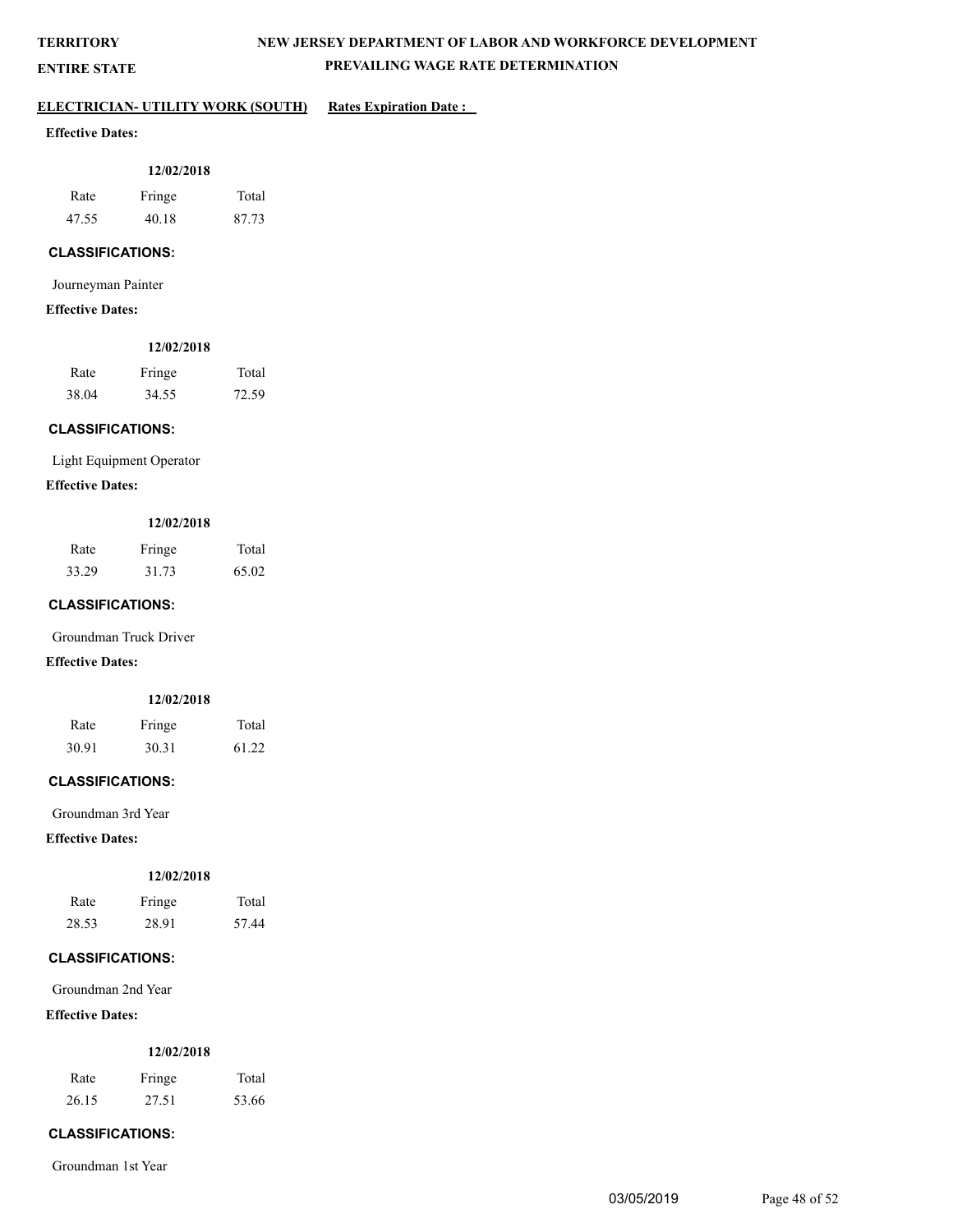**ENTIRE STATE**

# **NEW JERSEY DEPARTMENT OF LABOR AND WORKFORCE DEVELOPMENT PREVAILING WAGE RATE DETERMINATION**

## **ELECTRICIAN- UTILITY WORK (SOUTH)** Rates Expiration Date :

## **Effective Dates:**

|       | 12/02/2018 |       |
|-------|------------|-------|
| Rate  | Fringe     | Total |
| 20.92 | 24.41      | 45.33 |

## **CLASSIFICATIONS:**

Flagman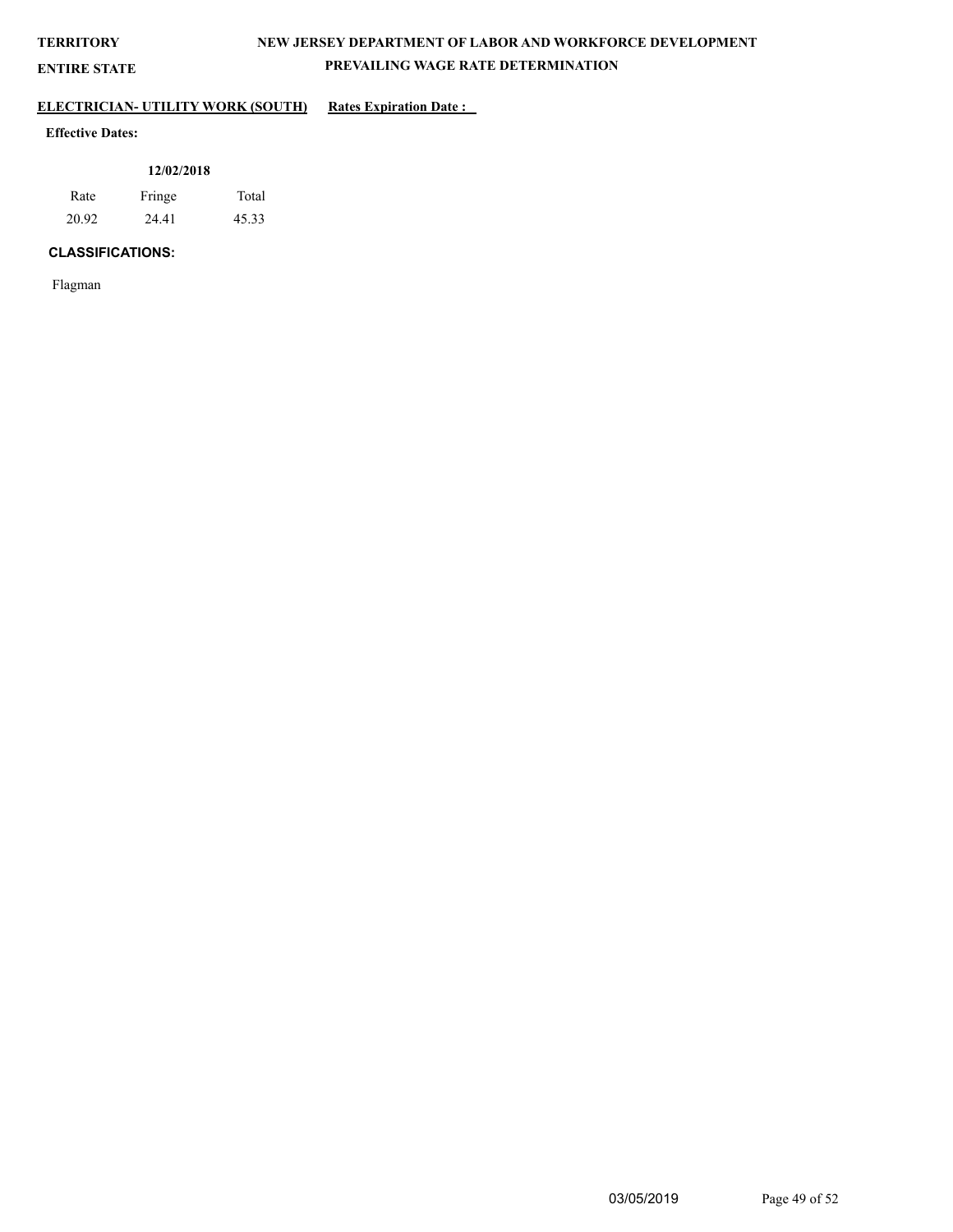**ENTIRE STATE**

## **NEW JERSEY DEPARTMENT OF LABOR AND WORKFORCE DEVELOPMENT PREVAILING WAGE RATE DETERMINATION**

## **HEAVY & GENERAL LABORERS- NEW TRANS HUDSON TUNNELS Rates Expiration Date :**

\*\*THESE RATES APPLY TO CONSTRUCTION ON NEW TRANS HUDSON TUNNELS ONLY\*\*

{For apprentice rates refer to "Laborer - Heavy & General" apprentice rates in any county rate package}

The regular workday consists of 8 hours, starting at 7:00 AM or 8:00 AM.

#### SHIFT DIFFERENTIALS:

- Shifts must start at 3:00 PM, 4:00 PM, 12:00 AM, or 1:00 AM, to be considered shift work, except when the project owner mandates special hours of work in the job specifications, in which case those hours may be considered shift work. - When such hours are mandated by the project owner, a shift that begins before midnight on Friday and ends on Saturday morning, or that begins at or after 8:00 PM on Sunday and ends on Monday morning may be paid at the shift differential rate.

- Shifts shall receive an additional \$3.00 per hour.

#### OVERTIME:

- Hours in excess of 8 per day, Monday through Friday, or outside of the regular workday that are not shift work, and all hours on Saturdays, shall be paid at time and one-half the hourly rate. All hours on Sundays and holidays shall be paid at double the hourly rate.

- Four 10-hour days may be worked, Monday through Thursday, at straight time, with Friday used as a make-up day for a day lost to inclement weather. If Friday is not a make-up day, all hours on Friday shall be paid at time and one-half the hourly rate.

RECOGNIZED HOLIDAYS: New Year's Day, Presidents' Day, Memorial Day, July 4th, Labor Day, Presidential Election Day, Veterans' Day, Thanksgiving Day, Christmas Day. Sunday holidays observed the following Monday. Veterans Day may be substituted for the day after Thanksgiving. However, in the trading of Veterans Day for the day after Thanksgiving, if overtime is worked on Veterans Day, it shall be paid at double the hourly rate.

Hazardous Waste Work: -where Level A, B, or C protection is required: + \$3.00/hr -other Hazardous Waste site: + \$1.00/hr **Effective Dates:**

| 03/01/2019 |                 |       | 03/01/2020 |
|------------|-----------------|-------|------------|
| Rate       | Fringe<br>Total |       | Total      |
| 66.38      | 31.53           | 97.91 | 101.16     |

#### **CLASSIFICATIONS:**

Walking Boss & Superintendent

#### **Effective Dates:**

| 03/01/2019 |        |       | 03/01/2020 |
|------------|--------|-------|------------|
| Rate       | Fringe | Total | Total      |
| 65.93      | 31.53  | 97.46 | 100.71     |

#### **CLASSIFICATIONS:**

Heading Foreman, Shaft Foreman, Rod Foreman, Electrical Foreman, Rigging Foreman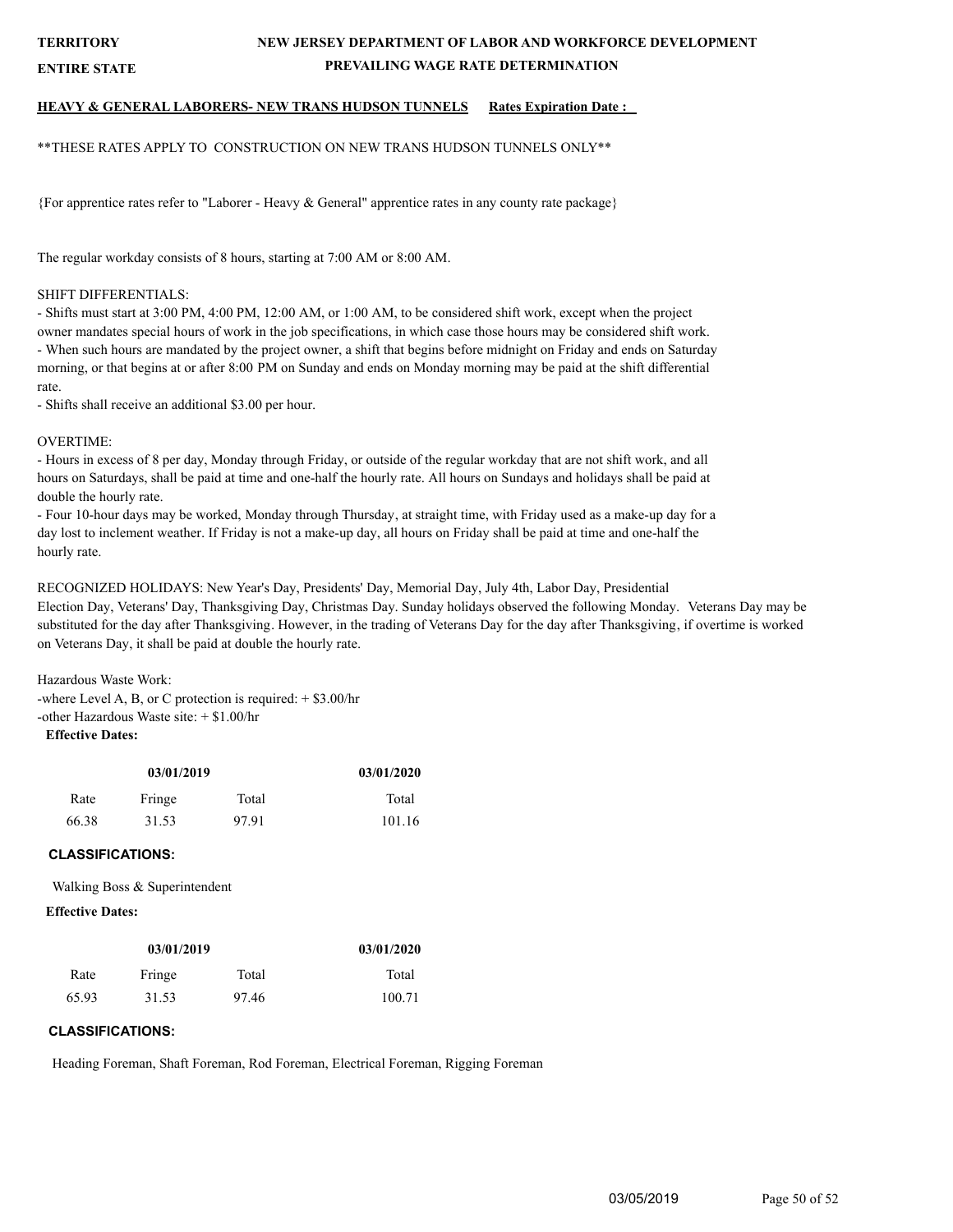## **ENTIRE STATE**

# **NEW JERSEY DEPARTMENT OF LABOR AND WORKFORCE DEVELOPMENT PREVAILING WAGE RATE DETERMINATION**

#### **HEAVY & GENERAL LABORERS- NEW TRANS HUDSON TUNNELS Rates Expiration Date :**

#### **Effective Dates:**

| 03/01/2019 |        | 03/01/2020 |       |
|------------|--------|------------|-------|
| Rate       | Fringe | Total      | Total |
| 65.18      | 31.53  | 96.71      | 99.96 |

## **CLASSIFICATIONS:**

Iron Foreman, Caulking Foreman, Form Foreman, Cement Finishing Foreman, Concrete Foreman, Track Foreman, Clean-up Foreman, Grout Foreman

# **Effective Dates:**

| 03/01/2019 |        |        | 03/01/2020 |
|------------|--------|--------|------------|
| Rate       | Fringe | Total  | Total      |
| 68.93      | 31.53  | 100.46 | 103.71     |

#### **CLASSIFICATIONS:**

Blaster

## **Effective Dates:**

| 03/01/2019 |        |       | 03/01/2020 |
|------------|--------|-------|------------|
| Rate       | Fringe | Total | Total      |
| 64.35      | 31.53  | 95.88 | 99.13      |

#### **CLASSIFICATIONS:**

Top Labor Foreman

#### **Effective Dates:**

| 03/01/2019 |        |       | 03/01/2020 |
|------------|--------|-------|------------|
| Rate       | Fringe | Total | Total      |
| 63.83      | 31.53  | 95.36 | 98.61      |

#### **CLASSIFICATIONS:**

Skilled Men (including Caulker, Powder Carrier, all other skilled men) Skilled Men (including Miner, Drill Runner, Iron Man, Conveyor Man, Maintenance Man, Safety Miner, Rigger, Block Layer, Cement Finisher, Rod Man) **Effective Dates:**

# **03/01/2019**

| 03/01/2019 |        |       | 03/01/2020 |
|------------|--------|-------|------------|
| Rate       | Fringe | Total | Total      |
| 63.60      | 31.53  | 95.13 | 98.38      |

## **CLASSIFICATIONS:**

Semi-Skilled Men (including Bell or Signal Man top or bottom, Form Worker & Mover, Concrete Worker, Shaft Man, Tunnel Laborer, Caulker's Helper, all other semi-skilled)

Semi-Skilled Men (including Miner's Helper, Chuck Tender, Track Man, Nipper, Brake Man, Derail Man, Cable Man, Hose Man, Gravel Man, Form Man)